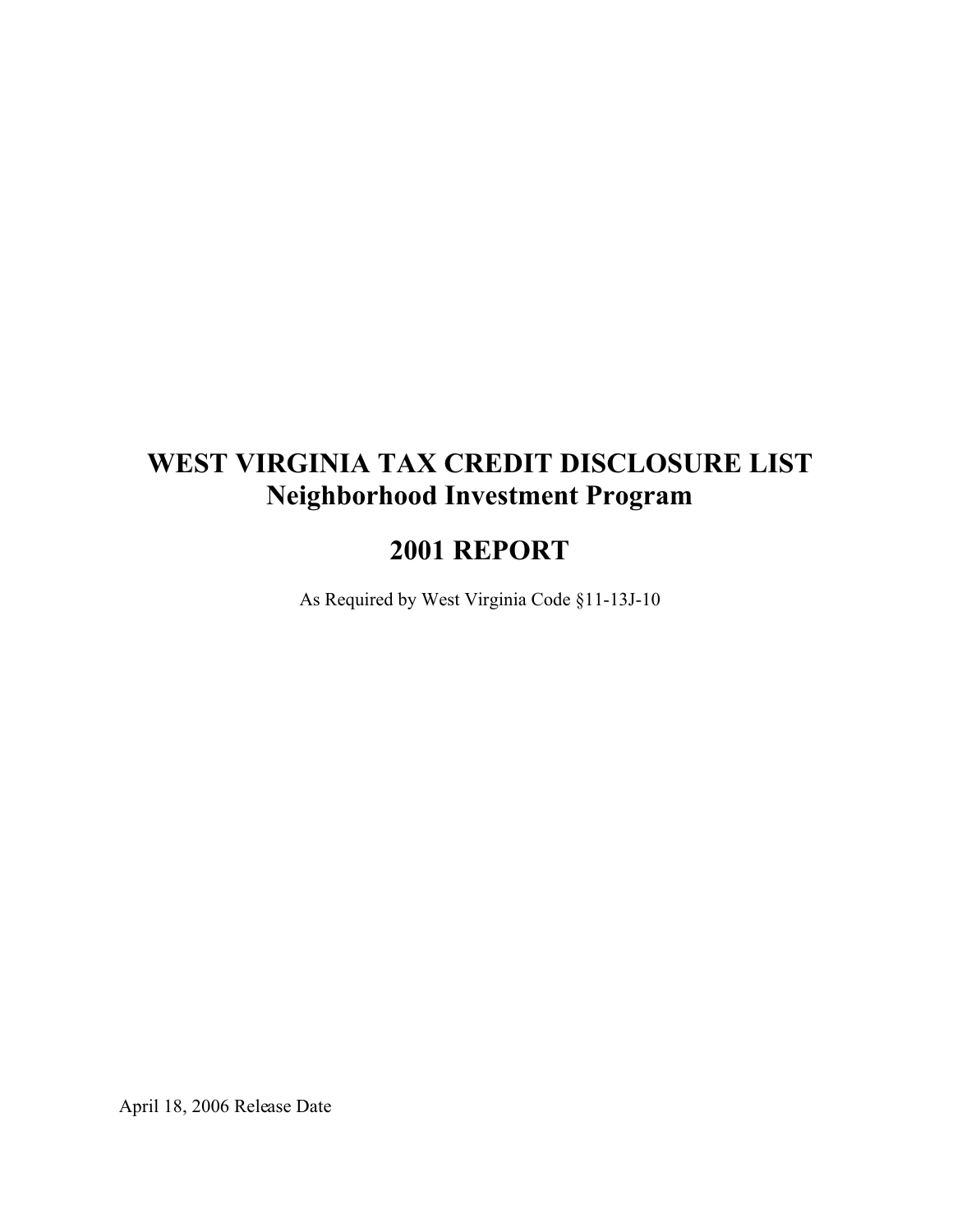### **TAX YEAR 2001 DISCLOSURE**

**Years Beginning On Or After July 1, 2000 But Before July 1, 2001**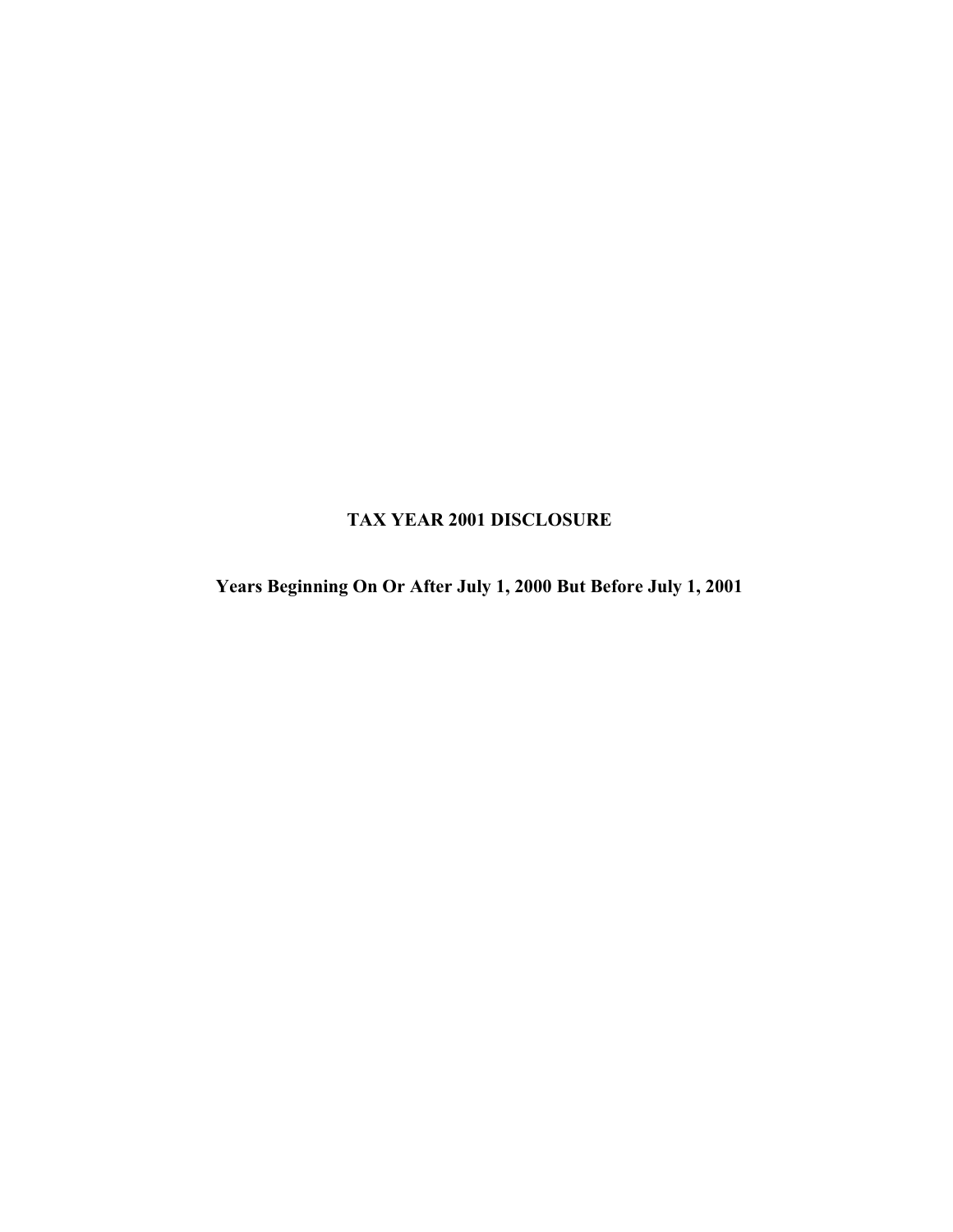NEIGHBORHOOD INVESTMENT CREDIT WV CODE SECTION: 11-13J BUSINESS FRANCHISE TAX

| <b>NAME</b>                                                                | <b>ADDRESS</b>                                               |
|----------------------------------------------------------------------------|--------------------------------------------------------------|
| APPALACHIAN INSTITUTE OF<br>OCCUPATIONAL AND<br>ENVIRONMENTAL MEDICINE INC | RR 4 BOX 5C<br>CHAPMANVILLE WV 25508<br>CREDIT:<br>\$350     |
| ARROW INDUSTRIES CORP                                                      | PO BOX 4336<br>PARKERSBURG WV 26104<br>\$25<br>CREDIT:       |
| ASSOCIATED COMMUNITY<br>DEVELOPMENT                                        | 943 MERCER ST<br>PRINCETON WV 24740<br>\$1,356<br>CREDIT:    |
| AUVIL & DAVITIAN<br>ATTORNEYS AT LAW<br>W AUVIL & K DAVITIAN               | 1208 MARKET ST<br>PARKERSBURG WV 26101<br>CREDIT:<br>\$1,616 |
| B L K LIMITED                                                              | RT 2 BOX 264D<br>MOUNT HOPE WV 25880<br>CREDIT:<br>\$398     |
| <b>BANK OF MINGO</b>                                                       | PO BOX 31<br>NAUGATUCK WV 25685<br>CREDIT:<br>\$1,000        |
| BASIC SUPPLY COMPANY INC                                                   | PO BOX 936<br>HUNTINGTON WV 25712<br>CREDIT:<br>\$120        |
| BOLL MEDICAL INC                                                           | PO BOX 11810<br>CHARLESTON WV 25339<br>CREDIT:<br>\$2,750    |
| BOONE MOTOR SALES INC<br>DBA STEPHENS AUTO CENTER                          | PO BOX 278<br>DANVILLE WV 25053<br>CREDIT:<br>\$3,480        |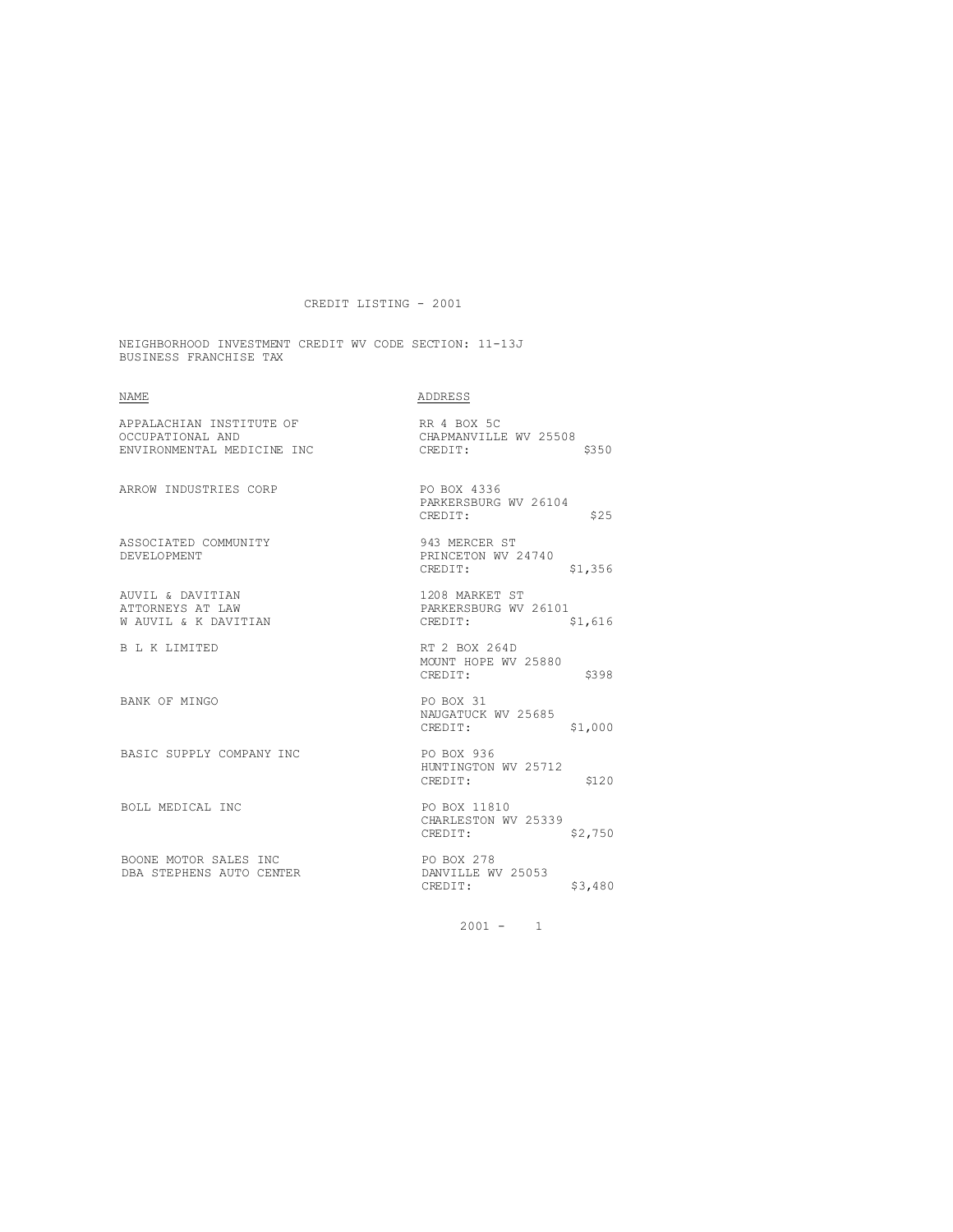NEIGHBORHOOD INVESTMENT CREDIT WV CODE SECTION: 11-13J BUSINESS FRANCHISE TAX

| <b>NAME</b>                               | ADDRESS                                                            |
|-------------------------------------------|--------------------------------------------------------------------|
| BORDAS & BORDAS<br>ATTORNEYS AT LAW       | 1358 NATIONAL ROAD<br>WHEELING WV 26003<br>\$250<br>CREDIT:        |
| BRANCH BANKING AND TRUST<br>COMPANY       | PO BOX 1290<br>WINSTON-SALEM NC 27102<br>\$5,000<br>CREDIT:        |
| BURKE PARSONS BOWLBY CORP<br>THE.         | PO BOX 231<br>RIPLEY WV 25271<br>\$5,000<br>CREDIT:                |
| CHARLESTON DEPARTMENT STORE<br><b>TNC</b> | 1661 WASHINGTON ST WEST<br>CHARLESTON WV 25312<br>\$250<br>CREDIT: |
| CHARLESTON HOSPITAL INC<br>C/O LEGAL DEPT | PO BOX 550<br>NASHVILLE TN 37202<br>CREDIT:<br>\$14,500            |
| CHESTER LUMBER CO                         | PO BOX 1121<br>WEIRTON WV 26062<br>\$1,500<br>CREDIT:              |
| CITY HOLDING COMPANY                      | 25 GATEWATER RD<br>CROSS LANES WV 25313<br>CREDIT:<br>\$5,000      |
| COLE CHEVROLET-CADILLAC INC               | PO BOX 688<br>BLUEFIELD WV 24701<br>CREDIT:<br>\$4,000             |
| COLE HARLEY DAVIDSON INC                  | 1804 BLAND ST<br>BLUEFIELD WV 24701<br>\$1,000<br>CREDIT:          |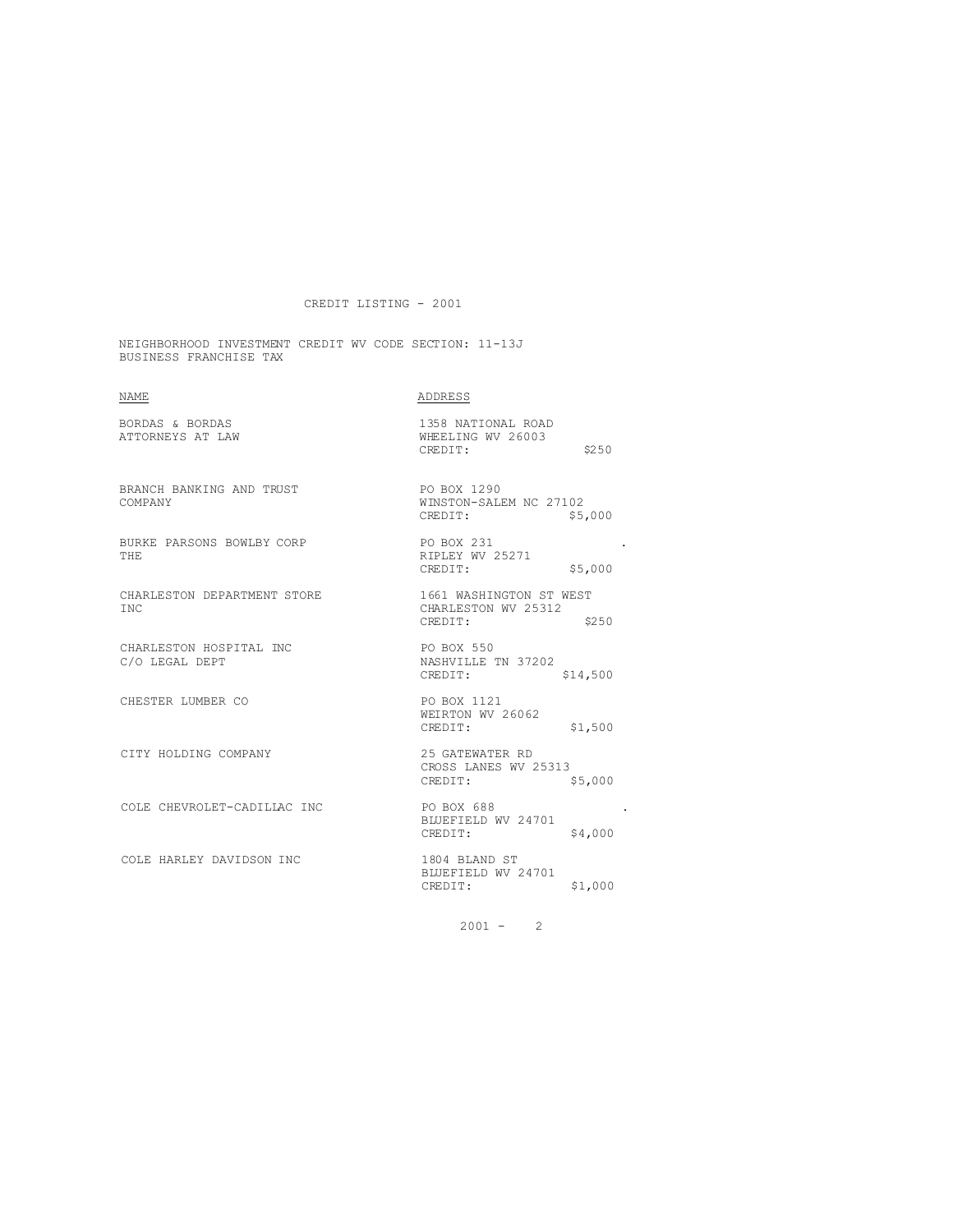NEIGHBORHOOD INVESTMENT CREDIT WV CODE SECTION: 11-13J BUSINESS FRANCHISE TAX

| NAME                                           | ADDRESS                                                               |
|------------------------------------------------|-----------------------------------------------------------------------|
| COMMERCIAL INSURANCE SERVICE<br><b>TNC</b>     | 340 MACCORKLE AV STE 200<br>CHARLESTON WV 25314<br>\$2,033<br>CREDIT: |
| CONSOL ENERGY INC<br>C/O TAX DEPT              | 1800 WASHINGTON RD<br>PITTSBURGH PA 15241<br>CREDIT:<br>\$10,150      |
| COPIER WORD PROCESSING<br>SUPPLY INC           | PO BOX 26<br>PARKERSBURG WV 26101<br>\$243<br>CREDIT:                 |
| COURTLAND COMPANY THE                          | 114 MONONGALIA ST<br>CHARLESTON WV 25302<br>\$3,109<br>CREDIT:        |
| CROSSGATES MEDICAL INC<br>DBA SUNCREST MEDICAL | 27 BATES RD<br>MORGANTOWN WV 26505<br>\$331<br>CREDIT:                |
| CSX CORPORATION &<br>CONSOLIDATED SUBSIDIARIES | 500 WATER ST J910<br>JACKSONVILLE FL 32202<br>CREDIT:<br>\$19,895     |
| DAN RYAN BUILDERS INC                          | 60 THOMAS JOHNSON DR<br>FREDERICK MD 21702<br>CREDIT:<br>\$5,000      |
| DAVIS & LEE INC                                | 921 PLEASANT HILL RD<br>MORGANTOWN WV 26508<br>\$26<br>CREDIT:        |
| DICKINSON PROPERTIES LIMITED<br>PARTNERSHIP    | PO BOX 311<br>CHARLESTON WV 25321<br>\$16,732<br>CREDIT:              |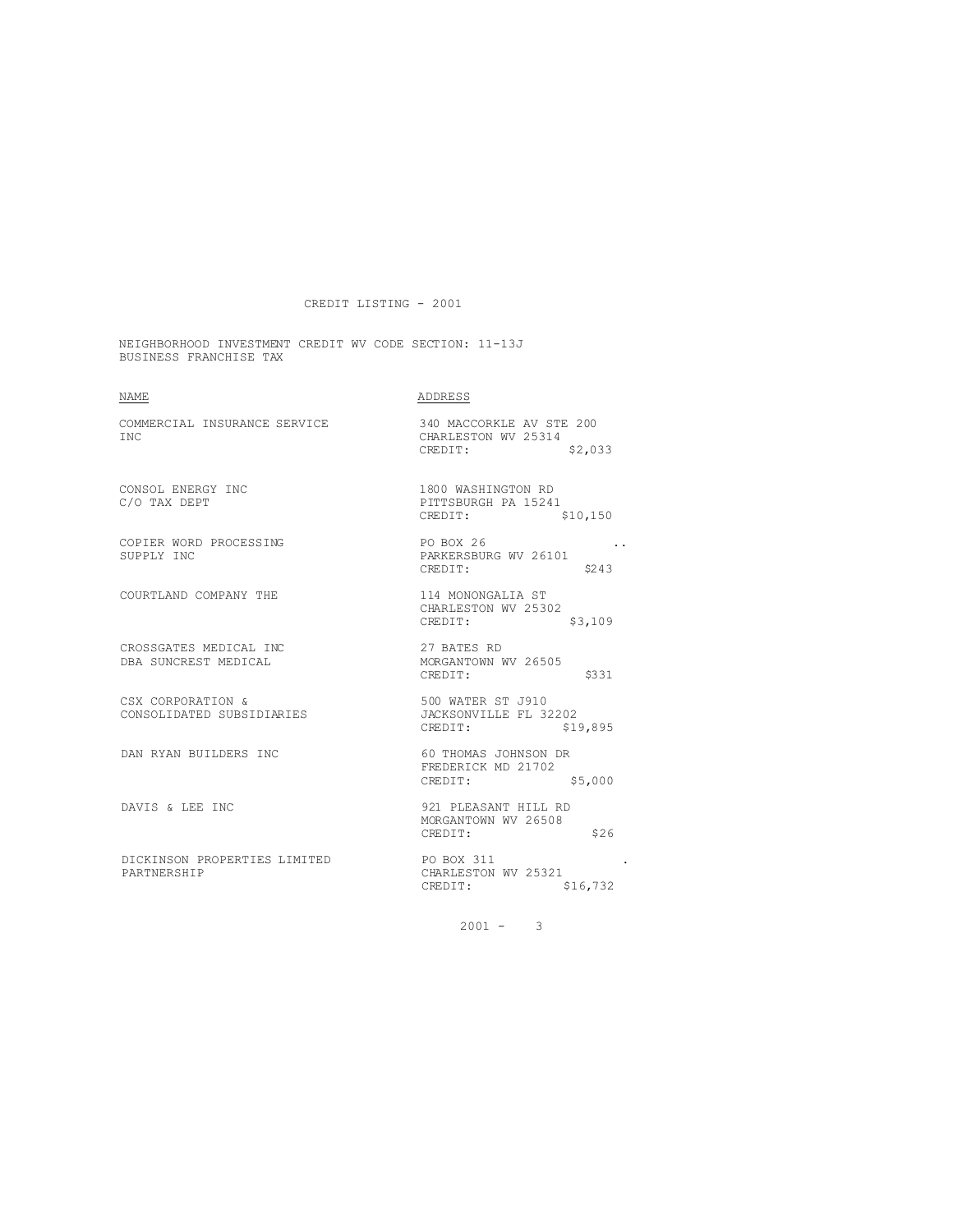NEIGHBORHOOD INVESTMENT CREDIT WV CODE SECTION: 11-13J BUSINESS FRANCHISE TAX

| NAME                                                                   | ADDRESS                                                              |
|------------------------------------------------------------------------|----------------------------------------------------------------------|
| DOAK CUPPETT & POLING A C                                              | 431-W PIKE ST<br>CLARKSBURG WV 26302<br>\$25<br>CREDIT:              |
| E B J COMPANY                                                          | 1820 JEFFERSON BLVD<br>PT PLEASANT WV 25550<br>CREDIT:<br>\$1,006    |
| FAMCO INC                                                              | PO BOX 1577<br>HUNTINGTON WV 25716<br>\$2,000<br>CREDIT:             |
| FCFT INC                                                               | PO BOX 989<br>BLUEFIELD VA 84605<br>\$2,500<br>CREDIT:               |
| FERGUSON SERVICES INC                                                  | 800 NORTH SIDE DR STE 27<br>SUMMERSVILLE WV 26651<br>CREDIT:<br>\$82 |
| FORT HENRY REALTY INC<br>DBA TRI-COUNTY TELEPHONE<br>SERVICES          | PO BOX 6650<br>WHEELING WV 26003<br>\$1,371<br>CREDIT:               |
| FOURCE DEVELOPMENT<br>CORPORATION DBA SANDYS<br>HARDWARE & HOME CENTER | PO BOX 8298<br>NUTTER FORT WV 26301<br>CREDIT:<br>\$310              |
| FRANJAN INC                                                            | 75 GRAND BLVD<br>HUNTINGTON WV 25705<br>CREDIT:<br>\$1,690           |
| G & R LLC                                                              | 135 NORWAY AV<br>HUNTINGTON WV 25705<br>CREDIT:<br>\$50              |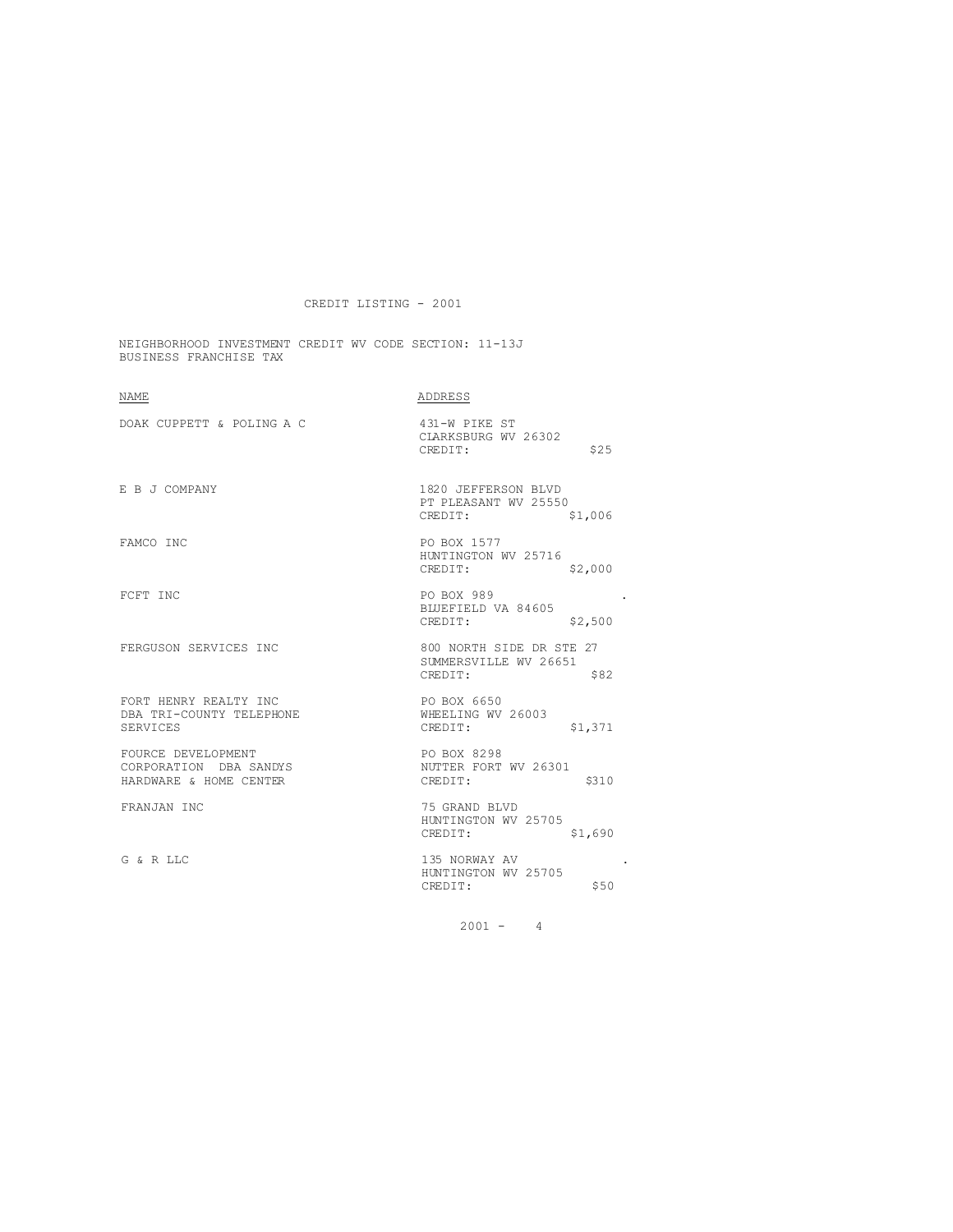NEIGHBORHOOD INVESTMENT CREDIT WV CODE SECTION: 11-13J BUSINESS FRANCHISE TAX

| ADDRESS                                                            |
|--------------------------------------------------------------------|
| 55 SCOTT AV<br>MORGANTOWN WV 26508<br>\$1,000<br>CREDIT:           |
| <b>PO BOX 509</b><br>PARKERSBURG WV 26102<br>CREDIT:<br>\$1,150    |
| PO BOX 4005<br>CHARLESTON WV 25364<br>CREDIT:<br>\$391             |
| PO BOX 6208<br>WHEELING WV 26003<br>\$3,455<br>CREDIT:             |
| PO BOX 341<br>CHARLESTON WV 25322<br>\$500<br>CREDIT:              |
| PO DRAWER D<br>GILBERT WV 25621<br>\$759<br>CREDIT:                |
| 307 FEDERAL ST STE 323<br>BLUEFIELD WV 24701<br>CREDIT:<br>\$2,501 |
| 723 LAKEVIEW DR<br>MARTINSBURG WV 25401<br>CREDIT:<br>\$489        |
| PO BOX 1121<br>WEIRTON WV 26062<br>CREDIT:<br>\$4,750              |
|                                                                    |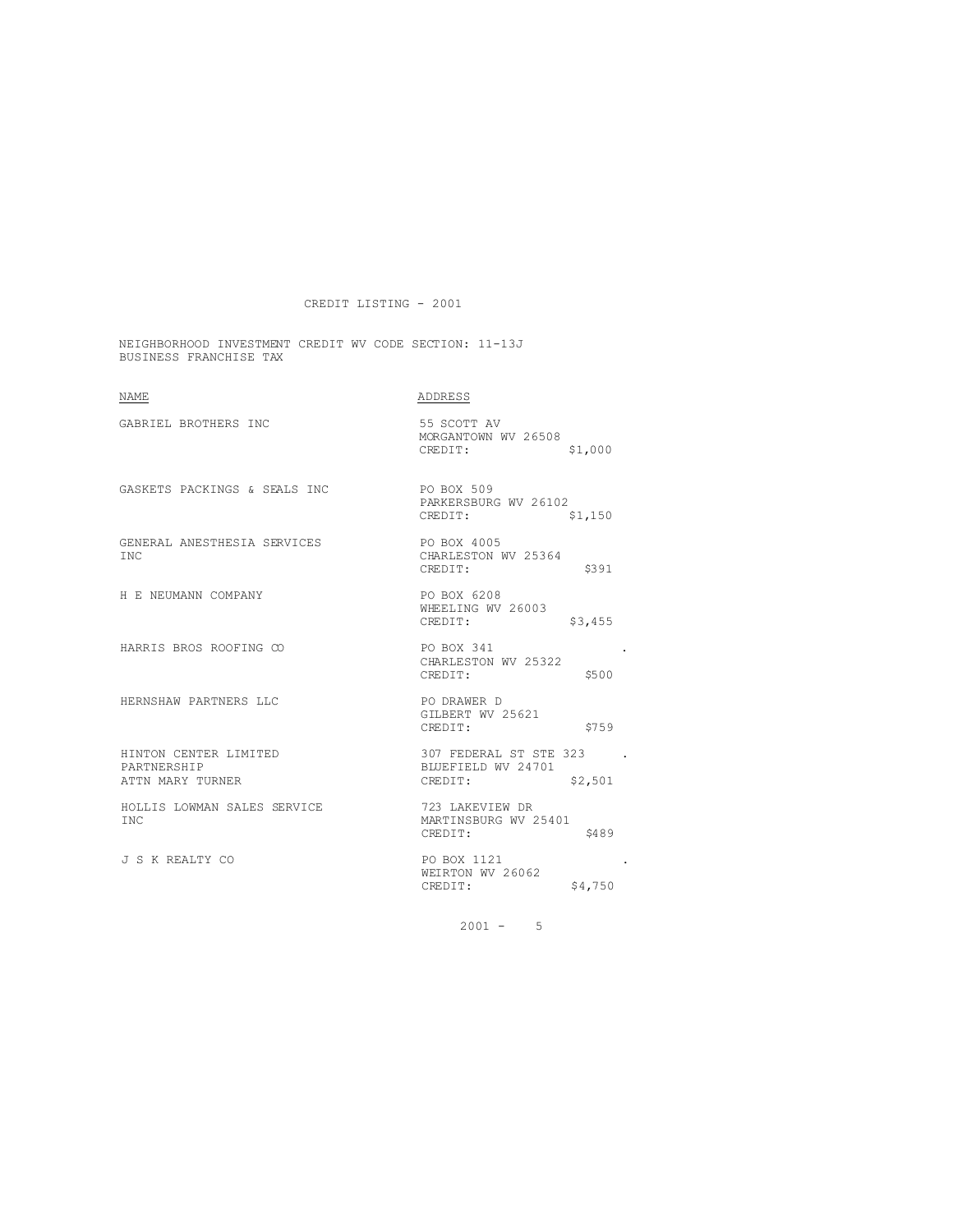NEIGHBORHOOD INVESTMENT CREDIT WV CODE SECTION: 11-13J BUSINESS FRANCHISE TAX

| <b>NAME</b>                                                          | ADDRESS                                                          |
|----------------------------------------------------------------------|------------------------------------------------------------------|
| KRAMERS PHOTO SUPPLY INC                                             | 3417 MURDOCH AV<br>PARKERSBURG WV 26101<br>CREDIT:<br>\$3,052    |
| KWIK KAFE VENDING COMPANY<br><b>TNCORPORATED</b>                     | FURNACE ST<br>BLUEFIELD VA 24605<br>CREDIT:<br>\$1,000           |
| MANSFIELD SERVICE INC                                                | 3A OAKFORD AV<br>RICHWOOD WV 26261<br>\$184<br>CREDIT:           |
| MARTIN & JONES PROPERTY<br>PARTNERSHIP<br>C MARTIN III & W JONES III | PO BOX 1286<br>MARTINSBURG WV 25402<br>CREDIT:<br>\$643          |
| MARTIN DISTRIBUTING<br>COMPANY INC<br>C/O J CRAIG MARTIN             | 528 WEST RACE ST<br>MARTINSBURG WV 25401<br>\$750<br>CREDIT:     |
| MIDDLETOWN HOME SALES INC                                            | 65 MIDDLETOWN RD<br>FAIRMONT WV 26554<br>CREDIT:<br>S462         |
| MINGHINIS GENERAL<br>CONTRACTORS INC                                 | 51 TRUMPET LN<br>MARTINSBURG WV 25401<br>\$3,814<br>CREDIT:      |
| NEW WINTERPLACE INC<br>DBA WINTERPLACE SKI RESORT                    | PO BOX 1<br>FLAT TOP WV 25841<br>\$316<br>CREDIT:                |
| NISOURCE INC                                                         | 801 EAST 86TH AV<br>MERRILLVILLE IN 46410<br>CREDIT:<br>\$16,140 |
|                                                                      |                                                                  |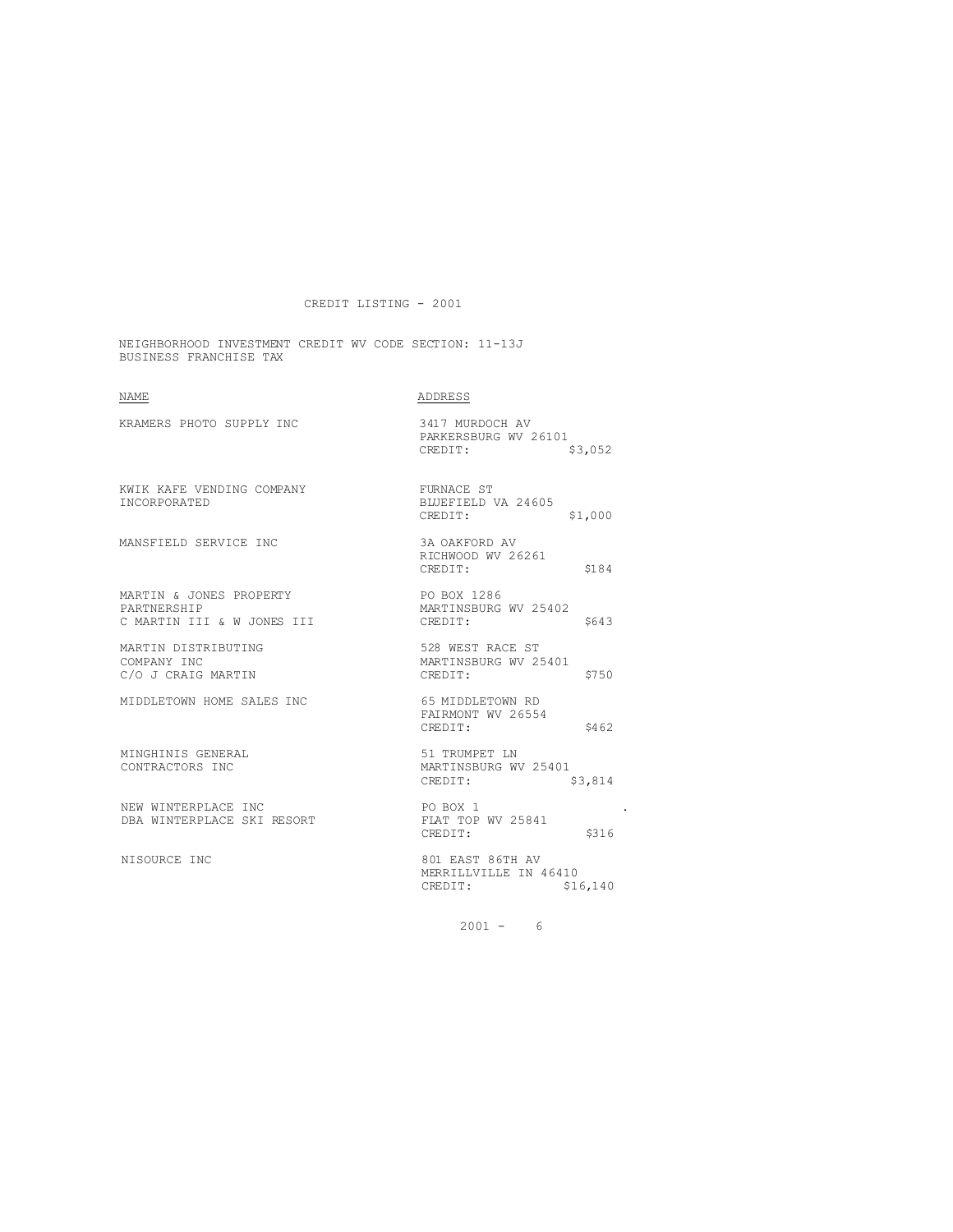NEIGHBORHOOD INVESTMENT CREDIT WV CODE SECTION: 11-13J BUSINESS FRANCHISE TAX

| <b>NAME</b>                                                     | ADDRESS                                                            |
|-----------------------------------------------------------------|--------------------------------------------------------------------|
| NORFOLK SOUTHERN CORPORATION<br>PAYROLL ACCOUNTING              | 110 FRANKLIN RD SE<br>ROANOKE VA 24042<br>CREDIT:<br>\$1,070       |
| NORTH AMERICAN REBUILD<br>COMPANY INC                           | PO BOX 549<br>SMITHERS WV 25186<br>\$500<br>CREDIT:                |
| NUCLEAR MEDICINE SERVICES<br>TNC.<br>ATTN STEVE ARTZ MD STE 105 | PO BOX 4664<br>CHARLESTON WV 25364<br>\$25<br>CREDIT:              |
| OHIO VALLEY SUPERMARKETS INC<br>C/O STEVEN B CHAPMAN CPA        | PO BOX 772<br>GALLIPOLIS OH 45631<br>CREDIT:<br>\$1,000            |
| OHIO VALLEY-CLARKSBURG INC<br>C/O CARDINAL HEALTH               | 7000 CARDINAL PLACE<br>DUBLN OH 43017<br>\$5,724<br>CREDIT:        |
| OSI LIMITED LIABILITY<br>COMPANY                                | 500 RIVER EAST DR<br>BELLE WV 25015<br>CREDIT:<br>\$300            |
| PACK HAWLEY LAMBERT &<br>BURDETTE P L L C                       | 300 SUMMERS ST STE 1450<br>CHARLESTON WV 25301<br>CREDIT:<br>\$168 |
| PARSONS ADVOCATE INC                                            | PO BOX 403<br>PARSONS WV 26287<br>\$161<br>CREDIT:                 |
| PEOPLES BANCORP INC                                             | 138 PUTNAM ST<br>MARIETTA OH 45750<br>CREDIT:<br>\$13,594          |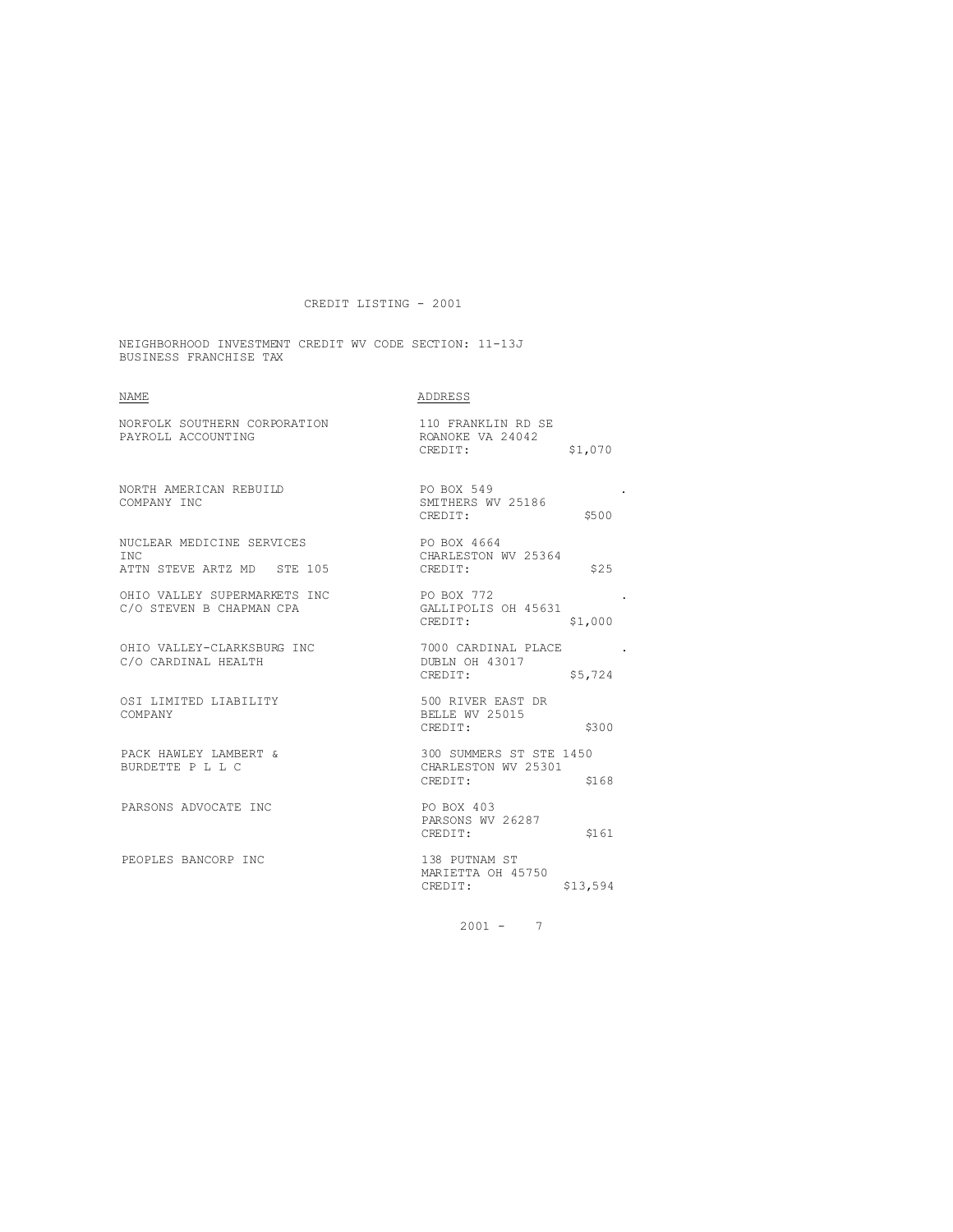NEIGHBORHOOD INVESTMENT CREDIT WV CODE SECTION: 11-13J BUSINESS FRANCHISE TAX

| NAME                                                                       | ADDRESS                                            |         |
|----------------------------------------------------------------------------|----------------------------------------------------|---------|
| PERSONALITY STATIONS INC                                                   | PO BOX 5499<br>BECKLEY WV 25802<br>CREDIT:         | \$1,401 |
| PFAFF & SMITH BUILDERS<br>SUPPLY CO INC TRUSTEES                           | PO BOX 2508<br>CHARLESTON WV 25329<br>CREDIT:      | \$850   |
| PLASTIC SALES CORP                                                         | 2905 4TH AV<br>CHARLESTON WV 25312<br>CREDIT:      | \$5,147 |
| PRIME COPY PLUS INC                                                        | 1452 4TH AV<br>HUNTINGTON WV 25701<br>CREDIT:      | \$228   |
| PRINTECH INC                                                               | 145 WADDLES RUN RD<br>WHEELING WV 26003<br>CREDIT: | \$148   |
| PUTNAM BANCSHARES INC<br>C/O J R WILSON PRESIDENT<br>AND EXECUTIVE OFFICER | PO BOX 308<br>HURRICANE WV 25526<br>CREDIT:        | \$100   |
| RALPH H BURNS & SONS INC                                                   | PO BOX 38<br>HILLSBORO WV 24946<br>CREDIT:         | \$276   |
| RAMSEY INS AGENCY INC                                                      | PO BOX 4025<br>CHARLESTON WV 25364<br>CREDIT:      | \$250   |
| RISH EQUIPMENT COMPANY                                                     | PO BOX 330<br>BLUEFIELD WV 24701<br>CREDIT:        | \$750   |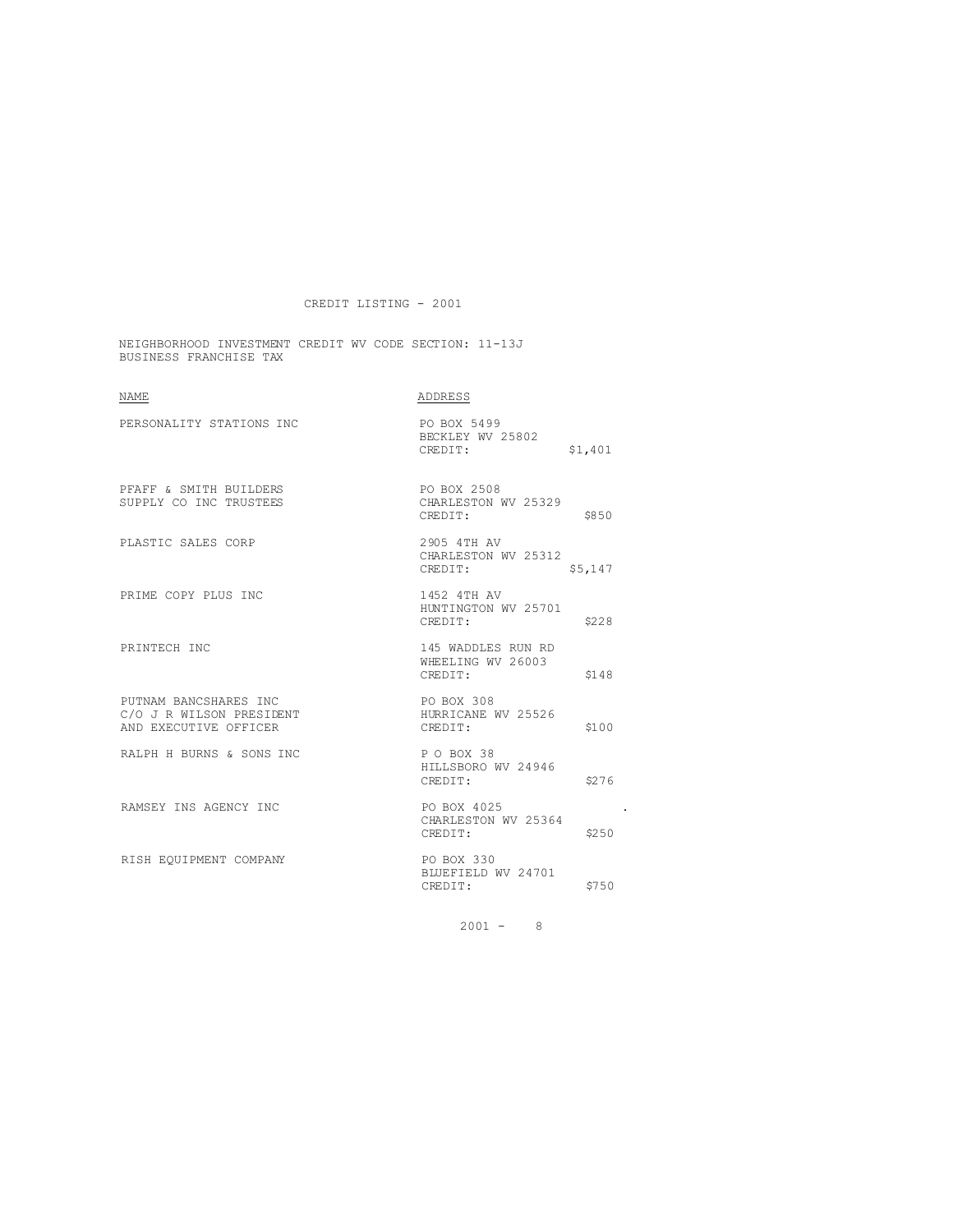NEIGHBORHOOD INVESTMENT CREDIT WV CODE SECTION: 11-13J BUSINESS FRANCHISE TAX

| NAME                                                               | ADDRESS                                                           |
|--------------------------------------------------------------------|-------------------------------------------------------------------|
| RJB INVESTMENT GROUP LLC                                           | PO BOX 842<br>MORGANTOWN WV 26505<br>CREDIT:<br>\$230             |
| ROCCOS RESTORANTES INC<br>DBA ROCCOS LITTLE ITALY                  | PO BOX 252<br>CEREDO WV 25507<br>\$250<br>CREDIT:                 |
| ROSS & WILLIAMSON<br>CONTRACTORS INC                               | ROUTE 1 BOX 1379<br>WAYNE WV 25570<br>\$925<br>CREDIT:            |
| SCIENCE APPLICATIONS<br>INTERNATIONAL CORPORATION<br>ATTN TAX DEPT | 10260 CAMPUS POINT DR<br>SAN DIEGO CA 92121<br>\$2,500<br>CREDIT: |
| SHUMAN HOLDING GROUP LLC                                           | PO BOX 842<br>MORGANTOWN WV 26507<br>CREDIT:<br>\$65              |
| SKYLINE RENTALS INCORPORATED                                       | RR 1 BOX 65B<br>OAK HILL WV 25901<br>\$93<br>CREDIT:              |
| SOUTH RIDGE LIMITED<br>PARTNERSHIP                                 | PO BOX 8615<br>SOUTH CHARLESTON WV 25303<br>CREDIT:<br>\$25       |
| SOUTHRIDGE CORPORATION                                             | PO BOX 8615<br>SOUTH CHARLESTON WV 25303<br>CREDIT:<br>\$30       |
| STENGER BUSINESS SYSTEMS INC                                       | PO BOX 750<br>WHEELING WV 26003<br>CREDIT:<br>\$929               |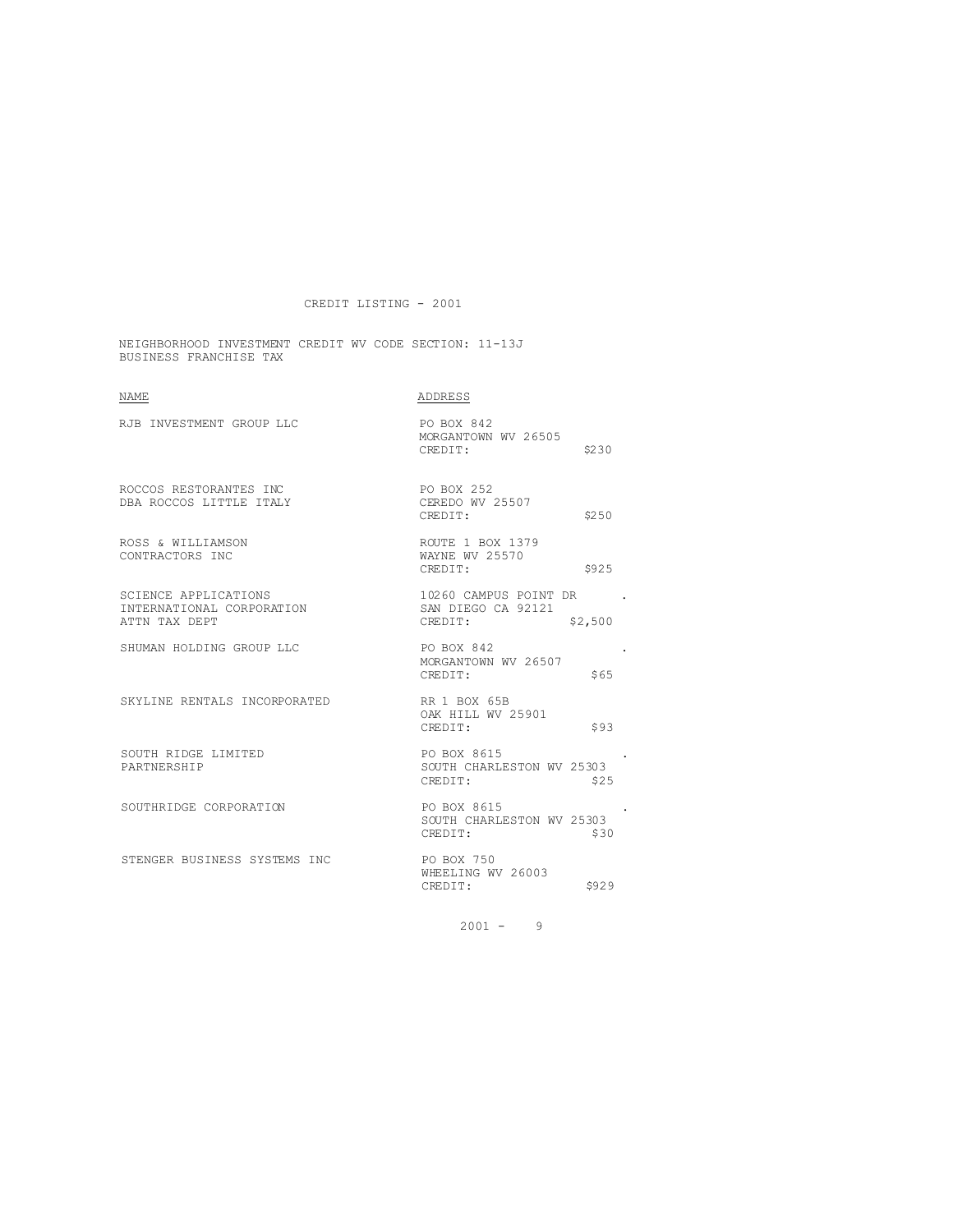NEIGHBORHOOD INVESTMENT CREDIT WV CODE SECTION: 11-13J BUSINESS FRANCHISE TAX

| <b>NAME</b>                                                       | ADDRESS                                                         |         |
|-------------------------------------------------------------------|-----------------------------------------------------------------|---------|
| SUMMERSVILLE PEDIATRICS INC                                       | PO BOX 310<br>SUMMERSVILLE WV 26651<br>CREDIT:                  | \$1,424 |
| SUTTLE & STALNAKER A<br>PROFESSIONAL LIMITED<br>LIABILITY COMPANY | 1411 VIRGINIA ST-E STE 100<br>CHARLESTON WV 25301<br>CREDIT:    | \$25    |
| T-SHIRT INTERNATIONAL INC                                         | 2101 GRACE ST<br>CULLODEN WV 25510<br>CREDIT:                   | \$2,500 |
| TABLE ROCK CONSTRUCTION INC<br>ATTN STEVE KELLAS                  | WESBANCO BANK<br>WHEELING WV 26003<br>CREDIT:                   | \$35    |
| TMH SERVICES INC                                                  | 437 DIVISION ST STE 311<br>SOUTH CHARLESTON WV 25309<br>CREDIT: | \$5,782 |
| TRADERS BANKSHARES INC                                            | PO BOX 1009<br>SPENCER WV 25276<br>CREDIT:                      | \$1,000 |
| UNION SALES CO                                                    | 119 EAST RACE ST<br>MARTINSBURG WV 25401<br>CREDIT:             | \$1,500 |
| WALTER H WINGO INC                                                | PO BOX 76<br>WHITE SULPHUR SPRINGS WV 24986<br>CREDIT:          | \$3,167 |
| WEIRTON LUMBER COMPANY                                            | PO BOX 1040<br>WEIRTON WV 26062<br>CREDIT:                      | \$5,768 |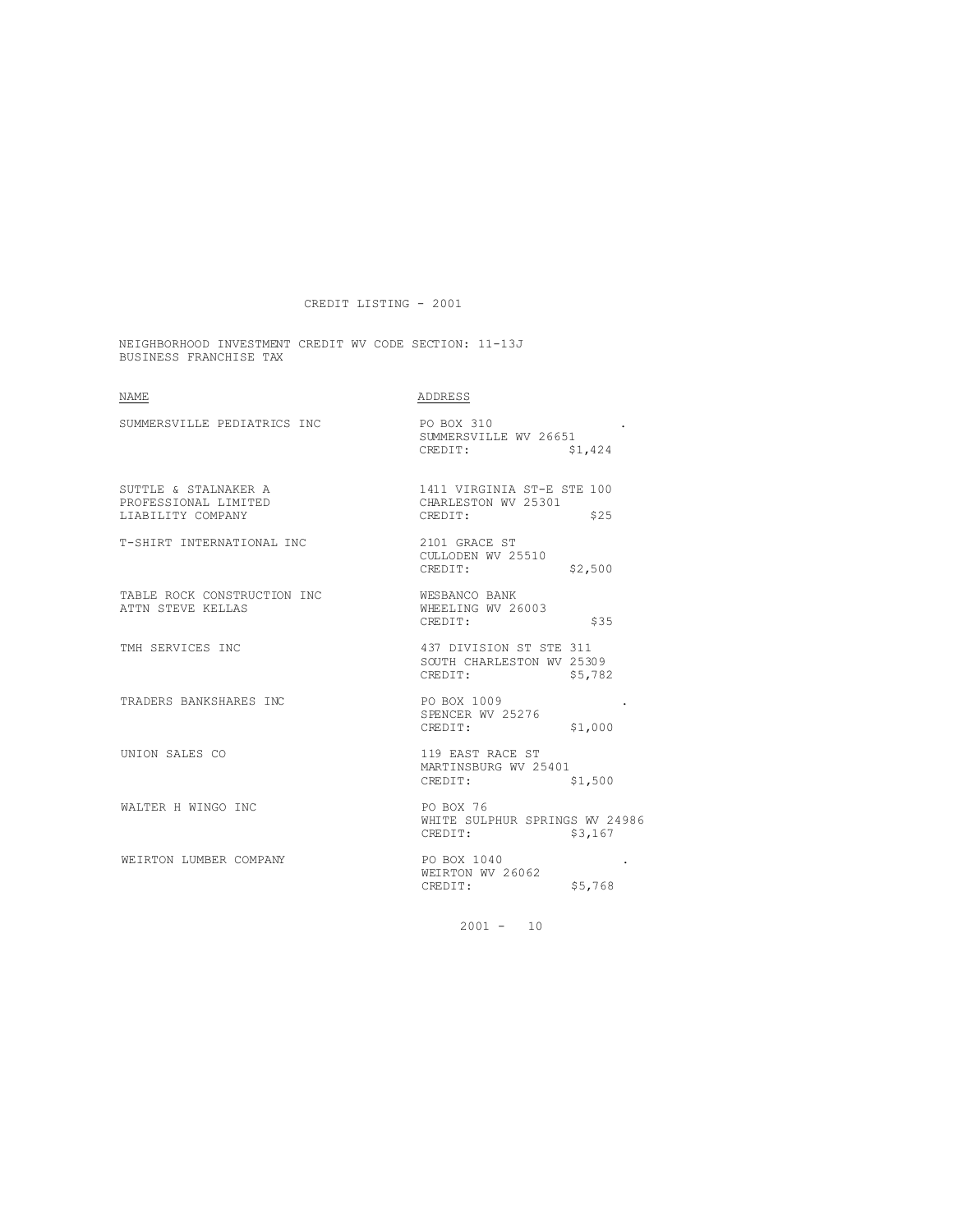NEIGHBORHOOD INVESTMENT CREDIT WV CODE SECTION: 11-13J BUSINESS FRANCHISE TAX

| <b>NAME</b>                                     | ADDRESS                                                         |
|-------------------------------------------------|-----------------------------------------------------------------|
| WESBANCO INC<br>CORPORATE OFFICE 7TH FLOOR      | 1 BANK PLAZA<br>WHEELING WV 26003<br>\$8,750<br>CREDIT:         |
| WEST UNION BANK                                 | PO BOX 305<br>WEST UNION WV 26456<br>\$1,000<br>CREDIT:         |
| WEST VIRGINIA HEATING &<br>PLUMBING COMPANY INC | 1339 SMITH ST<br>CHARLESTON WV 25301<br>\$50<br>CREDIT:         |
| WEST VIRGINIA UNIVERSITY<br>HOSPITALS INC       | PO BOX 8034<br>MORGANTOWN WV 26506<br>S194<br>CREDIT:           |
| WINNERS CHOICE INC                              | 2018 PLEASANT VALLEY RD<br>FAIRMONT WV 26554<br>\$80<br>CREDIT: |
| $2 - 2 - 0$ CORPORATION<br>DBA STAR WELD        | PO BOX 746<br>SPENCER WV 25276<br>\$492<br>CREDIT:              |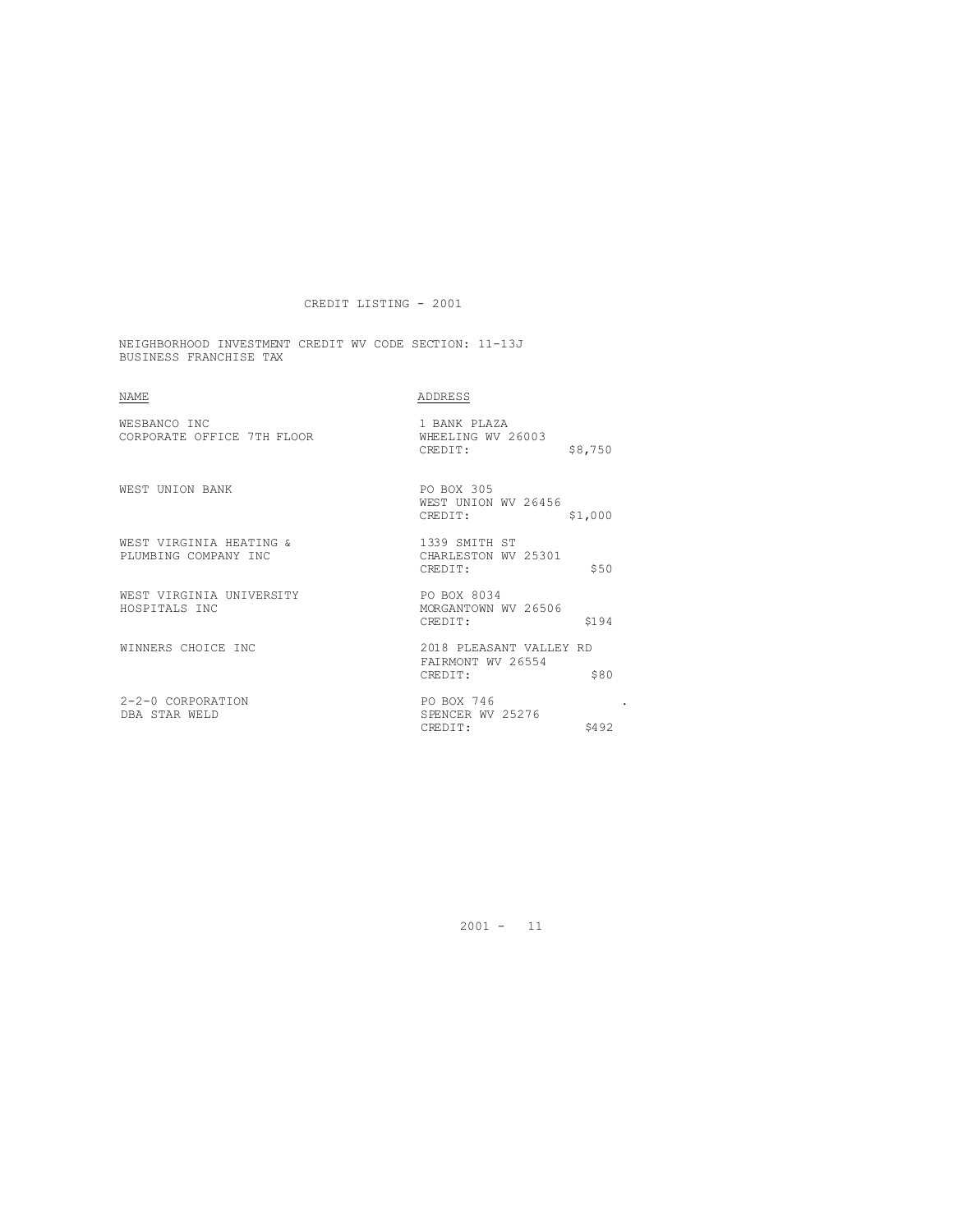NEIGHBORHOOD INVESTMENT CREDIT WV CODE SECTION: 11-13J CORPORATION NET INCOME TAX

| NAME                                             | ADDRESS                                                             |
|--------------------------------------------------|---------------------------------------------------------------------|
| ACORDIA OF WEST VIRGINIA INC<br>ATTN GENE GARLOW | PO BOX 1551<br>CHARLESTON WV 25326<br>\$750<br>CREDIT:              |
| COURTLAND COMPANY THE                            | 114 MONONGALIA ST<br>CHARLESTON WV 25302<br>CREDIT:<br>\$8,663      |
| ELK POWER COMPANY                                | PO BOX 2109<br>CHARLESTON WV 25328<br>\$2,478<br>CREDIT:            |
| FRANJAN INC                                      | 75 GRAND BLVD<br>HUNTINGTON WV 25705<br>CREDIT:<br>\$2,985          |
| MCJUNKIN CORPORATION                             | PO BOX 513<br>CHARLESTON WV 25322<br>\$10,000<br>CREDIT:            |
| MINGHINIS GENERAL<br>CONTRACTORS INC             | 51 TRUMPET LN<br>MARTINSBURG WV 25401<br>CREDIT:<br>\$11,125        |
| MYLAN PHARMACEUTICALS INC                        | PO BOX 4310<br>MORGANTOWN WV 26505<br>CREDIT:<br>\$60,633           |
| OHIO VALLEY LAND COMPANY                         | PO BOX 5280<br>VIENNA WV 26105<br>CREDIT:<br>\$250                  |
| PDK INC                                          | 2 ELM TERRACE SHOPPING CTR<br>WHEELING WV 26003<br>\$201<br>CREDIT: |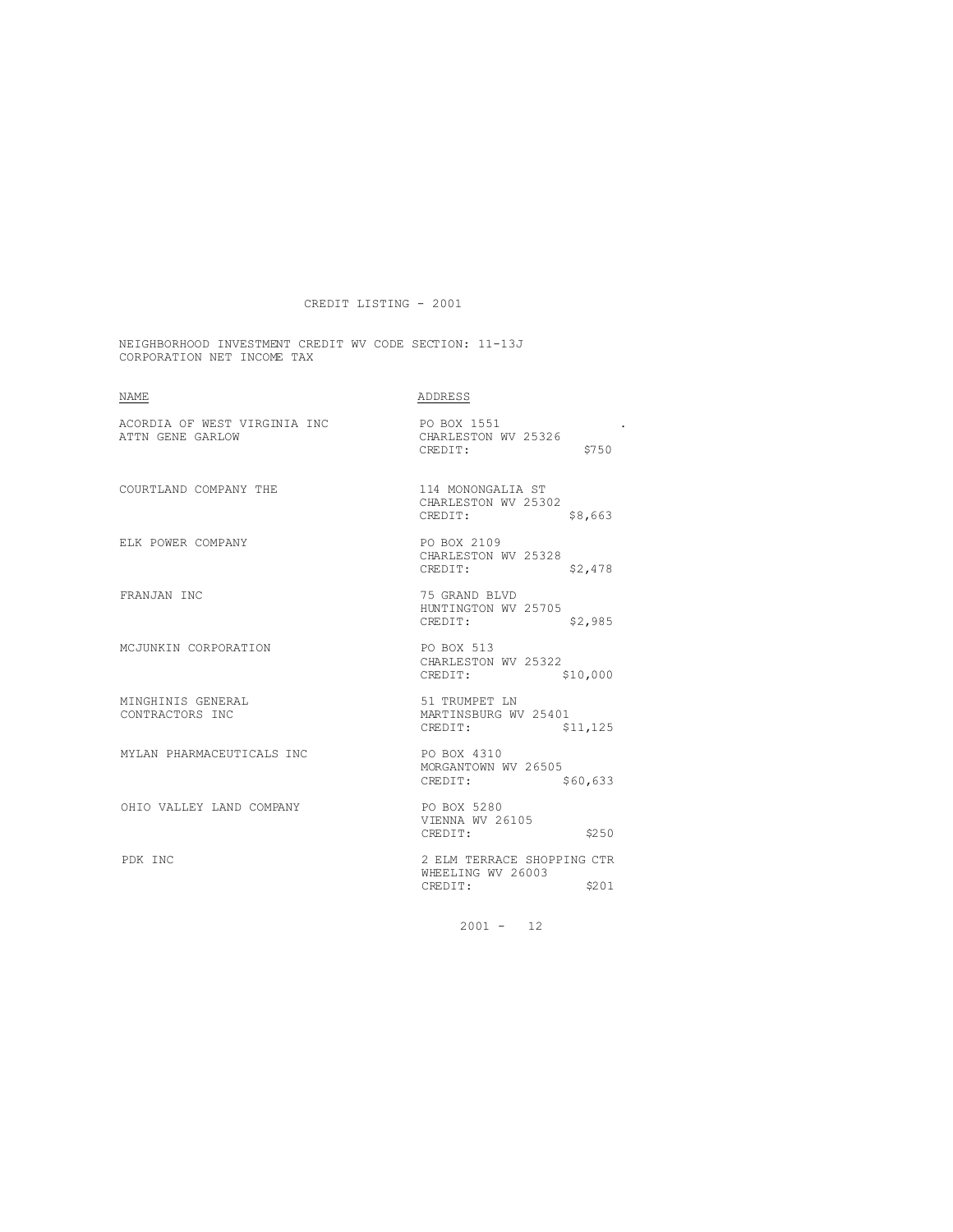NEIGHBORHOOD INVESTMENT CREDIT WV CODE SECTION: 11-13J CORPORATION NET INCOME TAX

SBR INC PO BOX 1646

 $\underline{\texttt{NDDRESS}}$ 

|                              | PARKERSBURG WV 26106                  |          |
|------------------------------|---------------------------------------|----------|
|                              | CREDIT:                               | \$8,900  |
|                              |                                       |          |
| SKYLINE RENTALS INCORPORATED | RR 1 BOX 65B<br>OAK HILL WV 25901     |          |
|                              | CREDIT:                               | \$1,111  |
| SWISHER INTERNATIONAL INC    | 20 THORNDAL CIRCLE<br>DARIEN CT 06820 |          |
|                              | CREDIT:                               | \$20,000 |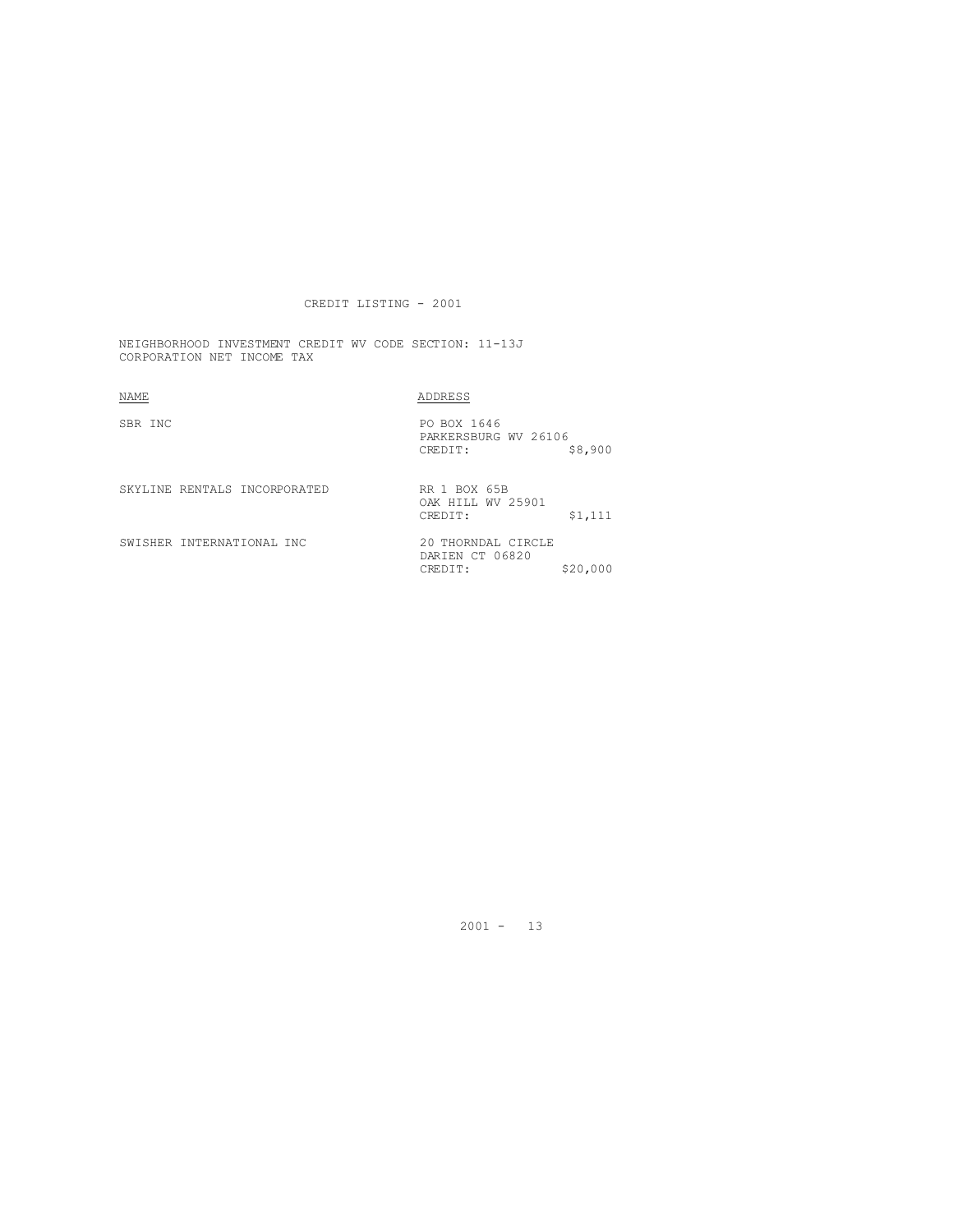NEIGHBORHOOD INVESTMENT CREDIT WV CODE SECTION: 11-13J PERSONAL INCOME TAX

| <b>NAME</b>                | ADDRESS                                              |                     |
|----------------------------|------------------------------------------------------|---------------------|
| ADAMS DOUGLASS H & CAROL S | 16G GLASSON CT<br>HENDERSONVILLE NC 28792<br>CREDIT: | \$5,617             |
| ADAMS RICHARD M JR         | 53 MEADOWCREST<br>PARKERSBURG<br>CREDIT:             | WV 26104<br>\$500   |
| ADKINS GAYNELL I           | 519 FIFTH ST<br>MARIETTA<br>CREDIT:                  | OH 45750<br>\$2,228 |
| ADKINS JULIA E             | 1 BRADLEY FOSTER DR<br>HUNTINGTON<br>CREDIT:         | WV 25701<br>\$160   |
| AGEE BRIAN L & MARILYN S   | 338 WOODLAND DR<br>HUNTINGTON<br>CREDIT:             | WV 25705<br>\$50    |
| AGEE ROBERT W & EARLEEN H  | 61 N BRADLEY FOSTER DR<br>HUNTINGTON<br>CREDIT:      | WV 25701<br>\$7,500 |
| AGEE WESLEY F & CAROLYN B  | 160 WOODLAND DR<br>HUNTINGTON<br>CREDIT:             | MV 25705<br>\$350   |
| AIDE GEORGE A & HELEN A    | 316 SENECA TRL<br>RONCEVERTE<br>CREDIT:              | WV 24970<br>\$1,000 |
| AKERS JAMES W & JUDY L     | 187 ROSEMARY ST<br>PRINCETON<br>CREDIT:              | WV 24740<br>\$500   |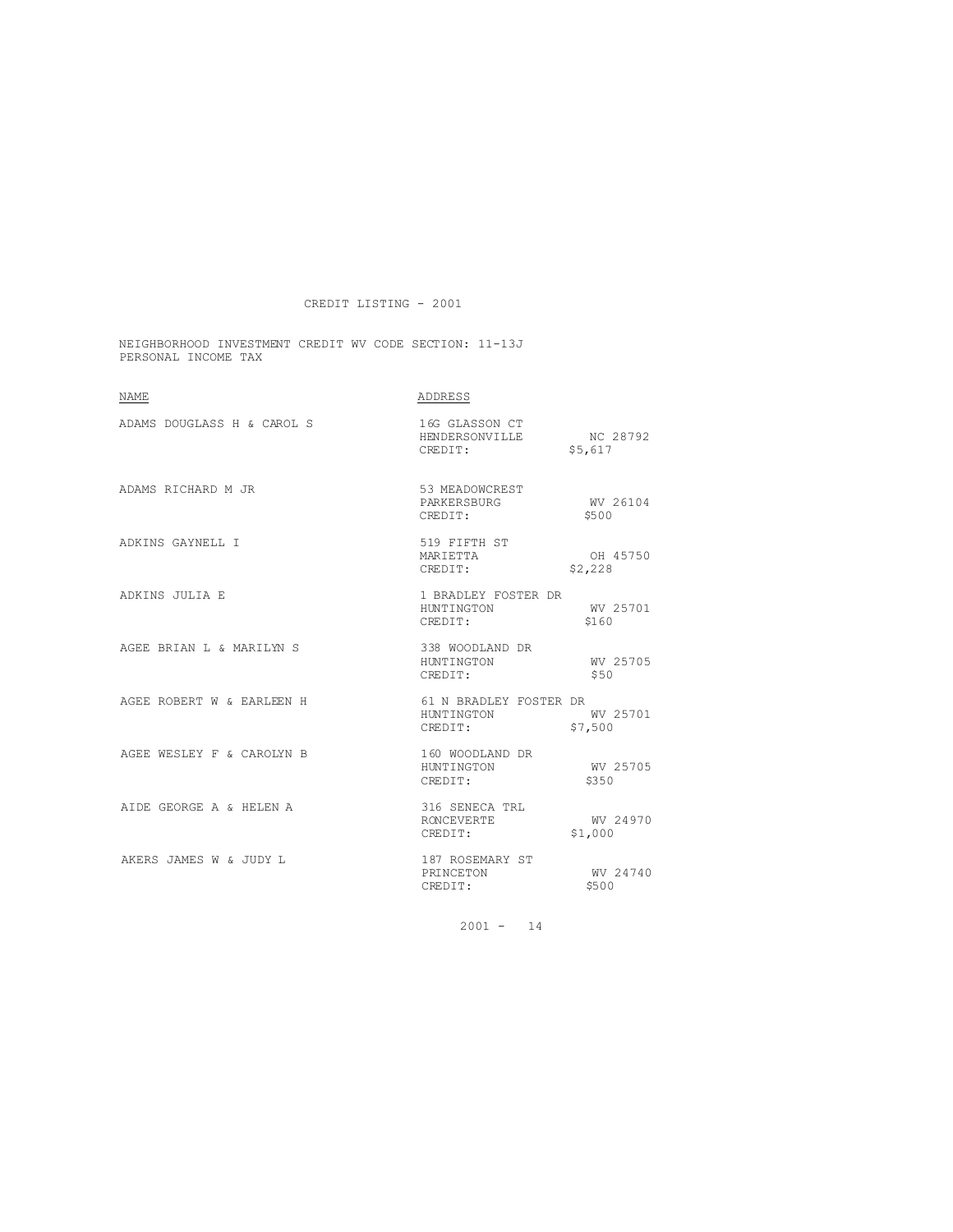NEIGHBORHOOD INVESTMENT CREDIT WV CODE SECTION: 11-13J PERSONAL INCOME TAX

| <b>NAME</b>                                          | ADDRESS                                                            |                     |
|------------------------------------------------------|--------------------------------------------------------------------|---------------------|
| ALLEN JOEL V                                         | 3951 EASTLAKE DR<br>MORGANTOWN<br>CREDIT:                          | WV 26508<br>\$750   |
| AMBROSIO PEDRO N & ERLINDA CORPUZ 634 PARKERSBURG RD | <b>SPENCER</b><br>CREDIT:                                          | WV 25276<br>\$6,376 |
| AMELI NICK & JEANNE                                  | BOX 3098 BLUEWELL STATION<br>BLUEFIELD WV 24701<br>CREDIT:         | \$500               |
| APGAR JOHN W & SHARON L                              | 71 OAK DR<br>71 OAK DK<br>PARKERSBURG MV 26104<br>CERNITT: \$2,500 |                     |
| ARTZ STEVEN A & JACQUELINE                           | 618 BURKEWOOD PL<br>CHARLESTON<br>\$1,240<br>CREDIT:               | WV 25314            |
| ASHWORTH HAROLD L & KAREN K 5332 SHADOWBROOK RD      | CROSS LANES 25313<br>CREDIT:                                       | \$250               |
| ASHWORTH PATRICIA                                    | 300 GLEN AV<br>BECKLEY<br>CREDIT:                                  | WV 25801<br>S177    |
| ATKINS PAUL A & MILDRED                              | 1208 DES MOINES AV<br>MORGANTOWN<br>CREDIT:                        | WV 26505<br>\$500   |
| AVASHIA BIPIN H & RITA B                             | 7312 N RICHMOND AV<br>KANSAS CITY<br>CREDIT:                       | MO 64158<br>\$1,000 |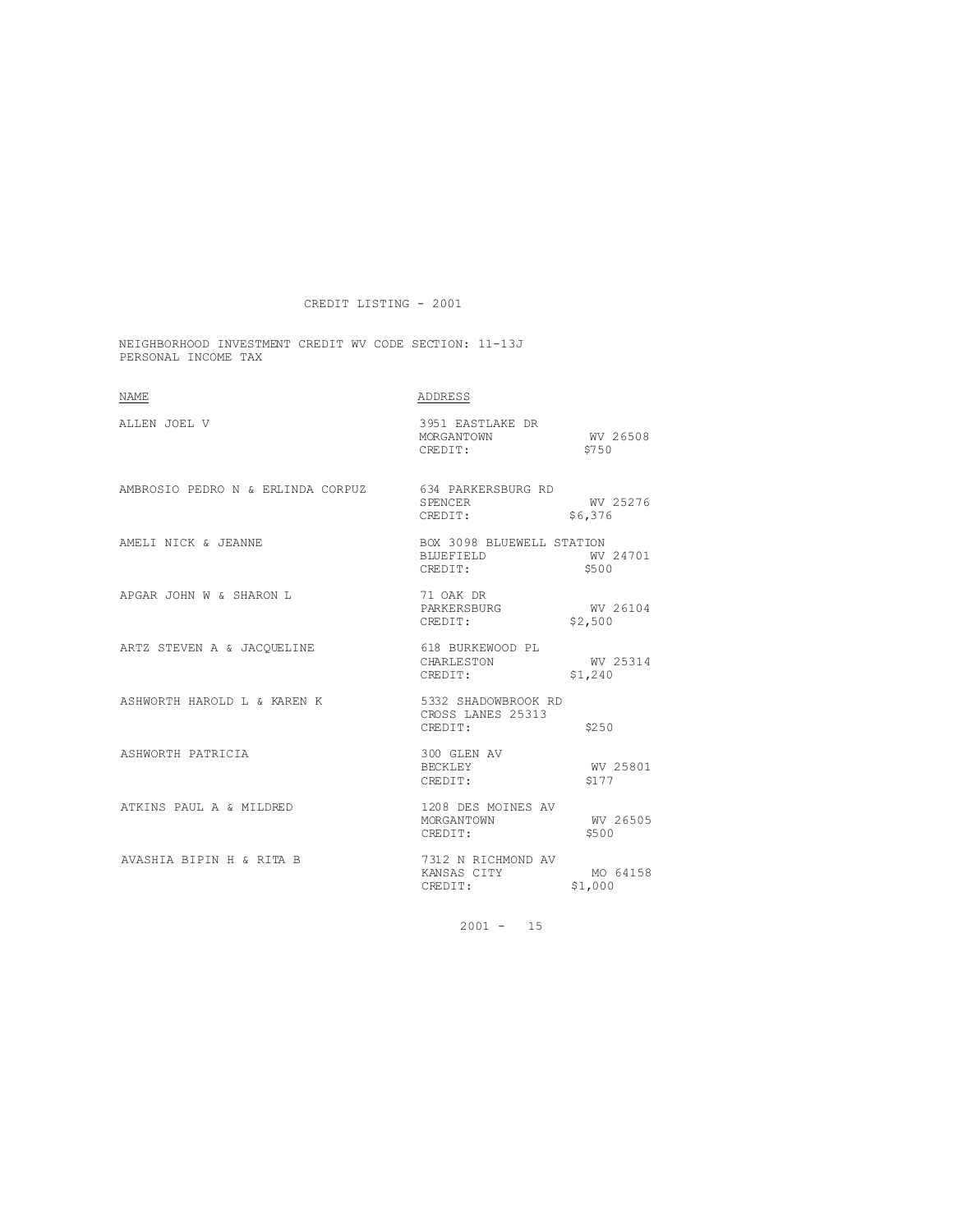NEIGHBORHOOD INVESTMENT CREDIT WV CODE SECTION: 11-13J PERSONAL INCOME TAX

| <b>NAME</b>                   | ADDRESS                                          |                     |
|-------------------------------|--------------------------------------------------|---------------------|
| AZZO WALID H & MARY K         | 1339 LIBERTY ST<br>BIUEFIELD<br>CREDIT:          | WV 24701<br>\$2,500 |
| BABCOCK ALLAN W               | 24 OUTLOOK RD<br>FAIRMONT<br>CREDIT:             | WV 26554<br>\$2.50  |
| BADGER JOHN R & THELMA C      | PO BOX 1941<br>PARKERSBURG<br>CREDIT:            | WV 26102<br>\$2,978 |
| BAGBY BEN A & CAROLYN J       | 79 BRADLEY FOSTER DR<br>HUNTINGTON<br>CREDIT:    | WV 25701<br>\$100   |
| BAILEY BETTY G                | 713 HIGHLAND AV<br>BLUEFIELD 24701<br>CREDIT:    | \$1,287             |
| BALDERSON CARL W & DIANE B JR | 18 ASHWOOD DRIVE<br>VIENNA<br>CREDIT:            | WV 26105<br>\$2.50  |
| BANONIS BARBARA               | 1800 WOODVALE RD<br>CHARLESTON<br>CREDIT:        | WV 25314<br>\$335   |
| BARBAROW PATTY A              | 2813 STAUNTON TURNPIKE<br>PARKERSBURG<br>CREDIT: | WV 26104<br>\$250   |
| BARNES JOHN A & LEE ANNE      | 11 BEL MANOR DR<br>FAIRMONT<br>CREDIT:           | WV 26554<br>\$375   |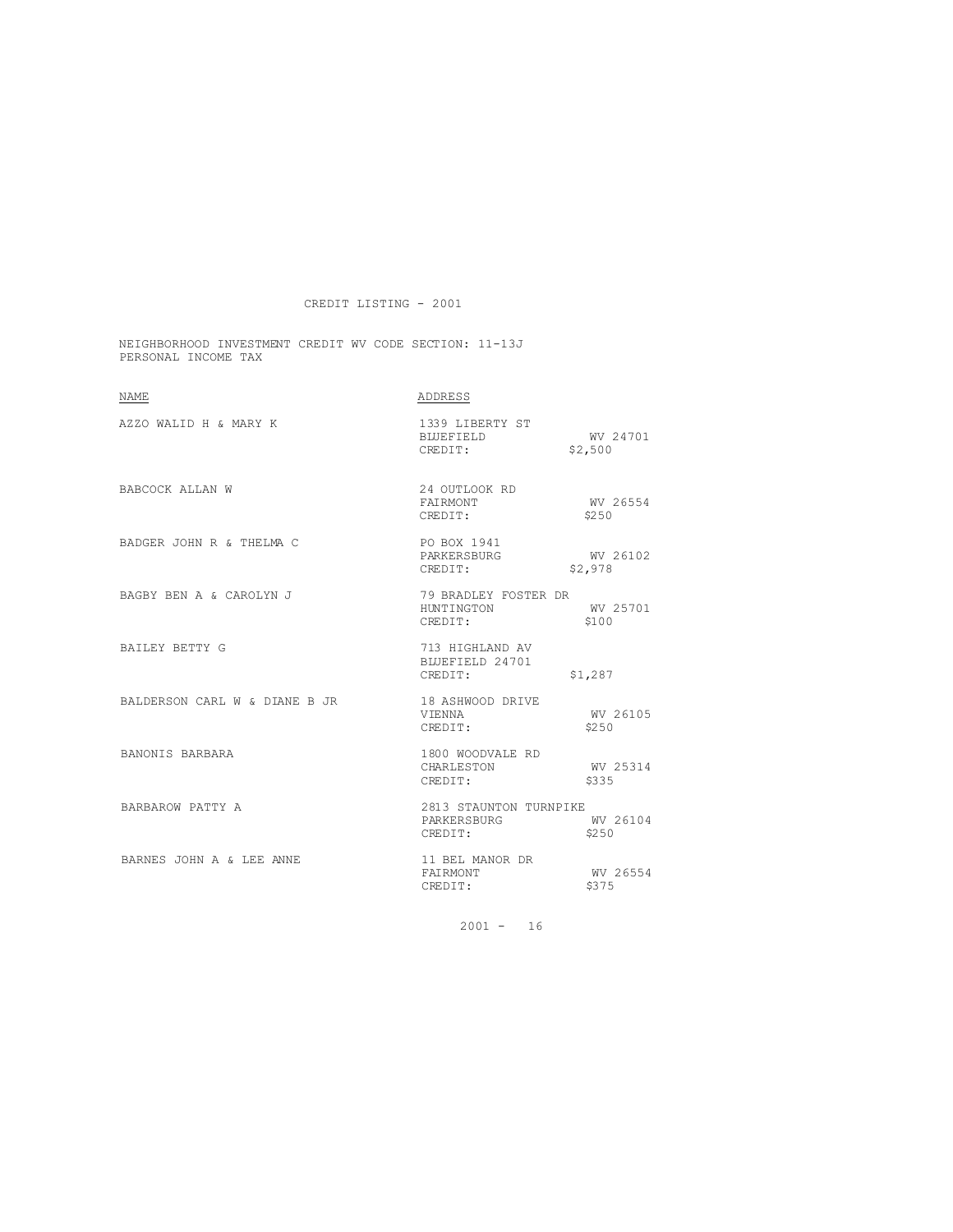NEIGHBORHOOD INVESTMENT CREDIT WV CODE SECTION: 11-13J PERSONAL INCOME TAX

| <b>NAME</b>                       | ADDRESS                                     |                     |
|-----------------------------------|---------------------------------------------|---------------------|
| BARNES JOHN A & MARY J            | 1314 KANAWHA AV<br>DUNBAR<br>CREDIT:        | WV 25064<br>\$400   |
| BARRETT JOSHUA I &<br>ADAMS JULIE | 2050 SMITH RD<br>CHARLESTON<br>CREDIT:      | WV 25314<br>\$2,813 |
| BAYLEY SUZANNE L                  | PO BOX 49<br>PARKERSBURG 26102<br>CREDIT:   | \$4,999             |
| BAYLOUS JAEMS D & ROBIN M         | 509 LAKEWOOD CIR<br>WASHINGTON<br>CREDIT:   | WV 26181<br>\$1,438 |
| BEALL CHARLES R JR                | 505 S OUEEN ST<br>MARTINSBURG<br>CREDIT:    | WV 25401<br>\$295   |
| BECK ALMA & MICHAEL               | 151 WILLOUGHBY AVE<br>HUNTINGTON<br>CREDIT: | WV 25705<br>\$500   |
| BECK JAMES F & ANN W              | 5116 GLENBROOK DR<br>VIENNA<br>CREDIT:      | WV 26105<br>\$1,000 |
| BELL DAVID P & ROBERTA S          | 805 47TH ST<br>VIENNA<br>CREDIT:            | WV 26105<br>\$500   |
| BELL THOMAS J & MARY P            | 85 COPPER GLEN DR<br>HUNTINGTON<br>CREDIT:  | WV 25701<br>\$250   |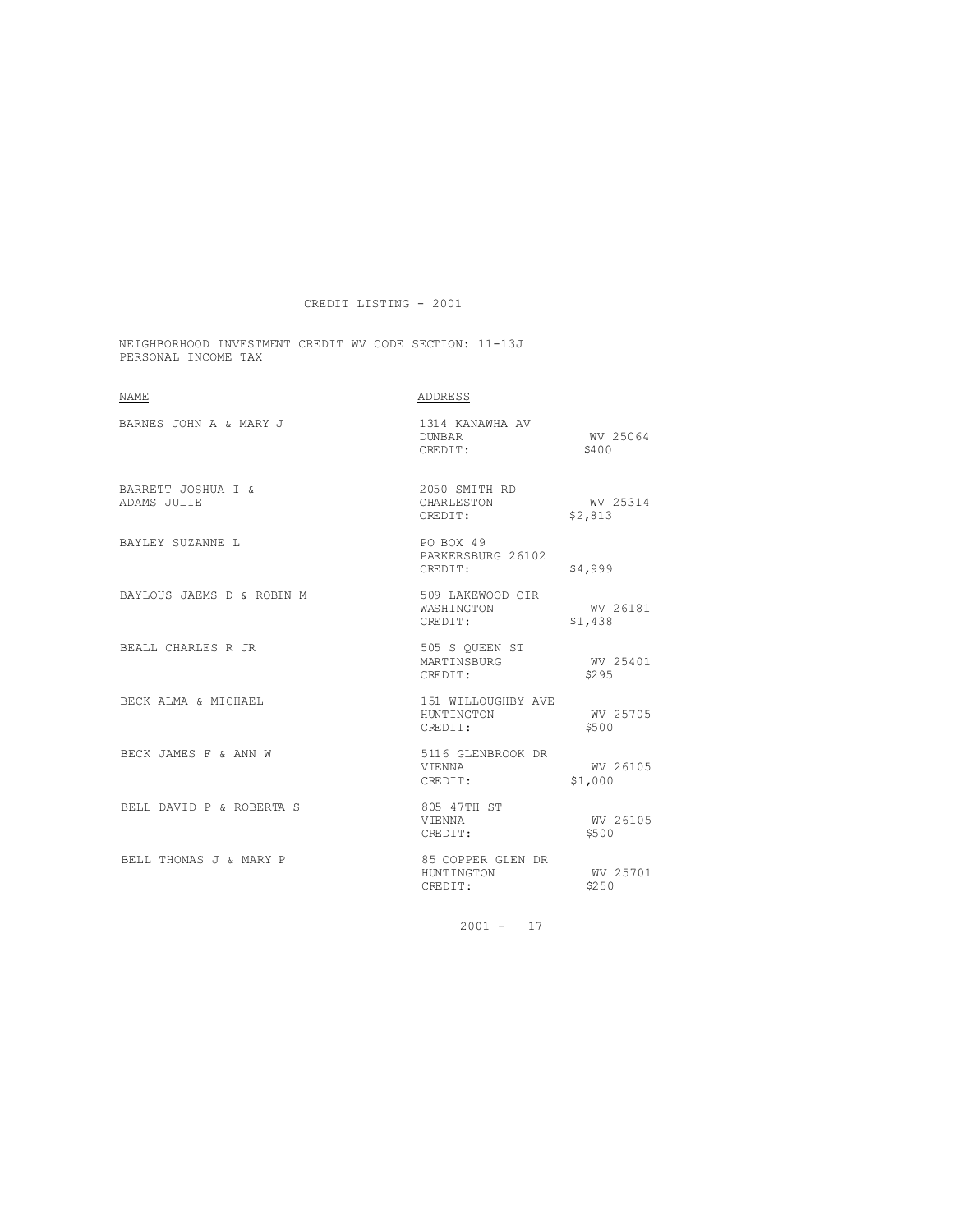NEIGHBORHOOD INVESTMENT CREDIT WV CODE SECTION: 11-13J PERSONAL INCOME TAX

| <b>NAME</b>                   | ADDRESS                                      |                     |
|-------------------------------|----------------------------------------------|---------------------|
| BENEDICT CLEVELAND K & ANN A  | HC 37 BOX 155<br>LEWISBURG<br>CREDIT:        | WV 24901<br>\$225   |
| BENNETT WANDA A               | 1404 55TH ST<br>VIENNA<br>CREDIT:            | WV 26105<br>\$2,500 |
| BENSON RALPH R & DEBORAH L    | 814 CHURCHHILL DR<br>CHARLESTON<br>CREDIT:   | WV 25314<br>\$1,563 |
| BERRY JULIAN E & WANDA J      | 207 CLIFFVIEW DR<br>HUNTINGTON<br>CREDIT:    | WV 25704<br>S652    |
| BIRAM BETTY L                 | 38 CONGER RD<br>WASHINGTON<br>CREDIT:        | WV 26181<br>\$250   |
| BLISS ARTHUR A & DEDEE N      | 354 OLD ECCLES RD<br>BECKLEY<br>CREDIT:      | WV 25801<br>\$740   |
| BLIZIOTES MARY T              | 694A CLEARVIEW HTS<br>CHARLESTON<br>CREDIT:  | WV 25312<br>\$2.50  |
| BONNETT STERLING & RUTH       | 6 PARKVIEW WEY DR<br>PARKERSBURG<br>CREDIT:  | WV 26104<br>\$250   |
| BORCHERT WILLIAM R & ANN L SR | 105 LADY HELEN CT<br>FAYETTEVILLE<br>CREDIT: | GA 30214<br>\$3,168 |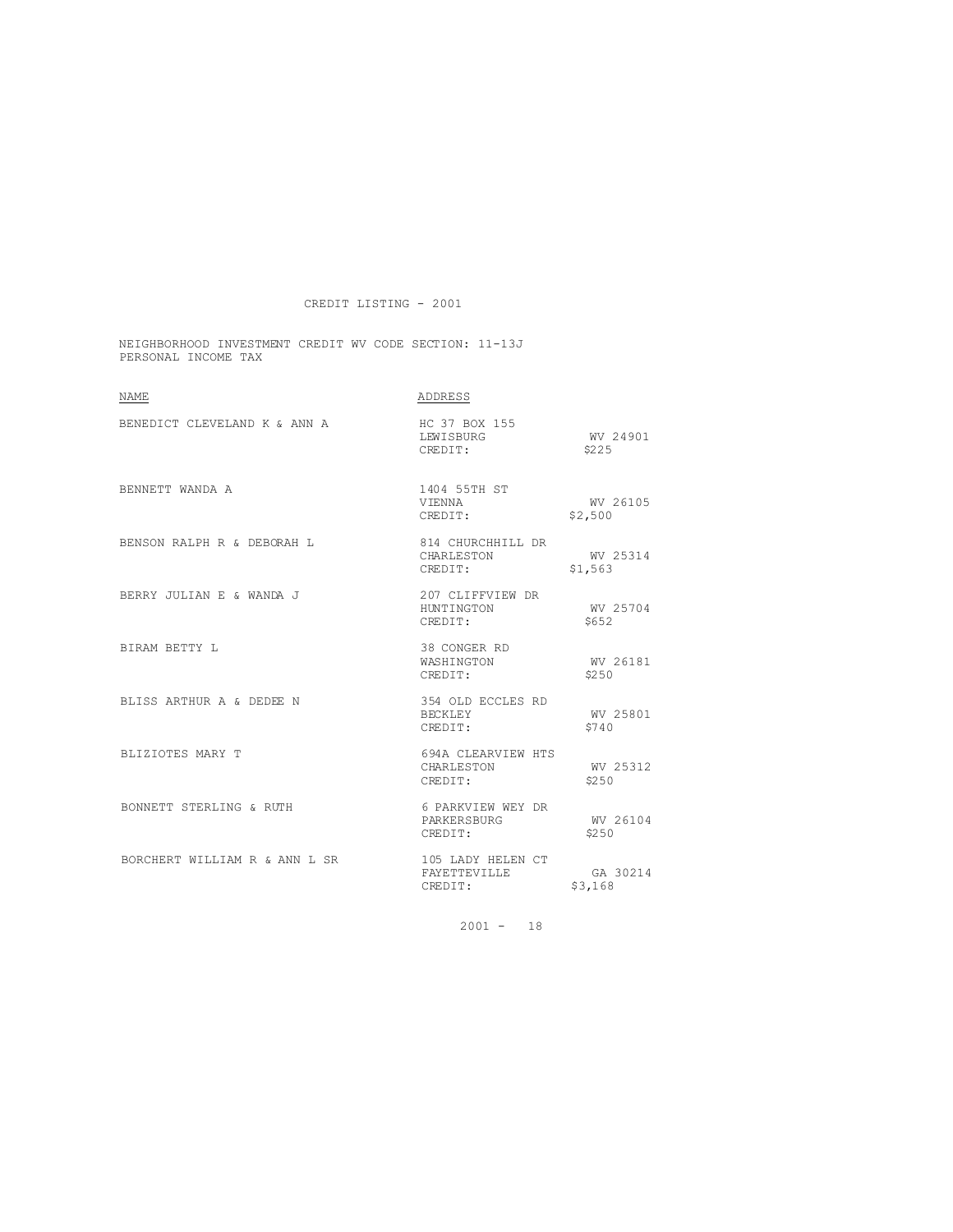NEIGHBORHOOD INVESTMENT CREDIT WV CODE SECTION: 11-13J PERSONAL INCOME TAX

| <b>NAME</b>                  | ADDRESS                                      |                     |
|------------------------------|----------------------------------------------|---------------------|
| BOSTAR JOSEPH J & NANCY C    | 5718 GLEN CARLA DR<br>HUNTINGTON<br>CREDIT:  | WV 25705<br>\$250   |
| BOWLBY RICHARD E & ROSANNA   | 950 PARKERSBURG RD<br>SPENCER<br>CREDIT:     | WV 25276<br>\$2,467 |
| BOWLBY ROBERT J              | 337 DORSEY AV<br>MORGANTOWN<br>CREDIT:       | WV 26505<br>\$923   |
| BOYCE LESLIE & SUZANNE       | PO BOX 652<br>BUCKHANNON<br>CREDIT:          | WV 26201<br>\$750   |
| BREECE HARRY T & SALLY III   | 2154 KENNON LN<br>HUNTINGTON<br>CREDIT:      | WV 25705<br>\$65    |
| BREWSTER HAROLD & PATRICIA   | BOX 529<br>BLUEFIELD<br>CREDIT:              | WV 24701<br>\$2.50  |
| BRICK MARY J                 | 3706 VIRGINIA AV SE<br>CHARLESTON<br>CREDIT: | WV 25304<br>\$500   |
| BROOKHART FRANKLIN & SUSAN M | 2502 GOLD RUSH AV<br>HELENA<br>CREDIT:       | MT 59601<br>\$110   |
| BROOKS LESLIE C              | 8 CLUB VIEW DR<br>FAIRMONT<br>CREDIT:        | WV 26554<br>\$500   |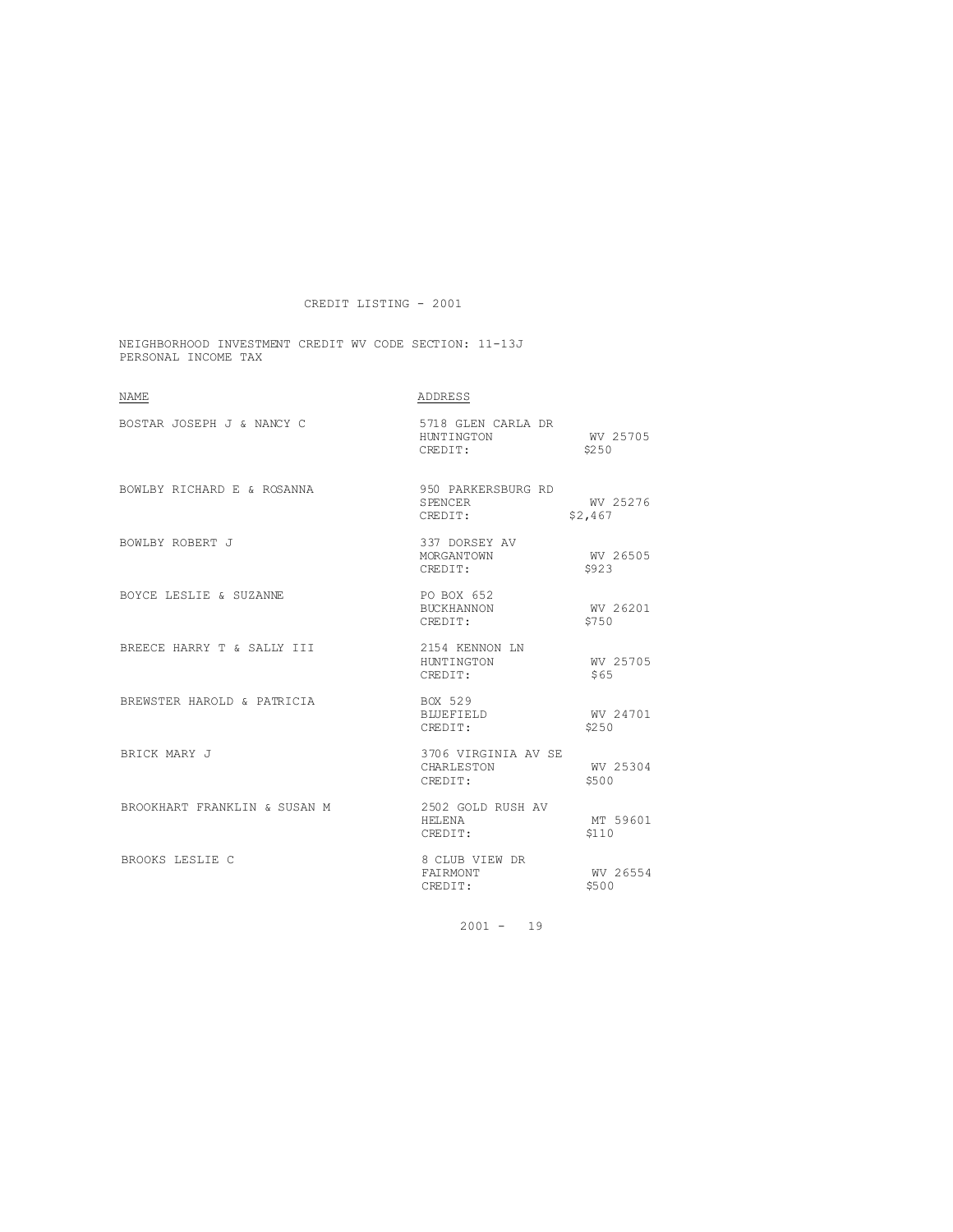NEIGHBORHOOD INVESTMENT CREDIT WV CODE SECTION: 11-13J PERSONAL INCOME TAX

| <b>NAME</b>                               | ADDRESS                                                 |                     |
|-------------------------------------------|---------------------------------------------------------|---------------------|
| BROYLES RANDALL L & JOYCE L               | 1050 OVERLOOK DR<br>BECKLEY<br>CREDIT:                  | WV 25801<br>\$563   |
| BRUMFIELD GLENN E & NELL M 15 FAIRWOOD LN | CEREDO<br>CREDIT:                                       | WV 25507<br>\$2.50  |
| BRUNESKE BRIAN C & JANET D                | 16 MARVA CT<br>MARTINSBURG<br>CREDIT:                   | WV 25401<br>\$650   |
| BUCHANAN GARLAND L                        | 1020 OVERLOOK DR<br>BECKLEY<br>CREDIT:                  | WV 25801<br>\$2,214 |
| BURCHAM STEPHEN D & DEBORAH L             | 123 TOWNSHIP RD 1252<br>PROCTORVILLE<br>CREDIT:         | OH 45669<br>\$200   |
| BURGE PAUL R JR                           | PO BOX 4336<br>PARKERSBURG<br>CREDIT:                   | WV 26104<br>\$9,975 |
| BURGESS STEPHANIE A                       | 9985 WATERFORD WAY<br>MOBILE<br>CREDIT:                 | AL 36695<br>\$98    |
| BURKE JOHN T & KATHLEEN A                 | 151 NEWCOMER RD<br>SOUTH CHARLESTON WV 25309<br>CREDIT: | \$2,460             |
| BYRUM JAMES A & DAWN A JR                 | 32 PIN OAK DR<br>WHEELING<br>CREDIT:                    | WV 26003<br>\$250   |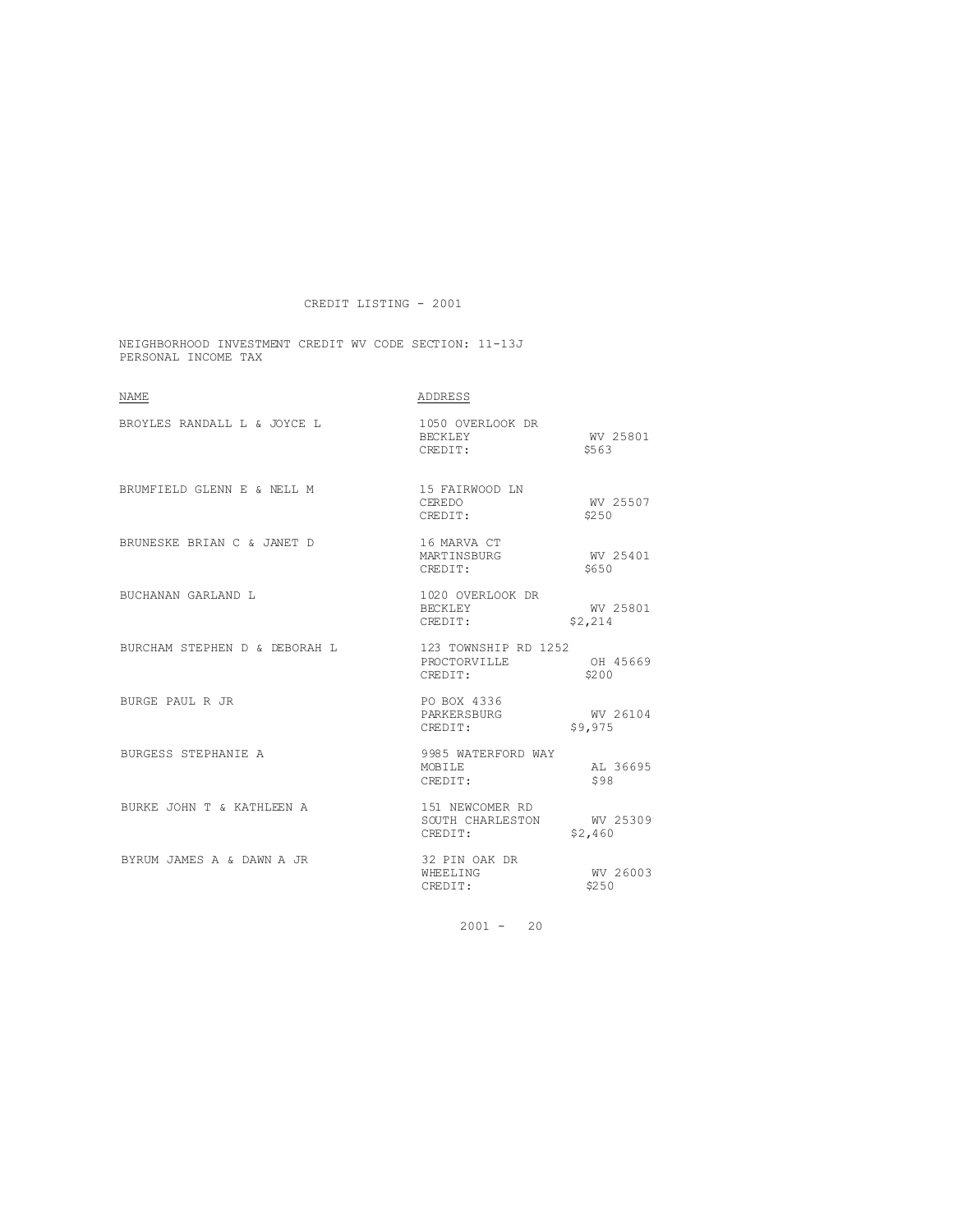NEIGHBORHOOD INVESTMENT CREDIT WV CODE SECTION: 11-13J PERSONAL INCOME TAX

| <b>NAME</b>                   | ADDRESS                                                    |                     |
|-------------------------------|------------------------------------------------------------|---------------------|
| CALLEN MICHAEL K              | 1420 WESTERN AV<br>MORGANTOWN<br>CREDIT:                   | WV 26505<br>\$2,500 |
| CALTRIDER NANCY L             | 451 VALLEY MILLS RD<br>PARKERSBURG<br>CREDIT:              | WV 26104<br>\$217   |
| CAMPBELL ARTHUR R & JUDITH B  | 141 GRANADA DR<br>PARKERSBURG<br>CREDIT:                   | WV 26104<br>\$5,000 |
| CAMPBELL CHRISTOPHER R & RITA | 5 KELLY LN<br>VIENNA<br>CREDIT:                            | WV 26105<br>\$2,500 |
| CAMPBELL JAMES K & LINDA J    | 17 COFER ST BETHEL PLACE<br>WASHINGTON WV 26181<br>CREDIT: | \$851               |
| CANNON THOMAS L & CINDY J     | 1219 S PARK DR<br>HUNTINGTON<br>CREDIT:                    | WV 25701<br>\$2,672 |
| CARDWELL LORETTA J & JAMES JR | 708 GREEN RD<br>CHARLESTON<br>CREDIT:                      | WV 25309<br>\$750   |
| CARR JAMES W & CHARLEEN A     | 2 FORT CIRCLE DR<br>CHARLESTON<br>CREDIT:                  | WV 25314<br>\$800   |
| CARRICK PATRICK C & REGINA    | 18 POPLAR DR<br>MORGANTOWN<br>CREDIT:                      | WV 26505<br>\$807   |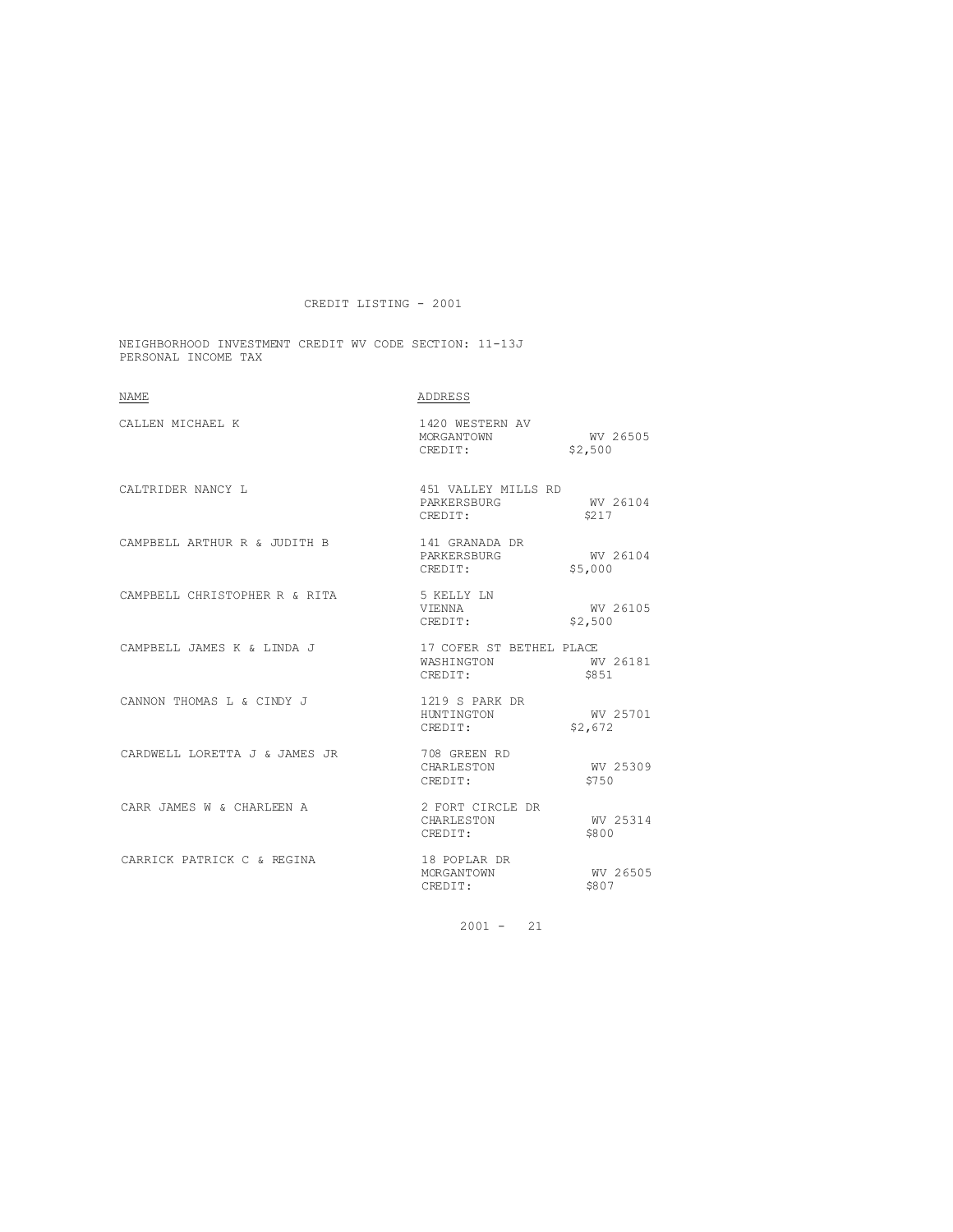NEIGHBORHOOD INVESTMENT CREDIT WV CODE SECTION: 11-13J PERSONAL INCOME TAX

| <b>NAME</b>                               | ADDRESS                                            |                     |
|-------------------------------------------|----------------------------------------------------|---------------------|
| CARTER JAMES M & RUBY G                   | 11 LYNNWOOD DR<br>V TENNA<br>CREDIT:               | WV 26105<br>\$300   |
| CARTER WILLIAM H & ELSIE P                | 4011 KANAWHA AV SE<br>CHARLESTON<br>CREDIT:        | WV 25304<br>\$413   |
| CASTO HARRY N JR &<br>CHEGWIDDEN TERESA P | PO BOX 641<br>GREAT BARRINGTON MA 01230<br>CREDIT: | \$250               |
| CASTRODALE DANTE E & SHERRY L             | PO BOX 2438<br>BECKLEY<br>CREDIT:                  | WV 25802<br>\$50    |
| CATHER JOHN S & EDITH M                   | 16 MEADOWCREST DR<br>PARKERSBURG<br>CREDIT:        | WV 26104<br>\$250   |
| CHAMBERS JOHN T & JUNE R                  | 1980 ALPHA RD BOX 10<br>CHARLESTON<br>CREDIT:      | WV 25304<br>\$2,500 |
| CHAMBERS WILLIAM E & JOANN                | 259 NORWAY AV<br>HUNTINGTON<br>CREDIT:             | WV 25705<br>\$560   |
| CHASE JOHN G &<br>CLOVIS-CHASE MARGARET   | 234 WILLOWDALE RD<br>MORGANTOWN<br>CREDIT:         | WV 26505<br>\$500   |
| CHICCHIRICHI GUY & ELEANOR P              | 1316 N MILDRED ST<br>RANSON<br>CREDIT:             | WV 25438<br>\$1,000 |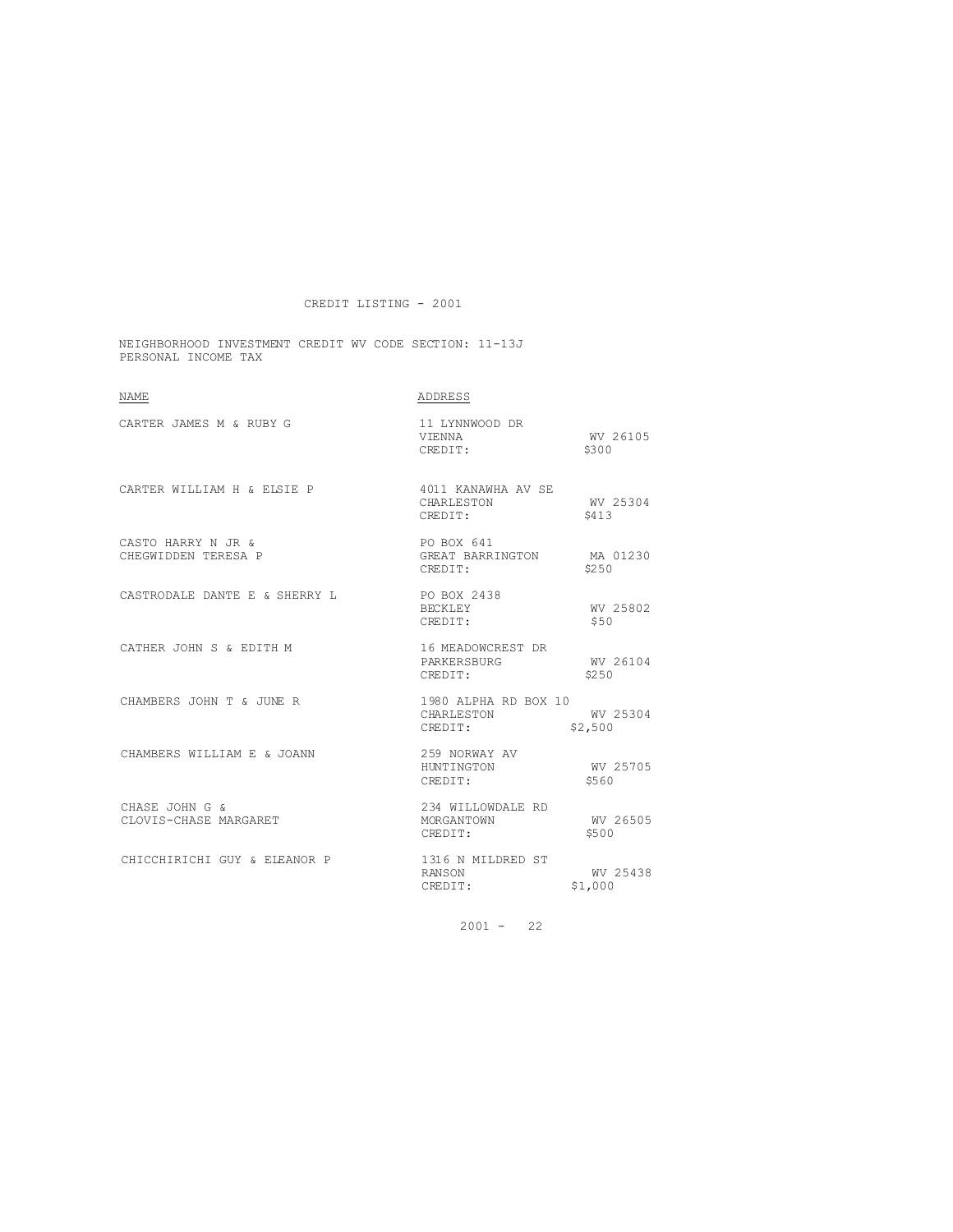NEIGHBORHOOD INVESTMENT CREDIT WV CODE SECTION: 11-13J PERSONAL INCOME TAX

| <b>NAME</b>                            | ADDRESS                                                        |                     |
|----------------------------------------|----------------------------------------------------------------|---------------------|
| CHILDERS JOHN P & MARY W JR            | 655 WHITAKER BLVD W UNIT 102<br>HUNTINGTON WV 25701<br>CREDIT: | \$100               |
| CHILTON NELLE R                        | RT 2 BOX 329<br>CHARLESTON<br>CREDIT:                          | WV 25314<br>\$521   |
| CHIPLEY JULIAN A & DIANA               | 409 N KANAWHA ST<br>BECKLEY<br>CREDIT:                         | WV 25801<br>\$3,000 |
| CLARK THOMAS S & JEAN C<br>SENECA VIEW | RR 4 BOX 161H<br>BRUCETON MILLS WV 26525<br>CREDIT:            | \$25,000            |
| CLEMENS RICHARD C & LOIS I             | 102 HICKORY ST<br>BUCKHANNON<br>CREDIT:                        | WV 26201<br>\$500   |
| CLICK RANDY S & LORI E                 | 10 DEER RUN<br>HURRICANE<br>CREDIT:                            | WV 25526<br>\$1,332 |
| COCHRAN ROBERT C & REBECCA F           | 789 LOWER DONNALLY RD<br>CHARLESTON<br>CREDIT:                 | WV 25304<br>\$800   |
| COHEN HARVEY M & NAOMI W               | PO BOX 1667<br>LEWISBURG<br>CREDIT:                            | WV 24901<br>\$8,091 |
| COLVIN SAMUEL T & PRUDENCE C           | RT 1 BOX 158B<br>PRICHARD<br>CREDIT:                           | WV 25555<br>\$250   |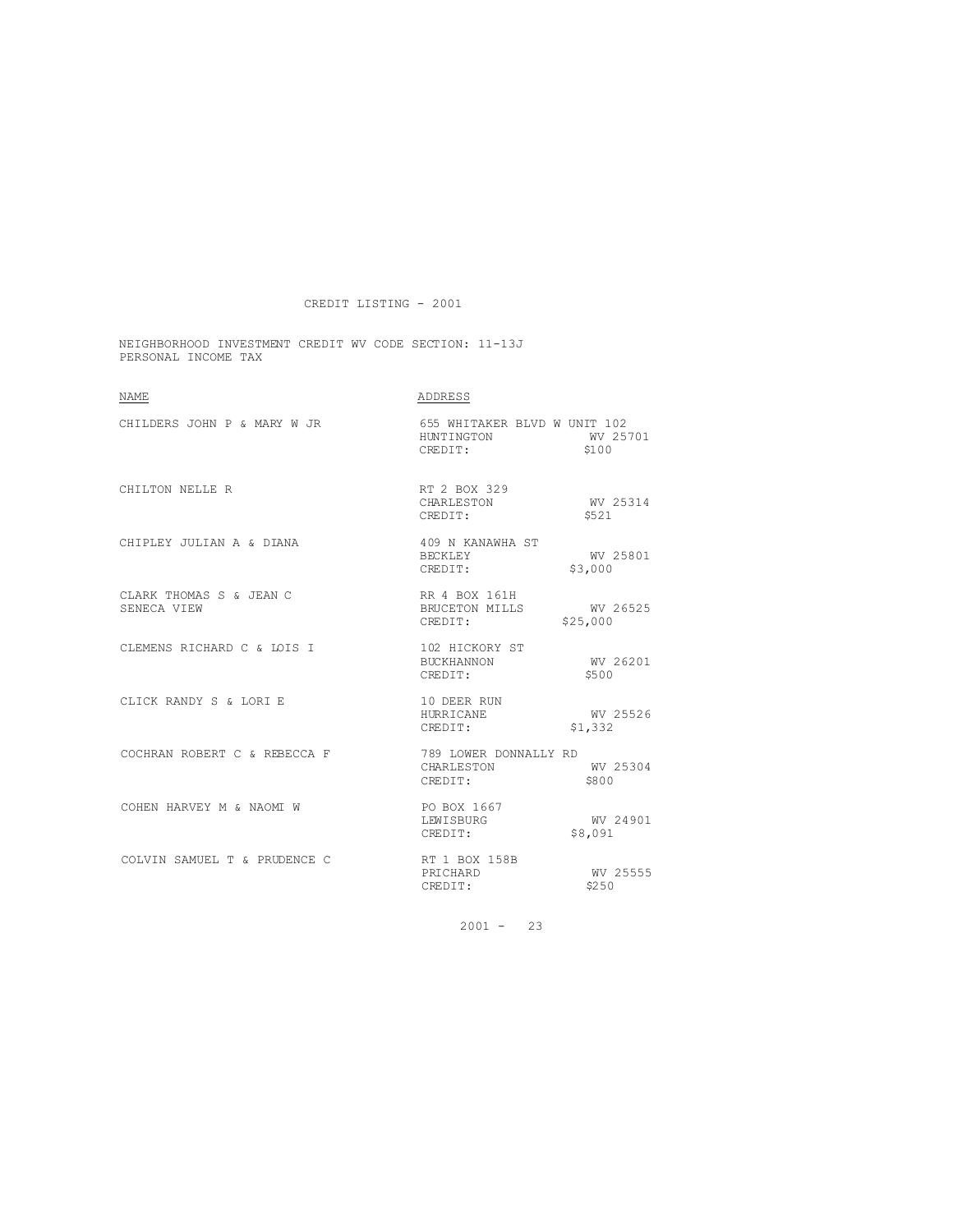NEIGHBORHOOD INVESTMENT CREDIT WV CODE SECTION: 11-13J PERSONAL INCOME TAX

| <b>NAME</b>                   | ADDRESS                                            |                     |
|-------------------------------|----------------------------------------------------|---------------------|
| CONAWAY IRENE J & A BERTRAM   | RT 1 BOX 272<br>HARRISVILLE WV 26362<br>CREDIT:    | \$1,804             |
| CONNOR CHARLES K & NANCY M JR | 359 OLD FARM RD<br>DANIELS<br>CREDIT:              | WV 25832<br>\$1,000 |
| CONRAD RANDALL & REBECCA      | PO BOX 1339<br>SHEPHERDSTOWN<br>CREDIT:            | WV 25443<br>\$250   |
| CONWAY RICHARD A & ANNE H     | 612 LINDEN RD<br>CHARLESTON<br>CREDIT:             | WV 25314<br>\$750   |
| COOK LINDA L                  | 28 CEDARWOOD DR<br>MORGANTOWN<br>CREDIT:           | WV 26505<br>\$300   |
| COPELAND ROBERT L & RAGINA    | 252 MELDAHL RD<br>WASHINGTON<br>CREDIT:            | WV 26181<br>\$500   |
| COSTANZO LOUIS J & JANE L III | PO BOX 2050<br>WHEELING<br>CREDIT:                 | WV 26003<br>\$25    |
| COTTLE AARON D                | 326 MARKET ST<br>SPENCER<br>CREDIT:                | WV 25276<br>\$175   |
| COTTLE BROOKS A & JANE A      | 101 WOODSHIRE DR N HILLS<br>PARKERSBURG<br>CREDIT: | WV 26104<br>\$1,542 |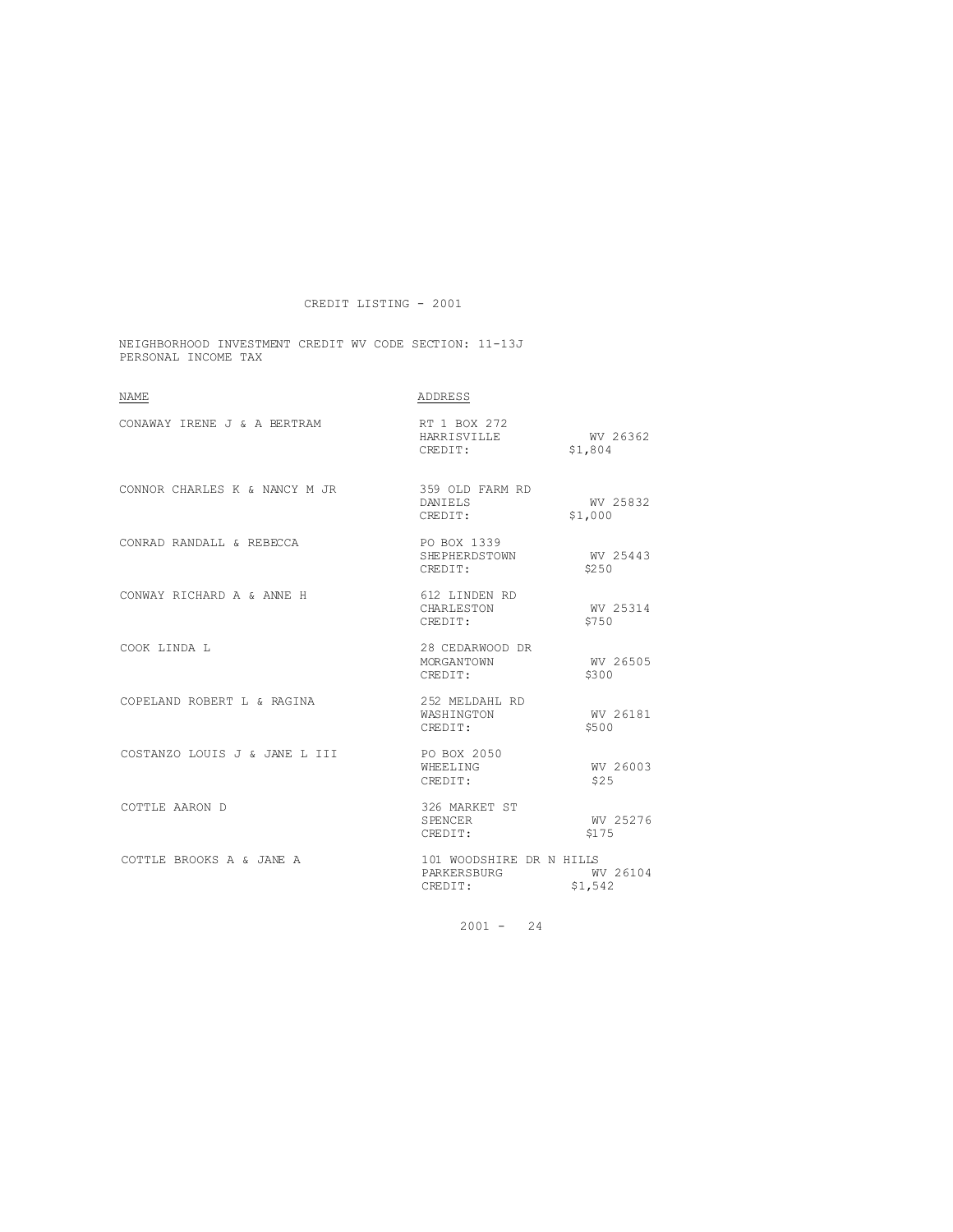NEIGHBORHOOD INVESTMENT CREDIT WV CODE SECTION: 11-13J PERSONAL INCOME TAX

| <b>NAME</b>                        | ADDRESS                                           |                     |
|------------------------------------|---------------------------------------------------|---------------------|
| COULTER JOE A & NANCY S            | 9 GLASFORD CIR<br>WILLIAMSTOWN<br>CREDIT:         | WV 26187<br>\$1,123 |
| COWELL DANIEL D & DIANA H          | 131 WOODLAND DR<br>HUNTINGTON<br>CREDIT:          | WV 25705<br>\$1,000 |
| CRADDOCK LIONEL L & MARY S         | 1416 WHITETHORN ST<br>BLUEFIELD<br>CREDIT:        | WV 24701<br>\$1,630 |
| CRAWFORD JAMES B & KAREN L III     | PO BOX 711<br>CHARLES TOWN<br>CREDIT:             | WV 25414<br>\$250   |
| CREWS CARLOS L<br>C/O ROBERT CREWS | 1118 MAXWELL HILL RD<br>BECKLEY<br>CREDIT:        | WV 25801<br>\$944   |
| CREWS JAMES A & UTE I              | 38 MUSTANG ACRES<br>PARKERSBURG<br>CREDIT:        | WV 26104<br>\$250   |
| CROWDER JOSEPH R & JANICE S        | 6163 BIRKEWOOD RD<br><b>HUNTINGTON</b><br>CREDIT: | WV 25705<br>\$2.50  |
| CRYSLER JAMES M & DIANNE G         | RT 3 BOX 259A<br>BRUCETON MILLS<br>CREDIT:        | WV 26525<br>\$250   |
| CZUL JOSEPH A & JEANINE S          | 142 E RIDGE RD<br>CHARLESTON<br>CREDIT:           | WV 25314<br>\$350   |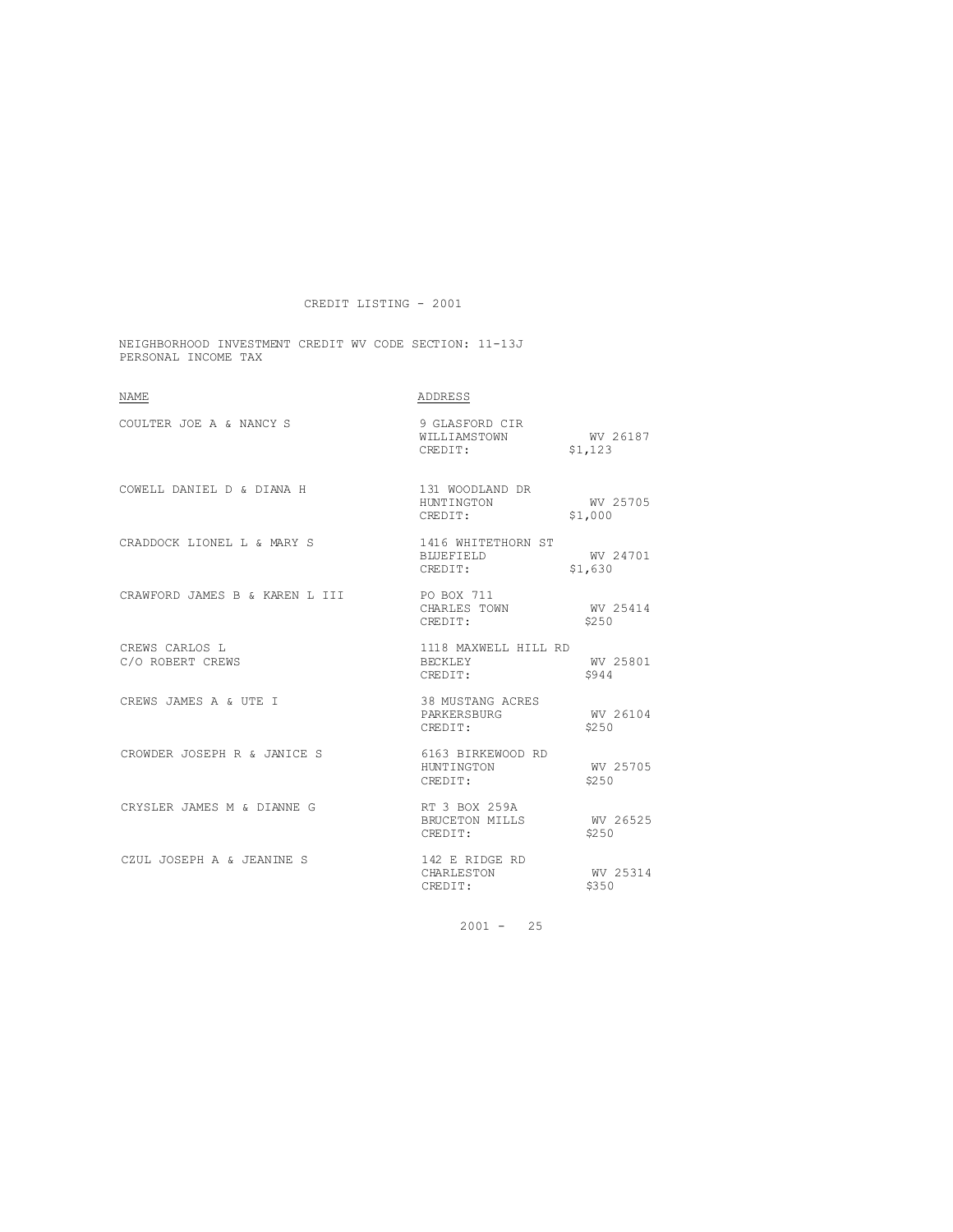NEIGHBORHOOD INVESTMENT CREDIT WV CODE SECTION: 11-13J PERSONAL INCOME TAX

| <b>NAME</b>                      | ADDRESS                                                                 |                     |
|----------------------------------|-------------------------------------------------------------------------|---------------------|
| DATLEY DAVID & RACHEL            | 201 TEAYS MEADOWS<br>SCOTT DEPOT WV 25560<br>CREDIT: \$1.038<br>CREDIT: | \$1,038             |
| DALE ROBERT A & DOROTHY F        | 455 20TH ST<br>DUNBAR<br>CREDIT:                                        | WV 25064<br>\$1,158 |
| DAMRON IRVINE K & SHERRI L       | PO BOX 3868<br>CHARLESTON<br>CREDIT:                                    | WV 25338<br>\$250   |
| DANIELS WILLARD F & MARY V JR    | 916 11TH AV<br>HUNTINGTON WV 25701<br>CREDIT:                           | \$651               |
| DAVID JOHN P &<br>YOUNG JEANNE M | BOX 127<br>KINCAID<br>CREDIT:                                           | WV 25119<br>\$50    |
| DAVIS HARRY G & PHYLLIS G        | 454 TANBRIDGE DR<br>MARTINSBURG<br>CREDIT:                              | WV 25401<br>\$500   |
| DAVIS JAMES & FREDERICA IV       | 1201 JOHNSON RD<br>CHARLESTON WV 25314<br>CREDIT:                       | \$509               |
| DAVIS JAMES E & LINDA J          | 306 CHESTNUT HILL RD<br>SUMMERSVILLE<br>CREDIT:                         | WV 26651<br>\$633   |
| DAVIS JAMES H & OUIDA C III      | 1201 JOHNSON RD<br>CHARLESTON<br>CREDIT:                                | WV 25314<br>\$5,106 |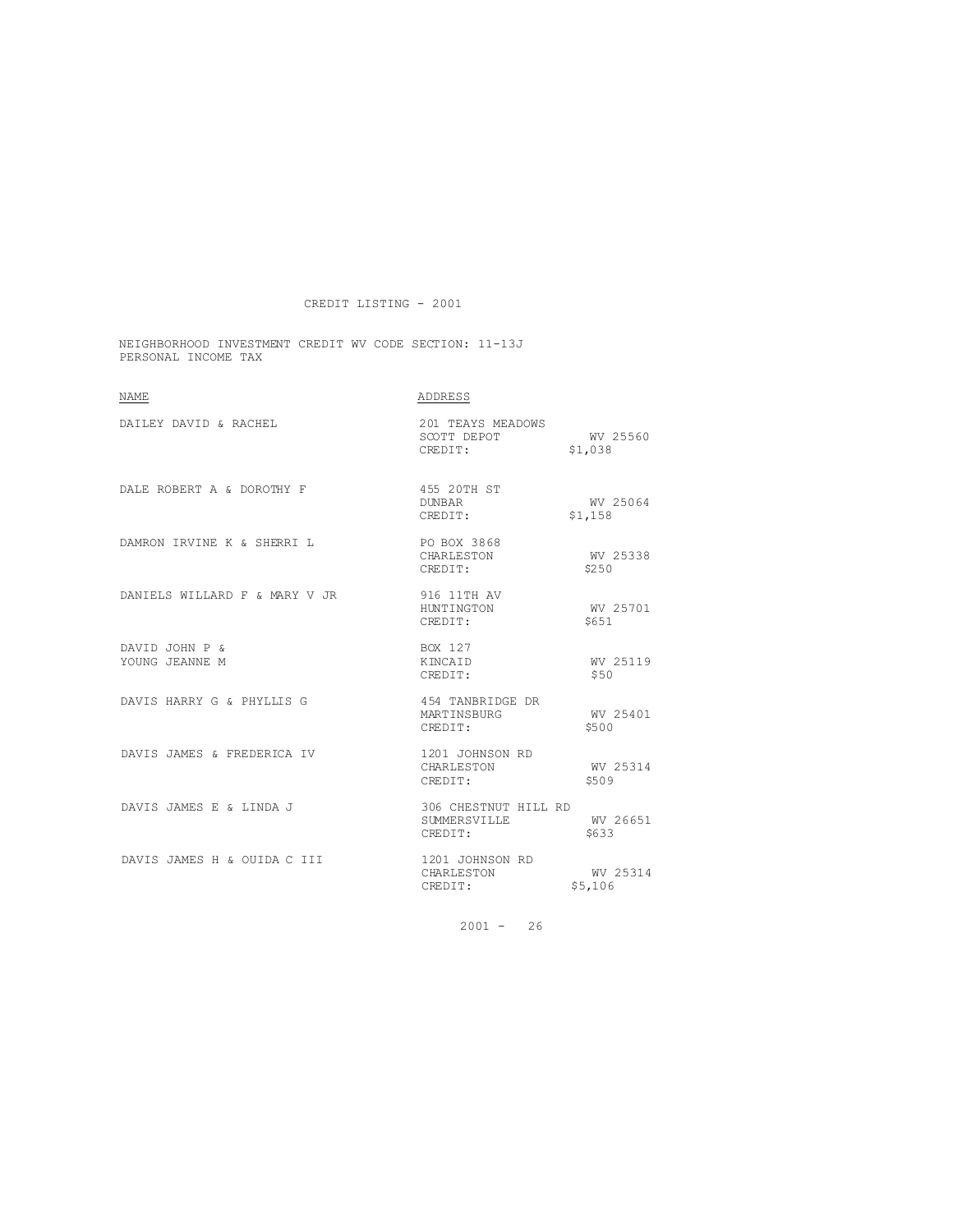NEIGHBORHOOD INVESTMENT CREDIT WV CODE SECTION: 11-13J PERSONAL INCOME TAX

| <b>NAME</b>                               | ADDRESS                                                    |                     |
|-------------------------------------------|------------------------------------------------------------|---------------------|
| DAVIS MARK A & MYRA Z                     | 5 CLUBHOUSE DR<br>HUNTINGTON WV 25705<br>CREDIT:           | \$1,000             |
| DAVIS STEPHEN A & MARTHA                  | 211 W MAIN ST<br>SUMMERSVILLE<br>CREDIT:                   | WV 26651<br>\$2,030 |
| DAVIS WILLIAM B & SHARON W                | 3500 CADILLACE DR<br>PARKERSBURG<br>CERTER<br>CREDIT:      | WV 26104<br>\$155   |
| DEAKIN PAUL F & LORI W                    | 1602 KIRKLEE RD<br>CHARLESTON<br>CREDIT:                   | WV 25314<br>\$650   |
| DEHAVEN GLEN M & JENNIE M                 | 15 MOUND MANOR<br>SAINT MARYS<br>CREDIT:                   | WV 26170<br>\$1,000 |
| DEITZLER HARRY G & KATHE E                | 4910 KANAWHA AV SE<br>CHARLESTON<br>CREDIT:                | WV 25304<br>\$5,500 |
| DENISON JANICE F                          | 939 ASHTON PL<br>MORGANTOWN<br>CREDIT:                     | WV 26508<br>\$650   |
| DENNIS RICHARD A &<br>SEIDMAN ELISABETH A | 197 UPPER COBUN CREEK RD<br>MORGANTOWN WV 26508<br>CREDIT: | \$603               |
| DEUTSCH DONALD H & HARRIET B              | 328 N WASHINGTON DR ST ARMANDS<br>SARASOTA<br>CREDIT:      | FL 34236<br>\$411   |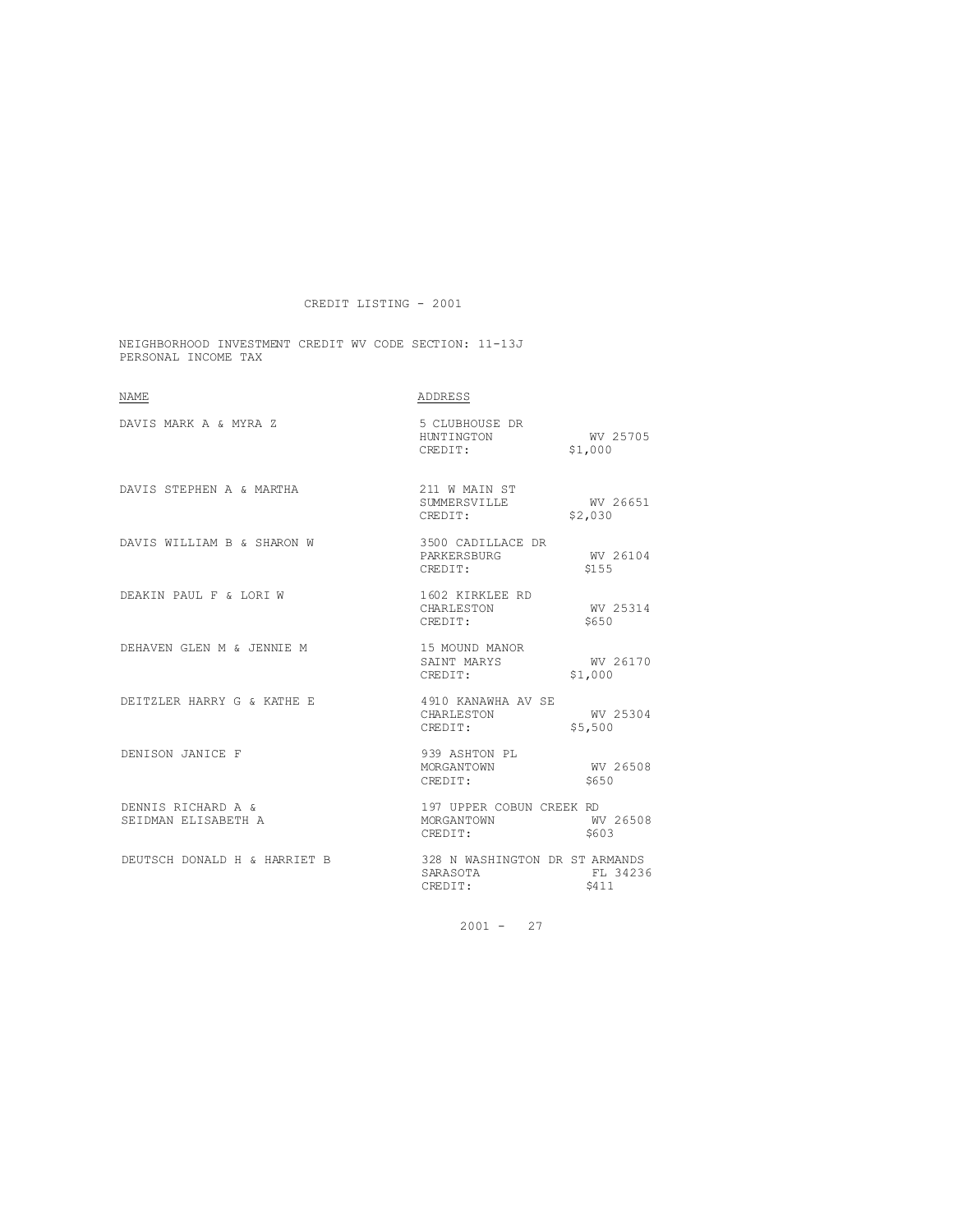NEIGHBORHOOD INVESTMENT CREDIT WV CODE SECTION: 11-13J PERSONAL INCOME TAX

| <b>NAME</b>                                     | ADDRESS                                               |                               |
|-------------------------------------------------|-------------------------------------------------------|-------------------------------|
| DEXTER STEPHEN P & TRICIA L                     | 7 STONY POINT<br>CHARLESTON WV 25314<br>CREDIT:       | \$500                         |
| DICKENSON MARY L<br>C/O HOBART HARVEY           | 800 EDGEWOOD RD<br>BLUEFIELD<br>CREDIT:<br>CREDIT:    | WV 24701<br>\$1,000           |
| DICKERSON HERBERT R & FRANCES A 110 COLLEGE AVE | BECKLEY WV 25801<br>CREDIT:                           | \$500                         |
| DILLARD NAOMI F                                 | 1934 S ENGLEWOOD RD<br>HUNTINGTON<br>CREDIT:          | WV 25701<br>\$500             |
| DIPIERO J TIMOTHY & CHERYL R                    | 4807 KANAWHA AV SE<br>CHARLESTON<br>CREDIT:           | WV 25304<br>$WV$ 2<br>\$2,812 |
| DISALVO CHARLES R &<br>KENNEDY KATHLEEN M       | 528 MADISON AV<br>MORGANTOWN<br>CREDIT:               | WV 26501<br>\$1,700           |
| DITRAPANO LOUIS D & TERI A                      | 2605 KANAWHA AVE SE<br>CHARLESTON WV 25304<br>CREDIT: | \$3,875                       |
| DITRAPANO RUDOLPH L & MARTHA V                  | 2604 KANAWHA AV<br>CHARLESTON<br>CREDIT:              | WV 25304<br>\$3,000           |
| DIXON ROBERT M & DOROTHY M                      | 276 BAKER LN<br>CHARLESTON<br>CREDIT:                 | WV 25302<br>\$2,500           |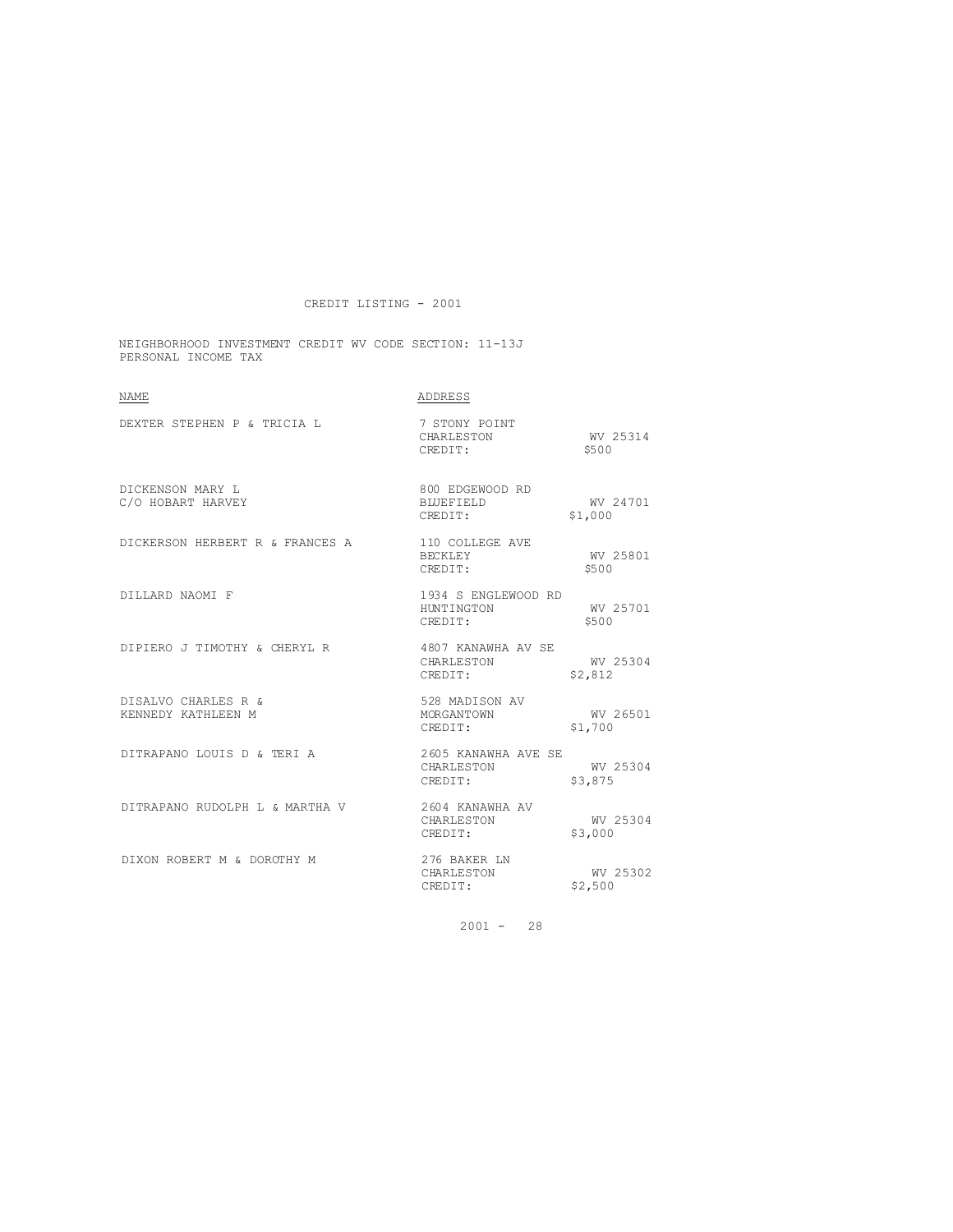NEIGHBORHOOD INVESTMENT CREDIT WV CODE SECTION: 11-13J PERSONAL INCOME TAX

| <b>NAME</b>                | ADDRESS                                       |                     |
|----------------------------|-----------------------------------------------|---------------------|
| DLESK RANDALL J & JANE E   | 23274586 GATE DR<br>WHEELING<br>CREDIT:       | WV 26003<br>\$1,853 |
| DLHOSH JAMES A & TERESA Y  | 8252 TUSCARORA PKE<br>MARTINSBURG<br>CREDIT:  | WV 25401<br>\$930   |
| DRAKE RAYMOND A & ORA A    | 60 BETHEL PL<br>WASHINGTON<br>CREDIT:         | WV 26181<br>\$250   |
| DRAKE STEPHEN W & JANET M  | 5315 STONEYBROOK RD<br>CROSS LANES<br>CREDIT: | WV 25313<br>\$1,250 |
| DRANSFELD HANS G & SUSAN S | 187 CAMELOT DR<br>HUNTINGTON<br>CREDIT:       | WV 25701<br>\$500   |
| DUBOIS KATHLEEN J          | 812 BREEZEMONT DR<br>CHARLESTON<br>CREDIT:    | WV 25302<br>\$74    |
| DUNCAN FOREST S & SALLY F  | 321 11TH AV<br>HUNTINGTON<br>CREDIT:          | WV 25701<br>\$500   |
| <b>DUNN GAITHER M</b>      | 28 SWALLOW CT<br>FALLING WATERS<br>CREDIT:    | WV 25419<br>\$120   |
| DUNN SANDRA J              | 1 ORCHARD HILL<br>POINT PLEASANT<br>CREDIT:   | WV 25550<br>\$3,000 |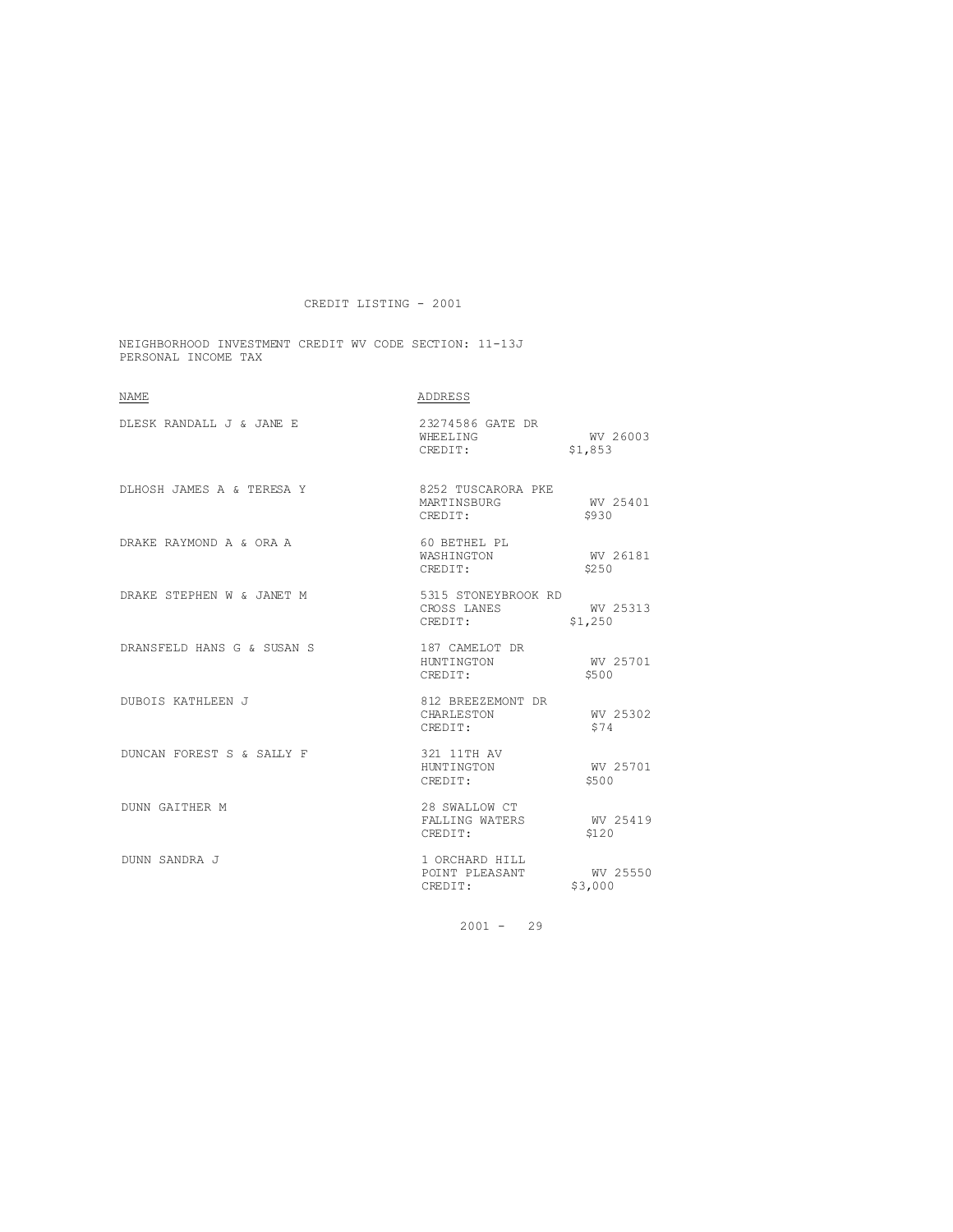NEIGHBORHOOD INVESTMENT CREDIT WV CODE SECTION: 11-13J PERSONAL INCOME TAX

| <b>NAME</b>                  | ADDRESS                                                 |                     |
|------------------------------|---------------------------------------------------------|---------------------|
| DUNN WAYNE P & MAMYE K       | RT 2 BOX 143<br>MINERAL WELLS WV 26150<br>CREDIT:       | \$2,500             |
| EADES MARTHA                 | 508 MONTROSE DR<br>SOUTH CHARLESTON WV 25303<br>CREDIT: | \$500               |
| EATON HERBERT L & MARJORIE B | 144 BRADLEY FOSTER DR<br>HUNTINGTON WV 25701<br>CREDIT: | \$5,000             |
| EBLIN JACK C & JUDY S        | 124 MIDVALE DR<br>HUNTINGTON<br>CREDIT:                 | WV 25705<br>\$250   |
| ECKLEY LEROY E & LINDA A     | 178 PHIL AV<br>BECKLEY<br>CREDIT:                       | WV 25801<br>\$2,000 |
| EDWARDS THERESA A            | 822 S KANAWHA ST<br><b>BECKLEY</b><br>CREDIT:           | WV 25801<br>\$870   |
| ELLER NED B & CATHERINE W    | PO BOX 146<br>GHENT<br>CREDIT:                          | WV 25843<br>\$325   |
| ELLIOT JOHN R & FONDA J      | 1516 ROYAL OAKS DR<br>CHARLESTON<br>CREDIT:             | WV 25314<br>\$250   |
| ELLIOTT TIMOTHY G & SUSAN G  | 404 NORTHWESTERN AV<br>BECKLEY<br>CREDIT:               | WV 25801<br>\$1,528 |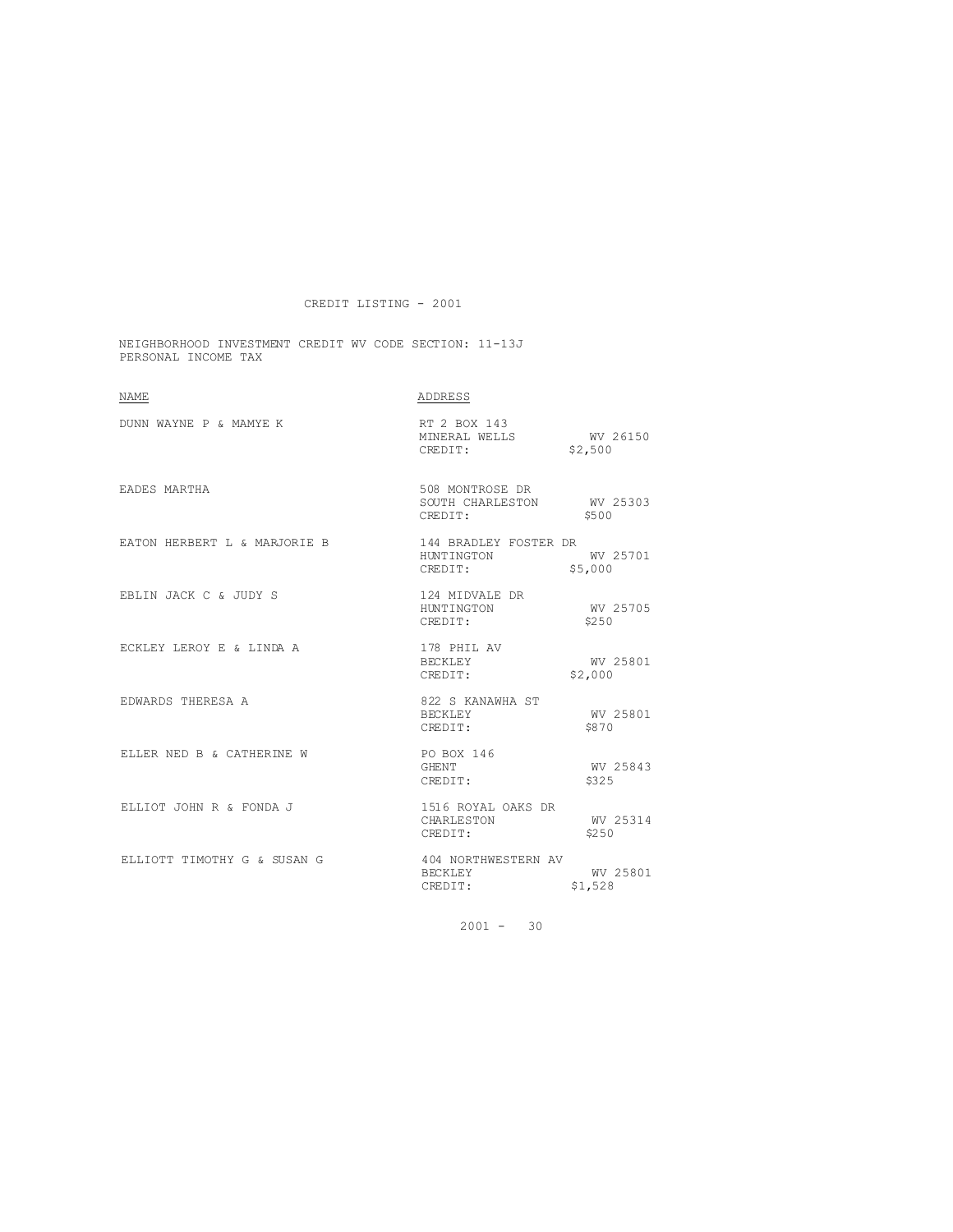NEIGHBORHOOD INVESTMENT CREDIT WV CODE SECTION: 11-13J PERSONAL INCOME TAX

| <b>NAME</b>                     | ADDRESS                                                  |                     |
|---------------------------------|----------------------------------------------------------|---------------------|
| EMERY HORACE W & SALLY B        | 1019 CLEVELAND AV<br>CHARLESTON<br>CREDIT:               | WV 25302<br>\$69    |
| ENGELBRECHT FERN E              | 131 MORNINGSIDE CIR<br>PARKERSBURG<br>CREDIT:            | WV 26101<br>\$500   |
| ERGIN ERDEM I & LOIS C          | PO BOX 89<br>SHEPHERDSTOWN WV 25443<br>CREDIT:           | \$375               |
| EROS MARY C & JAMES J           | PO BOX 1541<br>SHEPHERDSTOWN<br>CREDIT:                  | WV 25443<br>\$375   |
| ESPOSITO V ELIZABETH            | C/O BETTINA KELLY 83 OAKWOOD RD<br>HINTINGTON<br>CREDIT: | WV 25701<br>\$53    |
| EVANS CLAYTON N & PATRICIA A JR | 2197 CHARLESTON RD<br>SPENCER<br>CREDIT:                 | WV 25276<br>\$500   |
| EVANS MARGARET                  | 1321 LEBANON ST<br>BLUEFIELD<br>CREDIT:                  | WV 24701<br>\$1,788 |
| EVANS MICHAEL A & CONSTANCE D   | HC 64 BOX 735<br>WELCH.<br>CREDIT:                       | WV 24801<br>\$250   |
| EVERETT DEAN A & CONNIE H       | 24 ARNOLD AV<br>BUCKHANNON<br>CREDIT:                    | WV 26201<br>\$141   |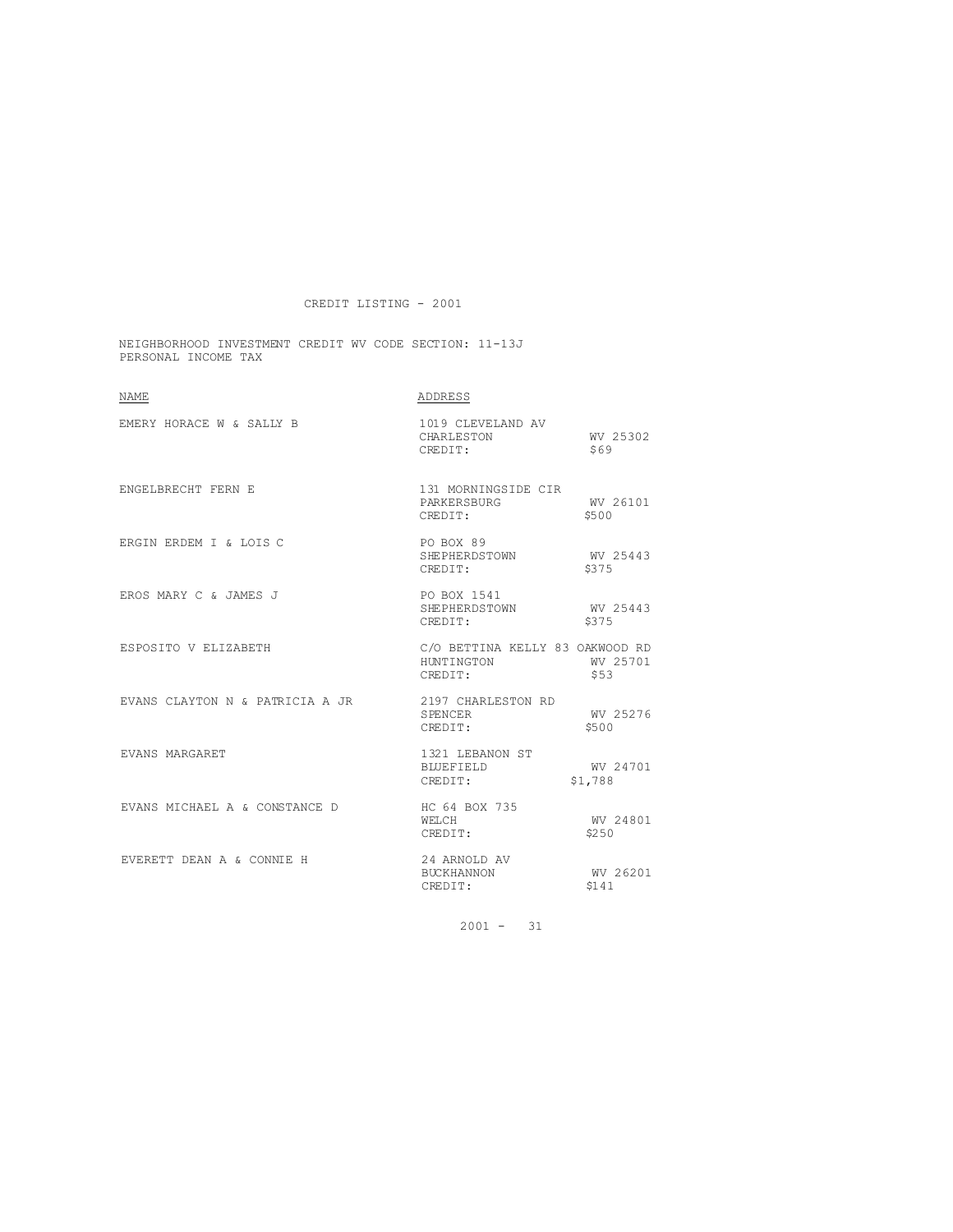NEIGHBORHOOD INVESTMENT CREDIT WV CODE SECTION: 11-13J PERSONAL INCOME TAX

| <b>NAME</b>                           | ADDRESS                                           |                     |
|---------------------------------------|---------------------------------------------------|---------------------|
| FARKAS BRIAN A &<br>WORTHY ADRIENNE C | 157 FRAME RD<br>ELKVIEW<br>CREDIT:                | WV 25071<br>\$26    |
| FARRIS JOSEPH H & SHEILA K II         | 2114 PRESIDENTIAL DR<br>CHARLESTON<br>CREDIT:     | WV 25314<br>\$3,236 |
| FARSON THOMAS D & JULIETTE L          | 2307 ELM ST<br>PARKERSBURG 26101<br>CREDIT:       | \$250               |
| FARSON WILLIAM J & SAUNDRA L          | 47 MEADOWCREST DR<br>PARKERSBURG<br>CREDIT:       | WV 26104<br>\$5,000 |
| FAULKNER BEN B & PAMELA P             | 171 WILLOWBROOK RD<br>PRINCETON<br>CREDIT:        | WV 24740<br>\$1,044 |
| FEAGANES JOSEPH B & DIANE N           | 1208 1ST ST<br>HUNTINGTON<br>CREDIT:              | WV 25701<br>\$250   |
| FEARING OLIVER H & GRESHA G JR        | 50 PINECREST DR<br>HUNTINGTON WV 25705<br>CREDIT: | \$250               |
| FELDMEIER ROBERT M & MARGARET M       | 415 CIRCLE DR<br>PADEN CITY<br>CREDIT:            | WV 26159<br>\$5,000 |
| FERGUSON JAMES S & JOY L              | 1004 VAUGHAN AV<br>SUMMERSVILLE<br>CREDIT:        | WV 26651<br>\$2,877 |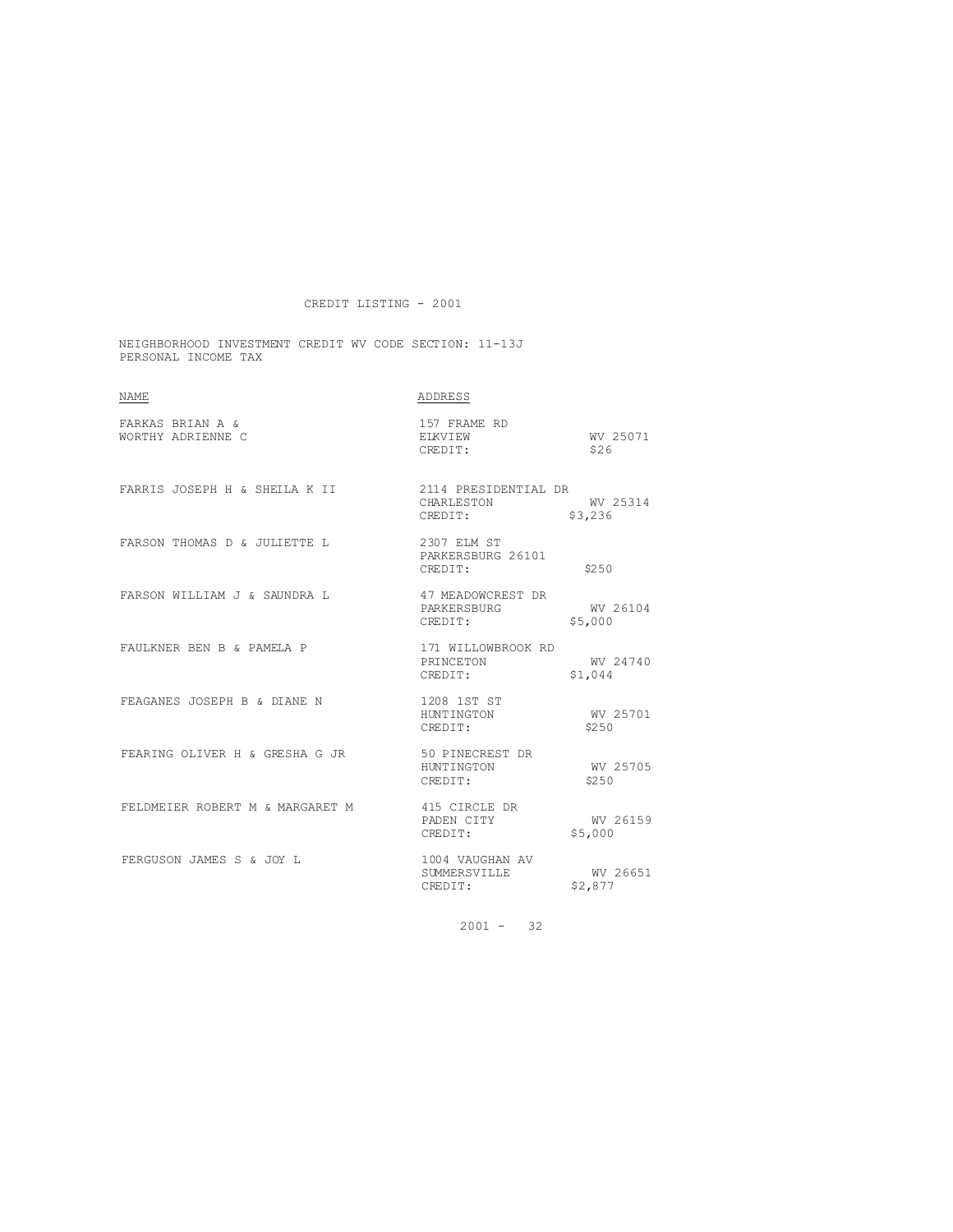NEIGHBORHOOD INVESTMENT CREDIT WV CODE SECTION: 11-13J PERSONAL INCOME TAX

| <b>NAME</b>                    | ADDRESS                                             |                     |
|--------------------------------|-----------------------------------------------------|---------------------|
| FERGUSON RICHARD B & PAMELA J  | 381 CLARISSA DR<br>SUMMERSVILLE WV 26651<br>CREDIT: | \$3,051             |
| FERRANTE FRANK                 | 102 TAMARACK STREET<br>BLUEFIELD<br>CREDIT:         | WV 24701<br>\$1,000 |
| FERRY JOHN L & VICKI A         | 62 CANTERBURY DR<br>PARKERSBURG<br>CREDIT:          | WV 26104<br>\$2,735 |
| FILE WILLIAM H & MARJORIE W JR | 716 WOODLAWN AV<br><b>BECKLEY</b><br>CREDIT:        | WV 25801<br>\$750   |
| FISH ROBERT B & BARBARA N      | 112 WOODSHIRE DR<br>PARKERSBURG<br>CREDIT:          | WV 26104<br>\$250   |
| FISHER FRANK M & JUDITH A      | 615 WATER ST<br>BARBOURSVILLE WV 25504<br>CREDIT:   | \$1,239             |
| FOOSE RUTH T                   | 35 PLEASANT DR<br>WHEELING<br>CREDIT:               | WV 26003<br>\$50    |
| FORD LARRY & PAMELA            | 129 SPRING ST<br>SHADY SPRING<br>CREDIT:            | WV 25918<br>\$500   |
| FORERO JAIME & ANA L           | 1575 SMITH RD APT 13<br>CHARLESTON<br>CREDIT:       | WV 25314<br>\$250   |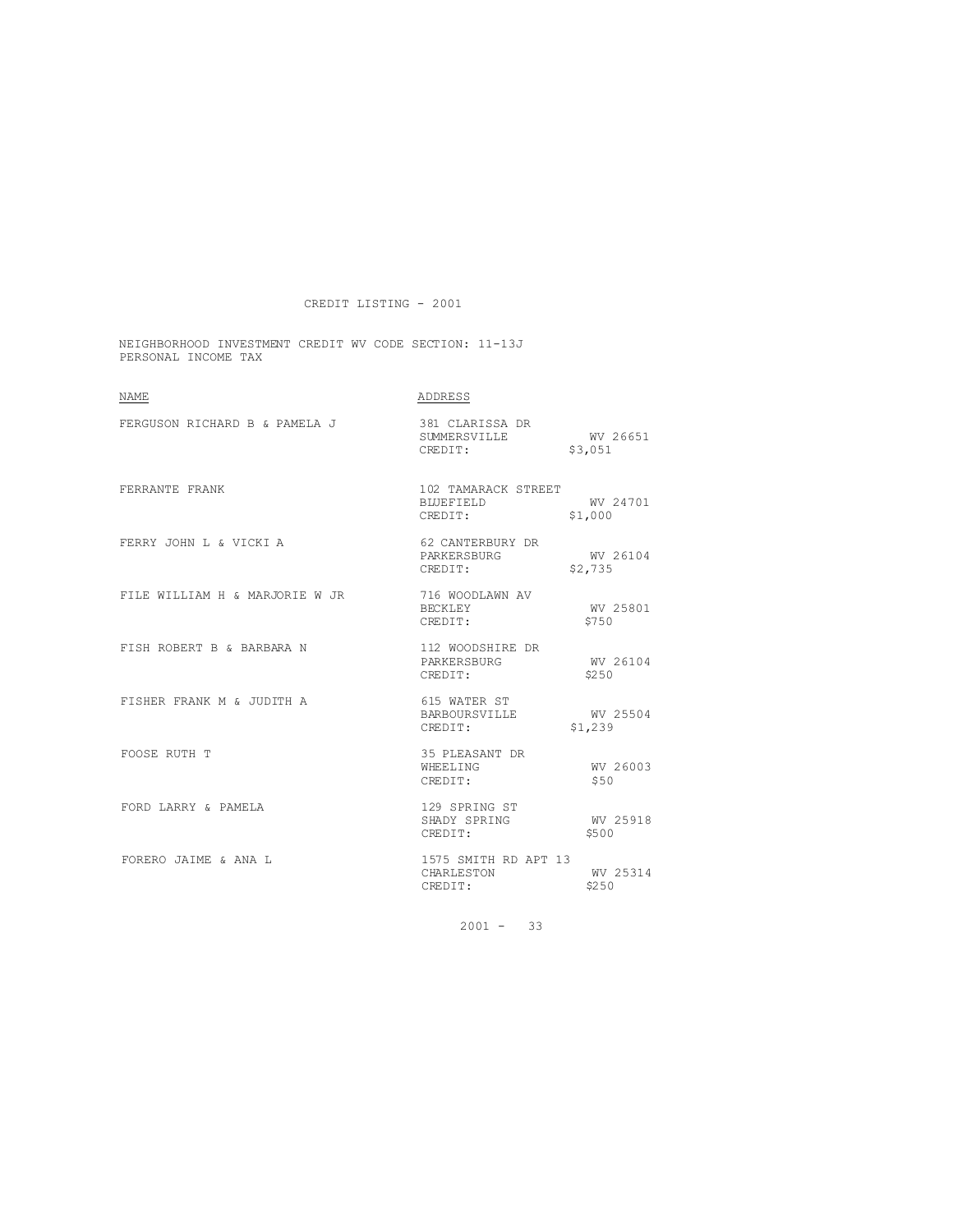NEIGHBORHOOD INVESTMENT CREDIT WV CODE SECTION: 11-13J PERSONAL INCOME TAX

| <b>NAME</b>                     | ADDRESS                                             |                     |
|---------------------------------|-----------------------------------------------------|---------------------|
| FORT KYLE & ANN P               | 659 E WASHINGTON<br>LEWISBURG<br>CREDIT: \$27,000   | WV 24901            |
| FORTH CHARLES G & PHYLLIS       | 7 MEADOW CRK<br>BARBOURSVILLE<br>CREDIT:            | WV 25504<br>\$1,000 |
| FOUSS ROBERT E II               | 4200 GRAND CENTRAL AV<br>V TENNA<br>CREDIT: \$1,281 | WV 26105            |
| FRANCKE PAUL & ARDATH S         | 1414 CONNELL RD<br>CHARLESTON<br>CREDIT:            | WV 25314<br>\$250   |
| FRAZIER CHARLES                 | PO BOX 74<br>ROBSON<br>CREDIT:                      | WV 25173<br>\$403   |
| FREDERICK EUSTACE               | 611 MOUNTAIN VEW<br>BLUEFIELD<br>CREDIT:            | WV 24701<br>\$250   |
| FREEMAN CHRISTOPHER C & JAYNE E | 2 MARSH DR CHAPEL RD<br>WHEELING<br>CREDIT:         | WV 26003<br>\$2.50  |
| GAINER ROBERT B & IDA S II      | 725 BAKERS RIDGE RD<br>MORGANTOWN<br>CREDIT:        | WV 26505<br>\$500   |
| GALLAGHER ROBERT C & KAREN B    | 10 EVERGREEN LN<br>BECKLEY<br>CREDIT:               | WV 25801<br>\$750   |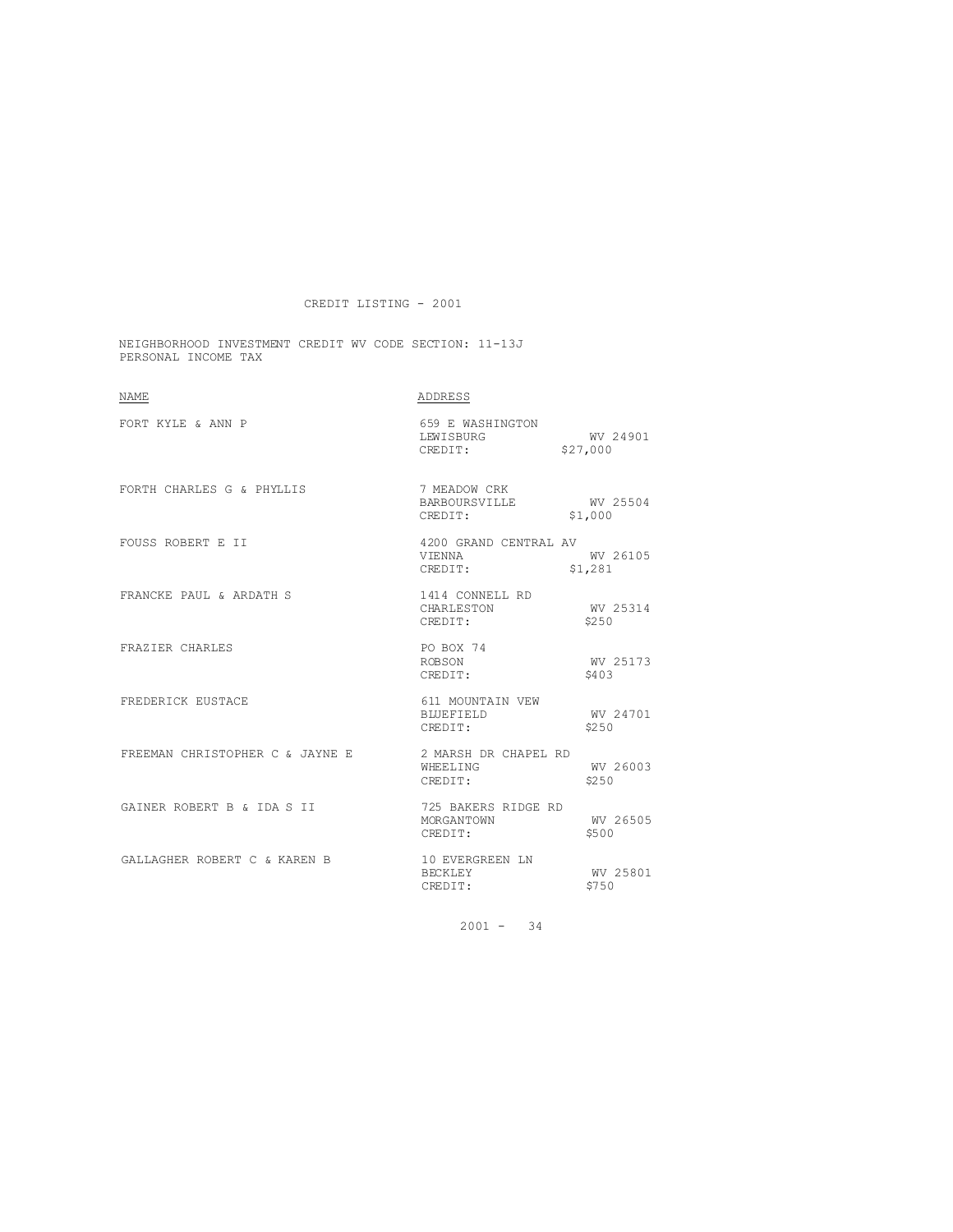NEIGHBORHOOD INVESTMENT CREDIT WV CODE SECTION: 11-13J PERSONAL INCOME TAX

| NAME                            | ADDRESS                                          |                     |
|---------------------------------|--------------------------------------------------|---------------------|
| GALPERIN SIMON H & MAUREEN F JR | 632 GORDON DR<br>CHARLESTON<br>CREDIT:           | WV 25314<br>\$250   |
| GARDNER EDWARD T & MARGARET W   | PO BOX 389<br>CHARLESTON<br>CREDIT:              | WV 25322<br>\$250   |
| GARDNER ROBERT T & BARBARA W    | 99 WITHERSPOON ST<br>BECKLEY<br>CREDIT:          | WV 25801<br>\$300   |
| <b>GARLOW RUTH S</b>            | 245 ALLISON ST<br>MORGANTOWN<br>CREDIT:          | WV 26501<br>\$500   |
| GASTINEAU BARBARA J             | 1031 VALLEY RD<br>CHARLESTON<br>CREDIT:          | WV 25302<br>\$333   |
| GATES LESLIE C & ANNEVA COVEY   | PO BOX 100<br>GHENT<br>CREDIT:                   | WV 25843<br>\$1,510 |
| GAUJOT PHILLIP D & CAROL L      | 445 LAKEVIEW DR<br>MORGANTOWN<br>CREDIT:         | WV 26508<br>\$500   |
| GOODMAN DOROTHY B               | 620 ELEVENTH AVE APT 3B<br>HUNTINGTON<br>CREDIT: | WV 25701<br>\$250   |
| GOSSETT WILLIAM & BONNIE        | 104 N 8TH ST<br>WHEELING 26003<br>CREDIT:        | \$250               |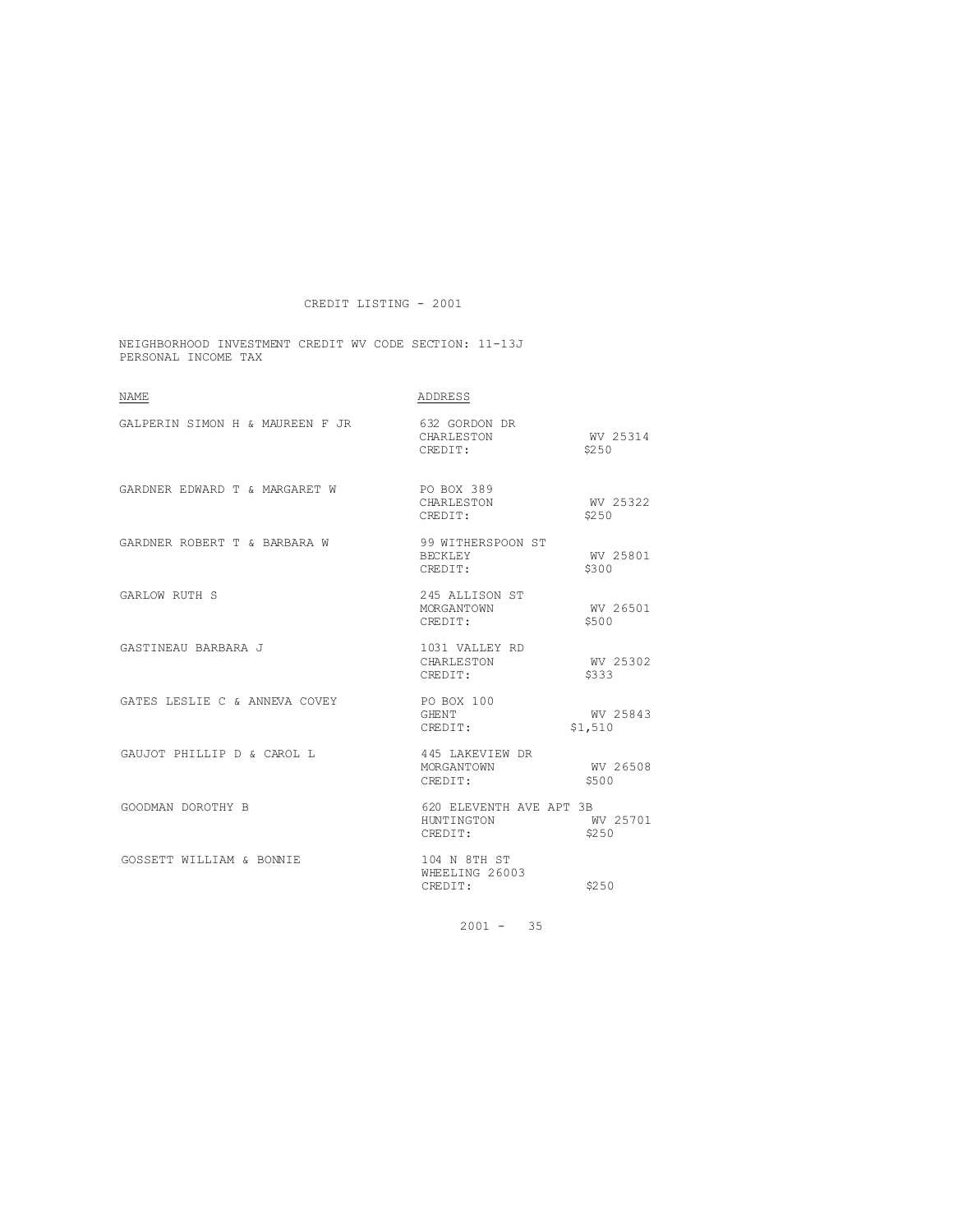NEIGHBORHOOD INVESTMENT CREDIT WV CODE SECTION: 11-13J PERSONAL INCOME TAX

| <b>NAME</b>                 | ADDRESS                                                                                                                                                                                                                                 |                     |
|-----------------------------|-----------------------------------------------------------------------------------------------------------------------------------------------------------------------------------------------------------------------------------------|---------------------|
| GRACE WILMOTH               | 1370 S OCEAN BLVD APT 1106<br>POMPANO BEACH FL 33062<br>CREDIT: \$994<br>CREDIT:                                                                                                                                                        |                     |
| GRASS JOHN T & REDHONDA III | 1300 WYCHWOOD RD<br>CHARLESTON WV 25314<br>CREDIT:                                                                                                                                                                                      | \$713               |
| GREEN HARRY L & JONNIE M JR | 787 SHANNON RD<br><b>BRIDGEPORT</b><br>CREDIT:                                                                                                                                                                                          | WV 26330<br>\$100   |
| GREENFIELD GARY W & SALLY A | 108 JERRY CT BRIARWOOD<br>MARTINSBURG WV 25401<br>CREDIT:                                                                                                                                                                               | \$600               |
| GREESON JAMES & CARMEN      | 1 BRADLEY FOSTER DR APT 320<br>HUNTINGTON WV 25701<br>CREDIT: \$5,660                                                                                                                                                                   |                     |
| GRIFFITH DONALD W & GINA D  | $\begin{tabular}{lllllllll} \multicolumn{2}{c}{2718} \text{ LAKEVIEW DR} & & & & & & & & \\ \multicolumn{2}{c}{\text{SAINT} } \text{ ALBANS} & & & & & & & \\ \multicolumn{2}{c}{\text{CREDIT:}} & & & & & \text{S1,175} \end{tabular}$ |                     |
| GRIFFITH JOHN O & ANN B     | 1700 FOREST HILL DR<br>V TENNA<br>CREDIT: $$1,152$                                                                                                                                                                                      | WV 26105            |
| GRIMMETT EDWARD L & KAREN S | PO BOX 243<br>GILBERT<br>CREDIT:                                                                                                                                                                                                        | WV 25621<br>\$500   |
| GROSS KAREN                 | 128 CRESTVIEW DR<br>MORGANTOWN<br>CREDIT:                                                                                                                                                                                               | WV 26505<br>\$3,261 |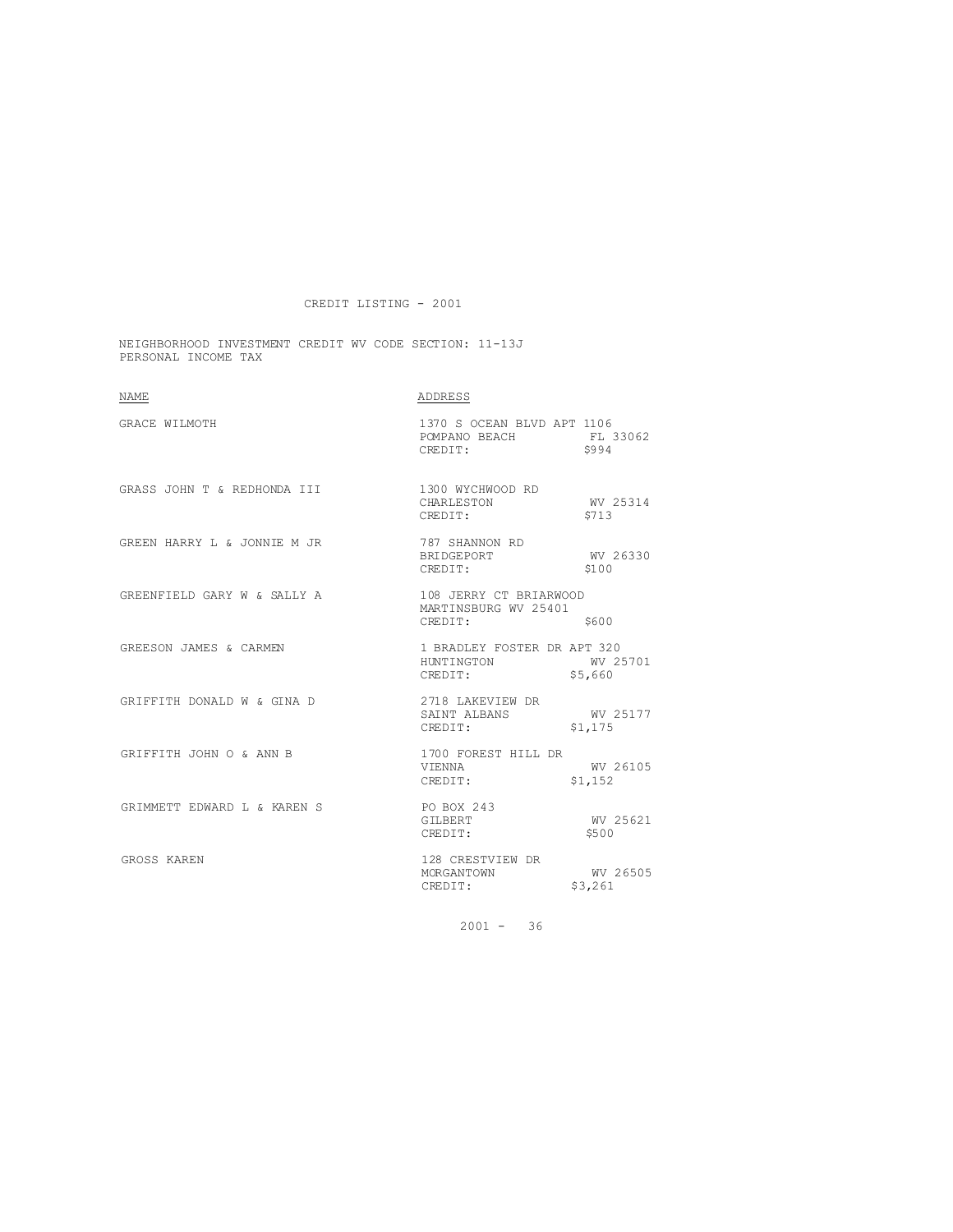NEIGHBORHOOD INVESTMENT CREDIT WV CODE SECTION: 11-13J PERSONAL INCOME TAX

| <b>NAME</b>                                                | ADDRESS                                                                 |  |
|------------------------------------------------------------|-------------------------------------------------------------------------|--|
| GUSTKE ARTHUR N & MARY J                                   | 1708 MARKET ST<br>PARKERSBURG WV 26101<br>\$1,500<br>CREDIT:            |  |
| HADDAD CLIFFORD A & RUTH T                                 | 1230 HIGHLAND DR<br>SAINT ALBANS<br>WV 25177<br>\$130<br>CREDIT:        |  |
| HADDAD FRED L & KAREN                                      | 4300 KANAWHA AV<br>WV 25304<br>CHARLESTON<br>\$5,000<br>CREDIT:         |  |
| HADDAD RODWIN S & LORETTA J                                | RT 2 BOX 119<br>WV 25526<br>HURRICANE<br>\$275<br>CREDIT:               |  |
| HAGERMAN HEATHER A                                         | 608 S OAKWOOD AV<br>WV 25801<br>BECKLEY<br>\$560<br>CREDIT:             |  |
| HAMILTON LAWSON W & JEANNE G JR POST DRAWER 930 MERRY HILL | WV 24901<br>LEWISBURG<br>\$12,500<br>CREDIT:                            |  |
| HAMILTON W SCOTT & SUSAN B                                 | 986 HARMONY LN<br>SOUTH CHARLESTON WV 25303<br>CREDIT:<br>\$663         |  |
| HANCOCK EUGENIA H                                          | 2515 CLIFFMONT AV<br>WV 24701<br><b>BLUEFIELD</b><br>\$1,255<br>CREDIT: |  |
| HANEY RICHARD B & KATHLEEN M                               | 600 JAMES ST<br>WV 26330<br>BRIDGEPORT<br>\$1,300<br>CREDIT:            |  |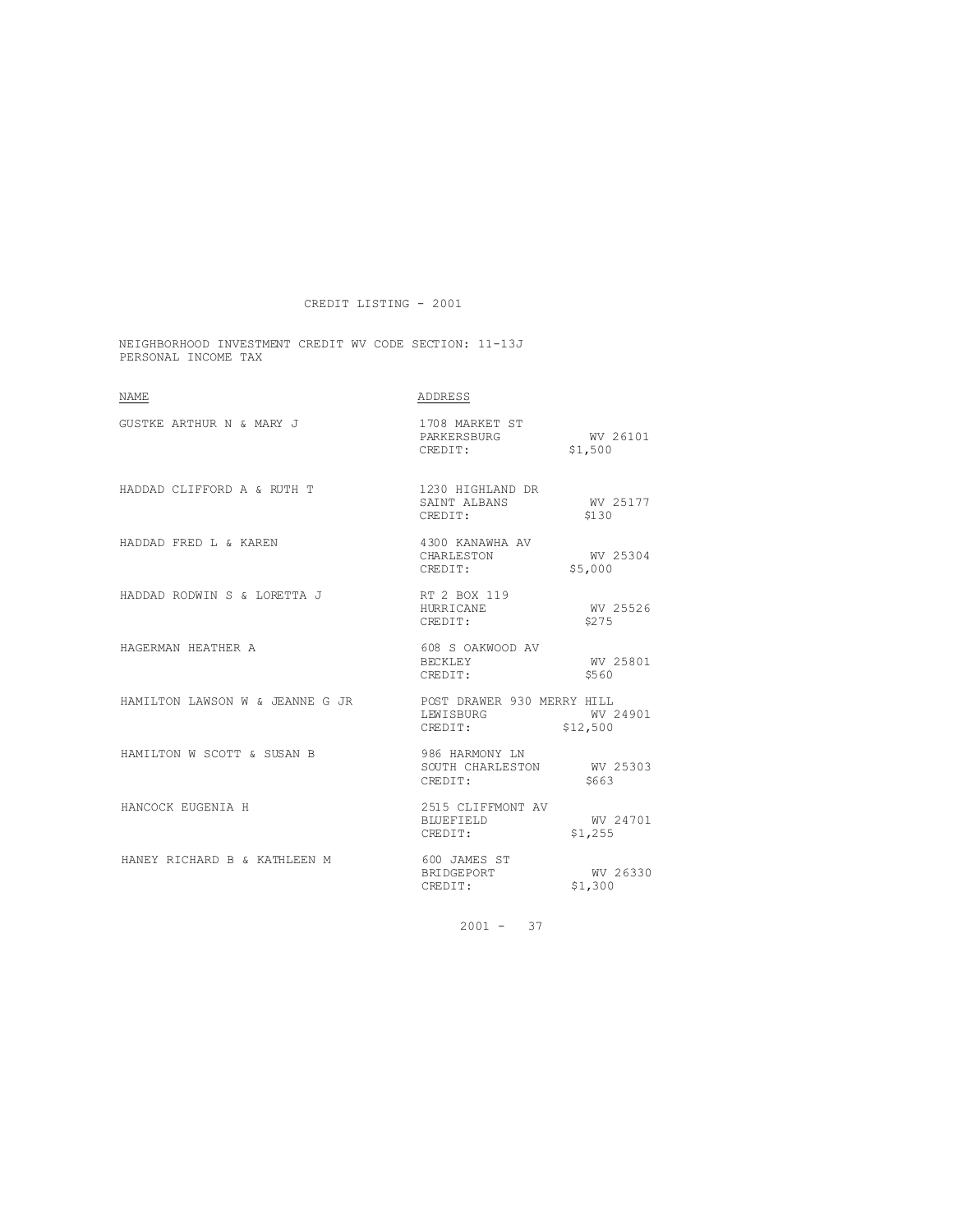NEIGHBORHOOD INVESTMENT CREDIT WV CODE SECTION: 11-13J PERSONAL INCOME TAX

| <b>NAME</b>                                            | ADDRESS                                        |                     |
|--------------------------------------------------------|------------------------------------------------|---------------------|
| HANSEN THOMAS R & RAENEL R                             | 1349 MORNINGSIDE DR<br>CHARLESTON<br>CREDIT:   | WV 25314<br>\$750   |
| HARBOUR KELLY G & SHELLEY K                            | RT 2 BOX 745<br>MILTON<br>CREDIT:              | WV 25541<br>\$250   |
| HARDMAN FREDERICK C & MARTHA S                         | 26 DEERFIELD RD<br>SPENCER<br>CREDIT:          | WV 25276<br>\$1,250 |
| HARDY FRANK A & ETHEL O JR                             | PO BOX 1715<br>LEWISBURG<br>CREDIT:            | WV 24901<br>\$300   |
| HARDY ROBERT & CONNIE C JR                             | 5613 RAVEN DR<br>MALDEN<br>CREDIT:             | WV 25306<br>\$1,159 |
| HARDY WALLER C & VICTORIA G III 1207 UPPER RIDGEWAY RD | CHARLESTON<br>CREDIT:                          | WV 25314<br>\$1,295 |
| HARLESS JAMES H II                                     | 3724 CALDERWOOD DR<br><b>MOBILE</b><br>CREDIT: | AL 36608<br>\$34    |
| HARRIS ELAINE A & STEPHEN                              | 505 RIVERBEND BLVD<br>SAINT ALBANS<br>CREDIT:  | WV 25177<br>\$250   |
| HARRIS JAMES D & MARY E                                | 1523 ROYAL OAKS<br>CHARLESTON<br>CREDIT:       | WV 25314<br>\$250   |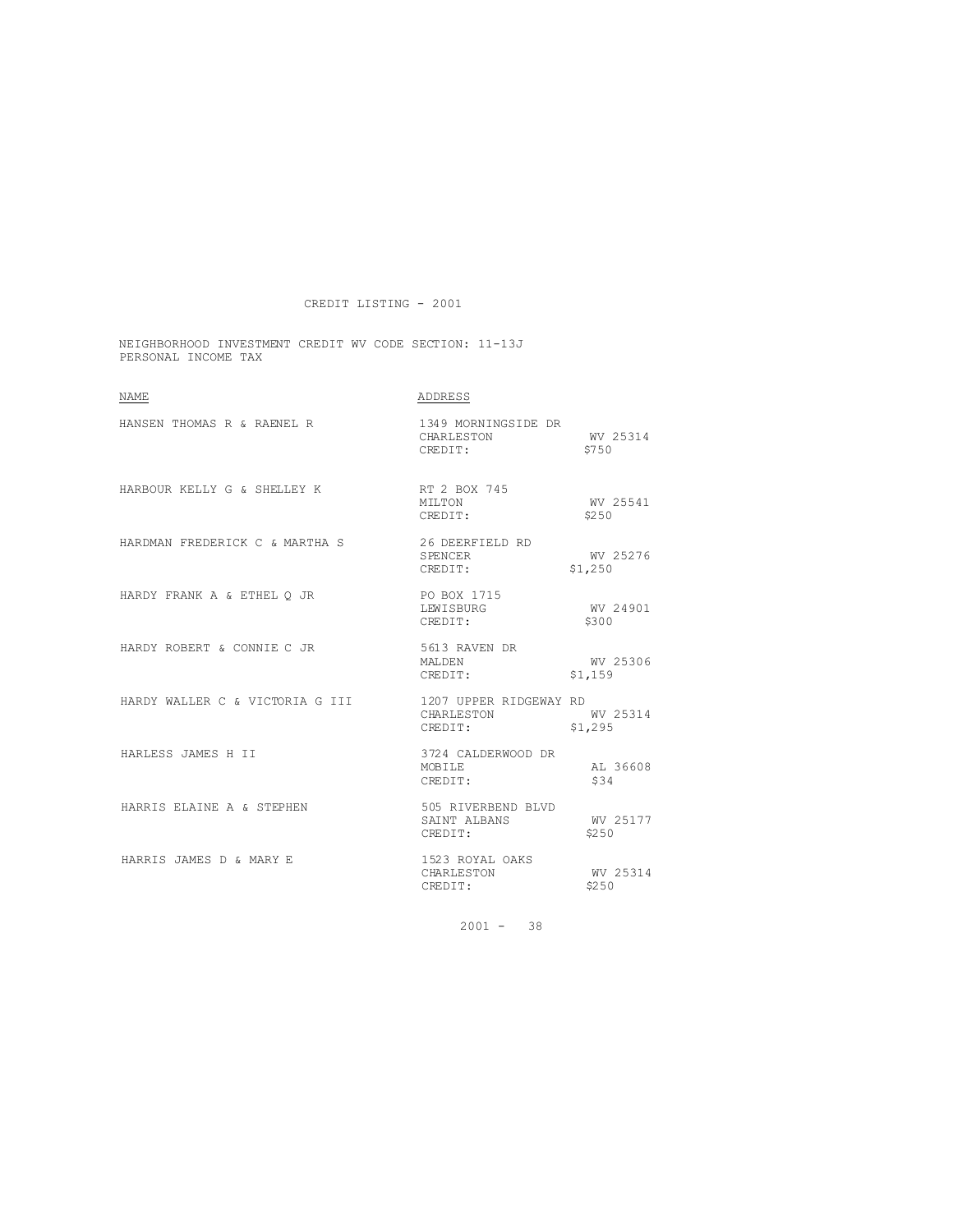NEIGHBORHOOD INVESTMENT CREDIT WV CODE SECTION: 11-13J PERSONAL INCOME TAX

| <b>NAME</b>                     | ADDRESS                                                     |                     |
|---------------------------------|-------------------------------------------------------------|---------------------|
| HAYES HAROLD W & CYNTHIA        | PO BOX 180<br>WV 26347<br>FLEMINGTON<br>CREDIT:             | \$93                |
| HEDGES MARY HELEN               | PO BOX 7<br>SPENCER<br>CREDIT:                              | WV 25276<br>\$843   |
| HENSON SAMUEL L & JOAN D        | 3417 TEAYS VLY RD<br>HURRICANE<br>CREDIT:                   | WV 25526<br>\$250   |
| HEWITT GARY R & MARY K          | BOX 592<br>RICHWOOD<br>CREDIT:                              | WV 26261<br>\$250   |
| HILL JOHN F & CAROL A           | 109 VANDALE AVE<br>SPENCER<br>CREDIT:                       | WV 25276<br>\$3,254 |
| HILL ROBERT E & NANCY C         | 1211 UPPER RIDGEWAY RD<br>CHARLESTON<br>CREDIT:<br>\$13,431 | WV 25314            |
| HITCHMAN WILLIAM R & MARGARET H | 283 BAKER LN APT 2304<br>CHARLESTON<br>CREDIT:              | WV 25302<br>\$1,445 |
| HOCKENSMITH CHARLES S & DEBRA D | 184 HEATH DR<br>CHARLES TOWN<br>CREDIT:                     | WV 25414<br>\$250   |
| HOEFT MICHAEL E & BARBARA E     | RT 1 BOX 605<br>MILTON<br>CREDIT:                           | WV 25541<br>\$227   |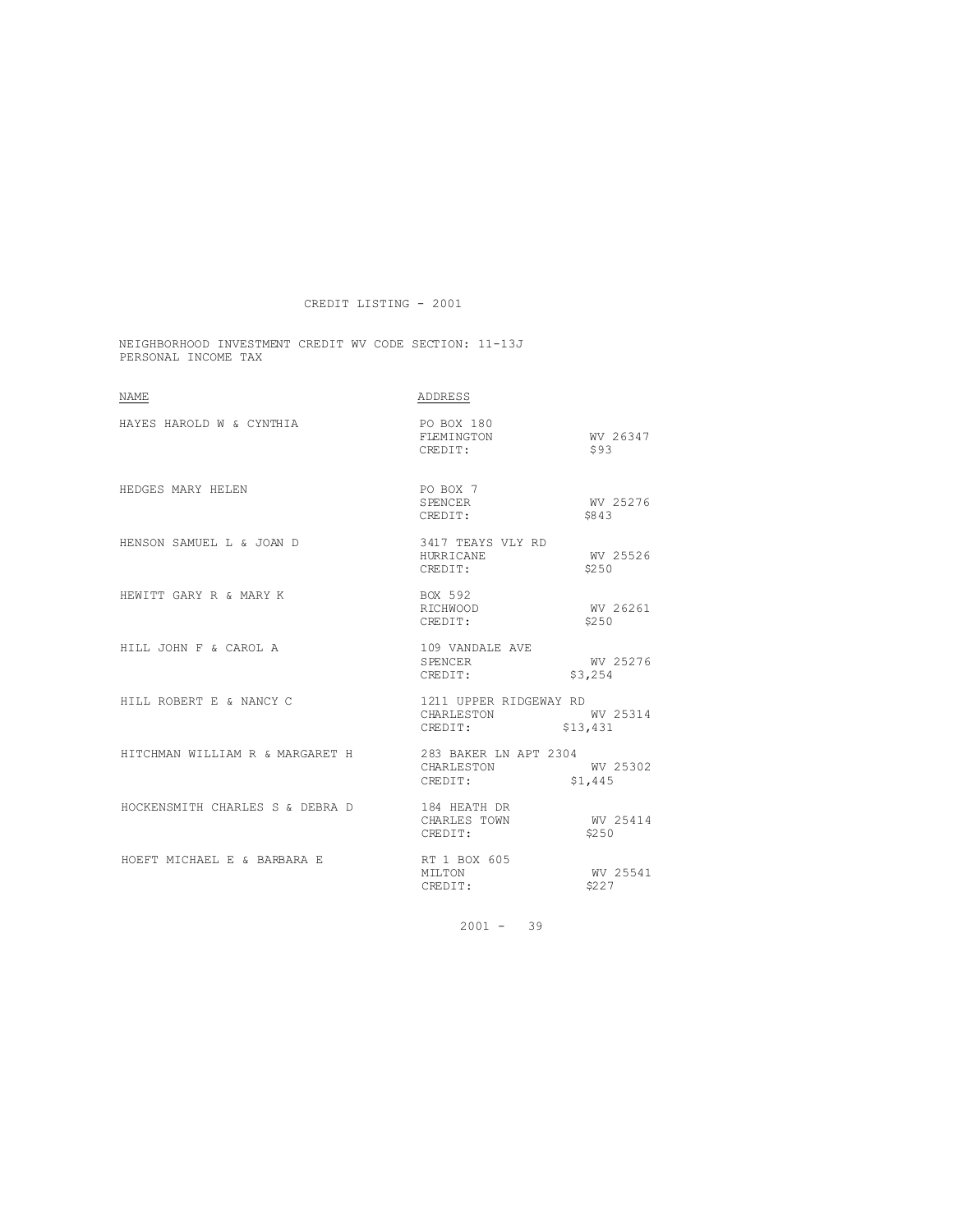NEIGHBORHOOD INVESTMENT CREDIT WV CODE SECTION: 11-13J PERSONAL INCOME TAX

| <b>NAME</b>                     | ADDRESS                                         |                     |
|---------------------------------|-------------------------------------------------|---------------------|
| HOFMEISTER CECELIA E            | 2603 LIBERTY ST<br>PARKERSBURG<br>CREDIT:       | WV 26101<br>\$250   |
| HOGSHEAD GEORGE W & ELEANOR P   | 1431 W 14TH ST<br>NITRO<br>CREDIT:              | WV 25143<br>\$1,900 |
| HOLCOMB PATRICIA & J MARSHALL   | 1501 MT VERNON RD<br>CHARLESTON<br>CREDIT:      | WV 25314<br>\$1,000 |
| HOLLIDA FREDERICK M & DOROTHY S | 8171 TUSCARORA PKE<br>MARTINSBURG<br>CREDIT:    | WV 25401<br>\$1,166 |
| HOLMES BRUCE W & CATHERINE L    | 709 HAMPTON CT<br>VIENNA<br>CREDIT:             | WV 26105<br>\$758   |
| HOLMES MARK D & ADELE W         | 1415 STONEHENGE RD<br>CHARLESTON<br>CREDIT:     | WV 25314<br>\$1,132 |
| HOLMES RALPH W & JANET G        | 236 BROOKHAVEN DRIVE<br><b>NTTRO</b><br>CREDIT: | WV 25143<br>\$250   |
| HOYLER EDWARD C & DONNA C       | RT 1 BOX 391<br>GRAFTON<br>CREDIT:              | WV 26354<br>\$105   |
| HUBBARD FRANK L & LILLIAN N     | 1184 RIVERSIDE DRIVE<br>HUNTINGTON<br>CREDIT:   | WV 25704<br>\$250   |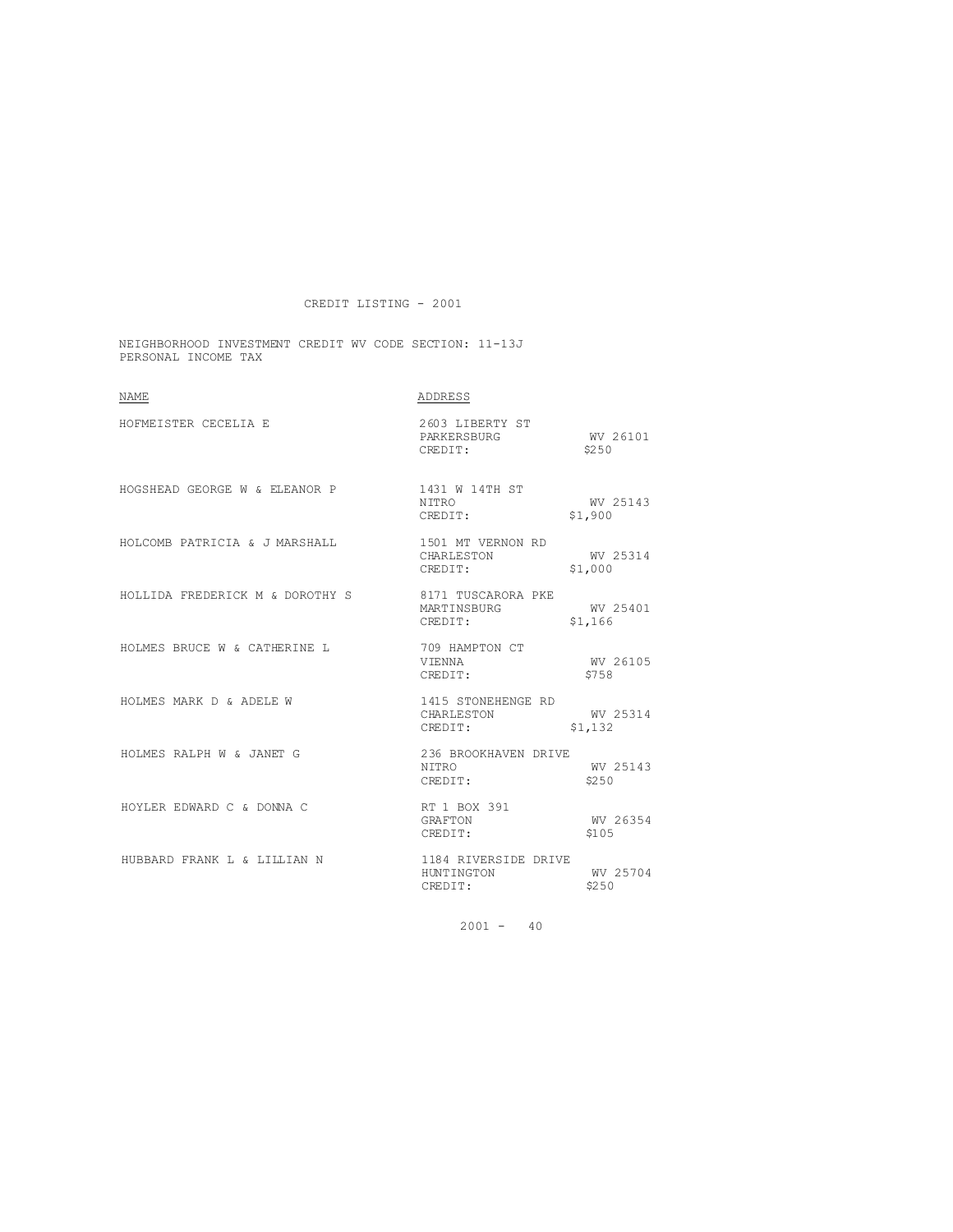NEIGHBORHOOD INVESTMENT CREDIT WV CODE SECTION: 11-13J PERSONAL INCOME TAX

| <b>NAME</b>                    | ADDRESS                                               |                      |
|--------------------------------|-------------------------------------------------------|----------------------|
| HUDNALL LISA                   | 5401 STAUNTON AV<br>CHARLESTON<br>CREDIT:             | WV 25304<br>\$2.50   |
| HUGHES PAUL M & THELDA S       | 804 SUMMIT ST<br>SPENCER<br>CREDIT:                   | WV 25276<br>\$750    |
| HUTATT RONALD D & MARY L       | 26 OSPREY RD<br>BECKLEY<br>CREDIT:                    | WV 25801<br>\$500    |
| HUMPHREYS JAMES F & DONNA H    | 1616 KIRKLEE RD<br>CHARLESTON                         | WV 25314<br>\$63,000 |
| HUPP RICHARD B & JENNIFER L JR | 112 BRIDGE ST<br>SAINT MARYS WV 26170<br>CREDIT:      | \$250                |
| HUYETT CRAIG R & KANETTE L     | 68 DOUGLAS GROVE RD<br>MARTINSBURG<br>CREDIT:         | WV 25401<br>\$2.50   |
| JACKSON ANN S                  | 2317 JEFFERSON AV<br>SAINT ALBANS WV 25177<br>CREDIT: | \$2,500              |
| JANESHEK ANTHONY M & GRACE W   | 232 FAWN TRL<br>LAKE JACKSON<br>CREDIT:               | TX 77566<br>\$1,375  |
| JARRELL CHARLES L & SHIRLEY W  | 2612 LARWOOD DR<br>CHARLESTON<br>CREDIT:              | WV 25302<br>\$500    |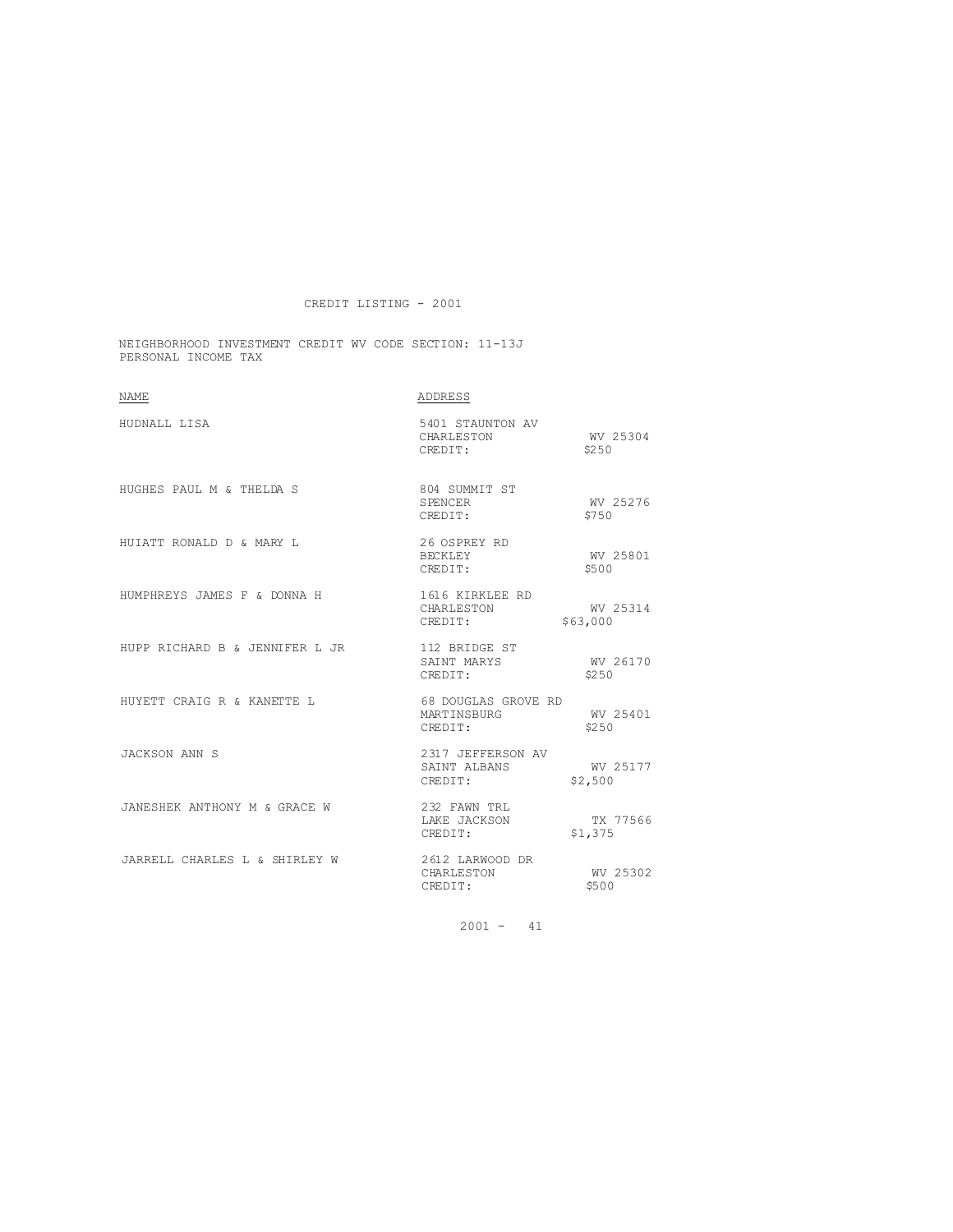NEIGHBORHOOD INVESTMENT CREDIT WV CODE SECTION: 11-13J PERSONAL INCOME TAX

| <b>NAME</b>                                 | ADDRESS                                                         |                     |
|---------------------------------------------|-----------------------------------------------------------------|---------------------|
| JARRELL DOUGLAS E                           | BOX 451<br>SHADY SPRING WV 25918<br>CREDIT:                     | \$500               |
| JENKINS JOSEPH J & SHELIA J JR 16 CIRCLE DR | <b>BUCKHANNON</b><br>CREDIT:                                    | WV 26201<br>\$121   |
| JENSEN PAUL A & NANCY J                     | 2052 COUNTRY CLUB DR<br>DAYTONA BEACH FL 32128<br>CREDIT: \$500 |                     |
| JOHNSON BRIAN L & MICHELLE L                | 403 MOUNTAIN LAUREL LN<br>SUMMERSVILLE WV 26651<br>CREDIT:      | \$471               |
| JOHNSON C BOSWORTH & DOROTHY R              | 372 BRADLEY FOSTER DR<br>HUNTINGTON<br>CREDIT:                  | WV 25701<br>\$3,224 |
| JOHNSON JAMES L                             | 1524 HURON TERRACE<br>CHARLESTON<br>CREDIT:<br>CREDIT:          | WV 25311<br>\$250   |
| JONES BRERETON C & ELIZABETH L              | PO BOX 487<br>MTDWAY<br>CREDIT:                                 | KY 40347<br>\$2,500 |
| JONES DANTEL B                              | PO BOX 446<br>CHARLESTON<br>CREDIT:                             | WV 25326<br>\$5,000 |
| JONES JERRY L &<br>PODRATSKY-JONES A P      | 91 NORTHWOODS DR<br>MORGANTOWN<br>CREDIT:                       | WV 26508<br>\$250   |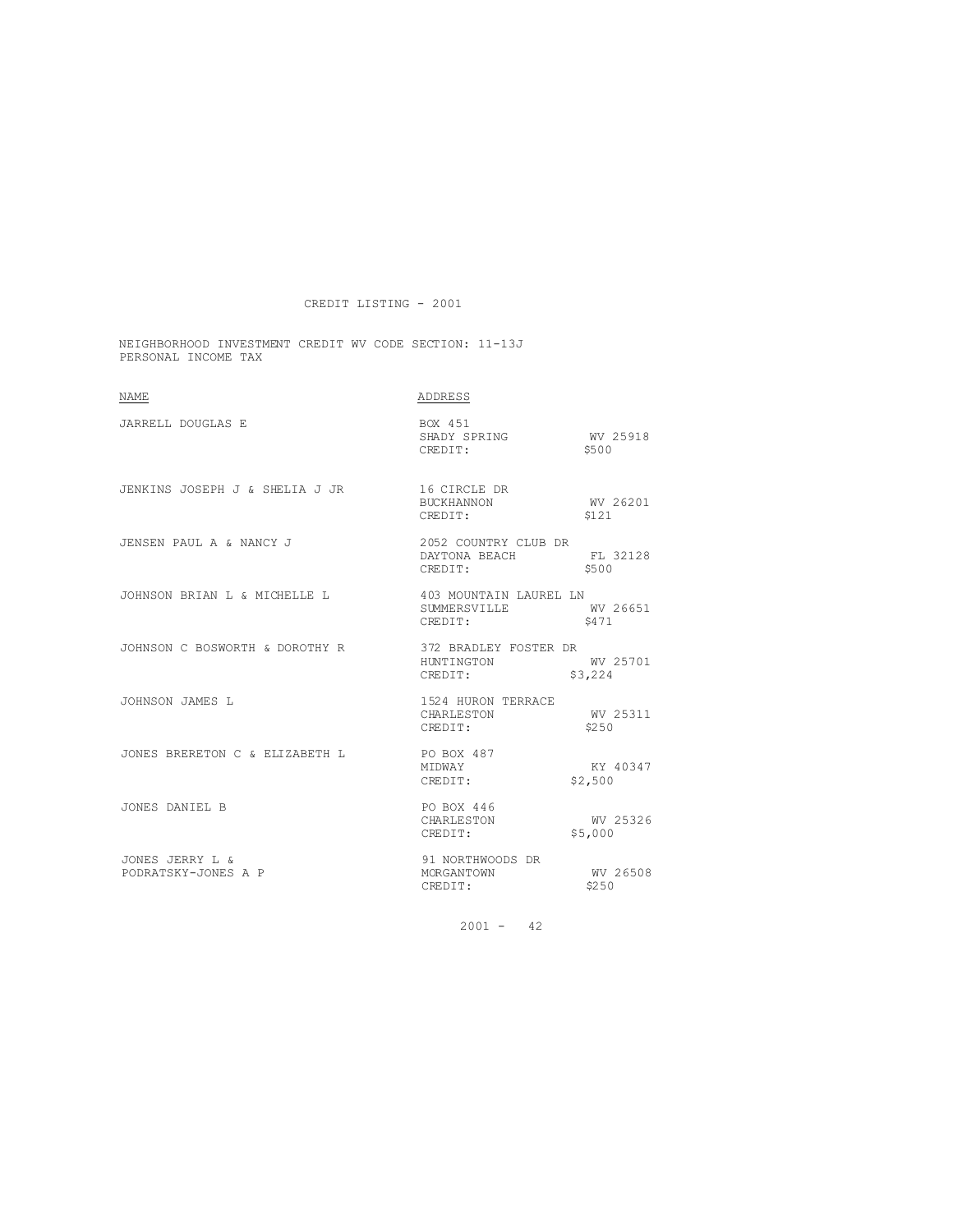NEIGHBORHOOD INVESTMENT CREDIT WV CODE SECTION: 11-13J PERSONAL INCOME TAX

| <b>NAME</b>                          | ADDRESS                                                      |                     |
|--------------------------------------|--------------------------------------------------------------|---------------------|
| JONES STANLEY B & JUDITH M           | PO BOX 1848<br>SHEPHERDSTOWN WV 25443<br>CREDIT:             | \$1,000             |
| JOST VICTOR & CATHERINE G            | <b>PO BOX 351</b><br>WHITE SULPHUR SPRGS WV 24986<br>CREDIT: | \$500               |
| JUSTICE JIMMIE L & MARGOT E          | 4895 STATE RT 555<br>LITTLEHOCKIN OH 45742<br>CREDIT:        | \$255               |
| KANTOR ISAAC & DORIS                 | PO BOX 727<br>BLUEFIELD<br>CREDIT:                           | WV 24701<br>\$4,885 |
| KAPLAN SHAWN D & LISA O              | ER 2 BOX 736 4 TAYLOR CT<br>MTI TON<br>CREDIT:               | WV 25541<br>\$250   |
| KAROS GEORGE & MONCIE R              | 304 N DELAWARE AV<br>MARTINSBURG<br>CREDIT:                  | WV 25401<br>\$750   |
| KEARNEY MARGARET M                   | 1321 FAIRFIELD ST<br>MORGANTOWN<br>CREDIT:                   | WV 26505<br>\$500   |
| KELLY LAWRENCE B<br>&GIBSON JARENA J | 209 SOUTHERN PINE TRAIL<br>CHARLESTON<br>CREDIT:             | WV 25309<br>\$165   |
| KELLY MICHAEL A & JOANNE J           | 1102 LAKE DR<br>DANIELS<br>CREDIT:                           | WV 25832<br>\$250   |
|                                      |                                                              |                     |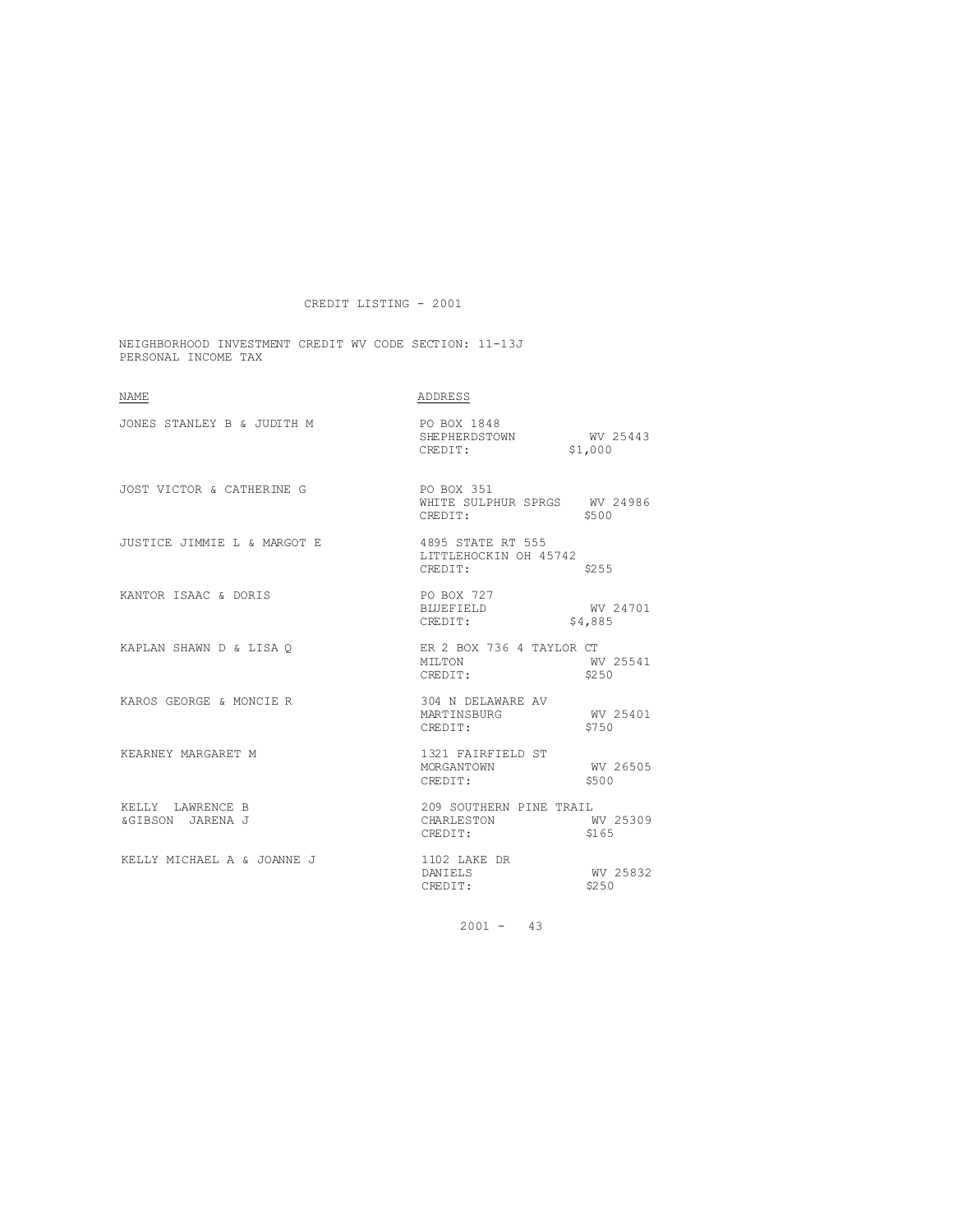NEIGHBORHOOD INVESTMENT CREDIT WV CODE SECTION: 11-13J PERSONAL INCOME TAX

| <b>NAME</b>                   | ADDRESS                                                     |                     |
|-------------------------------|-------------------------------------------------------------|---------------------|
| KEMNITZER DAVID A & SUSAN C   | PO BOX 3009<br>SHEPHERDSTOWN<br>CREDIT:                     | WV 25443<br>\$2.50  |
| KENASTON GLENN S & SALLY E    | 550 N INWOOD DR<br>HUNTINGTON<br>CREDIT:                    | WV 25701<br>\$300   |
| KENNON TERRY R & DIANA L      | 46210 COUNTRY LAKE DR<br>ST CLAIRSVILLE OH 43950<br>CREDIT: | \$189               |
| KEUP JENNIFER V               | 50 WOODLAND PARK DR<br>PARKERSBURG<br>CREDIT:               | WV 26104<br>\$263   |
| KEY JOHN D & KAREN H          | 221 DOVER DR<br>MINERAL WELLS<br>CREDIT:                    | WV 26150<br>\$750   |
| KILCOLLIN MARK C & DEBRA L    | PO DRAWER 618<br>UNION<br>CREDIT:                           | WV 24983<br>\$1,000 |
| KIM C WILLIAM & JUDY W        | 17 OUARRY RDG<br>CHARLESTON<br>CREDIT:                      | WV 25304<br>\$115   |
| KINCHELOE JOSEPH R & JANE M   | 27 FAIRVIEW HEIGHTS<br>PARKERSBURG<br>CREDIT:               | WV 26101<br>\$41    |
| KING ROBERT A<br>&KING JO ANN | 9 CRUMP STREET<br>HUNTINGTON<br>CREDIT:                     | WV 25705<br>\$1,082 |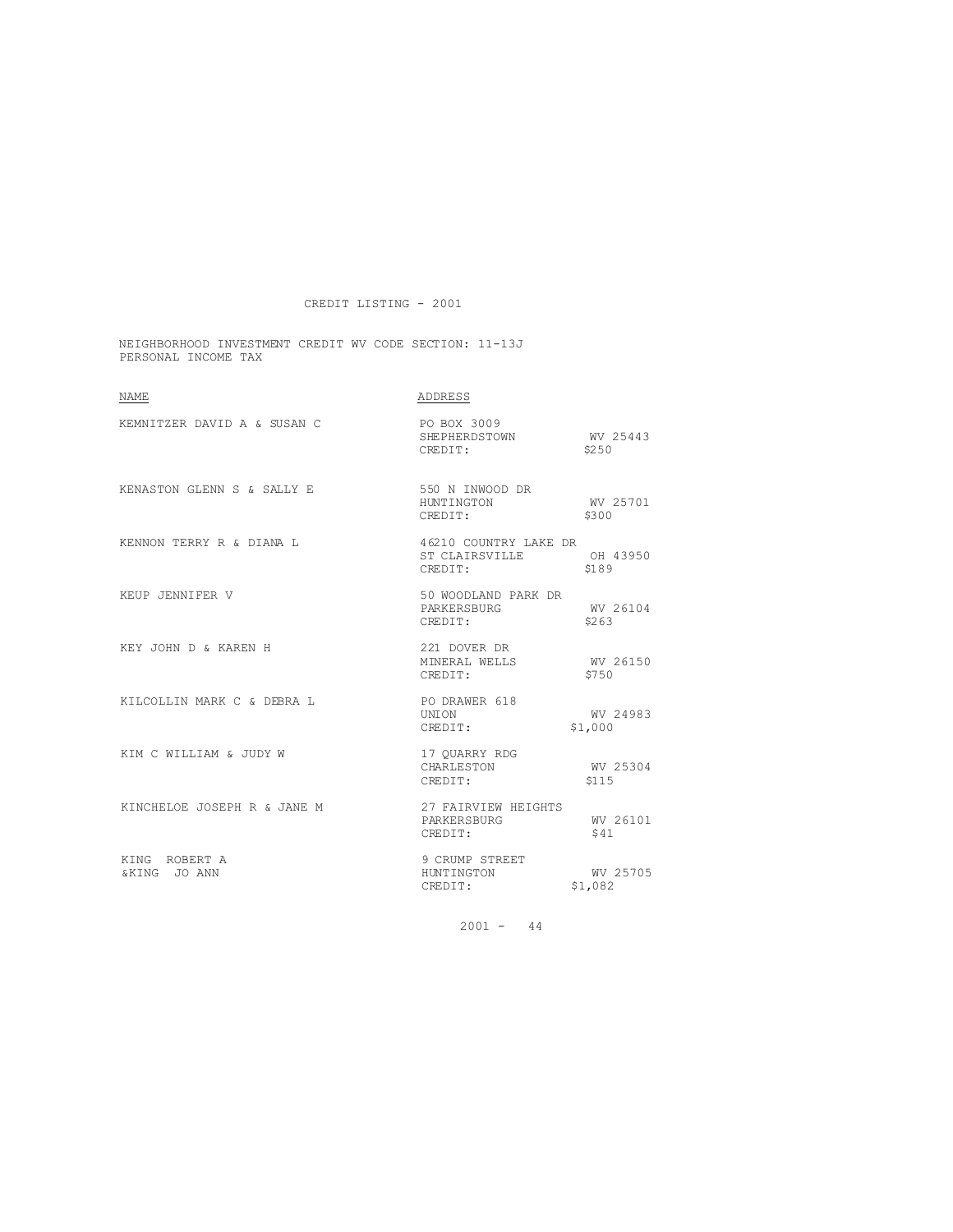NEIGHBORHOOD INVESTMENT CREDIT WV CODE SECTION: 11-13J PERSONAL INCOME TAX

| <b>NAME</b>                               | ADDRESS                                             |                     |
|-------------------------------------------|-----------------------------------------------------|---------------------|
| KING EDWARD J & ELIZABETH A               | 121 MOUNTAIN LAUREL DR<br><b>DANTELS</b><br>CREDIT: | WV 25832<br>\$1,266 |
| KIRK MICHAEL D &<br>KIRCHDOERFER ELAINE J | 108 S KANAWHA ST<br><b>BUCKHANNON</b><br>CREDIT:    | WV 26201<br>\$500   |
| KISER RALPH & SHIRLEY                     | 1925 KIMBALL AV<br>BLUEFIELD<br>CREDIT:             | VA 24605<br>\$1,962 |
| KISER SCOTT L & ANGELA P                  | 15135 CLOUDVIEW DR<br>ABINGDON<br>CREDIT:           | VA 24210<br>\$2.59  |
| KISSINGER RICHARD L & NANCY A             | 16 CHESTNUT DR<br><b>BECKLEY</b><br>CREDIT:         | WV 25801<br>\$2.50  |
| KITTLE NANCY                              | 400 S KANAWHA ST<br>BECKLEY<br>CREDIT:              | WV 25801<br>\$392   |
| KLEEMAN KENNETH & JOY K                   | 1501 CLINTONWOOD RD<br>CHARLESTON<br>CREDIT:        | WV 25314<br>\$3,099 |
| KNISELY JOHNNY M &<br>MILES JILL L        | 1335 TURLEY RD<br>CHARLESTON<br>CREDIT:             | WV 25314<br>\$1,392 |
| KORDEK WALTER S & FRANCES                 | RT 1 BOX 174<br><b>EIKINS</b><br>CREDIT:            | WV 26241<br>\$722   |
|                                           |                                                     |                     |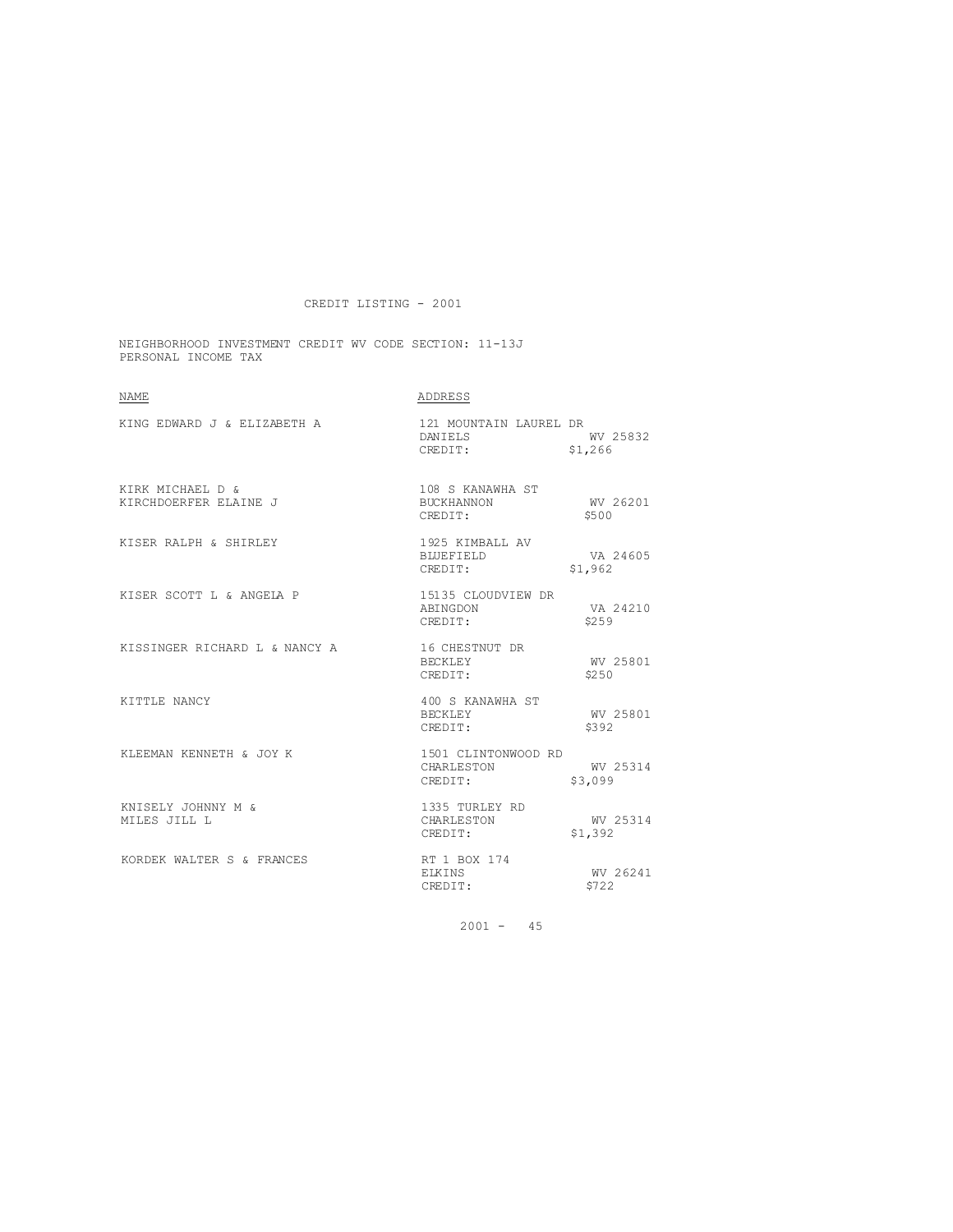NEIGHBORHOOD INVESTMENT CREDIT WV CODE SECTION: 11-13J PERSONAL INCOME TAX

| NAME                        | ADDRESS                                           |                     |
|-----------------------------|---------------------------------------------------|---------------------|
| KREINIK DOUGLAS E & MYLA G  | 1718 AVERY ST<br>PARKERSBURG<br>CREDIT:           | WV 26101<br>\$2.50  |
| KREINIK JERRY M & ESTELLE S | 1351 MARKET ST<br>PARKERSBURG 26101<br>CREDIT:    | \$300               |
| KRESE JOSEPH G & LAURA L    | 1002 VAUGHAN AV<br><b>SUMMERSVILLE</b><br>CREDIT: | WV 26651<br>\$250   |
| KUHN GLEASON T & JEAN V     | RT 7 BOX 504<br>FAIRMONT<br>CREDIT:               | WV 26554<br>\$840   |
| KUHN MARY S                 | 4205 GRAND CENTRAL AV<br><b>VTENNA</b><br>CREDIT: | WV 26105<br>\$958   |
| KUMAR CHANDRA M & MANJU     | 2036 PARKWOOD RD<br>CHARLESTON<br>CREDIT:         | WV 25314<br>\$500   |
| KUNKLE JOHN & TAMMY         | 164 LINDA LN<br>MARTINSBURG<br>CREDIT:            | WV 25401<br>\$500   |
| KUNTZ DONALD A              | 106 HILLVIEW DR<br>CHARLESTON<br>CREDIT:          | WV 25314<br>\$250   |
| KURY MARK C & PEGGY N       | 5302 RIVER RD<br>VIENNA<br>CREDIT:                | WV 26105<br>\$5,000 |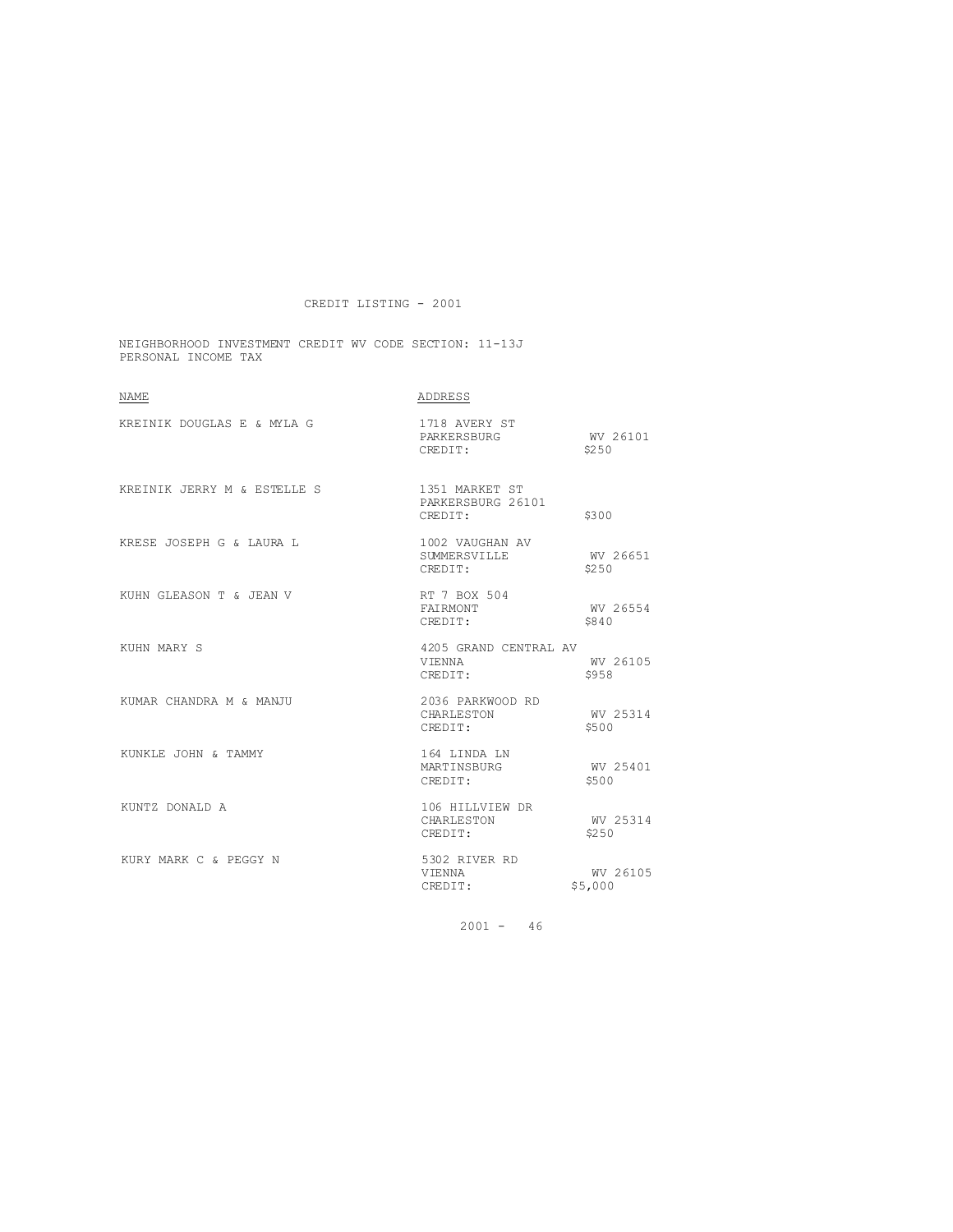NEIGHBORHOOD INVESTMENT CREDIT WV CODE SECTION: 11-13J PERSONAL INCOME TAX

| <b>NAME</b>                    | ADDRESS                                                        |                     |
|--------------------------------|----------------------------------------------------------------|---------------------|
| KURYLA WILLIAM C & ARLENE B    | 200 BATTENFARM RD<br>RIPLEY<br>CREDIT: \$1,000                 | WV 25271            |
| KUSIC JOSEPHINE                | 4040 MAIN ST<br>WEIRTON<br>CREDIT:                             | WV 26062<br>\$5,015 |
| LABRIER LARRY E & NANCY S      | 174 WATERCOLOR WAY 290<br>SANTA ROSA BEACH FL 32459<br>CREDIT: | \$250               |
| LAMB HAROLD L                  | 521 S FORT DR<br>CHARLESTON<br>CREDIT:                         | WV 25314<br>\$17    |
| LAMBERT HENRY S & CAROLYN G JR | 1708 CHESTNUT ST<br>KENOVA<br>CREDIT:                          | WV 25530<br>\$900   |
| LANDIS SUSAN S                 | 1221 LAKE DR<br>DANIELS<br>CREDIT:                             | WV 25832<br>\$3,532 |
| LANE JAMES W & MARIANNE        | 1734 LOUDEN HTS RD<br>CHARLESTON WV 25314<br>CREDIT: \$667     |                     |
| LANSDALE CAROLYN M             | 5950 MAHOOD DR<br>HUNTINGTON<br>CREDIT:                        | WV 25705<br>\$1,282 |
| LAUERMAN PHILLIP A & JANET D   | 1203 ELLEN DR<br>SOUTH CHARLESTON WV 25303<br>CREDIT:          | \$828               |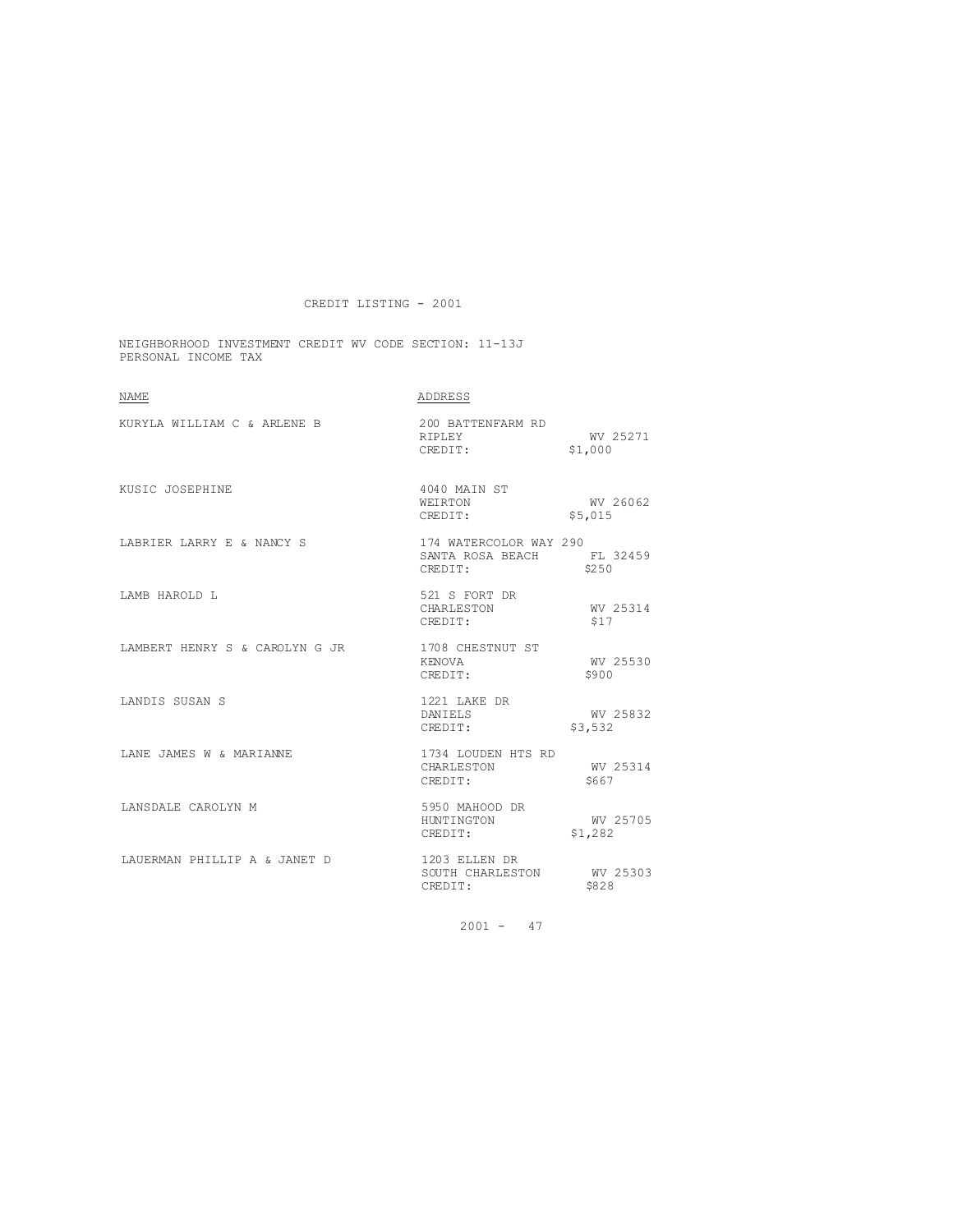NEIGHBORHOOD INVESTMENT CREDIT WV CODE SECTION: 11-13J PERSONAL INCOME TAX

| NAME                                          | ADDRESS                                          |                     |
|-----------------------------------------------|--------------------------------------------------|---------------------|
| LAW C R & TERESA A                            | 4107 STAUNTON TURNPIKE<br>PARKERSBURG<br>CREDIT: | WV 26104<br>\$980   |
| LAWRENCE-BERREY ROBERT E & SHIRLEY 260 OAK DR | PARKERSBURG<br>CREDIT:                           | WV 26104<br>\$500   |
| LEACHMAN THOMAS J &<br>HILLENBRAND LAURA E    | RT 1 BOX 278<br>BRUCETON MILLS<br>CREDIT:        | WV 26525<br>\$2.50  |
| LEADBETTER ROBERT L & ELOUISE H               | 1805 ALPHA RD<br>CHARLESTON<br>CREDIT:           | WV 25304<br>\$273   |
| LEHOSIT ROGER J & SUZANNE D                   | 2 CAMERON DR<br>CLARKSBURG<br>CREDIT:            | WV 26301<br>\$6,959 |
| LENTZ FREDERICK & JULIA                       | 5 WESTWOOD DR<br>PARKERSBURG<br>CREDIT:          | WV 26101<br>\$488   |
| LEPANTO PHILIP B & REBECCA S                  | 109 RIDGEWOOD RD<br>HUNTINGTON<br>CREDIT:        | WV 25701<br>\$3,750 |
| LESTER JOSEPH M & COLLEEN M                   | 18 CHEROKEE TRL<br>EIKVIEW<br>CREDIT:            | WV 25071<br>\$350   |
| LEVINE LAWRENCE I                             | BOX 350 BUCK RT<br>HINTON<br>CREDIT:             | WV 25951<br>\$1,000 |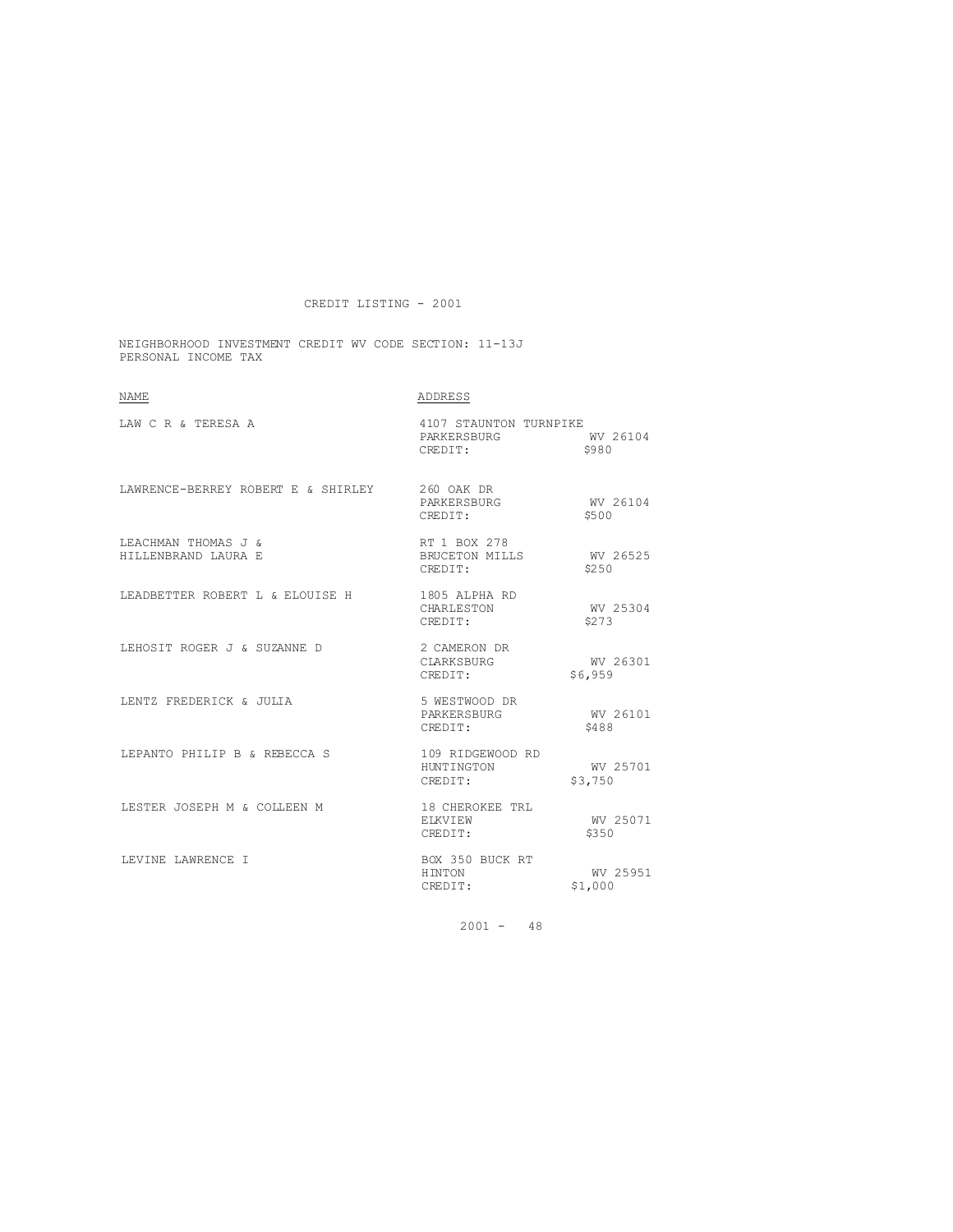NEIGHBORHOOD INVESTMENT CREDIT WV CODE SECTION: 11-13J PERSONAL INCOME TAX

| <b>NAME</b>                                     | ADDRESS                                                  |                     |
|-------------------------------------------------|----------------------------------------------------------|---------------------|
| LILLY C BERKLEY & ANNA LEE                      | 28 SANDLEWOOD DR<br>BECKLEY WV 25801<br>CREDIT: \$2,540  |                     |
| LILLY WILLIAM G & BOBBIE C JR 103 COOK CREEK RD | SCOTT DEPOT<br>CREDIT:                                   | WV 25560<br>\$500   |
| LINKOUS ROBERT M                                | 1011 EDGEWOOD RD<br>BLUEFIELD WV 24701<br>CREDIT:        | \$45                |
| LISTON BRAY E & SHIRLEY C                       | 1714 OAK KNOLLS RD<br>CHARLESTON<br>CREDIT:              | WV 25314<br>\$250   |
| LO PEDRO F & REMY A                             | 509 GREEN ACRES CIR<br>SPENCER<br>CREDIT:                | WV 25276<br>\$800   |
| LOFLIN PAUL & MABEL R                           | 608 CARRIAGE DR<br>BECKLEY<br>CREDIT:                    | WV 25801<br>\$2,487 |
| LOVE JAMES F & MARY F III                       | 1329 OENNSYLVANIA AV<br>SAINT ALBANS WV 25177<br>CREDIT: | \$1,000             |
| LOWMAN BARBARA                                  | 723 LAKEVIEW DR<br>MARTINSBURG<br>CREDIT:                | WV 25401<br>\$2,364 |
| LOWMAN RICHARD R III &<br>FILES MELANIE A       | 605 S RALEIGH ST<br>MARTINSBURG<br>Albert<br>CREDIT:     | WV 25401<br>\$2,775 |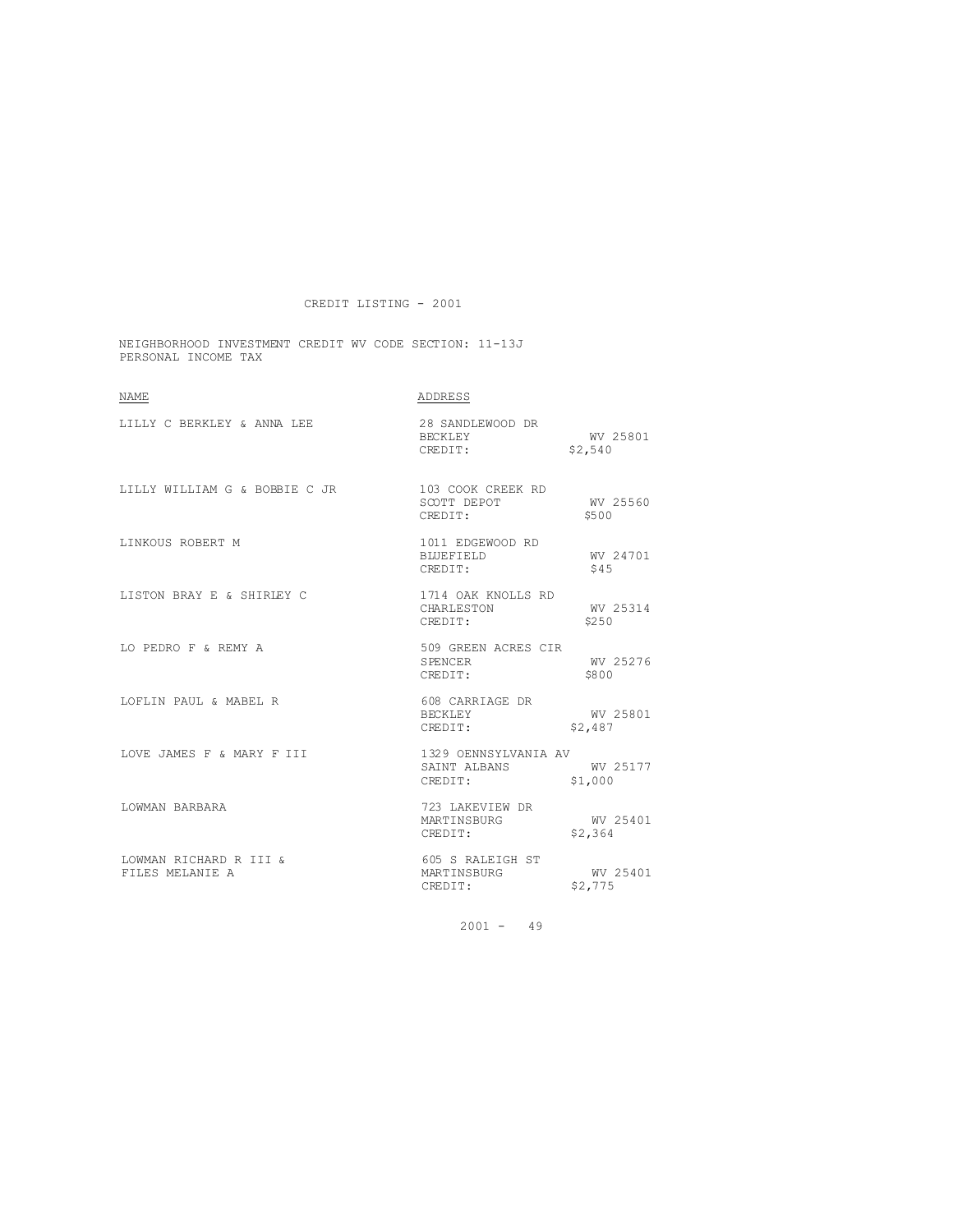NEIGHBORHOOD INVESTMENT CREDIT WV CODE SECTION: 11-13J PERSONAL INCOME TAX

| <b>NAME</b>                  | ADDRESS                                      |                     |
|------------------------------|----------------------------------------------|---------------------|
| LUCAS CHARLES & CAROLYN      | 212 GRANVILLE AV<br>BECKLEY<br>CREDIT:       | WV 25801<br>\$750   |
| LUKOWSKI PETER J & JULIE A   | 2161 BELLEWOOD DR<br>SAINT ALBANS<br>CREDIT: | WV 25177<br>S642    |
| LYNCH JOHN D & JANET L       | 378 JACOBS DR<br>MORGANTOWN<br>CREDIT:       | WV 26505<br>\$5,000 |
| LYNCH R EMMETT & EDNA B SR   | 466 ROTARY ST<br>MORGANTOWN<br>CREDIT:       | WV 26505<br>\$5,000 |
| LYNCH ROBERT E & SHARON L JR | 305 ROTARY ST<br>MORGANTOWN<br>CREDIT:       | WV 26505<br>\$5,000 |
| MACOUEEN A ANDREW & SUSAN C  | 55 ABNEY CIR<br>CHARLESTON<br>CREDIT:        | WV 25314<br>\$550   |
| MATER EDWARD H & SUSAN R     | 1233 STAUNTON RD<br>CHARLESTON<br>CREDIT:    | WV 25314<br>\$2.89  |
| MAJESTRO TONY C & PRUDENCE G | 620 BURKEWOOD PL<br>CHARLESTON<br>CREDIT:    | WV 25314<br>\$700   |
| MALCOLM DUNCAN C & LURA C    | 106 BASSWOOD RD<br>CHARLESTON<br>CREDIT:     | WV 25314<br>\$1,307 |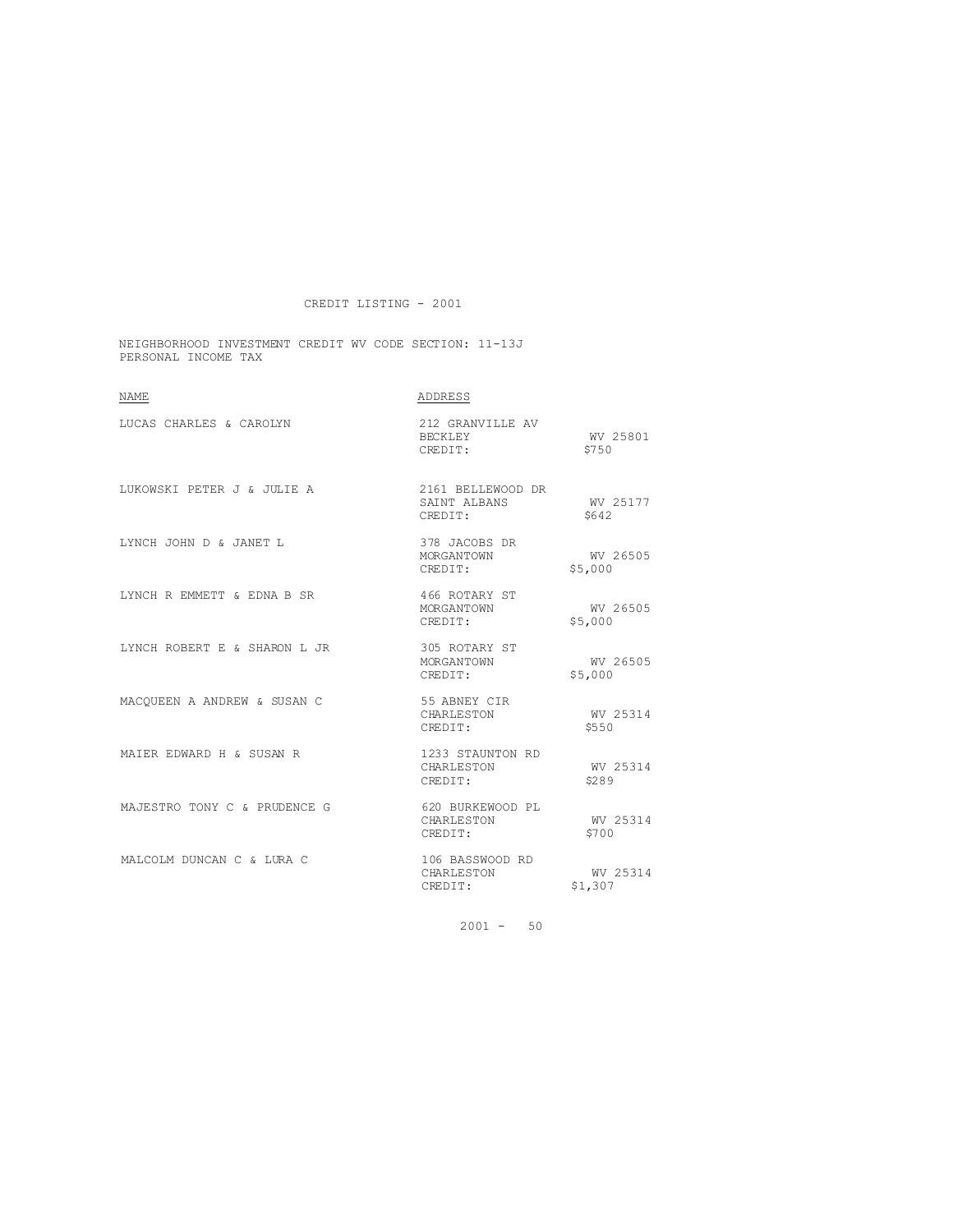NEIGHBORHOOD INVESTMENT CREDIT WV CODE SECTION: 11-13J PERSONAL INCOME TAX

| <b>NAME</b>                             | ADDRESS                                               |                     |
|-----------------------------------------|-------------------------------------------------------|---------------------|
| MALEY JOHN E & DOROTHY M                | 297 HERMITAGE DR<br>MARTINSBURG<br>CREDIT:            | WV 25401<br>\$500   |
| MALHOTRA SATISH C & DEVIKA R            | 210 NORTH HILLS DR<br>PARKERSBURG WV 26101<br>CREDIT: | \$2,412             |
| MALISZEWSKI THOMAS A<br>LONG ROSALIND A | 21 BRITTANY WOODS<br>CHARLESTON WV 25314<br>CREDIT:   | \$1,055             |
| MALONEY WILLIAM J & SHARON H            | 3959 EAST LAKE DR<br>MORGANTOWN<br>CREDIT:            | WV 26508<br>\$1,800 |
| MANN HOWARD J & FRANCES L               | 1126 W KING ST<br>MARTINSBURG<br>CREDIT:              | WV 25401<br>\$500   |
| MARKUSIC GEORGE A & ANN T               | 425 LEWIS ST<br>MORGANTOWN<br>CREDIT:                 | WV 26505<br>\$722   |
| MARTIN ELIZABETH J                      | 23 SCENIC WOODS DR<br>MORGANTOWN<br>CREDIT:           | WV 26508<br>\$2.50  |
| MARTIN JOSEPH A & LAVONNE D             | 1826 DEVONDALE CIR<br>CHARLESTON<br>CREDIT:           | WV 25314<br>\$667   |
| MARTIN RANDY L &<br>YOKE MARIAN L       | 2903 FAIRVIEW AV<br>PARKERSBURG<br>CREDIT:            | WV 26104<br>\$1,039 |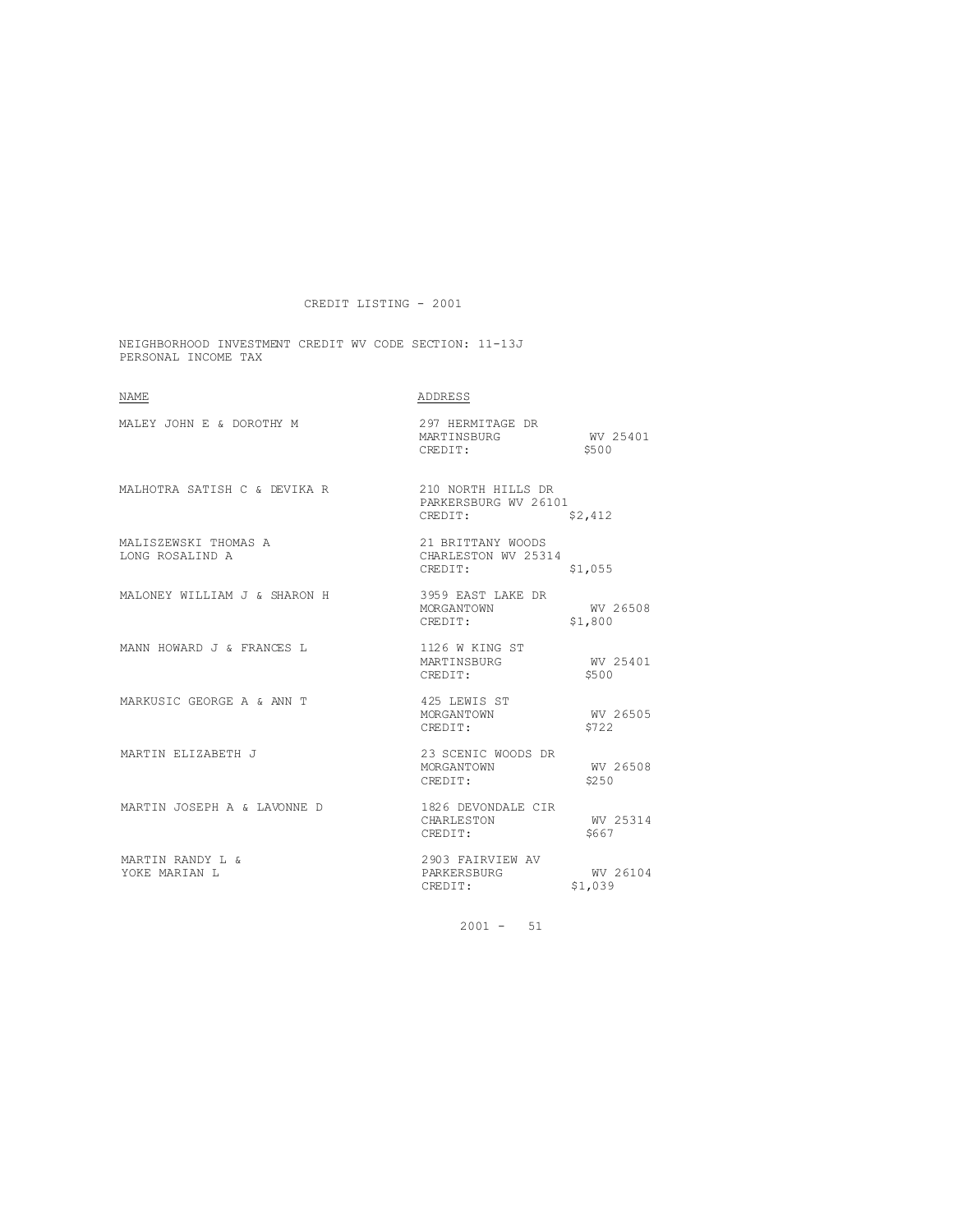NEIGHBORHOOD INVESTMENT CREDIT WV CODE SECTION: 11-13J PERSONAL INCOME TAX

| NAME                         | ADDRESS                                           |                    |
|------------------------------|---------------------------------------------------|--------------------|
| MARTIN ROBERT H & LUCILLE D  | 6 PINE HAVEN DR<br>FAIRMONT<br>CREDIT:            | WV 26554<br>\$250  |
| MARTIN WILLIAM & GLORIA      | 211 CHESTNUT ST<br>LEWISBURG<br>CREDIT:           | WV 24901<br>\$253  |
| MASINTER SEVLYN C            | 1310 MT VERNON PL<br>CHARLESTON<br>CREDIT:        | WV 25314<br>\$2.50 |
| MASON GREGORY L              | PO BOX 760<br>SHEPHERDSTOWN<br>CREDIT:            | WV 25443<br>\$6    |
| MASON H WAYNE & BETSY L      | 207 PHIL AV<br>BECKLEY<br>CREDIT:                 | WV 25801<br>\$500  |
| MAY DONNA J                  | RR 1 BOX 298<br>PRICHARD<br>CREDIT:               | WV 25555<br>\$2.50 |
| MAYS HOWARD C & MARLENE J    | 103 RIVERVIEW LANE<br>BECKLEY WV 25801<br>CREDIT: | \$250              |
| MCALLISTER JAMES C & BETTY J | 28 SIMPSON DR<br>HUNTINGTON<br>CREDIT:            | WV 25705<br>\$250  |
| MCCARTNEY HUNTER P & BETTY P | 420 MUNSEY ST<br>MORGANTOWN<br>CREDIT:            | WV 26505<br>\$500  |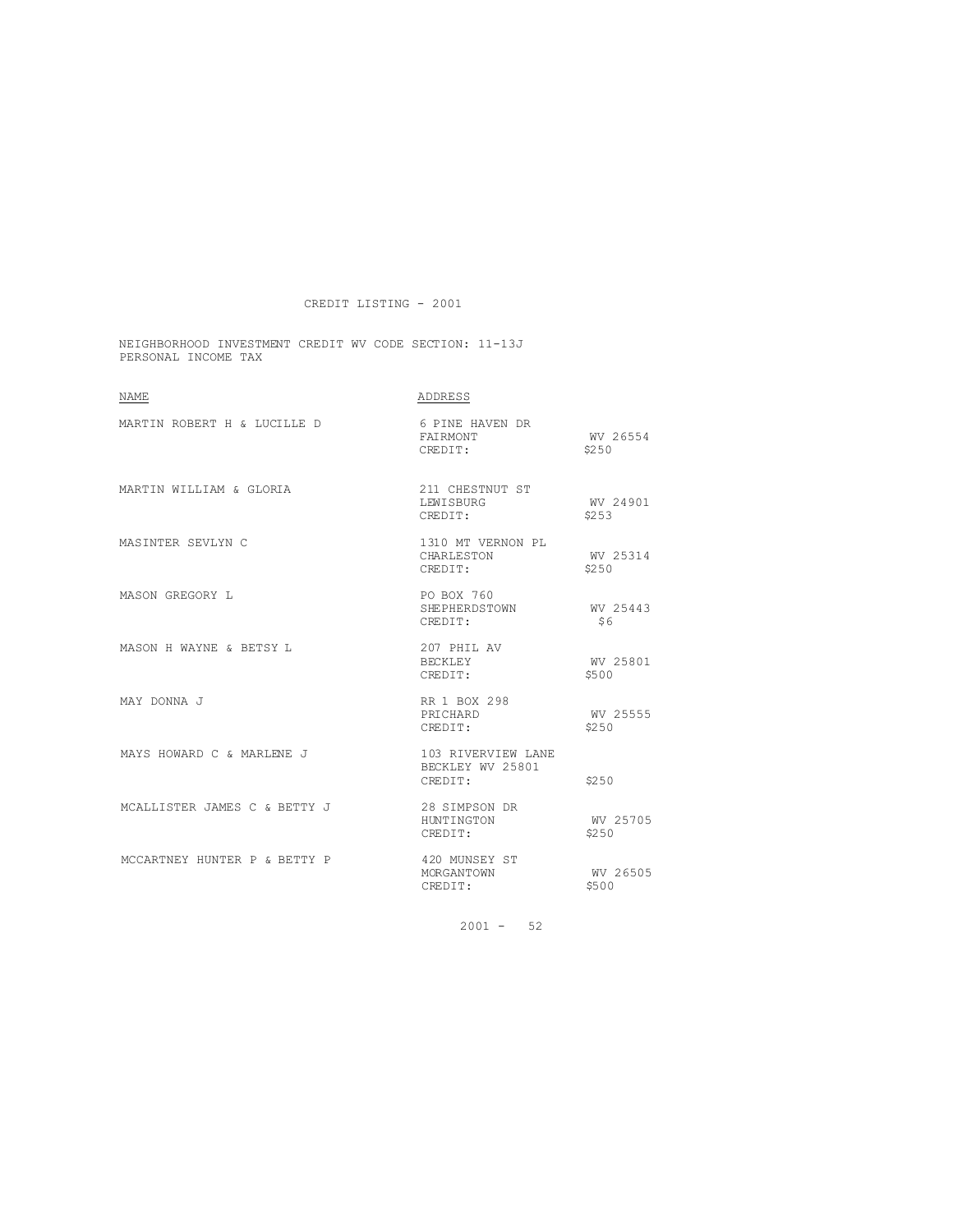NEIGHBORHOOD INVESTMENT CREDIT WV CODE SECTION: 11-13J PERSONAL INCOME TAX

| <b>NAME</b>                    | ADDRESS                                            |                      |
|--------------------------------|----------------------------------------------------|----------------------|
| MCCONNELL ROBERT L & DEBORAH D | RT 1 BOX 272<br>INDEPENDENCE WV 26374<br>CREDIT:   | \$250                |
| MCCOY JAMES K                  | 14 HIDDEN VALLEY<br>HUNTINGTON<br>CREDIT:          | WV 25704<br>\$190    |
| MCCOY JOHN P & BEVERLY W JR    | ONE BLUEGRASS LN<br>BARBOURSVILLE<br>CREDIT:       | WV 25504<br>\$2,100  |
| MCCOY KELLY W                  | 58 BOGGESS ST<br><b>BUCKHANNON</b><br>CREDIT:      | WV 26201<br>\$500    |
| MCCUTCHEON JAMES M & REBECCA R | PO BOX 4268<br>PARKERSBURG<br>CREDIT:              | WV 26104<br>\$2,500  |
| MCDIARMID MARJORIE A           | 161 WINDWOOD DR<br>MORGANTOWN<br>CREDIT:           | WV 26505<br>\$500    |
| MCFANN PATRICIA G              | 110 WOODBRIDGE DR<br>CHARLESTON<br>CREDIT:         | WV 25311<br>\$259    |
| MCGEE JOHN F & RUTH B          | 707 VIRGINIA ST E STE 300<br>CHARLESTON<br>CREDIT: | WV 25301<br>\$41,219 |
| MCGINNIS THOMAS L & CAREY H    | 4065 SEVEN LAKES W<br>SEVEN LAKES<br>CREDIT:       | NC 27376<br>\$500    |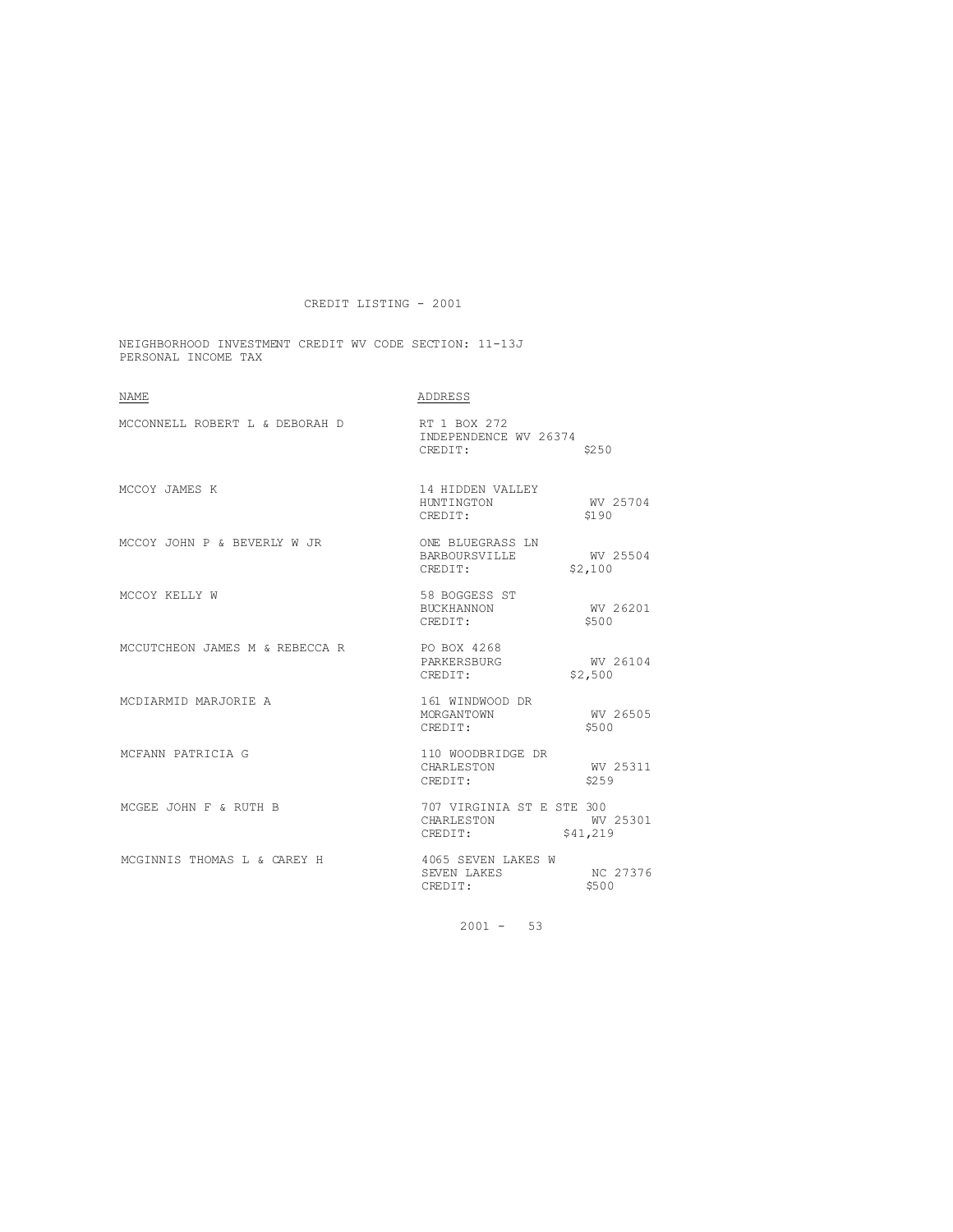NEIGHBORHOOD INVESTMENT CREDIT WV CODE SECTION: 11-13J PERSONAL INCOME TAX

| <b>NAME</b>                  | ADDRESS                                       |                     |
|------------------------------|-----------------------------------------------|---------------------|
| MCINTOSH MICHAEL S           | 11 MILLERS LANDING<br>PARKERSBURG<br>CREDIT:  | WV 26101<br>\$2,500 |
| MCJUNKIN BRITTAIN & JUDITH H | 7 DRUID PLACE<br>CHARLESTON<br>CREDIT:        | WV 25314<br>\$500   |
| MCJUNKIN THOMAS N & CALLEN J | 1509 CHAFTON RD<br>CHARLESTON<br>CREDIT:      | WV 25314<br>\$1,400 |
| MCKINNEY RAYMOND A & JANE A  | 60 WINGFOOT DR<br><b>HURRICANE</b><br>CREDIT: | WV 25526<br>\$515   |
| MCMULLEN KYLE G & AVA C      | 16 WESTWOOD LN<br>HUNTINGTON<br>CREDIT:       | WV 25704<br>\$300   |
| MEADOWS GREGORY & LISA       | 101 FRANCIS DR<br>CHARLESTON<br>CREDIT:       | WV 25311<br>\$2.50  |
| MEDOVIC WILLIAM F & ALBERTA  | 9 PATRICIA DR<br>WHEELTNG<br>CREDIT:          | WV 26003<br>\$500   |
| MELICK KAREN S & JOHN P      | 848 EDGEWOOD DR<br>CHARLESTON<br>CREDIT:      | WV 25302<br>\$1,000 |
| MENDENHALL DAVID L & JOYCE A | 117 DUBLIN DR<br>MINERAL WELLS<br>CREDIT:     | WV 26150<br>\$2,500 |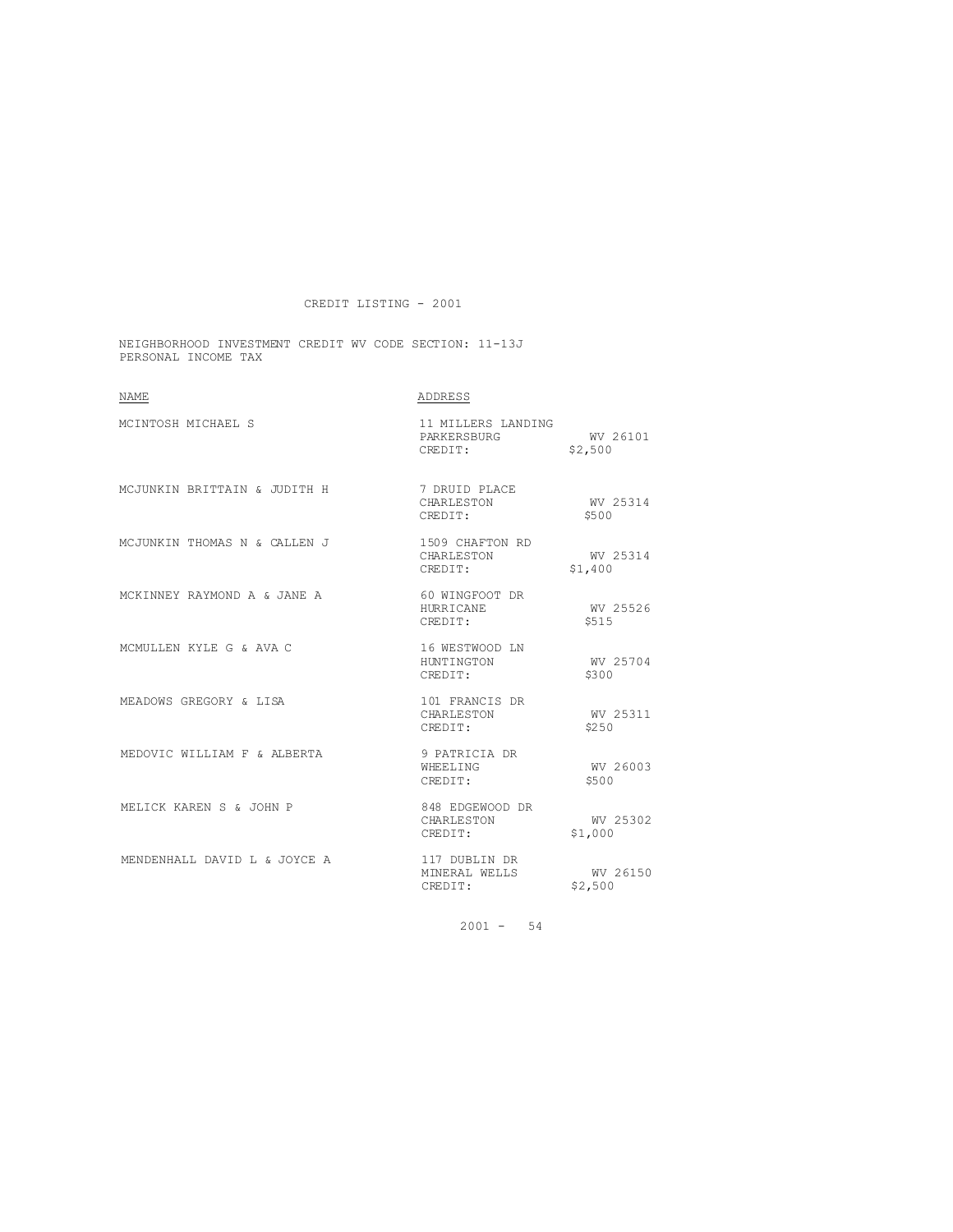NEIGHBORHOOD INVESTMENT CREDIT WV CODE SECTION: 11-13J PERSONAL INCOME TAX

| NAME                             | ADDRESS                                            |                    |
|----------------------------------|----------------------------------------------------|--------------------|
| MILDREN WILLIAM E & CATHY P JR   | PO BOX 46<br>PARKERSBURG<br>CREDIT:                | WV 26102<br>\$2.50 |
| MILLER C DAVID & BARBARA         | 1113 W ADDITION ST<br>MARTINSBURG 25401<br>CREDIT: | \$400              |
| MILLER ELDON L                   | 2119 LINELY LOOP<br>THE VILLAGES<br>CREDIT:        | FL 32162<br>\$500  |
| MILLER PERRY F & TAUNJA W        | 114 WHISPERING WOODS RD<br>CHARLESTON<br>CREDIT:   | WV 25304<br>\$500  |
| MISKOWIEC MICHAEL G & BETTY A    | 4607 VENABLE AV<br>CHARLESTON<br>CREDIT:           | WV 25304<br>\$919  |
| MITCHELL ROBERT E & JANICE S     | 917 CHAPPELL RD<br>CHARLESTON<br>CREDIT:           | WV 25304<br>\$595  |
| MOLLOHAN BILLY D & CAROL J       | 5 HIGH MEADOW DR<br>CHARLESTON<br>CREDIT:          | WV 25311<br>\$500  |
| MONTGOMERY MICHAEL T & SUSANNA R | RT 2 BOX 79<br><b>BRISTOL</b><br>CREDIT:           | WV 26332<br>\$83   |
| MORELAND GARY W & BARBARA S      | 277 RAWHIDE DR<br>BUNKER HILL<br>CREDIT:           | WV 25413<br>\$311  |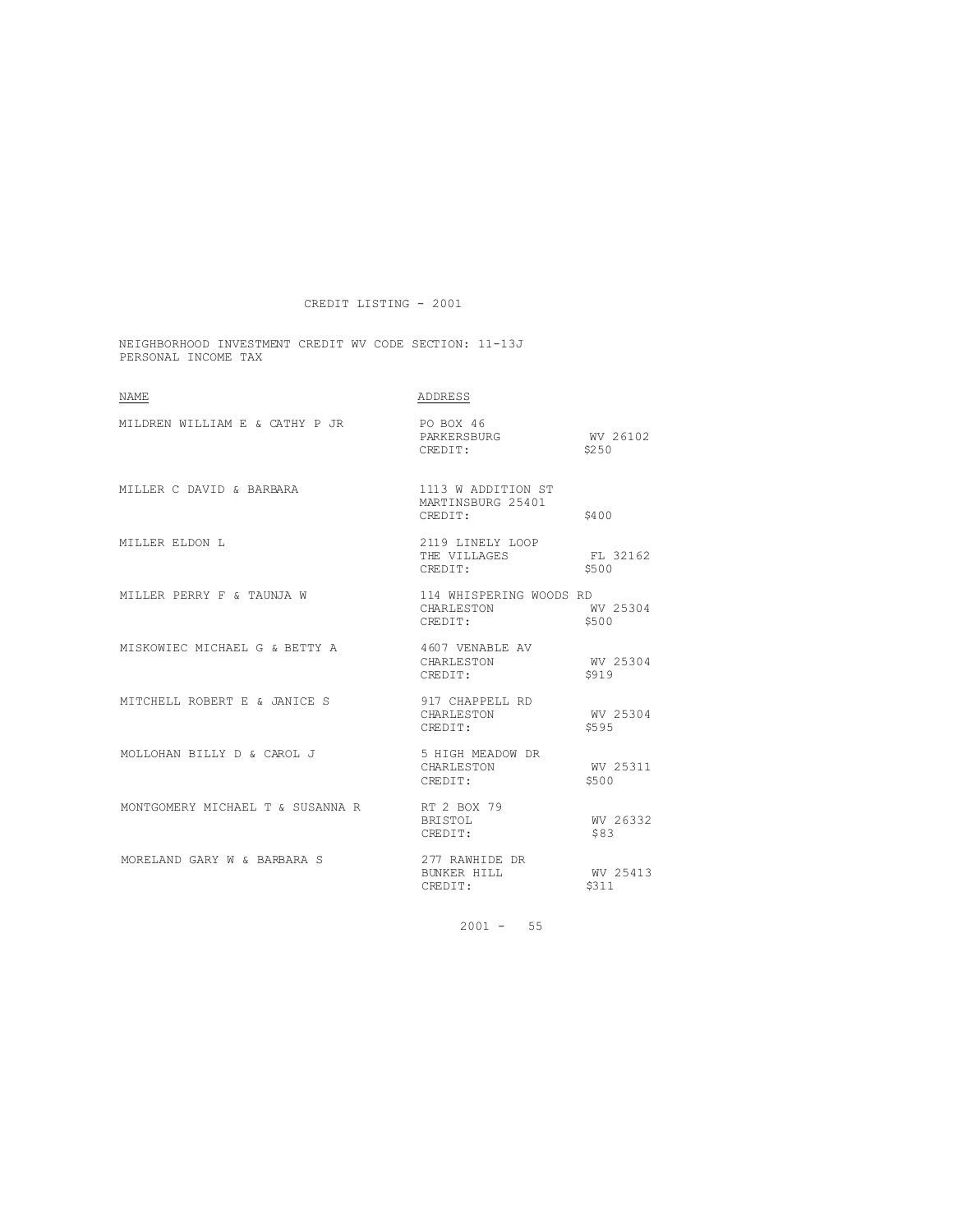NEIGHBORHOOD INVESTMENT CREDIT WV CODE SECTION: 11-13J PERSONAL INCOME TAX

| <b>NAME</b>                   | ADDRESS                                      |                     |
|-------------------------------|----------------------------------------------|---------------------|
| MORGAN LLOYD H & SARA A       | 400 45TH PLACE<br>VIENNA<br>CREDIT:          | WV 26105<br>\$2,021 |
| MORKERT CRAIG C & LAURIE H    | 1616 BERKSHIRE PL<br>CHARLESTON<br>CREDIT:   | WV 25314<br>\$50    |
| MORRISON BETH & MICHAEL       | 1002 SAND HILL DR<br>SAINT ALBANS<br>CREDIT: | WV 25177<br>\$315   |
| MOSS ALVIN H & MARLENE        | 107 CRESTVIEW DR<br>MORGANTOWN<br>CREDIT:    | WV 26505<br>\$186   |
| MULLEN JOHN O & NANCY L       | 11 WILLOW GLEN RD<br>HUNTINGTON<br>CREDIT:   | WV 25701<br>\$500   |
| MULLENS RICHARD D & CAROLYN S | 5662 BLOSS BRANCH<br>LAVALETTE<br>CREDIT:    | WV 25535<br>\$271   |
| MUNCY CLAUDE H & HELEN W      | RT 2 BOX 329<br>PRICHARD<br>CREDIT:          | WV 25555<br>\$250   |
| MURPHY PHILLIP & SHARON       | PO BOX 1196<br>GILBERT WV 25621<br>CREDIT:   | \$250               |
| MUTH JOHN T & SUSAN C         | 5703 GLEN CARLA DR<br>HUNTINGTON<br>CREDIT:  | WV 25705<br>\$1,250 |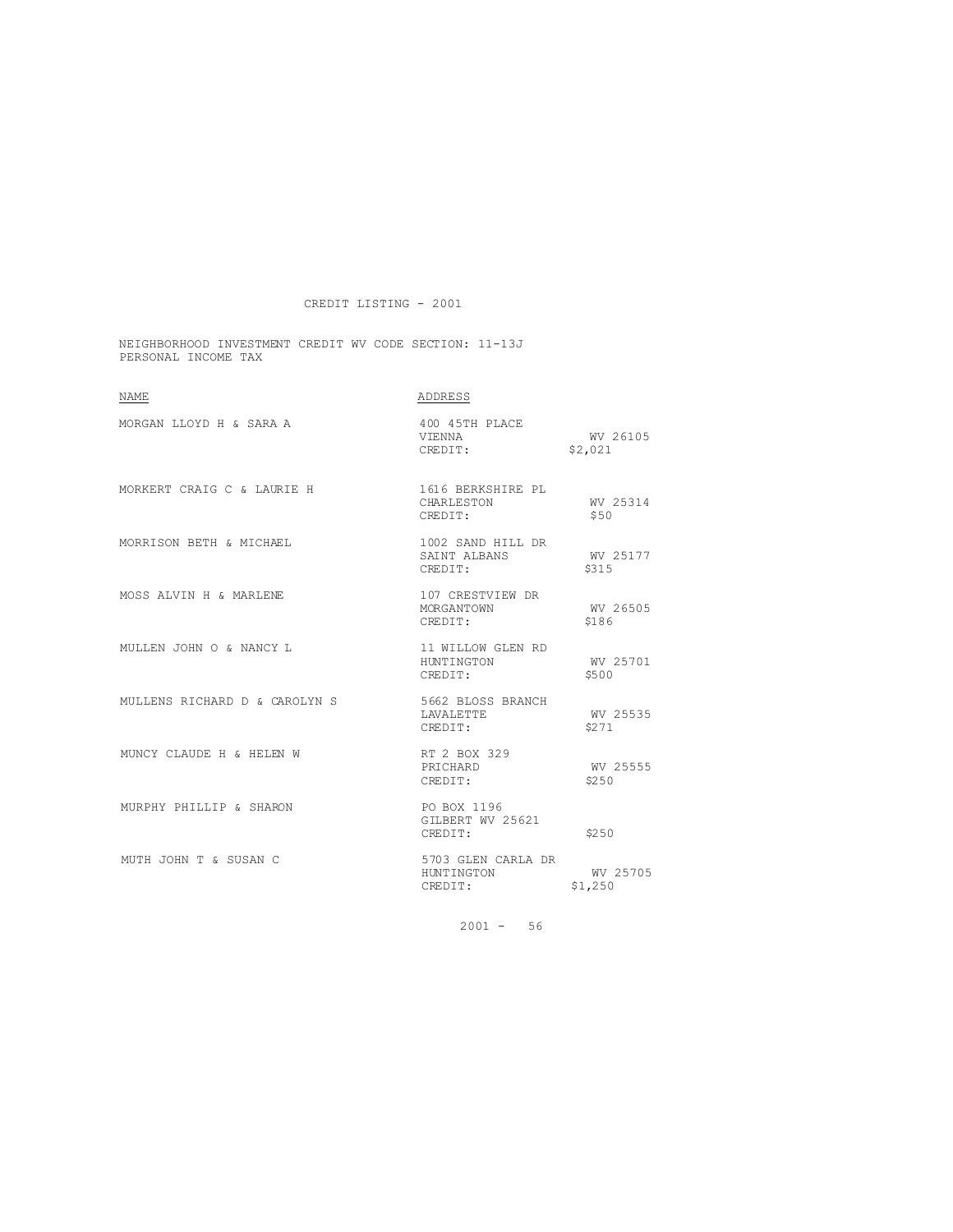NEIGHBORHOOD INVESTMENT CREDIT WV CODE SECTION: 11-13J PERSONAL INCOME TAX

| <b>NAME</b>                                                                                                                                                                                                              | ADDRESS                                                   |                     |
|--------------------------------------------------------------------------------------------------------------------------------------------------------------------------------------------------------------------------|-----------------------------------------------------------|---------------------|
| MUTH WAYNE A                                                                                                                                                                                                             | 118 RED OAK TRAIL<br>LA GRANGE<br>CREDIT:                 | GA 30240<br>\$250   |
| ${\tt MYERS} \hspace{0.2cm} {\tt JOHN} \hspace{0.2cm} {\tt L} \hspace{0.2cm} \& \hspace{0.2cm} {\tt GABRIELLA} \hspace{0.2cm} {\tt A} \hspace{1.2cm} {\tt 16} \hspace{0.2cm} {\tt CHADWICK} \hspace{0.2cm} {\tt SQUARE}$ | VIENNA<br>CREDIT:                                         | WV 26105<br>\$2,160 |
| MYERS MICHAEL R & REBECCA D                                                                                                                                                                                              | 5191B HEATH CREEK RD<br>BARBOURSVILLE WV 25504<br>CREDIT: | \$500               |
| NEDROW SUE P                                                                                                                                                                                                             | 1321 15TH STREET<br>HUNTINGTON<br>CREDIT:                 | WV 25701<br>\$449   |
| NEUNER JOHN & CONSTANCE H III                                                                                                                                                                                            | 1861 LOUDEN HGTS RD<br>CHARLESTON WV 25<br>CREDIT: \$500  | WV 25314            |
| NOONE ROBERT T & JULIE N                                                                                                                                                                                                 | BOX 1050<br>LOGAN<br>CREDIT:                              | WV 25601<br>\$500   |
| NORTHRUP FRANCIS O & ALICE E SR                                                                                                                                                                                          | 2 HEATHER GLEN<br>VIENNA<br>CREDIT:                       | WV 26105<br>\$750   |
| NUSBAUM PAUL L & HARRIETT F                                                                                                                                                                                              | 2130 PRESIDENTIAL DR<br>CHARLESTON WV 25314<br>CREDIT:    | \$500               |
| OCHELTREE ROBERT L & CAROL L                                                                                                                                                                                             | 3409 GOLF DR<br>PARKERSBURG<br>CREDIT:                    | WV 26104<br>\$500   |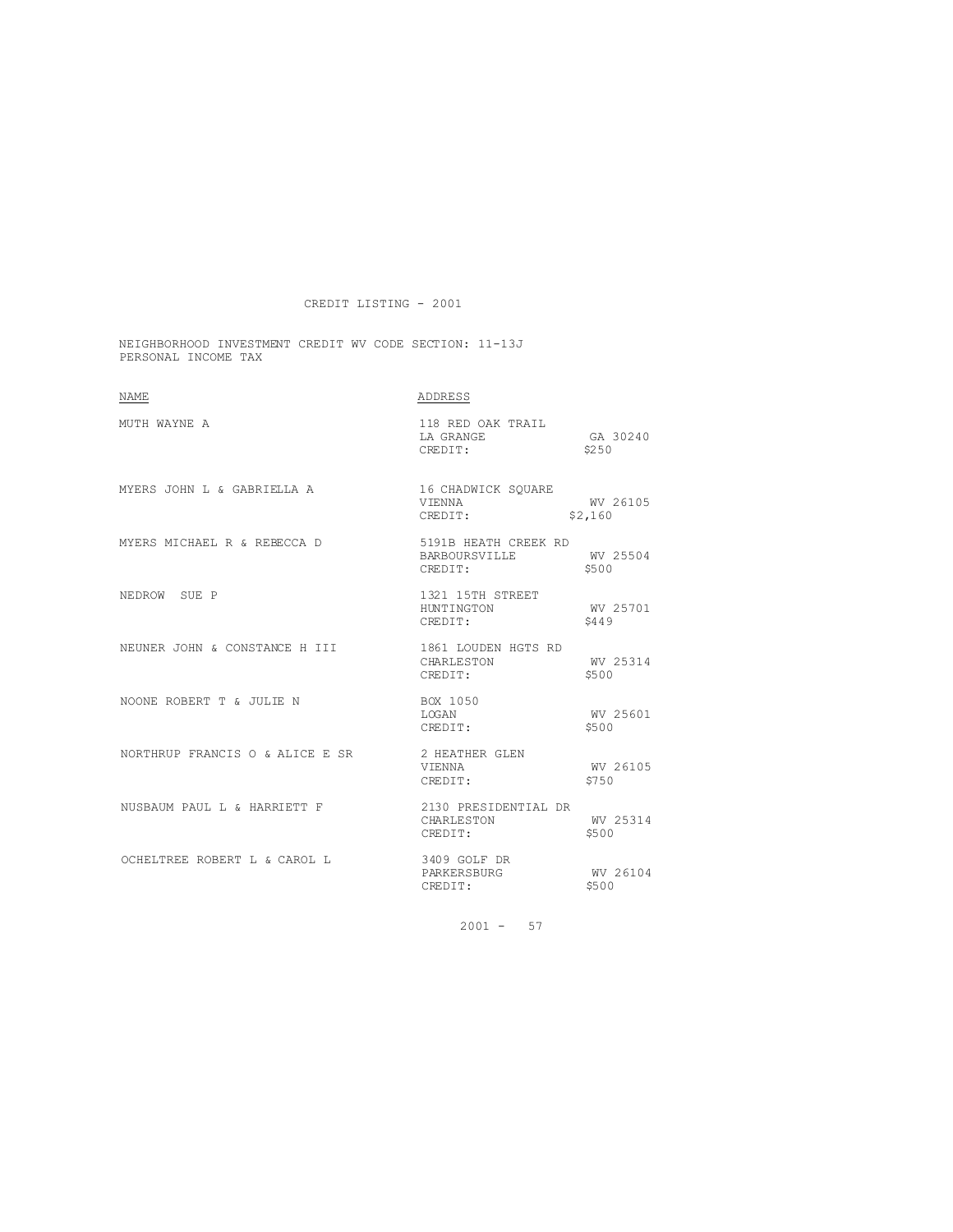NEIGHBORHOOD INVESTMENT CREDIT WV CODE SECTION: 11-13J PERSONAL INCOME TAX

| <b>NAME</b>                  | ADDRESS                                          |                     |
|------------------------------|--------------------------------------------------|---------------------|
| ORDERS ROBERT O & ANN C JR   | 23 OUARRY RIDGE<br>CHARLESTON<br>CREDIT:         | WV 25304<br>\$1,000 |
| OSBORNE TERRY & MARILYN      | 9 DAFFODIL RD<br>MORGANTOWN<br>CREDIT:           | WV 26501<br>\$2.50  |
| OTTO LYNETTE A               | 28 HITCHING POST DR<br>CODY<br>CREDIT:           | WY 82414<br>\$741   |
| PACK LAWRENCE A & LISA L     | 2146 PRESIDENTIAL DR<br>CHARLESTON<br>CREDIT:    | WV 25314<br>\$500   |
| PALERMO RALPH J & BRIDGET T  | 3121 SYLVAN DR<br>MORGANTOWN<br>CREDIT:          | WV 26505<br>\$500   |
| PALLOTTA JAMES C & DELORES M | 8 BEL MANOR DR<br>FAIRMONT<br>CREDIT:            | WV 26554<br>\$92    |
| PALLOTTA JOHN J & CONNIE F   | 126 STONE BROOK ESTS<br>MORGANTOWN<br>CREDIT:    | MV 26508<br>\$66    |
| PALLOTTA MARK D & LUANNE     | 917 FARMS DR<br>FAIRMONT<br>CREDIT:              | WV 26554<br>\$92    |
| PANGER MICHAEL R & JOAN C    | 146 WHISPERING WOODS RD<br>CHARLESTON<br>CREDIT: | WV 25304<br>\$3,460 |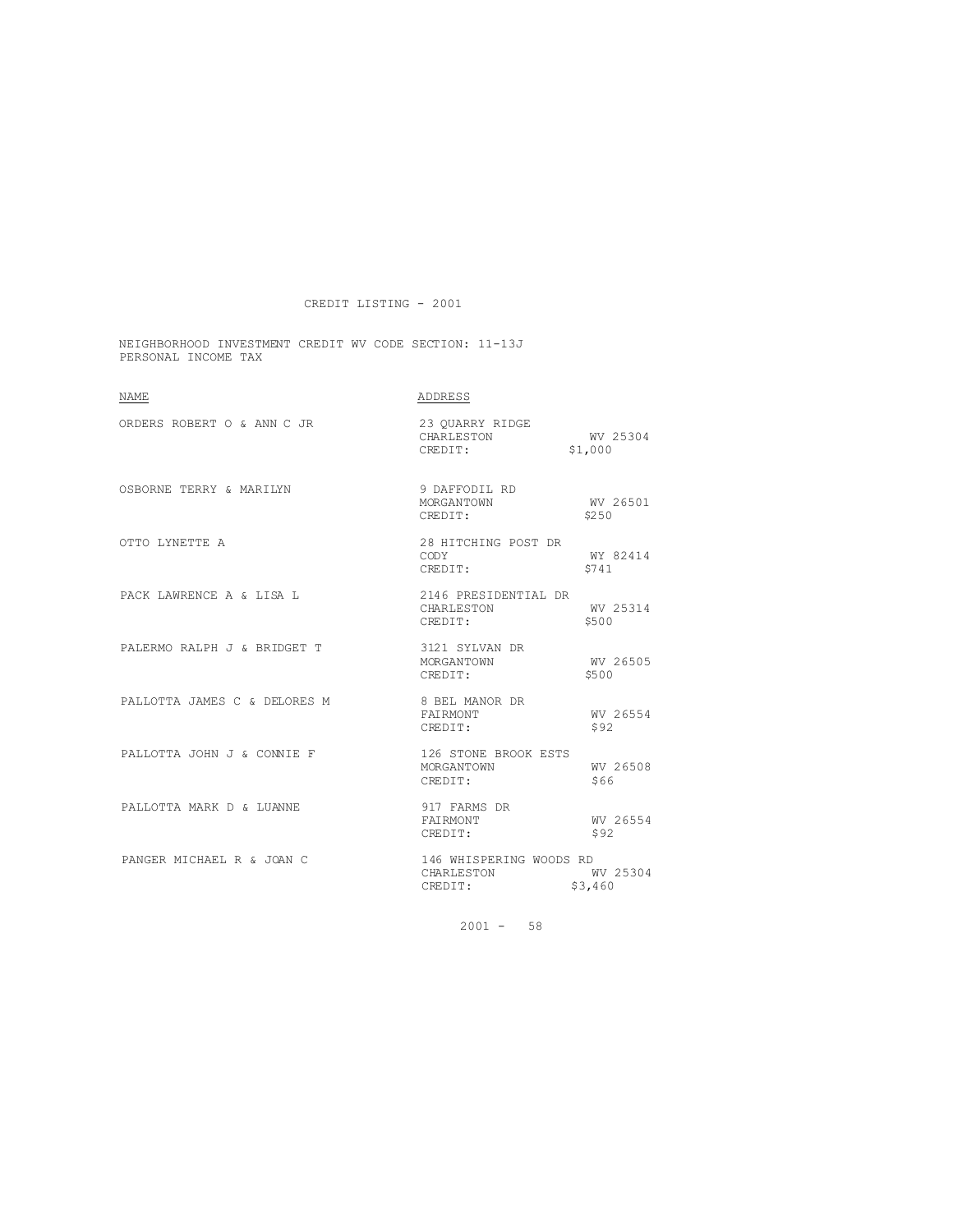NEIGHBORHOOD INVESTMENT CREDIT WV CODE SECTION: 11-13J PERSONAL INCOME TAX

| <b>NAME</b>                          | ADDRESS                                     |                     |
|--------------------------------------|---------------------------------------------|---------------------|
| PARDASANI GOPAL & KAVITA             | 172 PARTRIDGE DR<br>PRINCETON<br>CREDIT:    | WV 24740<br>\$375   |
| PARKER KENNETH J &<br>LOHUIS NANCY A | 27 PIGEON ROOST<br>PRINCETON<br>CREDIT:     | WV 24740<br>\$5,567 |
| PARRISH ROBERT E & JUDITH A          | PO BOX 161<br>PARKERSBURG<br>CREDIT:        | WV 26101<br>\$767   |
| PARSONS FREDERICK K                  | PO BOX 783<br>MARTINSBURG<br>CREDIT:        | WV 25401<br>\$900   |
| PARTIN JAMES D                       | 1503 W STEPHEN ST<br>MARTINSBURG<br>CREDIT: | WV 25401<br>\$250   |
| PATRICK CHRIS E & NORMA G JR         | 128 LYNN KNOLLS<br>SCOTT DEPOT<br>CREDIT:   | WV 25560<br>\$1,000 |
| PAYNE CHARLES R & PEGGY B            | PO BOX 933<br>WELCH.<br>CREDIT:             | WV 24801<br>\$100   |
| PECK ALFRED & RUBY NEWMAN            | 4701 KANAWAH AV SE<br>CHARLESTON<br>CREDIT: | WV 25304<br>\$131   |
| PECK HARRY L & DRAZA A               | 811 MAPLE RD<br>CHARLESTON<br>CREDIT:       | WV 25302<br>\$250   |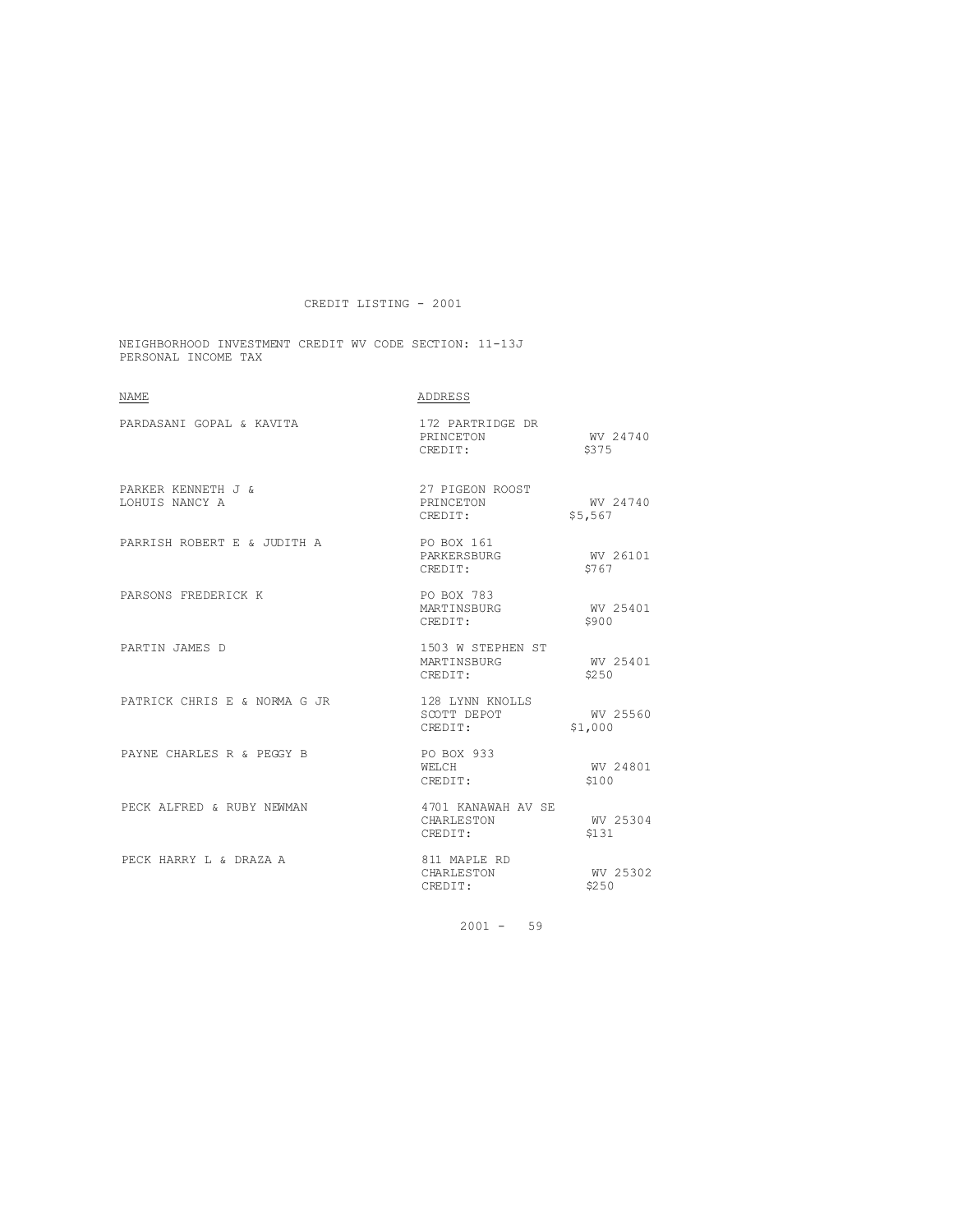NEIGHBORHOOD INVESTMENT CREDIT WV CODE SECTION: 11-13J PERSONAL INCOME TAX

| <b>NAME</b>                    | ADDRESS                                                 |                     |
|--------------------------------|---------------------------------------------------------|---------------------|
| PELLEGRIN JOSEPH A & CYNTHIA S | 1828 PLEASANT VALLEY RD<br>FAIRMONT WV 26554<br>CREDIT: | \$250               |
| PERRY AUDY M & HENRIELLA       | 3350 HARVEY RD<br>HUNTINGTON<br>CREDIT:                 | WV 25704<br>\$150   |
| PERRY JESSE & BRENDA D         | RT 1 BOX 1069<br>WAYNE.<br>CREDIT:                      | WV 25570<br>\$233   |
| PETERSON GEORGE D & PATRICIA T | 1600 MT ALPHA RD<br>CHARLESTON<br>CREDIT:               | WV 25304<br>\$1,875 |
| PEW SHELBA G                   | 261 BRADLEY FOSTER DR<br>HUNTINGTON<br>CREDIT:          | WV 25701<br>\$1,000 |
| PFEIFFER TERRY R & CECILIA H   | 1327 LAKE DR<br>DANIELS<br>CREDIT:                      | WV 25832<br>\$939   |
| PFISTER ALFRED K & NANCY A     | 1 BETA LN<br>CHARLESTON<br>CREDIT:                      | WV 25304<br>\$333   |
| PICKETT GEORGE E & TERRY W     | 208 BRADFORD ST APT 1<br>CHARLESTON<br>CREDIT:          | WV 25301<br>\$261   |
| PIETRANTOZZI GENE M & SUSAN P  | <b>PO BOX 769</b><br><b>BEAVER</b><br>CREDIT:           | WV 25813<br>\$750   |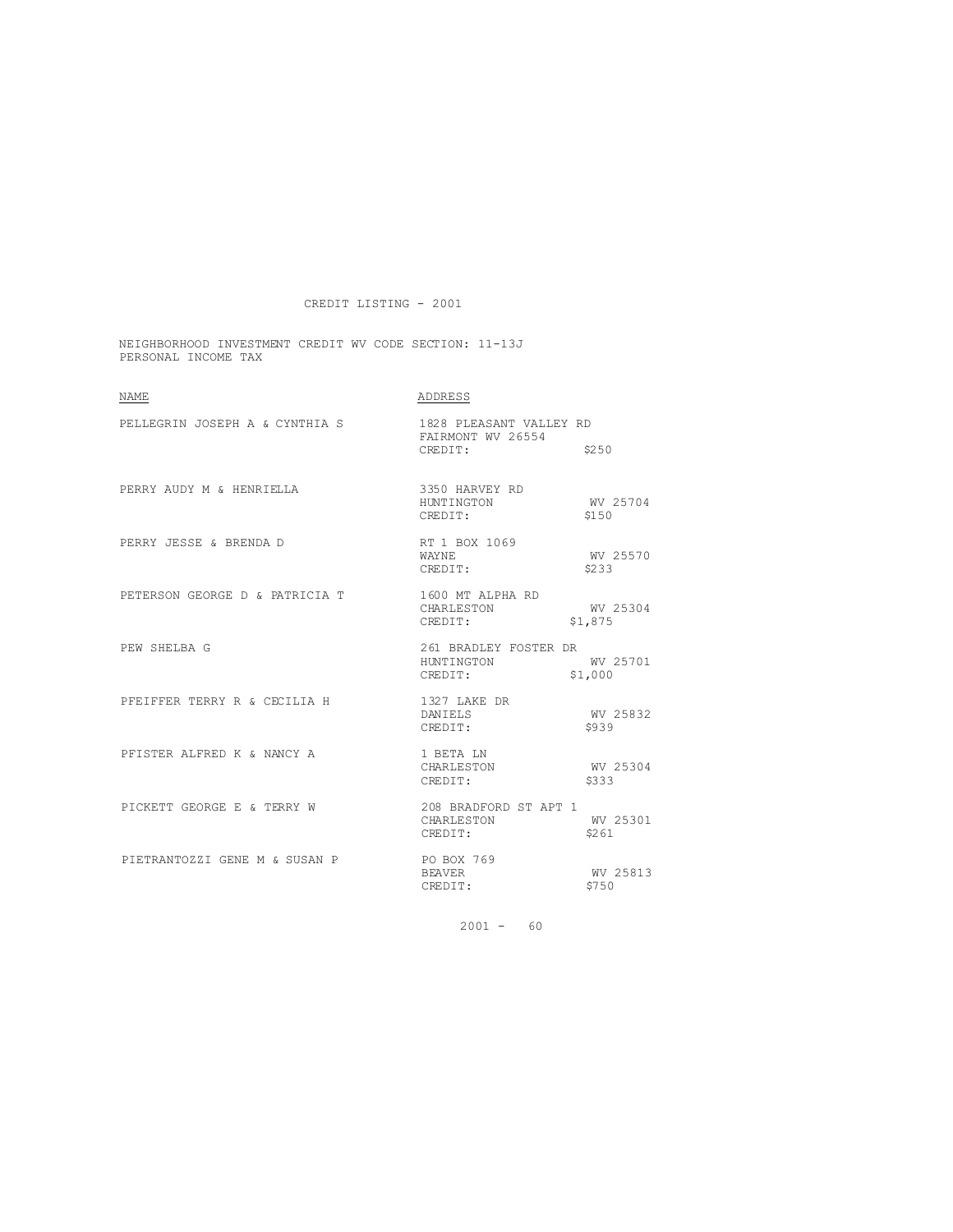NEIGHBORHOOD INVESTMENT CREDIT WV CODE SECTION: 11-13J PERSONAL INCOME TAX

| <b>NAME</b>                   | ADDRESS                                            |                     |
|-------------------------------|----------------------------------------------------|---------------------|
| PIRIBEK RACHEL C              | 306 SCENIC CT<br>MOON TOWNSHIP PA 15108<br>CREDIT: | \$10,500            |
| POLAN DOROTHY L EST           | PO BOX 1700<br>HUNTINGTON<br>CREDIT:               | WV 25717<br>\$250   |
| PORTER JEFFREY A & SHARON L   | PO BOX 8129<br>HUNTINGTON<br>CREDIT:               | WV 25705<br>\$475   |
| POSKIN DOUGLAS C & SUSAN L    | 4 MANORCREST DR<br>CECIL<br>CREDIT:                | PA 15321<br>\$2,192 |
| POWELL HARRY E                | PO BOX 306<br>BARBOURSVILLE<br>CREDIT:             | WV 25504<br>\$2,672 |
| PRICHARD RUSSELL G            | PO BOX 397<br>WAYNE.<br>CREDIT:                    | WV 25570<br>\$175   |
| PRITCHARD LESLIE E & JANE B   | 5523 2ND AV<br>VIENNA<br>CREDIT:                   | WV 26105<br>\$6,659 |
| PRZYBYSZ THOMAS M & KATHRYN A | 5 LINDEN AV<br>WHEELING<br>CREDIT:                 | WV 26003<br>\$500   |
| PULLIN GEORGE A & LAURA E     | 219 GEORGETOWN PL<br>CHARLESTON<br>CREDIT:         | WV 25314<br>\$197   |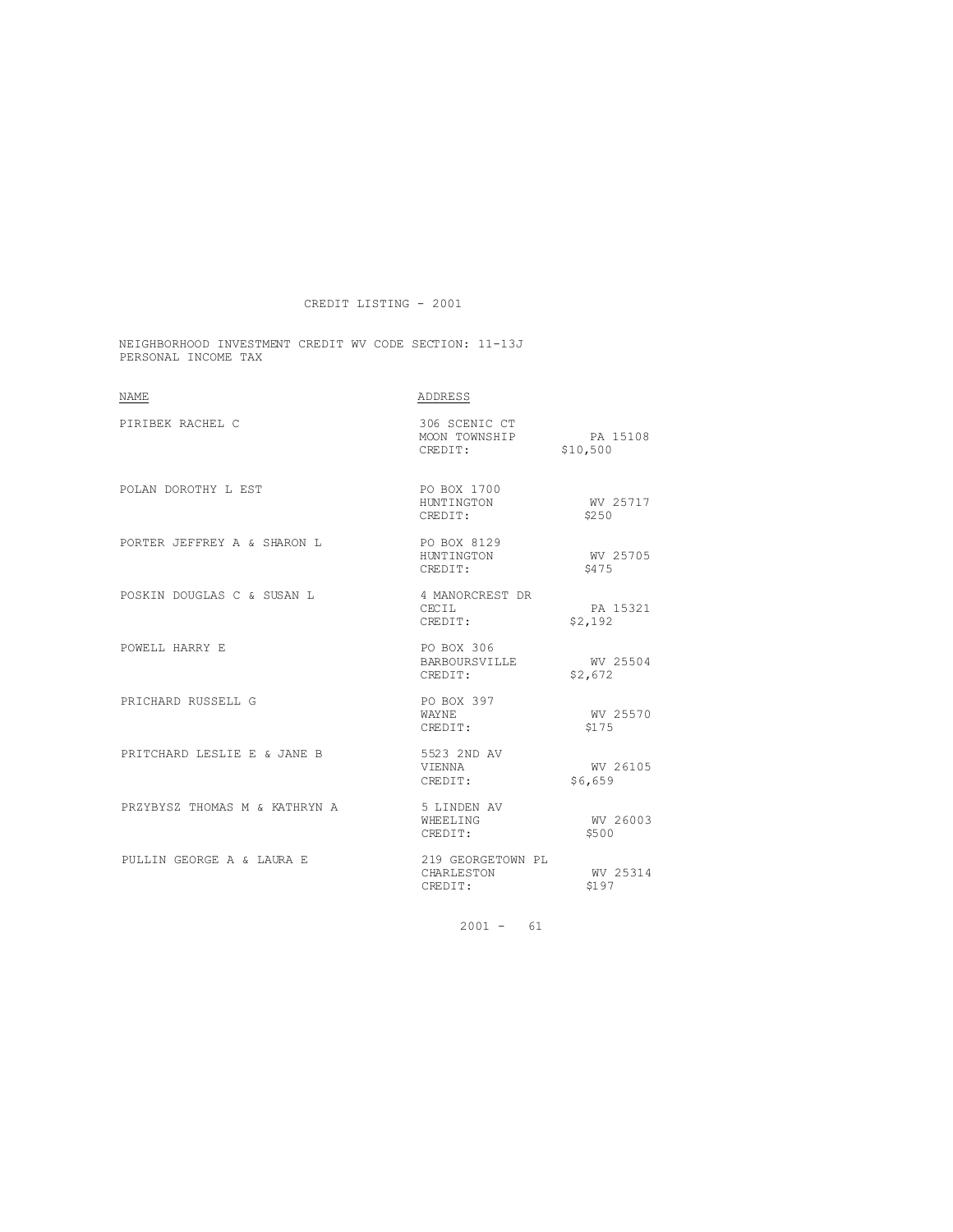NEIGHBORHOOD INVESTMENT CREDIT WV CODE SECTION: 11-13J PERSONAL INCOME TAX

| NAME                                       | ADDRESS                                          |                     |
|--------------------------------------------|--------------------------------------------------|---------------------|
| PURSOO JOHNSON L & BARBARA A               | 702 KUHN ST<br>BARBOURSVILLE WV 25504<br>CREDIT: | \$1,208             |
| OUEEN EARLE B & RADINE A                   | 16201 EDGEMONT DR<br>FORT MYERS 33908<br>CREDIT: | \$6,145             |
| RAFTER KATHERINE A                         | 103 MCGOVRAN RD APT 1<br>CHARLESTON<br>CREDIT:   | WV 25314<br>\$649   |
| RALSTEN JOHN B & WENDY P                   | 400 41ST ST<br>VIENNA<br>CREDIT:                 | WV 26105<br>\$3,195 |
| RANAVAYA MOHAMMED I & DEANNA M PO BOX 7093 | HUNTINGTON<br>CREDIT:                            | WV 25775<br>\$150   |
| REED MICHAEL J & LAURIE A                  | 61 SHARP ST<br>HARPERS FERRY<br>CREDIT:          | WV 25425<br>\$2,430 |
| REVEAL WILLIAM S                           | 23 WOODCLYFFE RD<br>HURRICANE<br>CREDIT:         | WV 25526<br>\$1,099 |
| REVELL DAVID &<br>HOLUP LINDA L            | 279 HIGH DR<br>HUNTINGTON<br>CREDIT:             | WV 25705<br>\$50    |
| REYER RANDALL W & CAROLYN M                | 1316 FAIRFEIELD ST<br>MORGANTOWN<br>CREDIT:      | WV 26505<br>\$500   |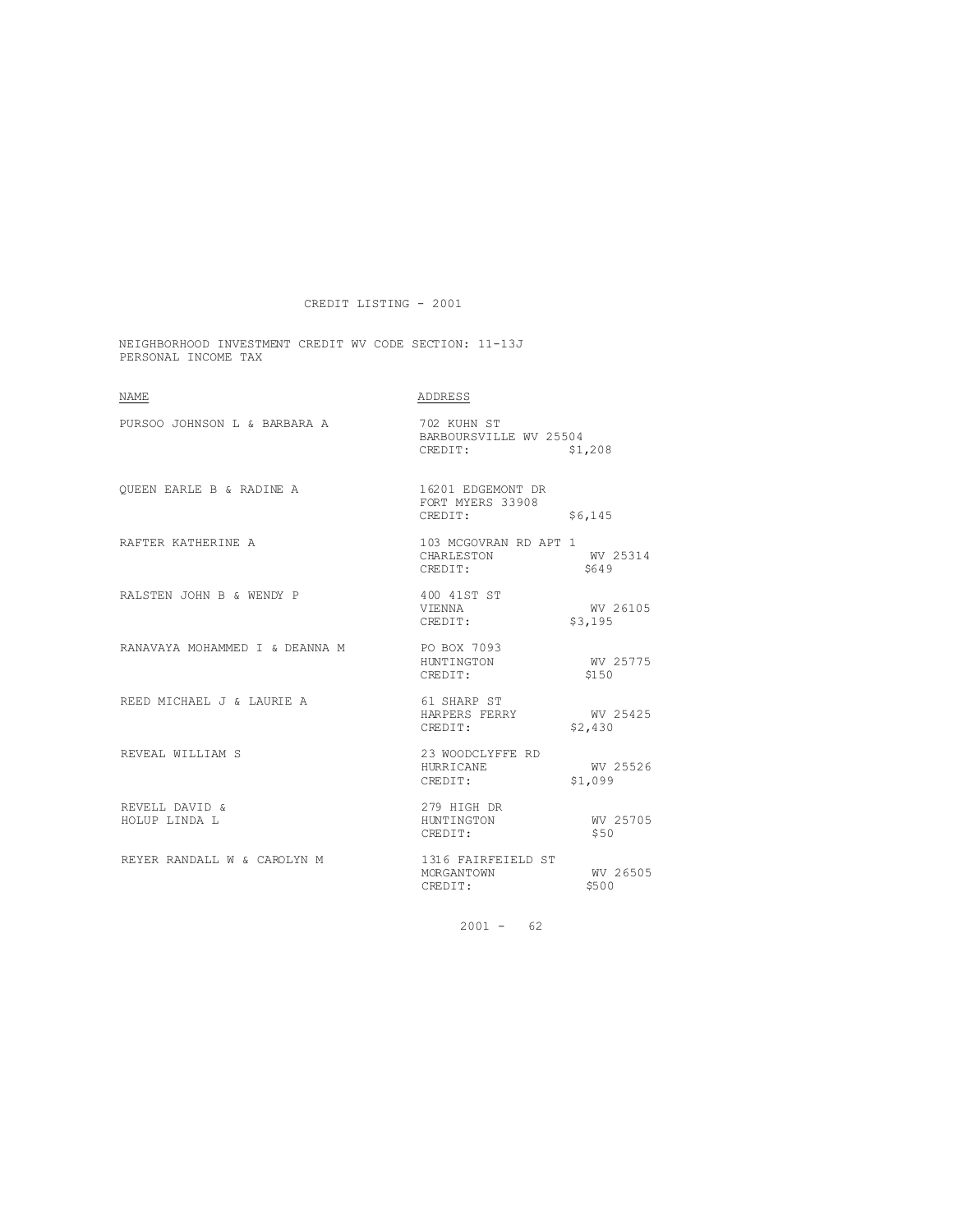NEIGHBORHOOD INVESTMENT CREDIT WV CODE SECTION: 11-13J PERSONAL INCOME TAX

| <b>NAME</b>                    | ADDRESS                                       |                     |
|--------------------------------|-----------------------------------------------|---------------------|
| RICHARDSON DON R & SALLY K     | 1611 RIDGEVIEW RD<br>CHARLESTON<br>CREDIT:    | WV 25314<br>\$590   |
| RICHMOND RICHARD D & SALLIE J  | 2401 S KANAWHA ST<br>BECKLEY<br>CREDIT:       | WV 25801<br>\$550   |
| ROACH D SCOTT & LINDA H        | 8491 TUSCARORA PIKE<br>MARTINSBURG<br>CREDIT: | WV 25401<br>\$2,000 |
| ROACH DOUGLAS M & JOAN G       | 716 S RALEIGH ST<br>MARTINSBURG<br>CREDIT:    | WV 25401<br>\$1,250 |
| ROBERTS MICHAEL L & MARGARET A | 500 MADIGAN AV<br>MORGANTOWN<br>CREDIT:       | WV 26501<br>\$250   |
| ROBERTS RONALD & DONNA         | 34 FAIRVIEW HTS<br>PARKERSBURG<br>CREDIT:     | WV 26101<br>\$3,302 |
| ROBINSON JAMES A & SHARON L    | 3112 N GREYSTONE DR<br>MORGANTOWN<br>CREDIT:  | WV 26508<br>\$4,000 |
| ROBINSON ROBERT M & ANNE       | 228 CARMEL RD<br>WHEELING<br>CREDIT:          | WV 26003<br>\$350   |
| ROCKWELL PATTY D               | PO BOX 324<br><b>BECKLEY</b><br>CREDIT:       | WV 25802<br>\$100   |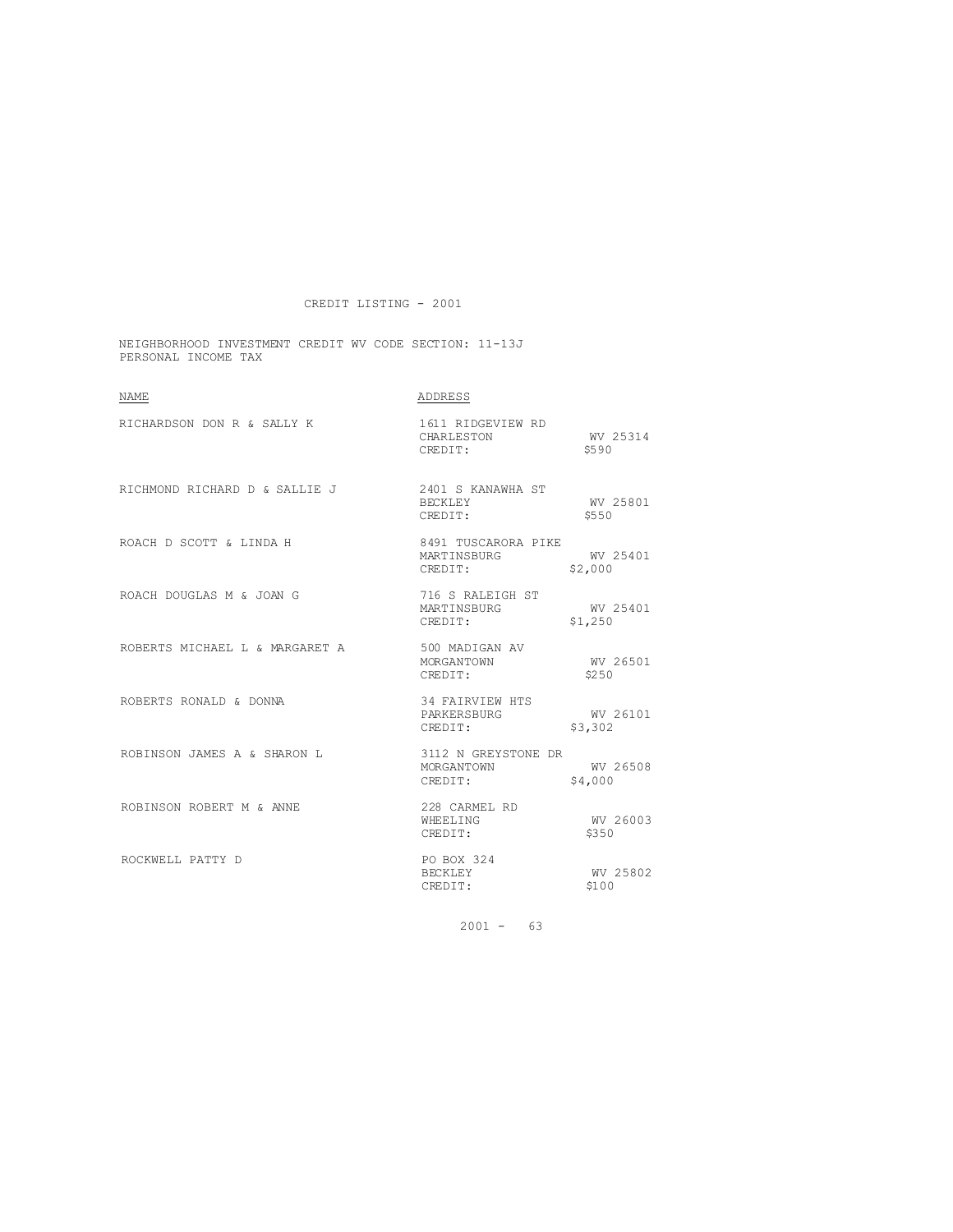NEIGHBORHOOD INVESTMENT CREDIT WV CODE SECTION: 11-13J PERSONAL INCOME TAX

| <b>NAME</b>                     | ADDRESS                                            |                     |
|---------------------------------|----------------------------------------------------|---------------------|
| RODGERS DALLAS D & LINDA L      | 923 GREENDALE DR<br>CHARLESTON WV 25302<br>CREDIT: | \$500               |
| ROGERS ROBERT R & MARY J        | 116 131ST ST<br>MARMET<br>CREDIT:                  | WV 25315<br>\$2.50  |
| ROH MILAN S                     | 901 RAWLEY AV<br>MORGANTOWN<br>CREDIT:             | WV 26505<br>\$686   |
| ROSSI JACK & JOY L              | 1934 PARKWOOD RD<br>CHARLESTON<br>CREDIT:          | WV 25314<br>\$450   |
| ROSSI SALVADORE & IRIS L        | PO BOX 466<br>BUFFALO<br>CREDIT:                   | WV 25033<br>\$5,622 |
| ROWE CAROLYN S                  | 2478 US RT 60<br>ONA<br>CREDIT:                    | WV 25545<br>\$43    |
| RUBIN DANIEL & AGATHA A         | 411 MCKINLEY AV<br>CHARLESTON<br>CREDIT:           | WV 25314<br>\$275   |
| RUCKEL GERALDINE M              | 121 FAIRLAND DR<br>N TTRO<br>CREDIT:               | WV 25143<br>\$2.50  |
| RUSEN MICHELE L &<br>AUVIL WALT | 1116 JULIANA ST<br>PARKERSBURG<br>CREDIT:          | WV 26101<br>\$174   |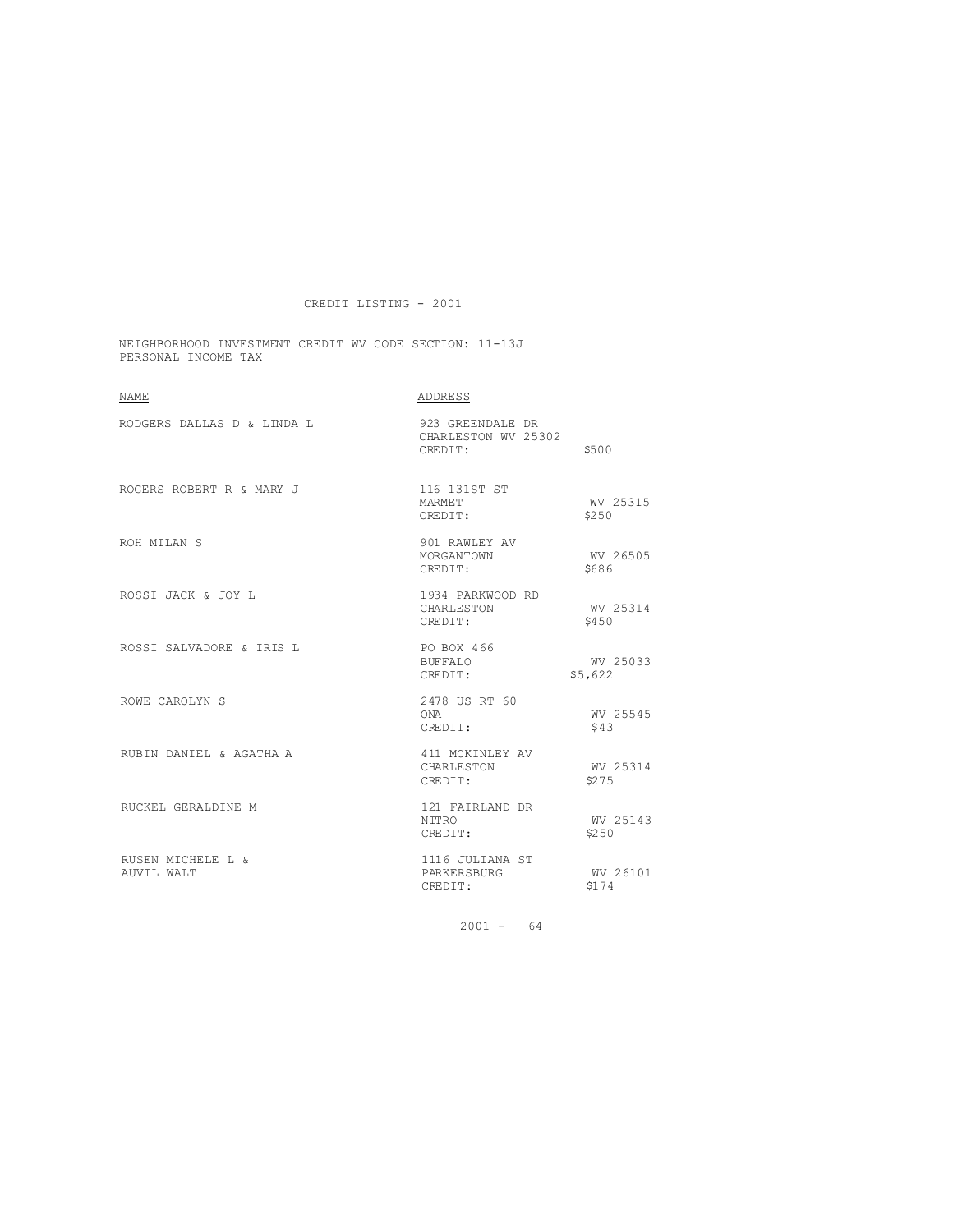NEIGHBORHOOD INVESTMENT CREDIT WV CODE SECTION: 11-13J PERSONAL INCOME TAX

| <b>NAME</b>                                  | ADDRESS                                                 |                     |
|----------------------------------------------|---------------------------------------------------------|---------------------|
| RUSSELL GEORGE P & JANE E III                | 505 SUPERIOR AV<br>SOUTH CHARLESTON WV 25303<br>CREDIT: | \$250               |
| SALVATORI WILLIAM P & RENEE E                | 2 HIGHLAND PARK<br>WHEELING<br>CREDIT:                  | WV 26003<br>\$2,123 |
| SAMMONS FREDERICK H & ELIZABETH C            | 141 STAMFORD PK DR<br>HUNTINGTON<br>CREDIT:             | WV 25705<br>\$2,500 |
| SATTERFIELD BRYON K & GAIL K                 | 804 EDGEWOOD DR<br><b>BLUEFIELD</b><br>CREDIT:          | WV 24701<br>\$6,804 |
| SAVAGE C JACK & THERESA                      | 1766 NATL RD<br>WHEELTNG<br>CREDIT:                     | WV 26003<br>\$50    |
| SCHENK PHILLIP A &<br>KENNA-SCHENK FRANCES C | 69 DAYLILY CIR<br>TERRA ALTA<br>CREDIT:                 | WV 26764<br>\$446   |
| SCHULTZ RONALD R &<br>JOAN ARNOLD SCHULTZ    | 9485 CAPE WRATH DR<br>DUBLIN<br>CREDIT:                 | OH 43017<br>\$3,584 |
| SCHWIMMER BETTY L                            | PO BOX 146<br>RENICK<br>CREDIT:                         | WV 24966<br>\$1,150 |
| SCOTHORN DONALD L & MARY J                   | 131 CANTERBURY DR<br>PARKERSBURG<br>CREDIT:             | WV 26101<br>\$500   |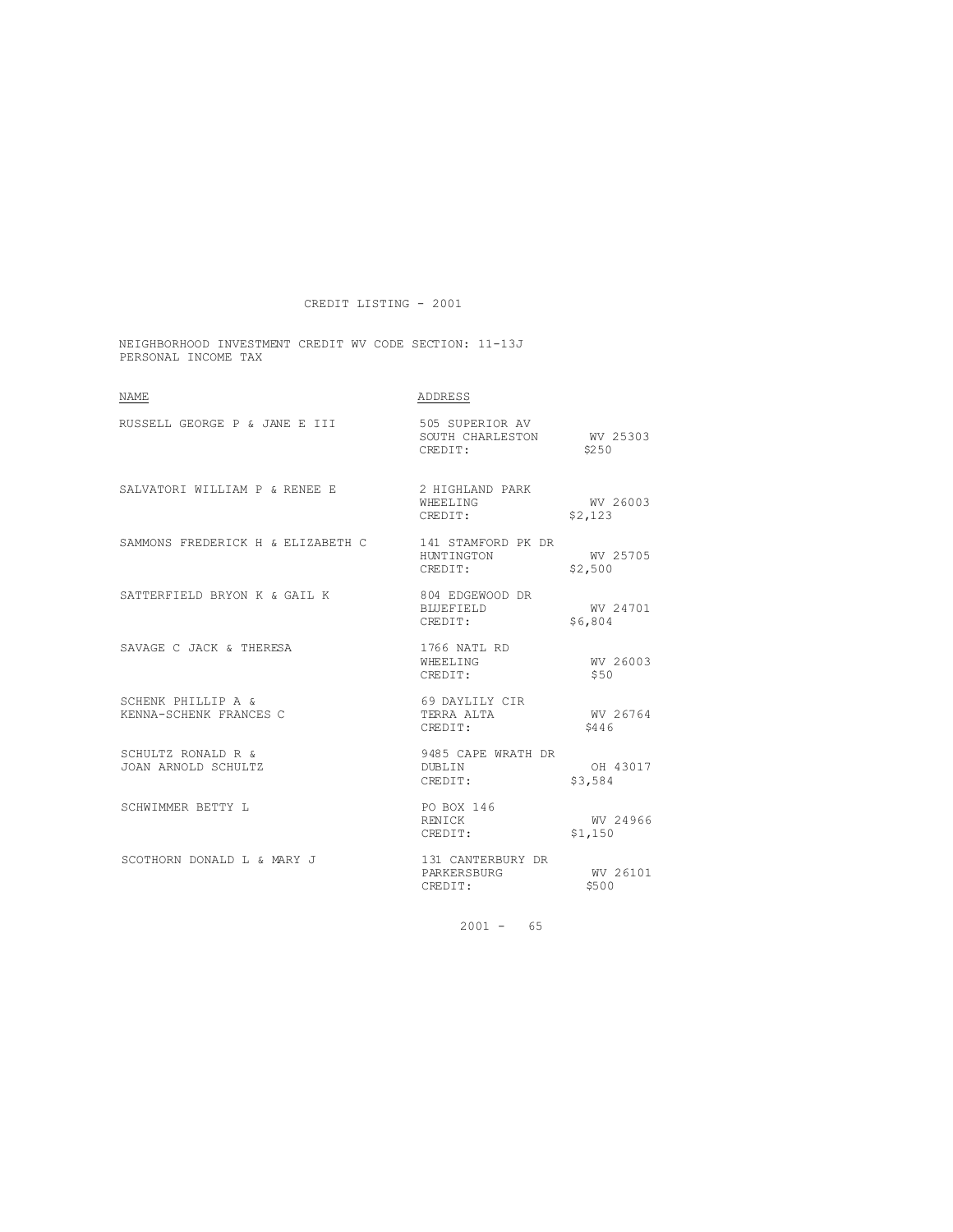NEIGHBORHOOD INVESTMENT CREDIT WV CODE SECTION: 11-13J PERSONAL INCOME TAX

| <b>NAME</b>                                             | ADDRESS                                            |                      |
|---------------------------------------------------------|----------------------------------------------------|----------------------|
| SCOTT GEORGE M & DARLENE                                | PO BOX 230<br>SPENCER WV 25276<br>CREDIT: $$2,554$ |                      |
| SEACHRIST CRAIG K & MARGARET T                          | 1537 MARSHALL LN<br>GLEN DALE WV 26038<br>CREDIT:  | \$2,588              |
| SEGAL SCOTT S &<br>DAVIS ROBIN J                        | 230 OUARRY RIDGE E<br>CHARLESTON<br>CREDIT:        | WV 25304<br>\$30,000 |
| SEITA CHARLES L & TRUDY R                               | 907 51ST ST<br>VIENNA<br>CREDIT:                   | WV 26105<br>\$2,750  |
| SHAFFER HARRY G & MARY L JR                             | 205 MOUNTAIN LAUREL RD<br>DANIELS<br>CREDIT:       | WV 25832<br>\$700    |
| SHAHAN MICHAEL E & JACQUELINE E BOX 127                 | BRAMWELL<br>CREDIT:                                | WV 24715<br>\$1,000  |
| SHANNON HARRY L & JUDITH L III 4277 HIGHLANDS BRIDGE RD | SARASOTA<br>CREDIT: \$2,390                        | FI 34235             |
| SHAVER ANN L                                            | 210 MCELHENY DR<br>LEWISBURG<br>CREDIT:            | WV 24901<br>\$250    |
| SHEARER BERT & ANN W                                    | 5100 VIRGINIA AV<br>CHARLESTON<br>CREDIT:          | WV 25304<br>\$1,500  |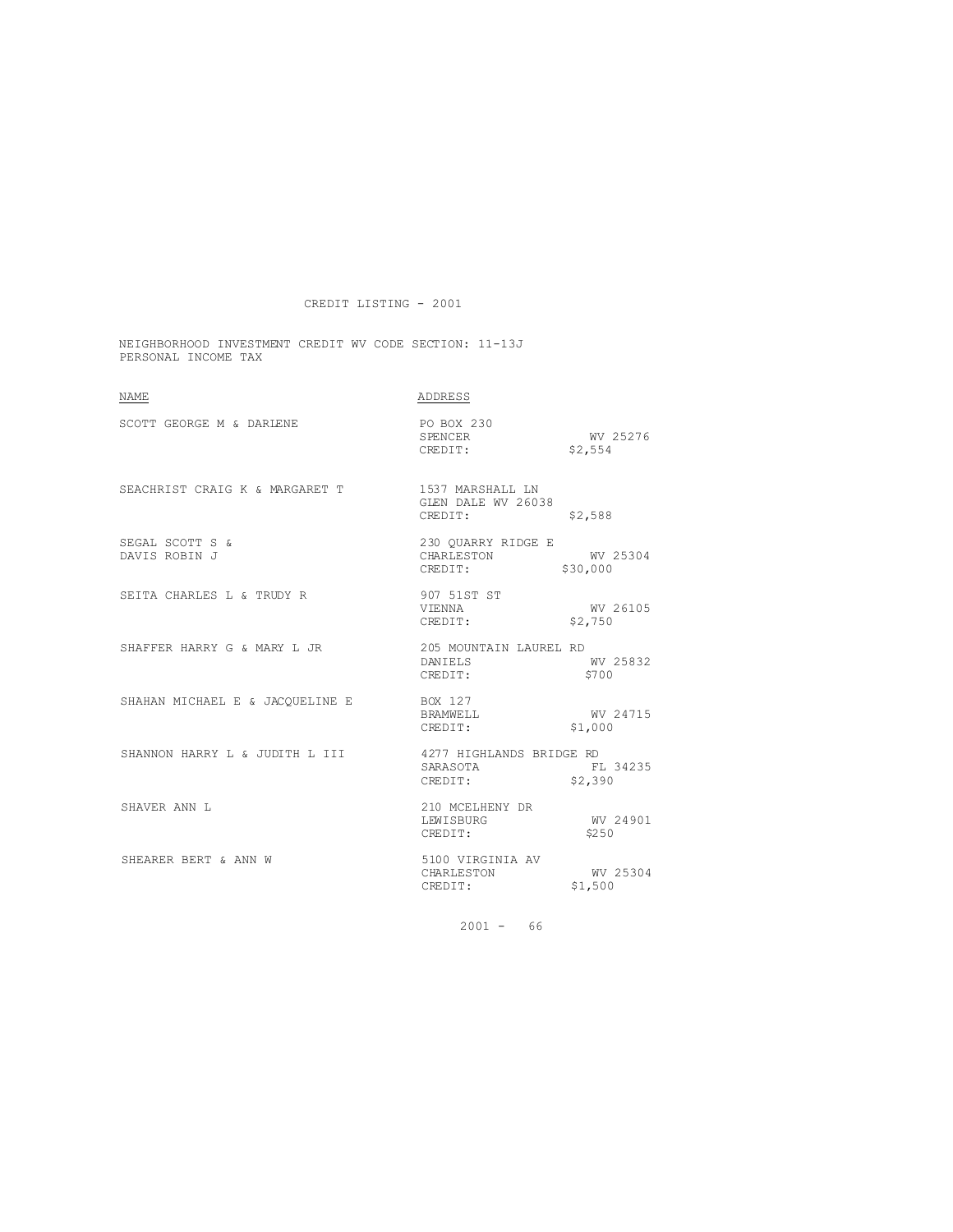NEIGHBORHOOD INVESTMENT CREDIT WV CODE SECTION: 11-13J PERSONAL INCOME TAX

| <b>NAME</b>                                 | ADDRESS                                          |                     |
|---------------------------------------------|--------------------------------------------------|---------------------|
| SHIFFER WILLIAM T &<br>MCMILLAN MARJORIE B  | RR 2 BOX 186<br>LEWISBURG<br>CREDIT:             | WV 24901<br>\$200   |
| SHREWSBURY RONDAL & SALLIE                  | 1518 HARPER RD<br>BECKLEY<br>CREDIT:             | WV 25801<br>\$3,397 |
| SHUMAN ROBERT LOUIS & VICTORIA L PO BOX 842 | MORGANTOWN<br>CREDIT:                            | WV 26507<br>\$980   |
| SILVERSTEIN SAM JR                          | 4103 KANAWHA AV SE<br>CHARLESTON<br>CREDIT:      | WV 25304<br>\$150   |
| SIMS H HERCHIEL & SHERRY S JR               | 2047 PARKWOOD RD<br>CHARLESTON<br>CREDIT:        | WV 25314<br>\$2.50  |
| SINCLAIR K RICHARD & MARION J               | 1204 COLONIAL WAY<br>CHARLESTON 25314<br>CREDIT: | \$250               |
| SIX JAMES R & GINGER A                      | 615 RIDGE RD<br>PARKERSBURG<br>CREDIT:           | WV 26105<br>\$1,871 |
| SJOSTEDT JOHN E &<br>GEMMA-SJOSTEDT JUDITH  | 1800 WASH AV<br>PARKERSBURG<br>CREDIT:           | WV 26101<br>\$375   |
| SKAGGS JOSEPH T & REGINA W<br>C/O Y SKAGGS  | 901 HARRISON ST<br>PRINCETON<br>CREDIT:          | NJ 08540<br>\$300   |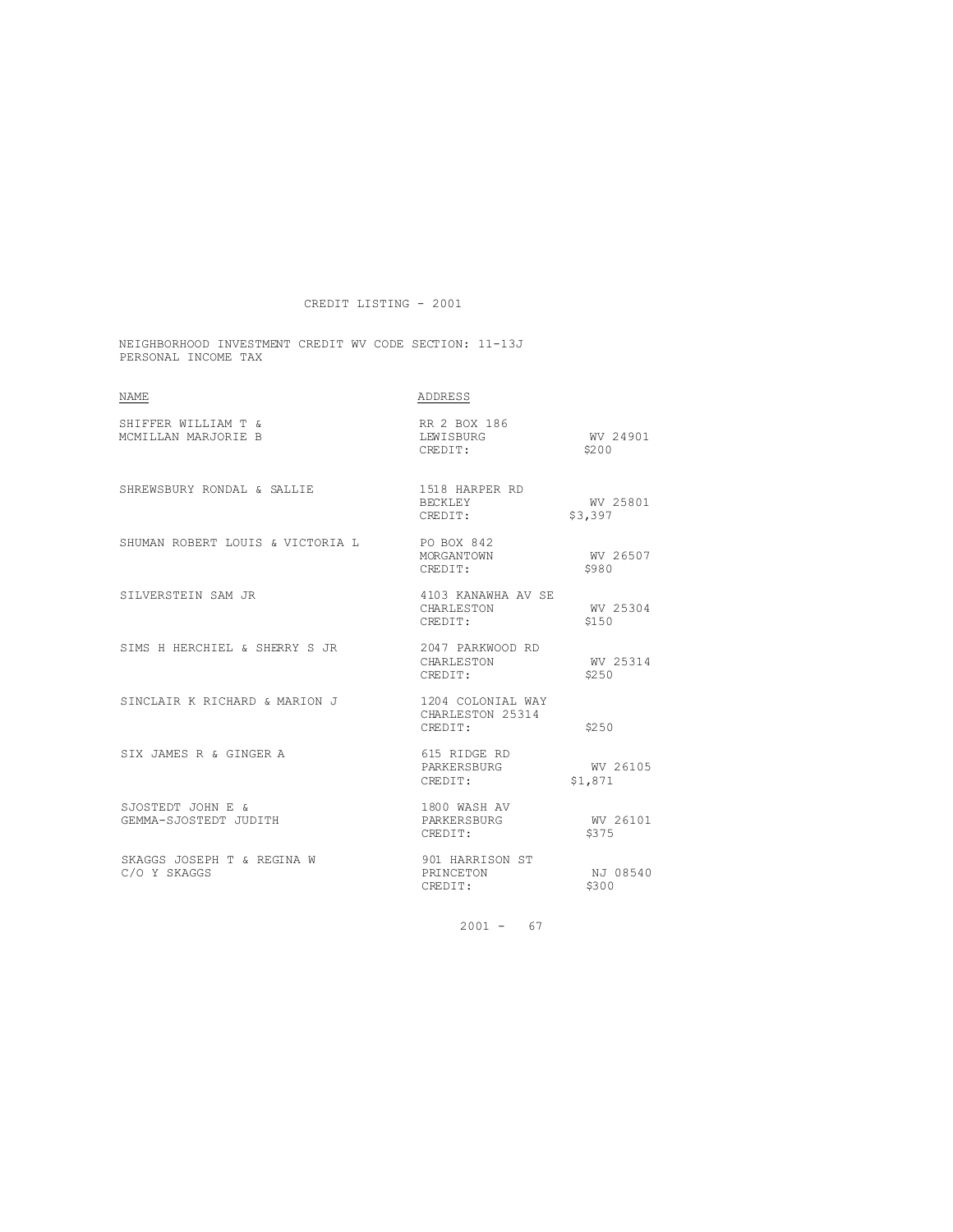NEIGHBORHOOD INVESTMENT CREDIT WV CODE SECTION: 11-13J PERSONAL INCOME TAX

| <b>NAME</b>                           | ADDRESS                                      |                     |
|---------------------------------------|----------------------------------------------|---------------------|
| SKRINER EDWARD J & NORMA J            | 638 VILLA PLACE<br>MORGANTOWN<br>CREDIT:     | WV 26505<br>\$500   |
| SLOANE MICHAEL H &<br>COONING PEGGY J | 16 PARK ST<br>BUCKHANNON WV 26201<br>CREDIT: | \$250               |
| SMITH BEATRICE E                      | 104 ALVIN ST<br>BECKLEY<br>CREDIT:           | WV 25801<br>\$1,611 |
| SMITH CLYDE A & CATHY E               | 1019 LAKE DR<br>DANIELS<br>CREDIT:           | WV 25832<br>\$3,836 |
| SMITH HUNTER M & ROBIN K              | 1104 CORNELL ST<br>CHARLESTON<br>CREDIT:     | WV 25302<br>\$9,809 |
| SMITH NANCY R                         | 558 CLUB CIR<br>DANIELS<br>CREDIT:           | WV 25832<br>\$2,750 |
| SNIDER WILLIAM H                      | PO BOX 545<br>PENNSBORO<br>CREDIT:           | WV 26415<br>\$1,000 |
| SNODERLY ELMUS L & TWILA S            | 1033 SUNSET DR<br>FAIRMONT<br>CREDIT:        | WV 26554<br>\$250   |
| SPANGLER REED & DARLENE S             | 1959 PARKWOOD RD<br>CHARLESTON<br>CREDIT:    | WV 25314<br>\$636   |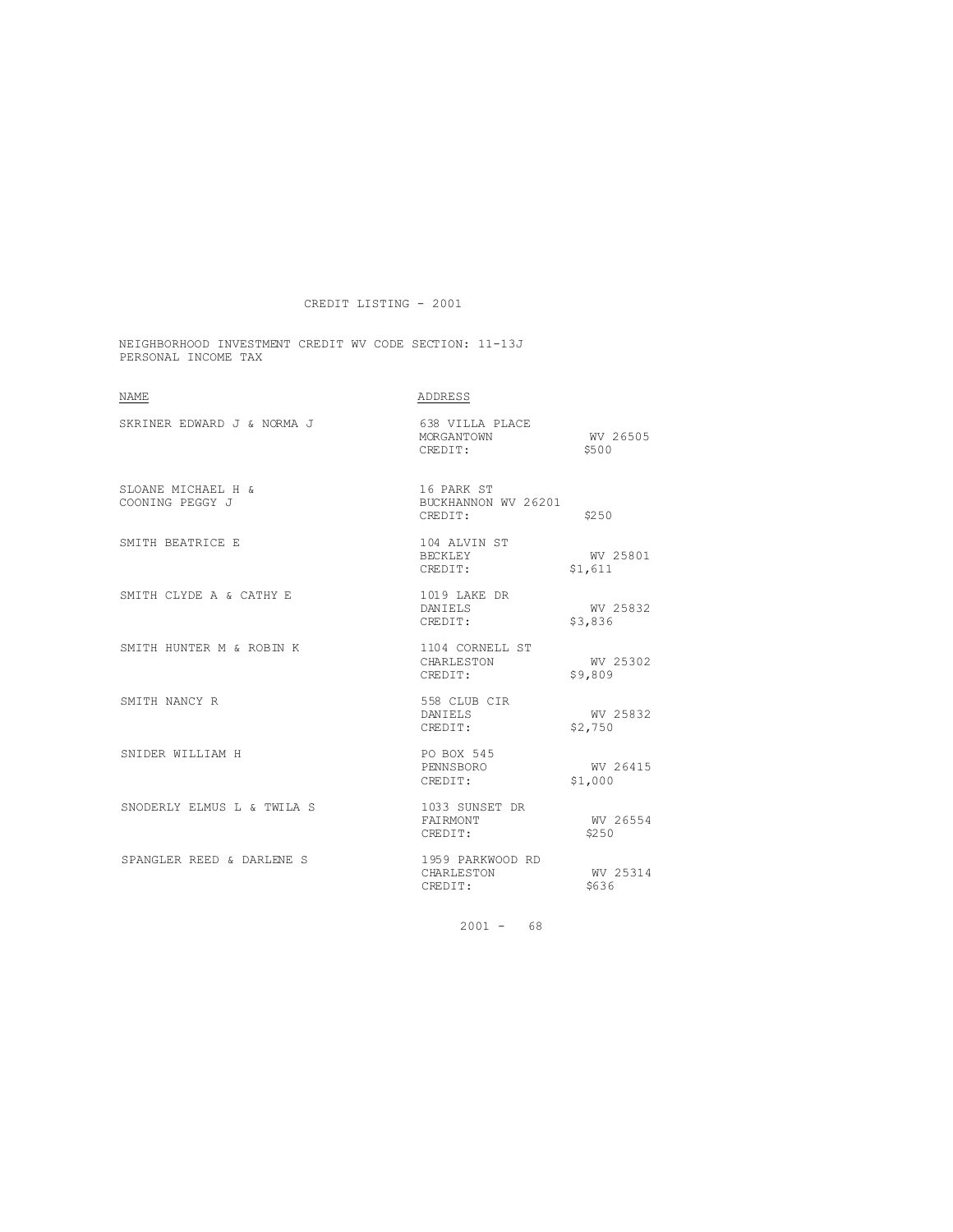NEIGHBORHOOD INVESTMENT CREDIT WV CODE SECTION: 11-13J PERSONAL INCOME TAX

| <b>NAME</b>                | ADDRESS                                              |                     |
|----------------------------|------------------------------------------------------|---------------------|
| SPEARS WILLIAM A JR        | 908 SUNSET DR<br>BRIDGEPORT<br>CREDIT:               | WV 26330<br>\$163   |
| SPEILMAN BURGE L & CYNTHIA | 79 TIMBERRIDGE DR<br>BECKLEY<br>CREDIT:              | WV 25801<br>\$2,000 |
| SPRIGGS WILLIAM G & LISA   | 2747 GREENUP AV<br>ASHLAND<br>CREDIT:                | KY 41101<br>\$4,000 |
| SPRING CHARLES M & JANET G | 652 LASHLEY ST<br>MORGANTOWN<br>CREDIT:              | WV 26505<br>\$500   |
| SPROLES GREGORY & LINDA A  | BOX 1127 LOWER GLADE RD<br>SUMMERSVILLE<br>CREDIT:   | WV 26651<br>\$2,000 |
| SPURLOCK ELDON F & ORA E   | 2107 MCCOMAS RD<br>BARBOURSVILLE WV 25504<br>CREDIT: | \$250               |
| STACY CHARLES B            | 1560 THOMAS CIRCLE<br>CHARLESTON<br>CREDIT:          | WV 25314<br>\$250   |
| STARK LINDA                | 28 CEDARWOOD DR<br>MORGANTOWN<br>CREDIT:             | WV 26505<br>\$250   |
| STARKEY BETTY E            | 114 DODGE CT<br>CLARKSBURG<br>CREDIT:                | WV 26301<br>\$250   |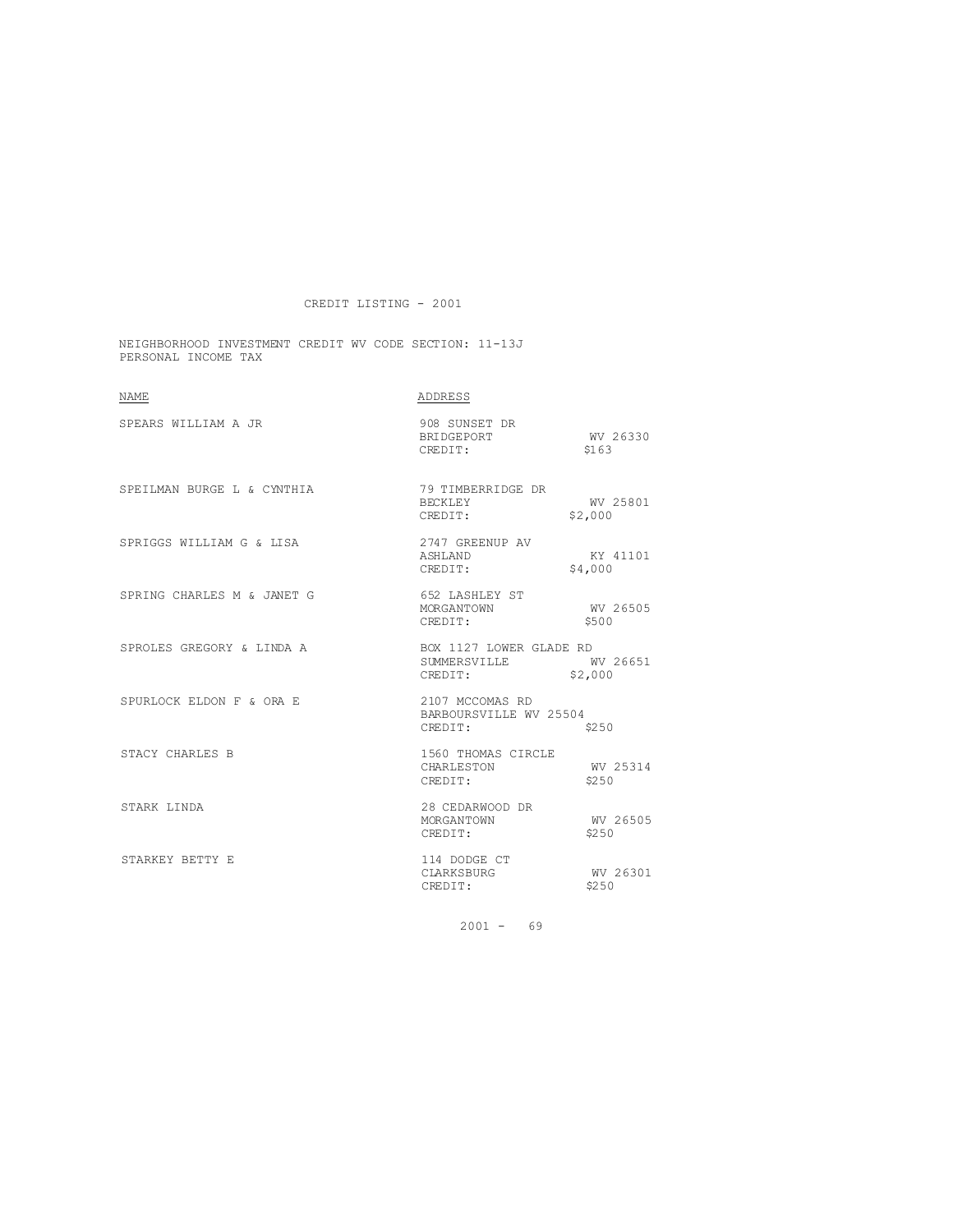NEIGHBORHOOD INVESTMENT CREDIT WV CODE SECTION: 11-13J PERSONAL INCOME TAX

| <b>NAME</b>                   | ADDRESS                                               |                                |
|-------------------------------|-------------------------------------------------------|--------------------------------|
| STATHERS BIRK S & MARTHA B JR | 208 N LEE ST<br>LEWISBURG<br>CREDIT:                  | WV 24901<br>\$150              |
| STELZIG DAVID A & MARY D      | 600 GRAND ST<br>MORGANTOWN<br>CREDIT:                 | WV 26501<br>\$1 218<br>\$1,218 |
| STEWART PAUL D                | 3239 SEVEN SPRINGS RD<br>HILLSBOROUGH<br>CREDIT:      | NC 27278<br>\$1,100            |
| STJEAN ROBERT A & SUSAN E     | 45 LAKE DR<br>PARKERSBURG<br>CREDIT:                  | WV 26104<br>\$250              |
| STOTTLEMEYER FRED D & ANN M   | 751 GORDON DR<br>SOUTH CHARLESTON WV 25303<br>CREDIT: | \$113                          |
| STULTZ DEBRA J                | 15 JAMES DR<br>HUNTINGTON<br>CREDIT:                  | WV 25705<br>\$1,666            |
| STUMP JAMES L & DONNA G       | PO BOX 131<br>KINCAID<br>CREDIT:                      | WV 25119<br>\$953              |
| SUTTON DENNIS W & LINDA A     | 1230 WARREN ST<br>CHARLESTON<br>CREDIT:               | WV 25302<br>\$430              |
| SWAVELY ARTHUR G & MARY M     | 1018 BRADLEY FOSTER DR<br>HUNTINGTON<br>CREDIT:       | WV 25701<br>\$300              |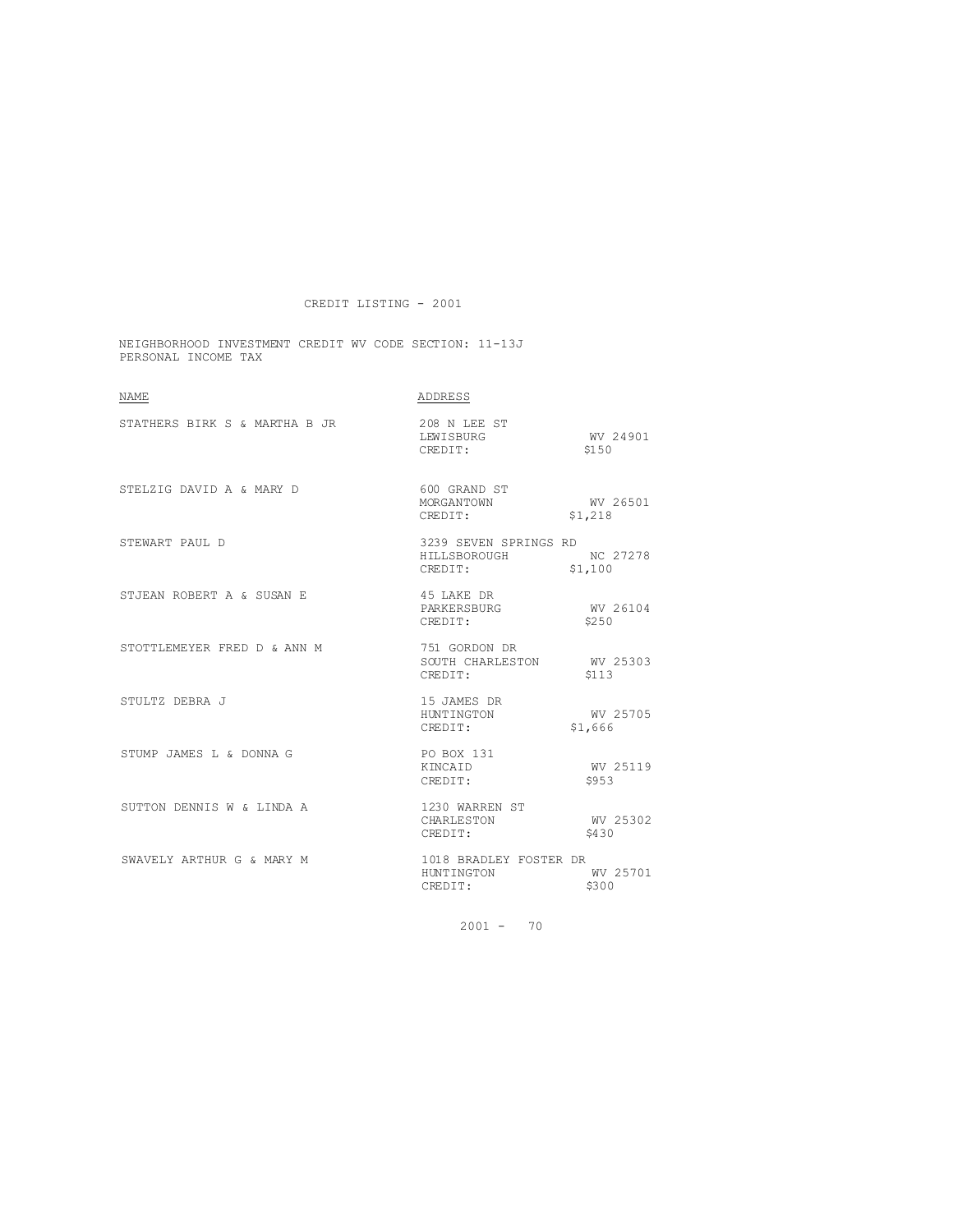NEIGHBORHOOD INVESTMENT CREDIT WV CODE SECTION: 11-13J PERSONAL INCOME TAX

| <b>NAME</b>                  | ADDRESS                                    |                     |
|------------------------------|--------------------------------------------|---------------------|
| SWEARINGEN JAMES W & SUZANNE | 401 45TH PLACE<br>VIENNA<br>CREDIT:        | WV 26105<br>\$2,339 |
| TALLAKSEN ROBERT J & TINA M  | 211 PARK ST<br>MORGANTOWN 26501<br>CREDIT: | \$500               |
| TANNER STEPHEN D & RITA D    | PO BOX 588<br>MORGANTOWN<br>CREDIT:        | WV 26507<br>\$1,250 |
| TAYLOR ELINORE D             | 1 KENNON LN<br>HUNTINGTON 25705<br>CREDIT: | \$261               |
| TEBAY ROBERT K & MARY ANN    | RT 3 BOX 311<br>PARKERSBURG<br>CREDIT:     | WV 26101<br>\$1,000 |
| TEPLEY RONALD E              | 67 CANTERBURY DR<br>PARKERSBURG<br>CREDIT: | WV 26104<br>\$550   |
| THAYER RUTH B                | 407 CENTRAL AV<br>WAYNE.<br>CREDIT:        | WV 25570<br>\$222   |
| THAYER STEPHEN B             | DAVIDSONVILLE<br>CREDIT:                   | MD 21035<br>\$500   |
| THOMAS CURTIS H & ROSALIE    | 1 PHYSICIAN PLAZA<br>LOCHGELLY<br>CREDIT:  | WV 25866<br>\$2,170 |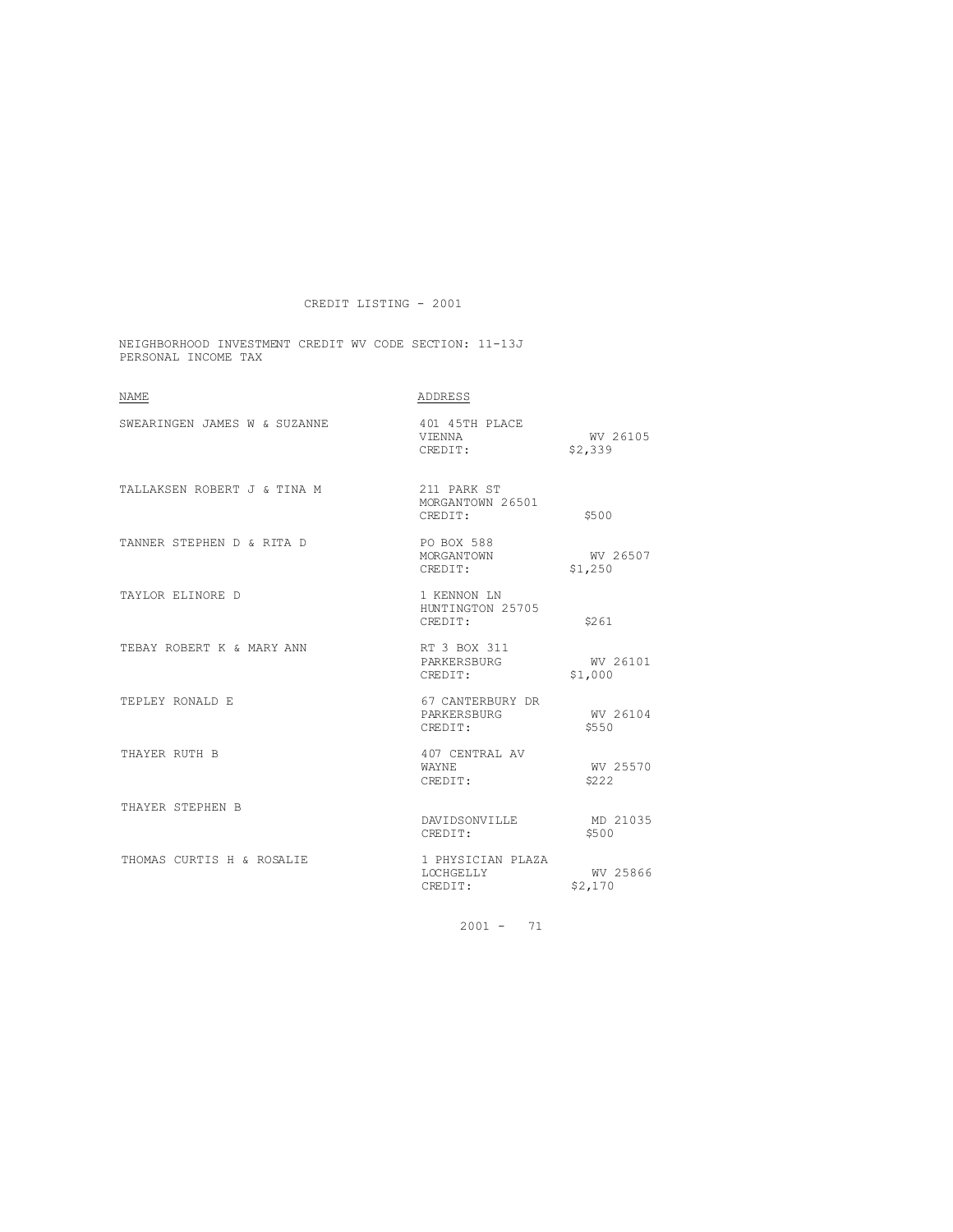NEIGHBORHOOD INVESTMENT CREDIT WV CODE SECTION: 11-13J PERSONAL INCOME TAX

| <b>NAME</b>                            | ADDRESS                                                  |                      |
|----------------------------------------|----------------------------------------------------------|----------------------|
| THOMAS PATRICK J & SANDRA M            | 6203 BEVERLY DR<br>HUNTINGTON<br>CREDIT:                 | WV 25705<br>\$2.50   |
| THOMPSON WILLIAM J JR                  | PO BOX 565<br>HURRICANE<br>CREDIT:                       | WV 25526<br>\$538    |
| THORNBURG JAMES D & BARBARA A          | 101 BLACKBERRY HILL<br>BARBOURSVILLE WV 25504<br>CREDIT: | \$250                |
| THORNILEY SUZANNE W                    | 16 SHADY LN<br>WINFIELD<br>CREDIT:                       | WV 25213<br>\$843    |
| THRASHER HENRY WOOD<br>MACDOWELL LOTUS | 1103 BRIARWOOD DR<br>BRIDGEPORT<br>CREDIT:               | WV 26330<br>\$36,417 |
| THRUSH LAWRENCE B<br>SANDRA J WOTRING  | 9 FOXCHASE RD<br>CHARLESTON<br>CREDIT:                   | WV 25304<br>\$833    |
| THRUSH P KENT & BETTY S                | 1168 HALLECK RD<br>MORGANTOWN<br>CREDIT:                 | WV 26508<br>\$250    |
| TINCHER JAMES A & CAROLYN S            | 159 CRAWFORD ST<br>OAK HILL<br>CREDIT:                   | WV 25901<br>\$251    |
| TITUS GERALD M & MARY BETH JR          | 441 CLAY RD<br>SPENCER<br>CREDIT:                        | WV 25276<br>\$3,254  |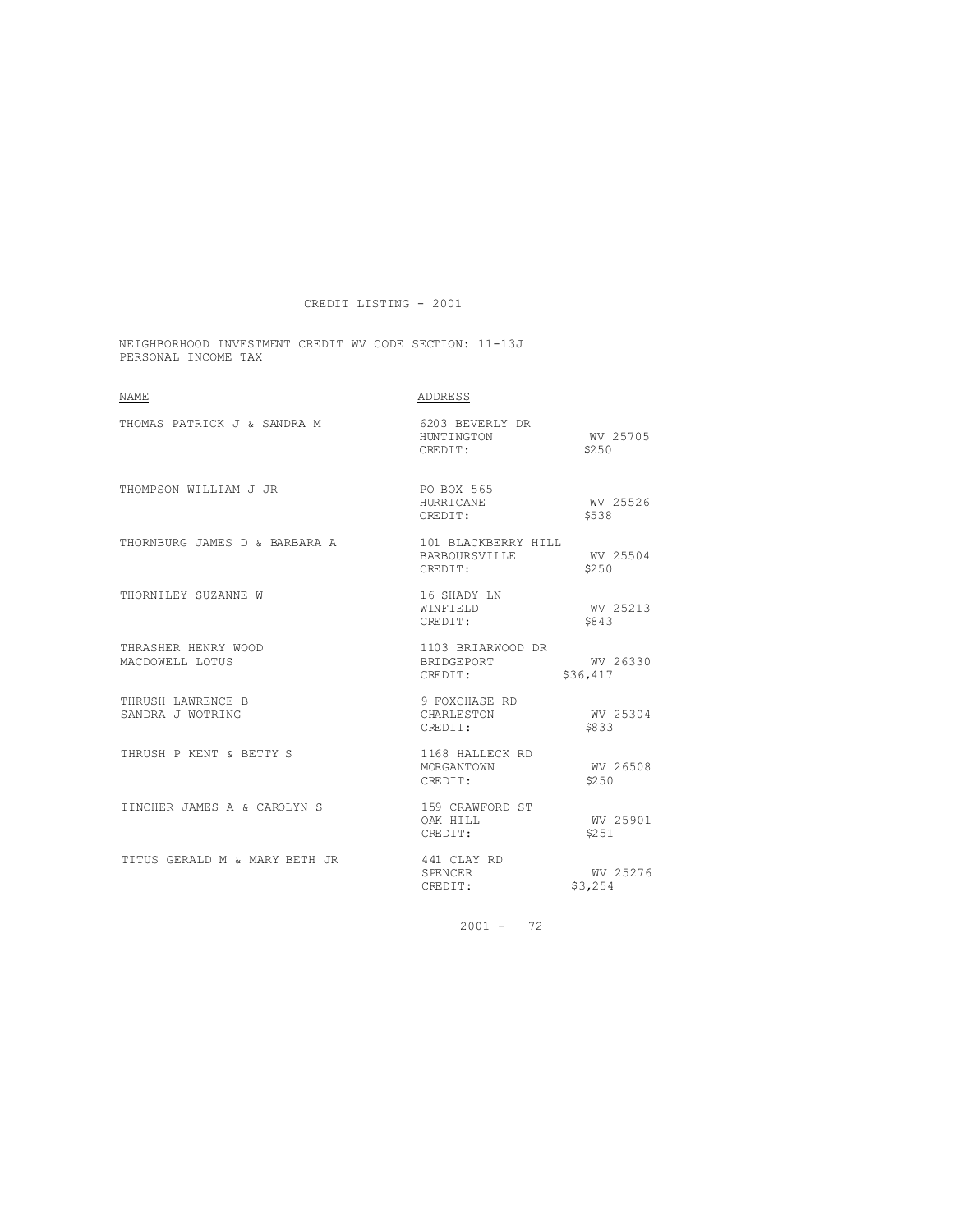#### NEIGHBORHOOD INVESTMENT CREDIT WV CODE SECTION: 11-13J PERSONAL INCOME TAX

| <b>NAME</b>                        | ADDRESS                                                     |                     |
|------------------------------------|-------------------------------------------------------------|---------------------|
| TOMSHO MARK M &<br>MCCORMICK LINDA | 413 ODELL ST<br>SUMMERSVILLE WV 26651<br>CREDIT:            | \$2,326             |
| TORRICO PEDRO II                   | PO BOX 626<br><b>BEAVER</b><br>CREDIT:                      | WV 25813<br>\$275   |
| TOUMA JOSEPH B & OMAYMA            | 2970 STAUNTON RD<br>HINTINGTON<br>CREDIT:                   | WV 25702<br>\$3,250 |
| TOWNSEND SARAH A                   | RT 1 BOX 166A<br>WASHINGTON<br>CREDIT:                      | WV 26181<br>\$266   |
| TRACY WILLIAM T & BONNIE C         | 132 EDISON DR<br>HUNTINGTON<br>CREDIT:                      | WV 25705<br>\$2.50  |
| TRIBBIE ARTHUR S & SHIRLEY J       | 1315 AIRPORT BLVD<br>MORGANTOWN<br>CREDIT:                  | WV 26505<br>\$1,000 |
| TUCK STEPHEN R & WENDY R           | 1020 14TH ST<br>PARKERSBURG<br>CREDIT:                      | WV 26101<br>\$250   |
| TULLY CARL C & MARGARET A          | 4530 SPRING HILL AV<br>SOUTH CHARLESTON WV 25309<br>CREDIT: | \$3,864             |
| TURNER ROBERT E & TERRY L          | 17 KENSINGTON LN<br>HUNTINGTON<br>CREDIT:                   | WV 25705<br>\$153   |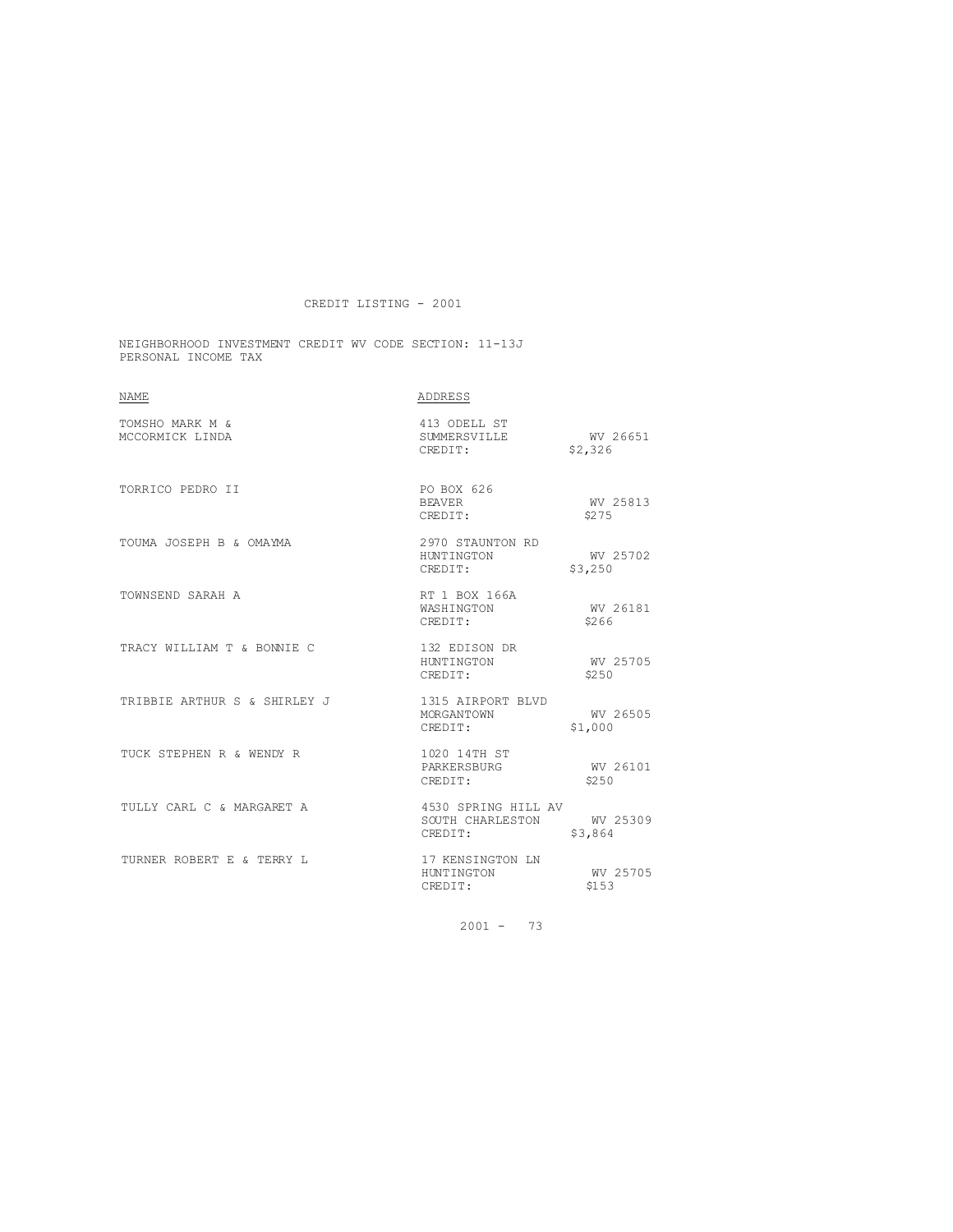NEIGHBORHOOD INVESTMENT CREDIT WV CODE SECTION: 11-13J PERSONAL INCOME TAX

| <b>NAME</b>                 | ADDRESS                                               |                     |
|-----------------------------|-------------------------------------------------------|---------------------|
| VANHILST FRANK & ANNETTE G  | RT 3 BOX 339<br>KEARNEYSVILLE WV 25430<br>CREDIT:     | \$250               |
| VARDA JOHN A & DEBORAH L    | 3557 RIPLEY RD<br>SPENCER<br>CREDIT:                  | WV 25276<br>\$500   |
| VARNEY BRIAN K & RHONDA G   | 325 NORTHRIDGE DR<br>HURRICANE<br>CREDIT:             | WV 25526<br>\$250   |
| VASICEK RICHARD E & DEBORAH | 142 ROSEWOOD AVE<br>FAIRMONT<br>CREDIT:               | WV 26554<br>\$83    |
| VAUGHAN MADALENE M          | 107 SKYLINE DR<br>BECKLEY<br>CREDIT:                  | WV 25801<br>\$2,500 |
| VINCENT DAVID W & MARTHA L  | RR 2 BOX 364<br><b>CATRO</b><br>CREDIT:               | WV 26337<br>\$2,000 |
| VINCENT EDWIN C & SHELLEY L | 68 KEENELAND DR<br>HUNTINGTON<br>CREDIT:              | WV 25705<br>\$250   |
| WAGGY E GERALDINE           | 4304 VIRGINIA AV SE<br>CHARLESTON WV 25304<br>CREDIT: | \$250               |
| WAGGY GENE T & BONNIE K     | 4801 KANAWHA AV SE<br>CHARLESTON<br>CREDIT:           | WV 25304<br>\$750   |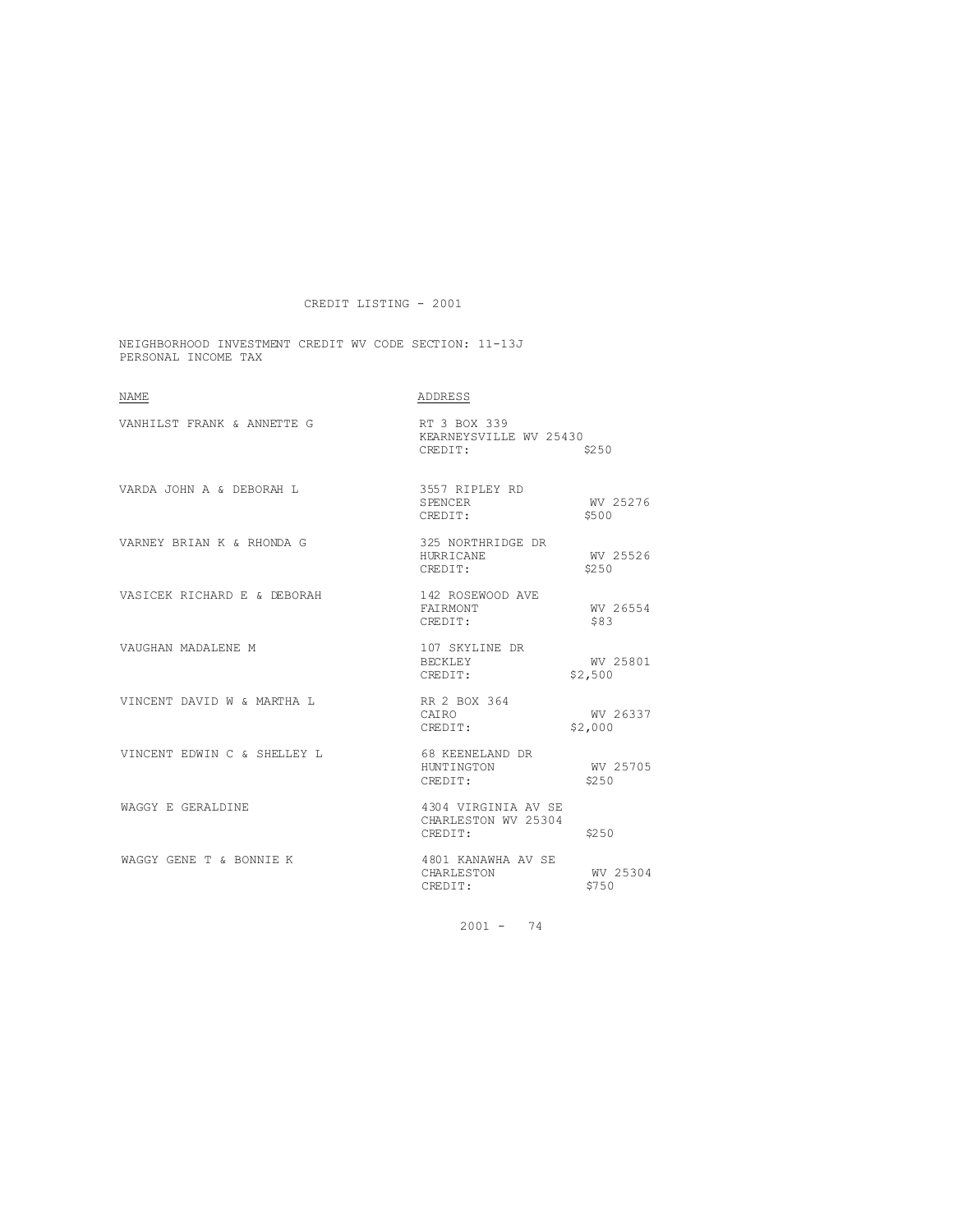NEIGHBORHOOD INVESTMENT CREDIT WV CODE SECTION: 11-13J PERSONAL INCOME TAX

| <b>NAME</b>                           | ADDRESS                                                 |                     |
|---------------------------------------|---------------------------------------------------------|---------------------|
| WAGGY JAMES R & JOAN W                | 4304 VIRGINIA AV SE<br>CHARLESTON WV 25304<br>CREDIT:   | \$750               |
| WAGNER BENNY R & RUTH D               | 420 BARKWILL ST<br>SAINT MARYS<br>CREDIT:               | WV 26170<br>\$2.50  |
| WAGNER GREGORY R &<br>SPIELER EMILY A | 604 GRAND ST<br>MORGANTOWN WV 26501<br>CREDIT:          | \$250               |
| WAKLEY JAMES T & MARY P               | 1906 WASHINGTON AV<br>PARKERSBURG<br>CREDIT:            | WV 26101<br>\$2,500 |
| WALBROWN MICHAEL D & CYNTHIA L        | 3310 HIGHLAND AV<br>OAK HILL<br>CREDIT:                 | WV 25901<br>\$3,849 |
| WALLACE DAVID H & MARGARET M          | PO BOX 878<br>CHARLESTON<br>CREDIT:                     | WV 25323<br>\$350   |
| WALTER HENRY & DALE D III             | 303 REACHCLIFF DR<br>SHEPHERDSTOWN WV 25443<br>CREDIT:  | \$500               |
| WANGER H ALEXANDER & LINDA K          | 111 N ROSEMONT AV<br>MARTINSBURG<br>CREDIT:             | WV 25401<br>\$200   |
| WARDEN EANOS E & STELLA J             | 601 ROSEMONT AV<br>SOUTH CHARLESTON WV 25303<br>CREDIT: | \$4,107             |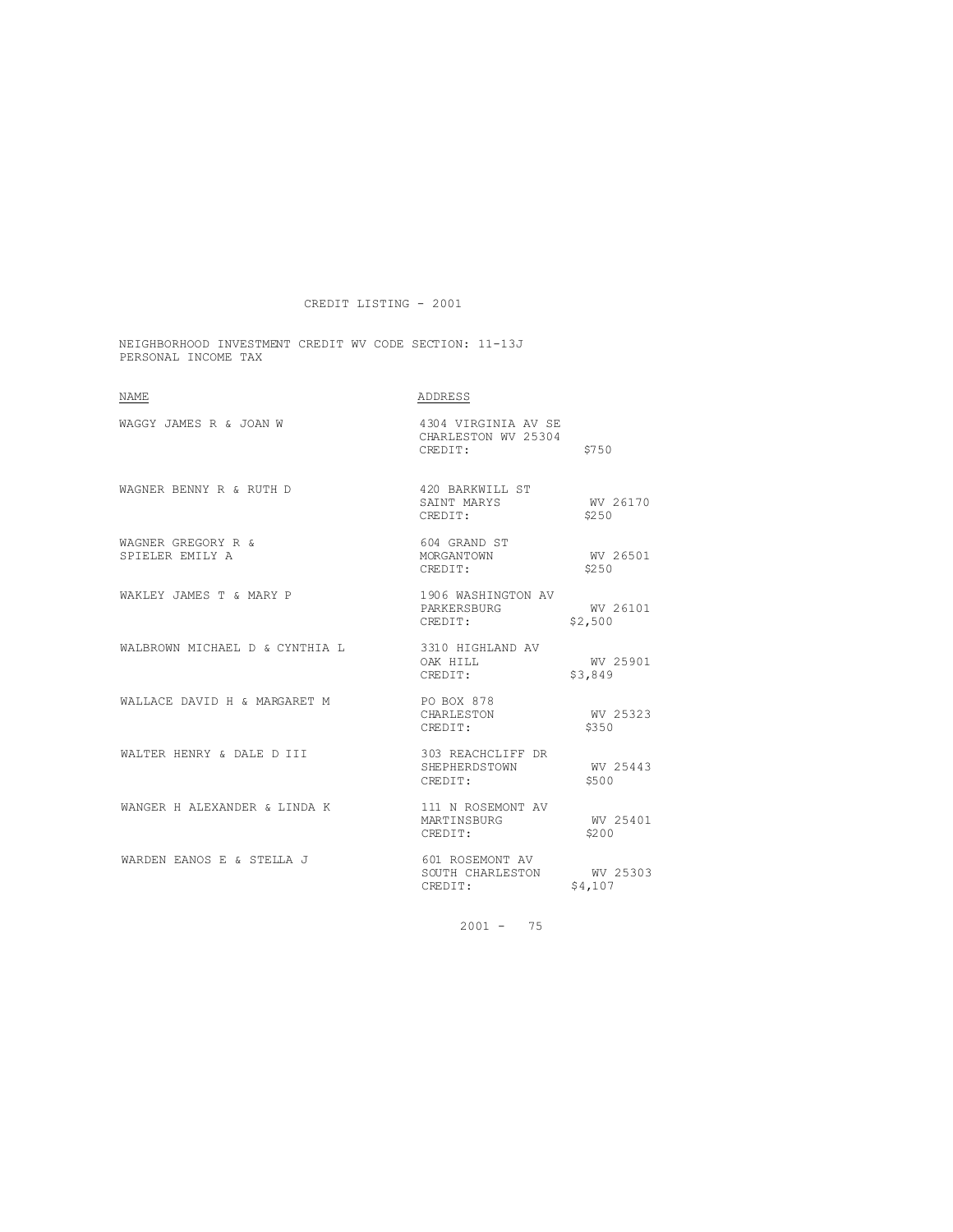NEIGHBORHOOD INVESTMENT CREDIT WV CODE SECTION: 11-13J PERSONAL INCOME TAX

| NAME                                        | ADDRESS                                             |                     |
|---------------------------------------------|-----------------------------------------------------|---------------------|
| WARFIELD DAVID E & DONNA J                  | RT 2 45 WELLESLEY<br>WASHINGTON WV 26181<br>CREDIT: | \$250               |
| WARMAN JAMES C & SUZANNE JR 9 SWEETBRIAR LN | MORGANTOWN<br>CREDIT:                               | WV 26508<br>\$1,250 |
| WAUGH ROBERT W & LISA A                     | 141 GRAND AV<br>BRIDGEPORT<br>CREDIT:               | WV 26330<br>\$129   |
| WEAVER GEORGE S & SHIRLEY M JR              | RD 1 VA HURST<br>WHEELING<br>CREDIT:                | WV 26003<br>\$200   |
| WEESE JOEL W & SUSANNE S                    | 613 CHURCHILL DR<br>CHARLESTON WV 25314<br>CREDIT:  | \$477               |
| WEHRLE MARTHA G                             | 1440 LOUDEN HTS RD<br>CHARLESTON<br>CREDIT:         | WV 25314<br>\$3,319 |
| WEHRLE STEPHEN D & LAURA S                  | 15 GROSSCUP RD<br>CHARLESTON<br>CREDIT:             | WV 25314<br>\$1,000 |
| WEIS EDWARD H & GERMAINE C                  | 1502 LYNDALE DR<br>CHARLESTON<br>CREDIT:            | WV 25314<br>\$250   |
| WELCH MARY M                                | PO BOX 4308<br>PARKERSBURG<br>CREDIT:               | WV 26104<br>\$3,000 |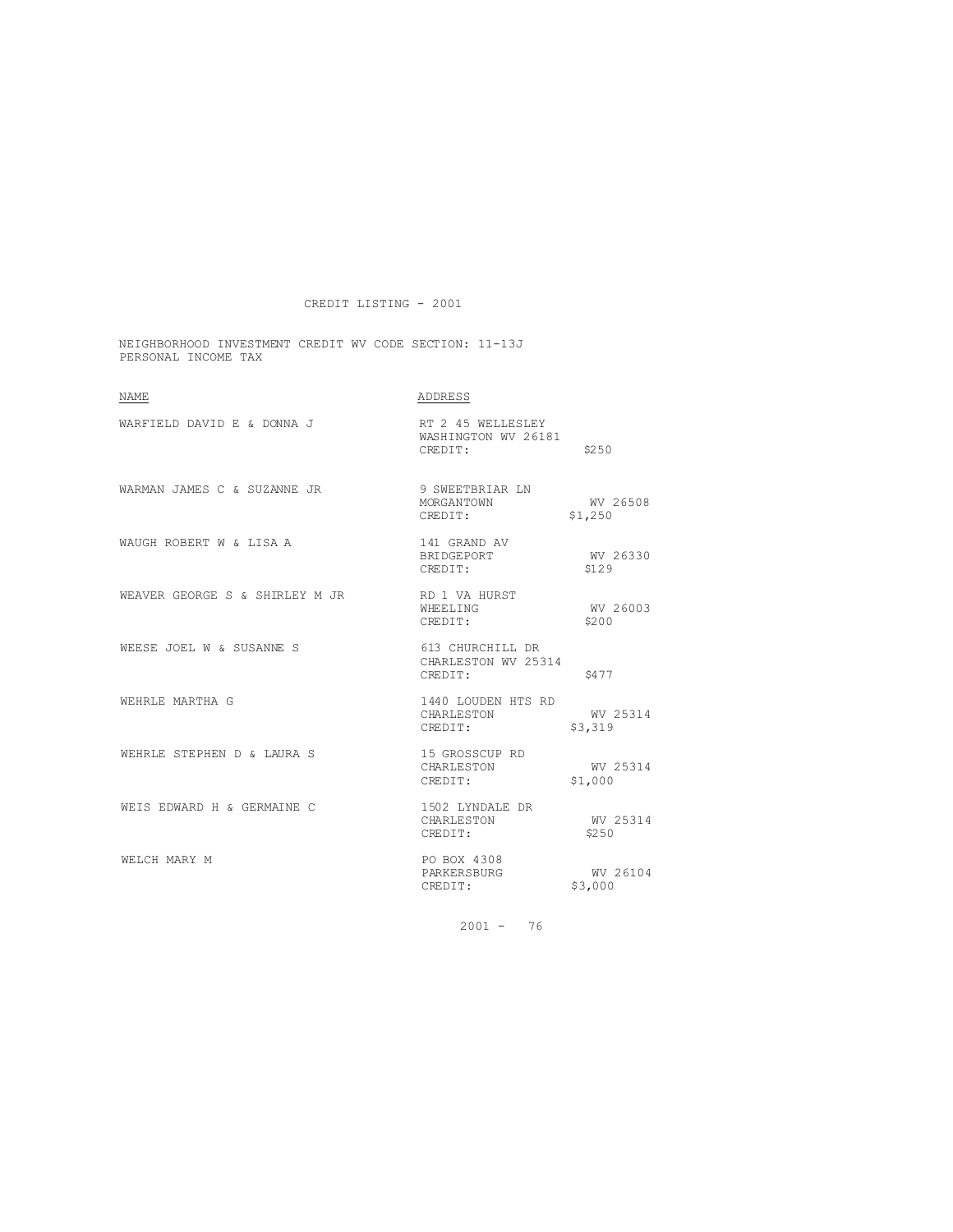NEIGHBORHOOD INVESTMENT CREDIT WV CODE SECTION: 11-13J PERSONAL INCOME TAX

| NAME                                 | ADDRESS                                          |                     |
|--------------------------------------|--------------------------------------------------|---------------------|
| WELLINGS WILLIAM & LINDA K III       | RT 3 BOX 305 7<br>BUCKHANNON WV 26201<br>CREDIT: | \$250               |
| WELLS JOHN M & KATHERINE V JR        | 1856 LOUDEN HTS RD<br>CHARLESTON<br>CREDIT:      | WV 25314<br>\$3,217 |
| WERNER BENNETT E &<br>UHL MICHELLE D | 1052 GREENSVIEW DR<br>WOOSTER<br>CREDIT:         | OH 44691<br>\$150   |
| WESTFALL VERLE D & BARBARA A         | 902 NAISH AV<br>WILLIAMSTOWN WV 26187<br>CREDIT: | \$55                |
| WEYER THOMAS E & MARCT A             | RT 3 BOX 4B<br>RIPLEY<br>CREDIT:                 | WV 25271<br>\$2.50  |
| WHARTON DANIEL B & SHARON E          | 18 FAIRVIEW DR<br>PARKERSBURG<br>CREDIT:         | WV 26101<br>\$750   |
| WHEAR PAUL W                         | 524 9TH AV<br>HUNTINGTON WV 25701<br>CREDIT:     | \$750               |
| WHITE GARY G & JO ANN                | 323 CENTRAL AV<br>LOSAN<br>CREDIT:               | WV 25601<br>\$250   |
| WHITE HARRY K & PHYLLIS M            | PO BOX 236<br>GTLBERT<br>CREDIT:                 | WV 25621<br>\$500   |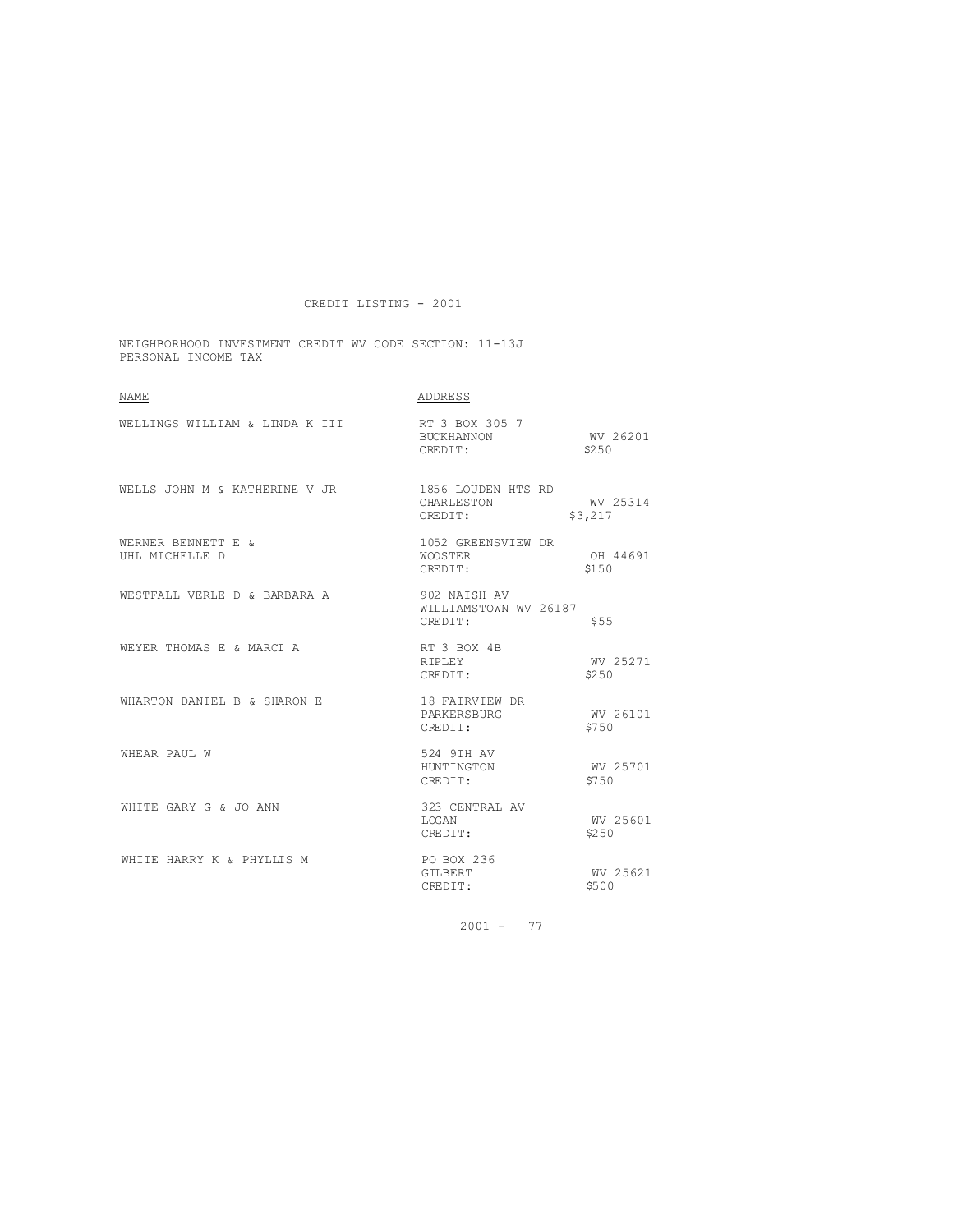NEIGHBORHOOD INVESTMENT CREDIT WV CODE SECTION: 11-13J PERSONAL INCOME TAX

| <b>NAME</b>                 | ADDRESS                                     |                     |
|-----------------------------|---------------------------------------------|---------------------|
| WHITE PATRICIA H            | 304 WOODBRIDGE DR<br>CHARLESTON<br>CREDIT:  | WV 25311<br>\$2,013 |
| WHITE THOMAS F & MARCIA A   | PO BOX 86<br>GILBERT<br>CREDIT:             | WV 25621<br>\$500   |
| WHITT LARRY P & JOAN G      | 171 DOGWOOD CIR<br>HURRICANE<br>CREDIT:     | WV 25526<br>\$575   |
| WILFONG KEVIN D & DONNA M   | 20 CRESTVIEW LN<br>FAIRMONT<br>CREDIT:      | WV 26554<br>\$8,884 |
| WILKES BETTY J              | 503 N EISENHOWER DR<br>BECKLEY<br>CREDIT:   | WV 25801<br>\$2,331 |
| WILKES JOAN E               | 503 N EISENHOWER DR<br>BECKLEY<br>CREDIT:   | WV 25801<br>\$1,720 |
| WILLIAMS FRANK W & JUDITH W | 46 SPARROW LN<br>MORGANTOWN<br>CREDIT:      | WV 26508<br>\$500   |
| WILLIAMS KATHRYNE A         | 200 SUMMERS ST<br><b>BECKLEY</b><br>CREDIT: | WV 25801<br>\$294   |
| WILLIAMS SYDNEY M           | 13 MARNE DR<br>HUNTINGTON<br>CREDIT:        | WV 25705<br>\$18    |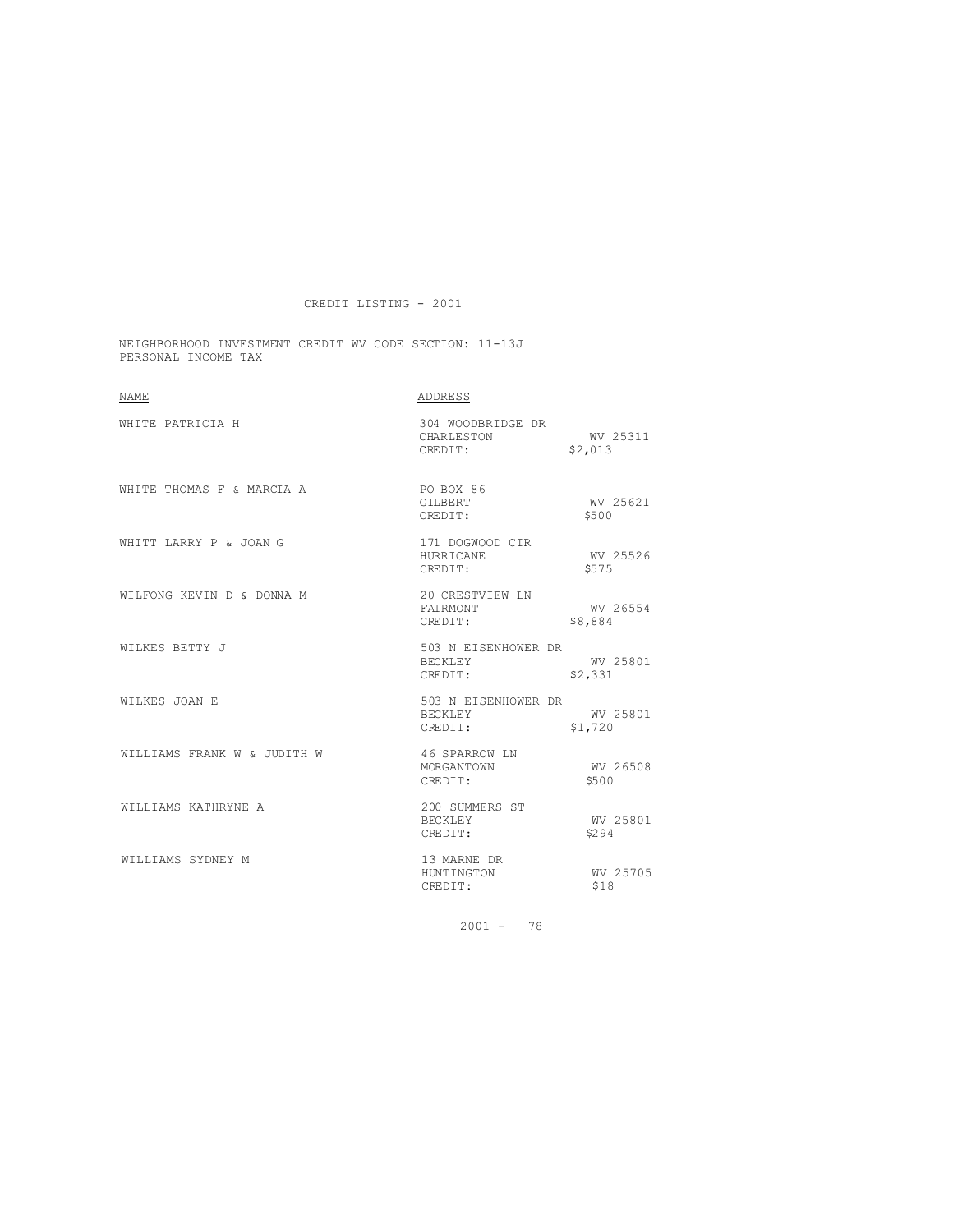NEIGHBORHOOD INVESTMENT CREDIT WV CODE SECTION: 11-13J PERSONAL INCOME TAX

| <b>NAME</b>                        | ADDRESS                                      |                     |
|------------------------------------|----------------------------------------------|---------------------|
| WILLIS JOHN A JR                   | PO BOX 3022<br>BECKLEY<br>CREDIT:            | WV 25801<br>\$500   |
| WINES JOHN D & CORA F              | 411 WAVERLY DR<br>CROSS LANES<br>CREDIT:     | WV 25313<br>\$139   |
| WINTER P CLINTON & NANCY L         | PO BOX 386<br>LOGAN<br>CREDIT:               | WV 25601<br>\$2,500 |
| WISEMAN DON E & MARY W             | 524 RIDGEWOOD RD<br>HUNTINGTON<br>CREDIT:    | WV 25701<br>\$1,273 |
| WITHROW JAMES & MICHELE            | 4111 STAUNTON AV SE<br>CHARLESTON<br>CREDIT: | WV 25304<br>\$500   |
| WOLFE DONALD J & DOROTHY K         | RT 4 BOX 44<br>PARKERSBURG<br>CREDIT:        | WV 26101<br>\$250   |
| WOLFE JAMES G & CONNIE S           | 88 WOODLAWN RDG<br>WASHINGTON<br>CREDIT:     | WV 26181<br>\$250   |
| WOODS DENIS J &<br>EILEEN M DOOLEY | PO BOX 175<br>SHEPHERDSTOWN<br>CREDIT:       | WV 25443<br>\$206   |
| WOODY DALE F & KAREN               | 24 VICKSBURG RD<br>BUCKHANNON<br>CREDIT:     | WV 26201<br>\$500   |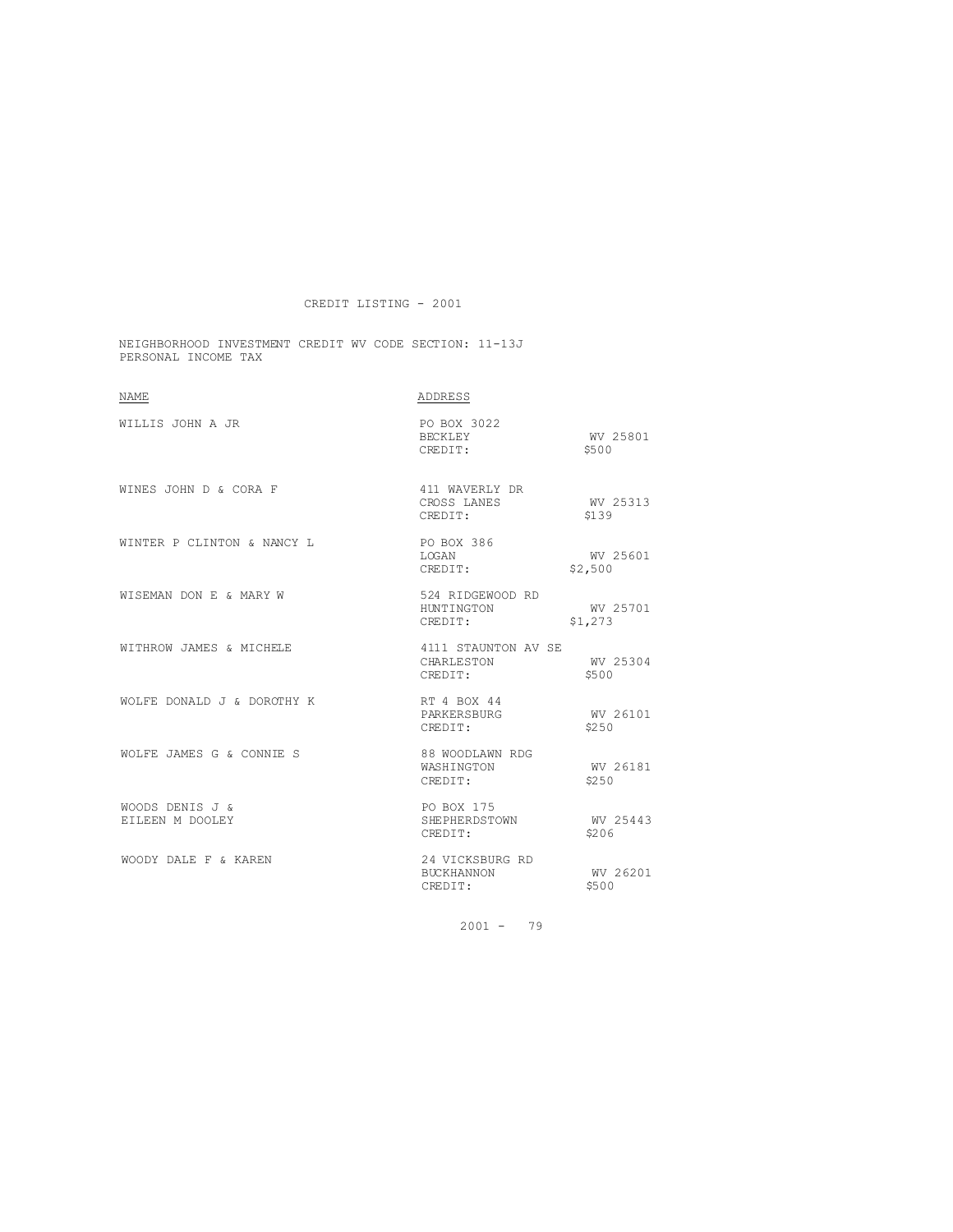NEIGHBORHOOD INVESTMENT CREDIT WV CODE SECTION: 11-13J PERSONAL INCOME TAX

| <b>NAME</b>                    | ADDRESS                                                  |                     |
|--------------------------------|----------------------------------------------------------|---------------------|
| WOOLWINE JAMES C & SUSAN B     | 211 THOMAS JEFFERSON DR<br>PRINCETON WV 24740<br>CREDIT: | \$250               |
| WOOTON JOHN D & TARA L         | 636 RACETRACK RD<br>MOUNT HOPE<br>CREDIT:                | WV 25880<br>\$903   |
| WOOTON WILLIAM R & SHIRLIEBETH | 117 GRANVILLE AV<br>BECKLEY<br>CREDIT:                   | WV 25801<br>\$2,500 |
| WORD JAMES W & SARAH JR        | BOX 1146<br>BECKLEY<br>CREDIT:                           | WV 25801<br>\$525   |
| WRIGHT JOHN M & DOROTHY R      | 219 POWHATAN AV<br>BLUEFIELD<br>CREDIT:                  | WV 24701<br>\$1,119 |
| WYSONG WILLIAM S & HAZEL G     | RT 1 BOX 156A<br>NEW MILTON<br>CREDIT:                   | WV 26411<br>\$1,000 |
| YOUNG MICHAEL E                | 322 22ND ST<br>DUNBAR<br>CREDIT:                         | WV 25064<br>\$1,000 |
| ZAVAREEI HASSAN A & ANNETTE M  | 101 DEMING DR<br>CHARLESTON<br>CREDIT:                   | WV 25314<br>\$2,100 |
| ZITTER WILLIAM & MARY          | 1637 MCCOY RD<br>HUNTINGTON<br>CREDIT:                   | WV 25701<br>\$250   |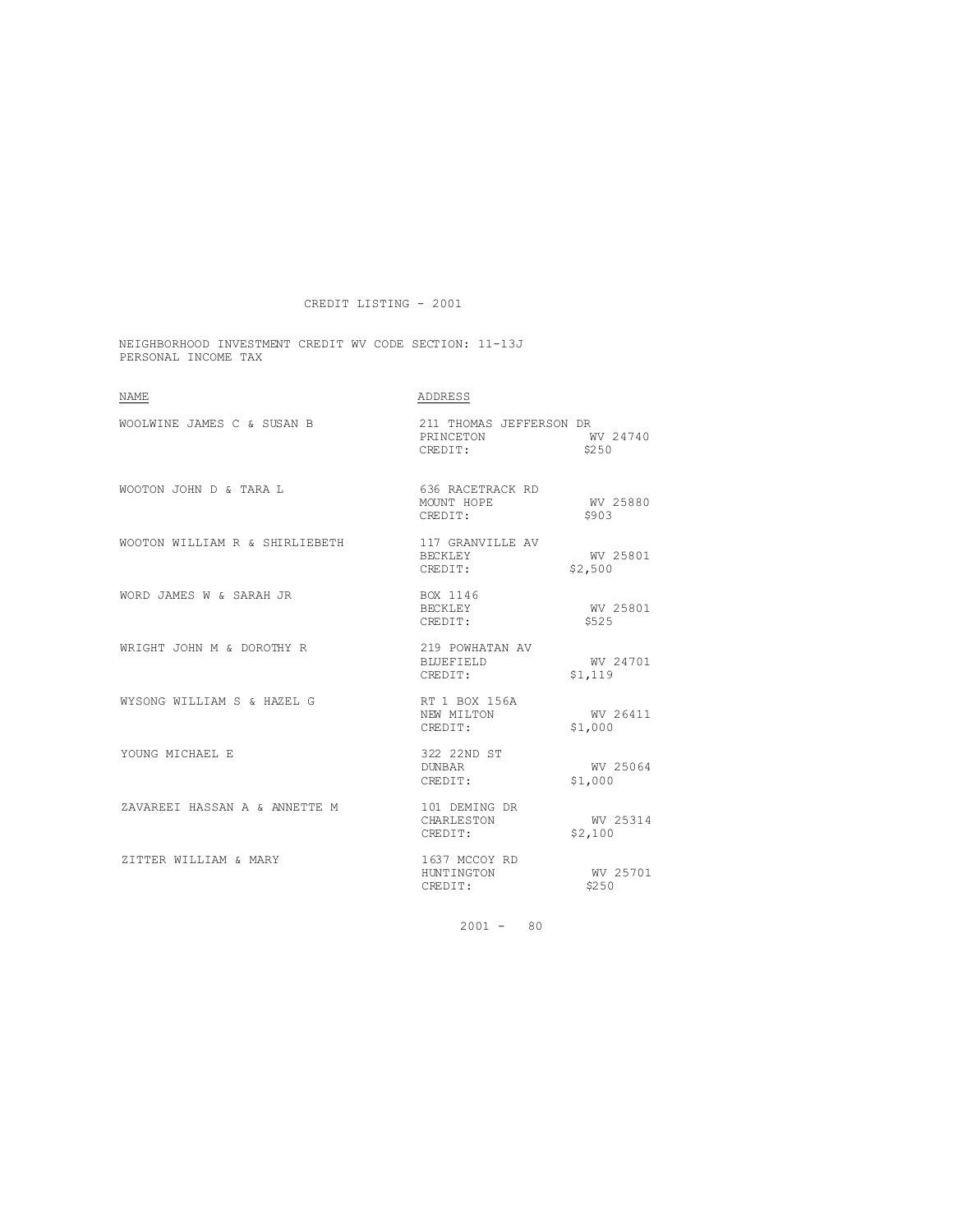# **DISCLOSURE OF PRIOR YEAR CREDITS**

**Years Beginning On Or After July 1, 1999 But Before July 1, 2000**